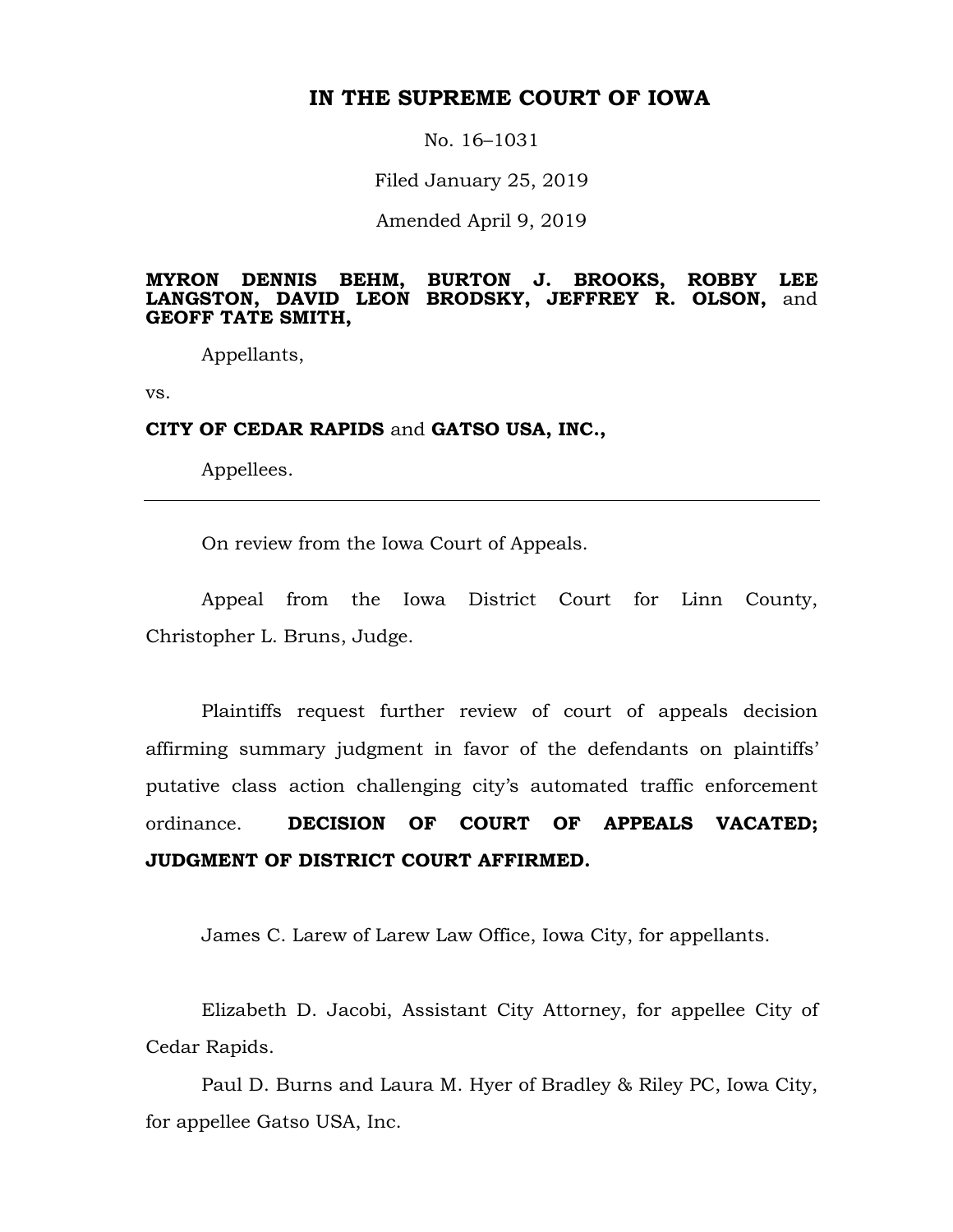#### **APPEL, Justice.**

In this case, we once again consider a range of issues related to an automated traffic enforcement (ATE) system. The City of Cedar Rapids (Cedar Rapids or City) enacted an ordinance designed to authorize and implement the establishment of an ATE system intended to detect drivers traveling in excess of speed limits within Cedar Rapids. Pursuant to the ordinance, Cedar Rapids contracted with Gatso USA, Inc. (Gatso) to install the ATE system, which included mounted cameras and radar equipment, and to provide the City with evidence of vehicles violating the speed limit at the ATE locations. The ATE ordinance imposed a civil penalty for a violation.

The plaintiffs filed a class-action petition against Cedar Rapids and Gatso. The plaintiffs sought damages and declaratory and injunctive relief, claiming the ATE system as implemented by the defendants violated the equal protection, due process, and privileges and immunities clauses of the Iowa Constitution. The plaintiffs also raised a number of other challenges, asserting that the administrative remedies under the ATE ordinance were in conflict with Iowa law, that the ATE ordinance as implemented by the City's contract with Gatso unconstitutionally delegated governmental power to a private entity, and that the defendants were unjustly enriched by the revenues generated by the ATE system.

The district court granted the defendants summary judgment, and the plaintiffs appealed.

We transferred the case to the court of appeals. The court of appeals affirmed the district court. In our original opinion, we vacated the decision of the court of appeals and affirmed in part and reversed in part the judgment of the district court.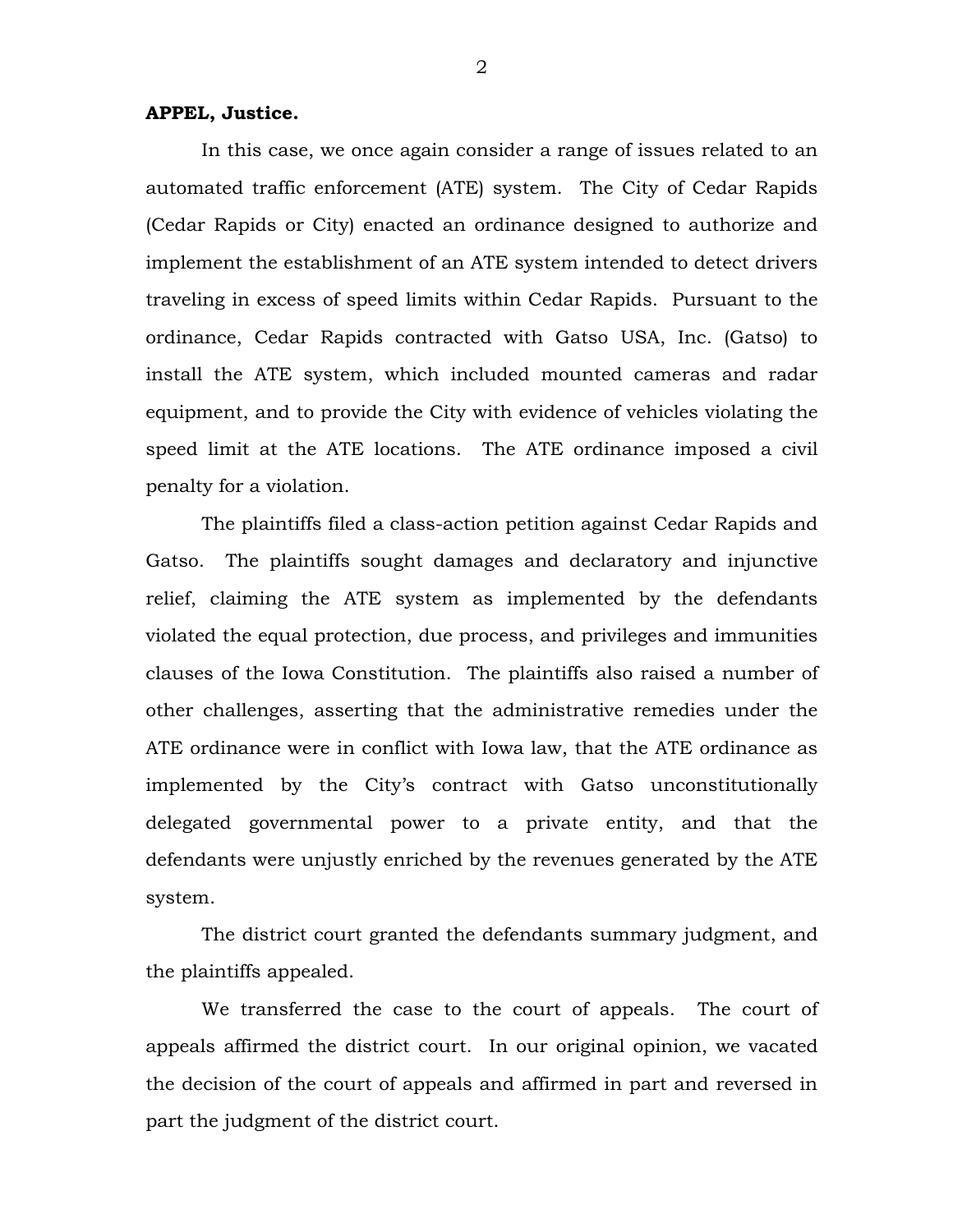The City filed a petition for rehearing, asserting that we relied on an incorrect version of the City's ATE ordinance in discussing the issue of preemption. We granted the City's petition and vacated our earlier opinion.

Upon review, we find that the City's petition for rehearing is well taken. We did not rely upon the ordinance in effect at the time of the motion for summary judgment in this case but on a later version of the ordinance. We therefore decided to grant rehearing. On rehearing, we consider only those aspects of our prior opinion affected by the error.

Upon rehearing, for the reasons below, we conclude that the district court properly granted summary judgment in this case.

## **I. Factual and Procedural Background.**

#### **A. Structure of Cedar Rapids' ATE System.**

1. *The ordinance.* In 2009, Cedar Rapids enacted an ordinance establishing an ATE system. Cedar Rapids, Iowa, Mun. Code § 61.138 (2016). The ordinance authorizes Cedar Rapids to "deploy, erect or cause to have erected an automated traffic enforcement system for making video images of vehicles that . . . fail to obey speed regulations . . . in the city." *Id.* § 61.138(a). The ordinance authorizes the hiring of a contractor "with which the City of Cedar Rapids contracts to provide equipment and/or services in connection with the Automated Traffic Enforcement System." *Id.* § 61.138(b)(2).

The ordinance provides that when the ATE system records a speeding vehicle violation, the contractor mails a notice of violation to the vehicle owner within thirty days after obtaining the owner's identifying information. *Id.* § 61.138(d)(1). The ordinance further provides that a vehicle owner may contest the citation by requesting an administrative hearing "held at the Cedar Rapids Police Department before an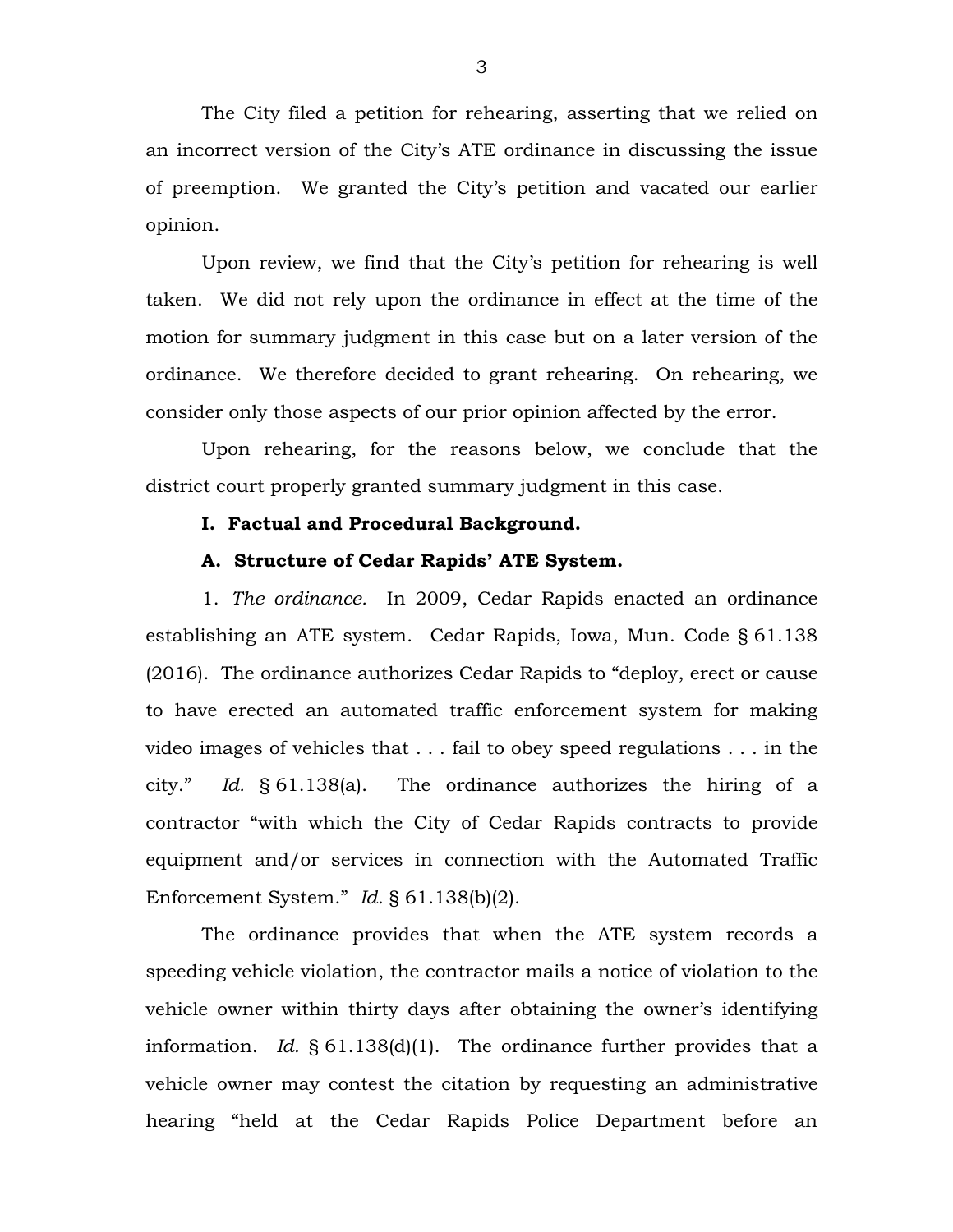administrative appeals board . . . consisting of one or more impartial fact finders." *Id.* § 61.138(e)(1). Upon receiving the board's decision, the ordinance provides a vehicle owner with the option of either paying the fine or submitting a request that the City file a municipal infraction in the small claims division of district court. *Id.* § 61.138(e)(1)–(2).

In any small claims court proceeding, Cedar Rapids is required to show "by clear, satisfactory, and convincing evidence" that the vehicle was travelling in excess of the posted speed limit. Iowa Code § 364.22(6)(*b*) (2015). The ordinance authorizes a fine of between \$25 and \$750. Cedar Rapids, Iowa, Mun. Code § 61.138(c)–(d). The ordinance also notes that state-mandated court costs are added to the amount of the fine if the vehicle owner is found guilty after a small claims court proceeding. *Id.* § 61.138(e)(2); *see also* Iowa Code § 364.22(8).

2. *Gatso's contract with Cedar Rapids.* Pursuant to the ordinance, Cedar Rapids entered into a contract with Gatso in 2009. The contract provided that Cedar Rapids and Gatso had previously identified locations where ATE equipment would be installed. Gatso was responsible for all costs and expenses associated with the installation, operation, and maintenance of the ATE equipment. Gatso agreed to keep the ATE system in compliance with all Cedar Rapids and Iowa Department of Transportation (IDOT) standards.

The contract provided that once the ATE system was operational, Gatso was responsible for developing images and obtaining data from the ATE equipment and presenting the information to the City as "an electronic violation package."The contract further provided that such violation packages would be processed through a web-based application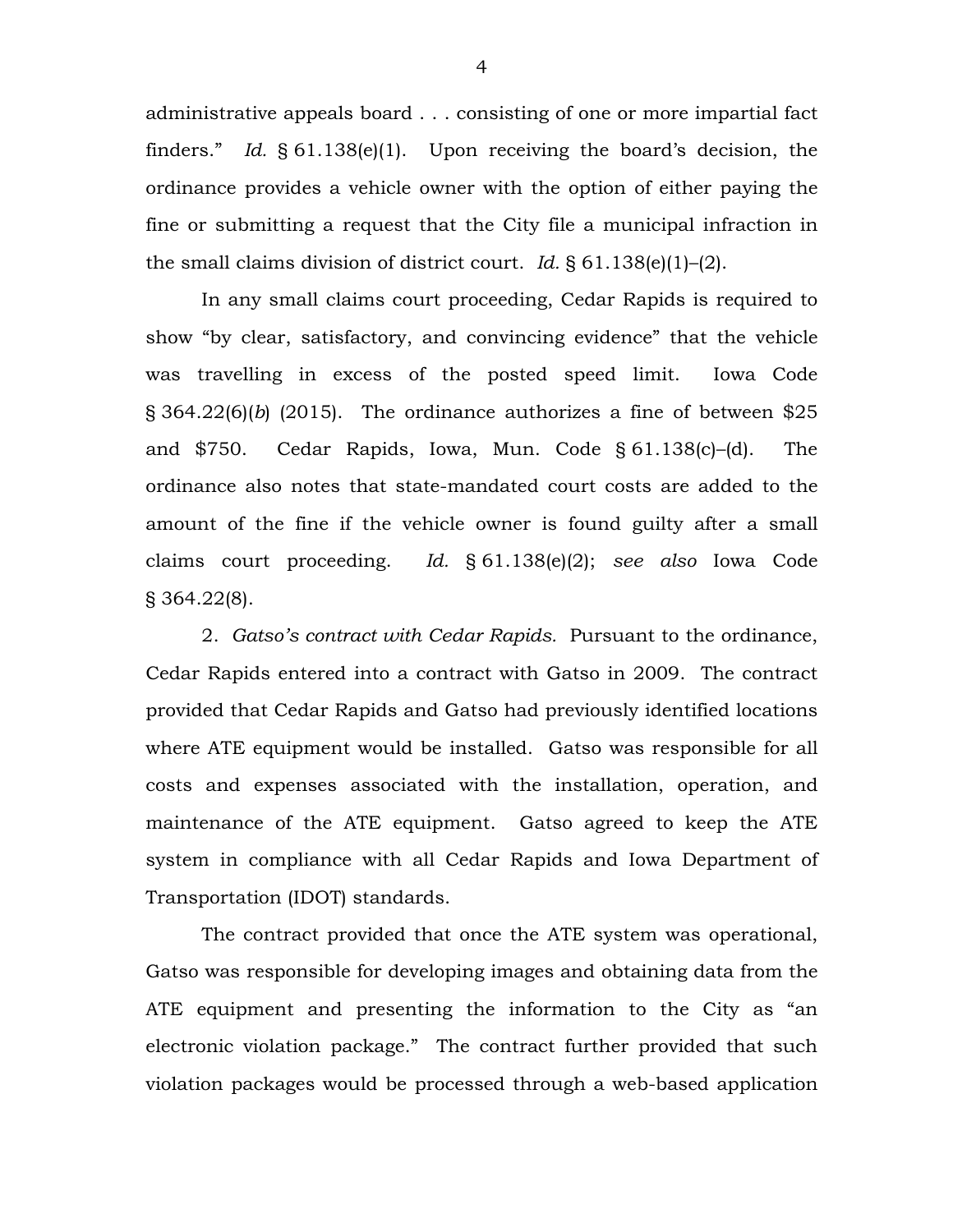that would allow the City's police department to review, approve, or reject each violation before a citation was issued.

The contract provided that if Cedar Rapids rejected a violation, Cedar Rapids would report to Gatso the basis for the rejection. If Cedar Rapids approved a violation package, the contract called upon Gatso to send a citation to the registered owner of the vehicle by mail using its web-based program. If the registered owner chose to pay the citation, Gatso would accept violation payments on behalf of the City by check, credit card, or money order.

Under the contract, Gatso's fee for services was \$30 per paid violation, later reduced to \$25 per paid violation. For its ATE services, Gatso received payments of \$817,960, \$2,537,280, \$2,152,650, \$2,137,140, and \$1,163,400 from Cedar Rapids for calendar years 2010 through 2014. For the period between March 17, 2015, and January 25, 2016, Gatso received \$1,749,143.

#### **B. Gatso's Notices to Alleged Violators.**

1. *Content of notice of violation.* Each of the plaintiffs in this case received a "Notice of Violation" of the ATE ordinance. The notice of violation displayed the City of Cedar Rapids logo and had the signature of the Cedar Rapids law enforcement officer who approved issuing the citation.

The front page of the notice of violation provided information about the time and place of the alleged violation along with two photos of the vehicle recorded by the ATE system. The front page of the notice of violation provided the following admonition:

Failure to pay the civil fine or to contest liability within (30) calendar days is an admission of liability in the full amount of the civil fine assessed and will result in the loss of your right to a hearing. In addition, you may be subject to formal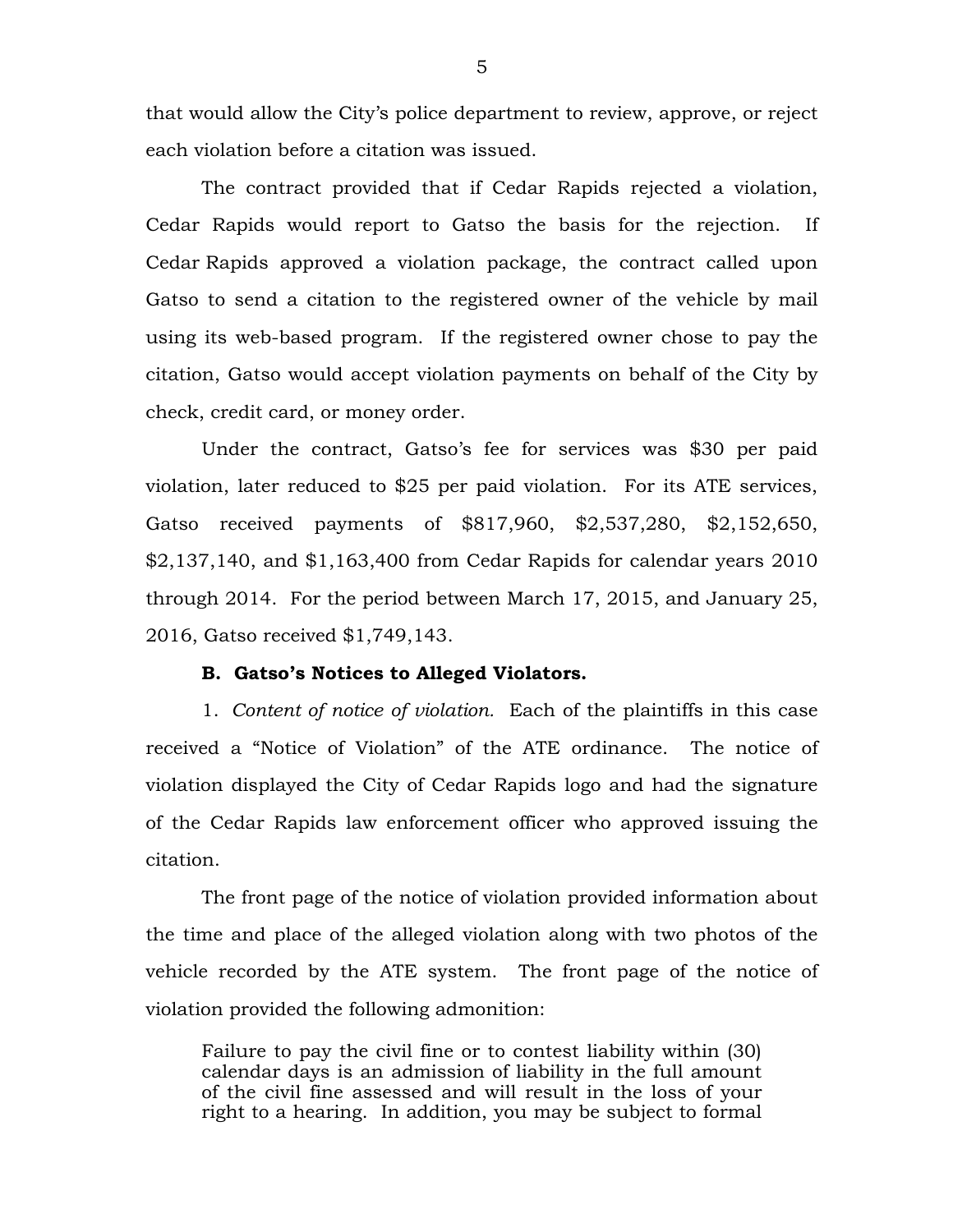collection procedures including, but not limited to, being reported to a credit reporting agency, and a civil lawsuit.

The backside of the notice of violation provided information about how to pay the civil penalty. It also stated that a person receiving the notice of violation had a right to contest the violation in person at an administrative hearing. The notice of violation suggested that recipients wishing to contest the violation "review the city ordinance, the images, and the actual recorded video (if applicable) of the infraction" and provided a limited list of "valid defenses." The list of valid defenses does not include a defense that the driver was a person other than the vehicle's registered owner. The backside of the notice of violation cautioned that the failure to appear at an administrative hearing "will result in a final determination of liability." The notice of violation made no mention of the recipient's option of requesting Cedar Rapids initiate a small claims action in district court where Cedar Rapids would bear the burden of proof of showing a violation "by clear, satisfactory, and convincing evidence." Iowa Code § 364.22(6)(*b*).

2. *Content of "notice of determination of liability."* If the first notice of violation did not result in payment or the scheduling of an administrative hearing, Gatso sent out another document to the vehicle owner entitled "Notice of Determination 2nd Notice." As with the notice of violation, the notice of determination carried the City of Cedar Rapids logo and had the signature of a law enforcement officer.

The notice of determination provided the same information about the time and place of the alleged offense as the notice of violation. It contained, however, a slightly different admonition than the original notice of violation:

Failure to pay the civil fine or to appeal this determination within (30) calendar days may result in the possible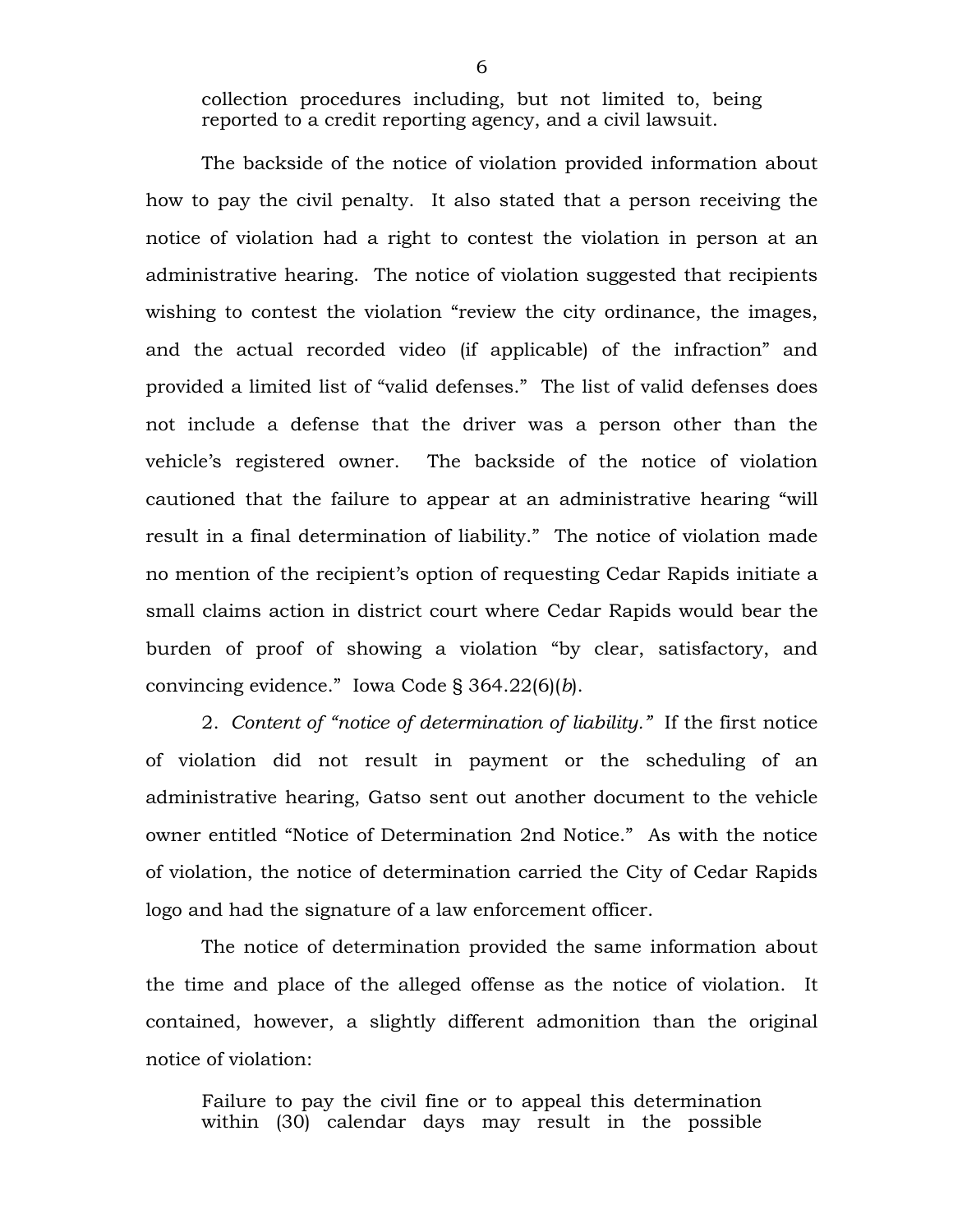imposition of a late fee. In addition, you may be subject to formal collection procedures including, but not limited to, being reported to a credit reporting agency, and a civil lawsuit.

The backside of the notice of determination also differed from the notice of violation. Unlike the notice of violation, the notice of determination declared that citizens could resolve the notice of determination by paying the fine or "request[ing] a trial before a judge or magistrate" within thirty days of the date listed on the front of the notice.

3. *Content of nonresident request for hearing, non-appearance form.*  A third form generated with the Cedar Rapids logo was entitled "Request for Hearing, Non-Appearance Form." This form was available to vehicle owners who did not reside in Iowa. The request for hearing, nonappearance form declared that the form "must be completed in full including a statement of facts specifying grounds for challenging the violation notice." The request for a hearing, non-appearance form listed certain defenses, but it did not mention the option of requesting that Cedar Rapids institute a municipal infraction action in district court.

**C. Appeal Before Administrative Appeals Board.** Although the ATE ordinance refers to an administrative appeals board, the ordinance states that the board consisted of "one or more impartial fact finders." Cedar Rapids, Iowa, Mun. Code § 61.138(e)(1). In all the administrative hearings involved in this case, the administrative appeals board consisted of a single person. While the ordinance calls for an impartial administrative appeals board, the ordinance does not establish procedures or criteria for appointment. The ordinance does not describe the burden of proof or the procedures to be applied in the administrative proceedings.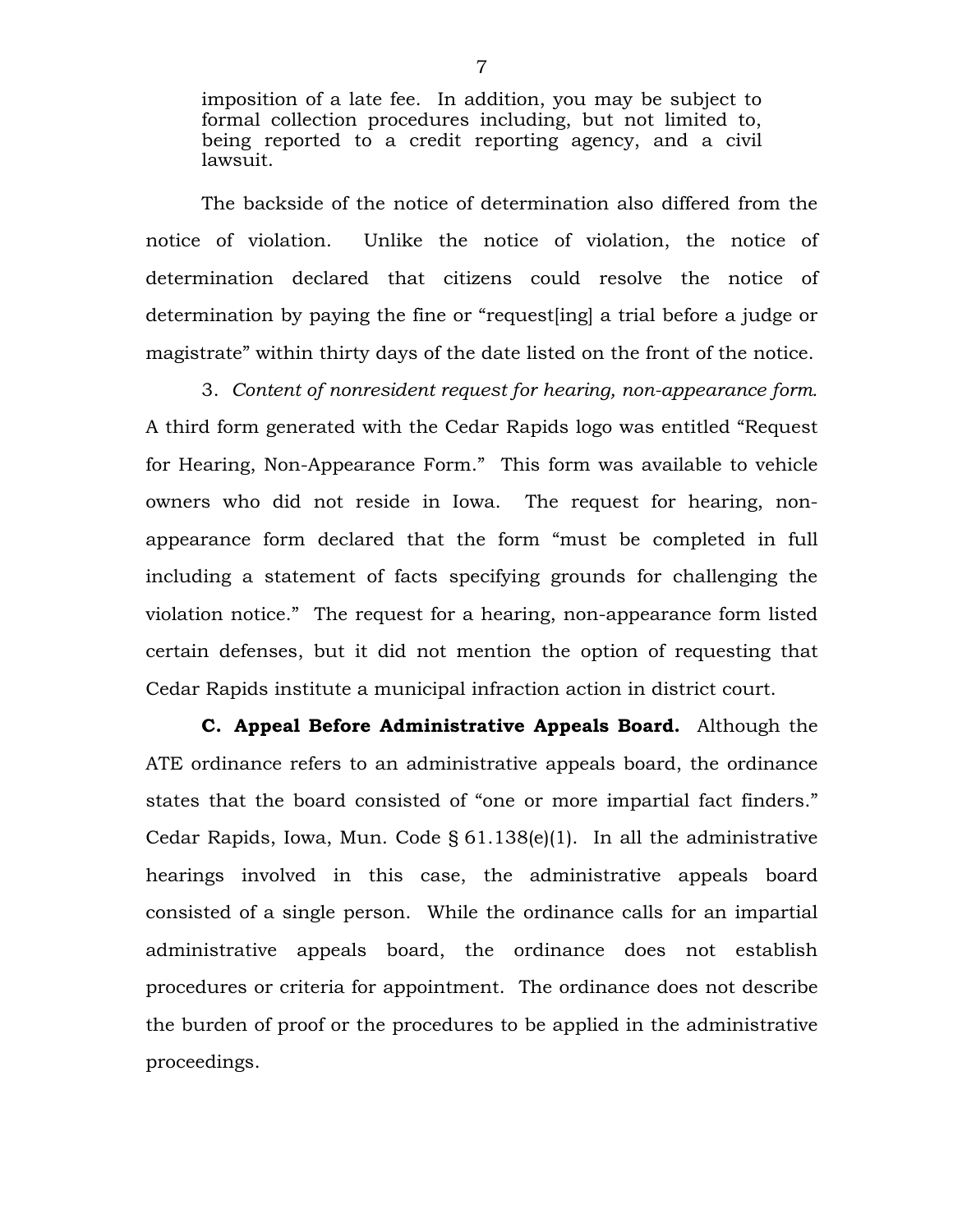The plaintiffs in this case received a "Findings, Decision and Order" in connection with their administrative appeals. A person identified as an "Administrative Hearing Officer" signed the documents. The documents declared "IT IS ORDERED" that liability has been determined and presented a dollar amount representing a "JUDGMENT TOTAL." The findings, decision, and order expressly advised recipients of the option of requesting that a municipal infraction be issued and filed in district court.

#### **D. IDOT Rulemaking and Enforcement Actions.**

1. *IDOT rules related to ATE systems*.Several years after the Cedar Rapids ATE system commenced operation, in February of 2014, the IDOT promulgated administrative rules relating to ATE systems. Iowa Admin. Code ch. 761—144. The rules declared that their purpose was "to establish requirements, procedures, and responsibilities in the use of automated traffic enforcement systems on the primary road system" and to "ensure[] consistency statewide" in their use. *Id.* r. 761— 144.1.

The IDOT rules sharply restricted the implementation of ATE systems on primary roadways. The rules directed that ATE systems were to be considered only "after other engineering and enforcement solutions have been explored and implemented" and were not to be used as a longterm solution to speeding or red-light running. *Id.* r. 761—144.4(1)(*a*)– (*b*). The rules provided that ATE systems were to be used only "in extremely limited situations on interstate roads because [such roads] are the safest class of any roadway in the state and typically . . . carry a significant amount of non-familiar motorists." *Id.* r. 761—144.4(1)(*c*). The rules further stated that ATE systems shall only be considered "in areas with a documented high-crash or high-risk location" in "[a]n area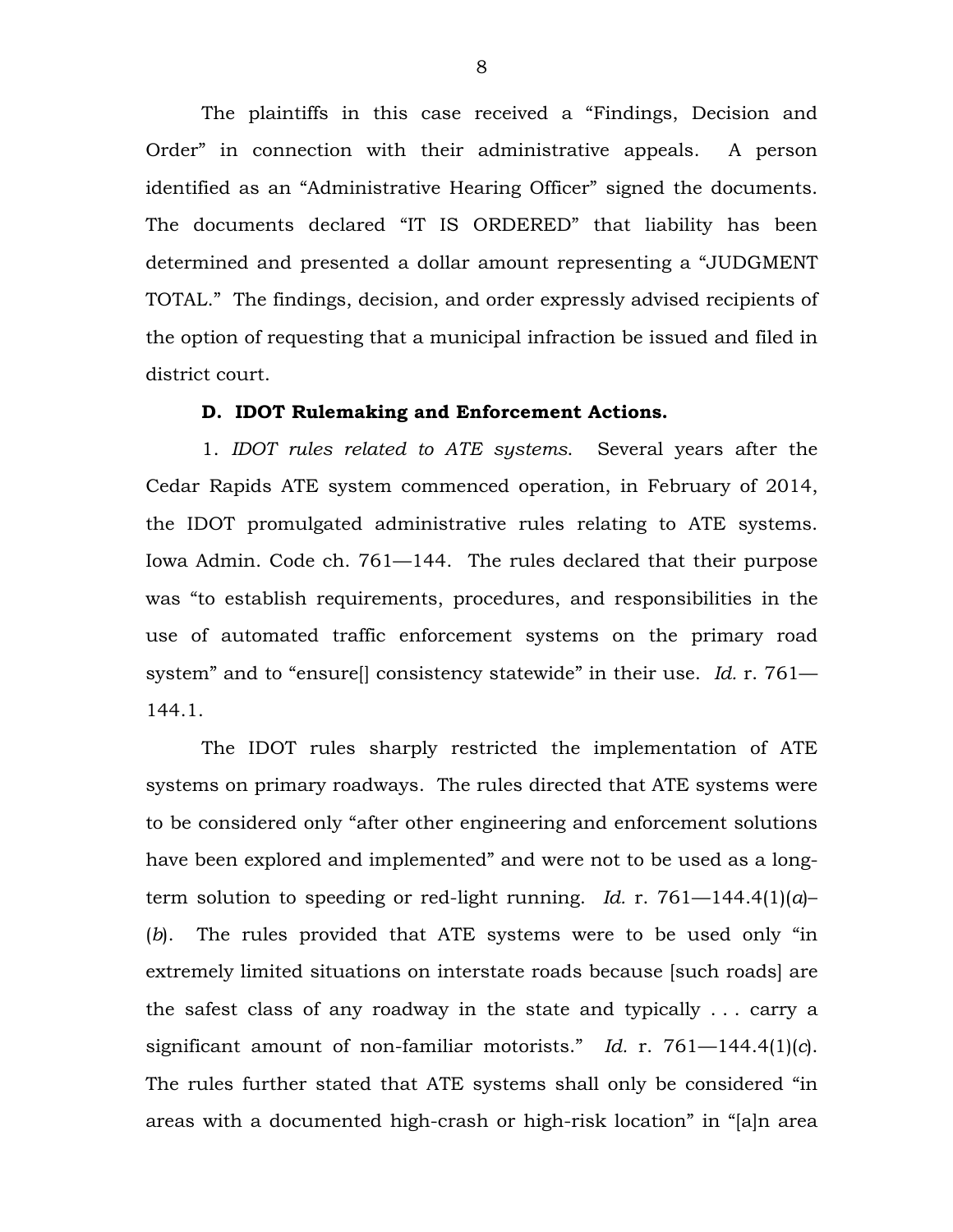or intersection with a significant history of crashes which can be attributed to red-light running or speeding," or "[a] school zone." *Id.* r. 761—144.4(1)(*d*).

The IDOT rules contained minimum requirements for the operation of ATE systems. *Id.* r. 761—144.6. Among other requirements, the rules provided that ATE systems could not "be placed within the first 1,000 feet of a lower speed limit." *Id.* r. 761—144.6(1)(*b*)(10). The rules required that ATE "fixed systems" be calibrated at least quarterly "by a local law enforcement officer trained in the use and calibration of the system." *Id.* r. 761—144.6(4).

The IDOT rules required that each jurisdiction with an active ATE system on primary highways prepare an annual report on the operation of the system and submit the report to the IDOT. *Id.* r. 761—144.7(1)– (2). The local evaluation was to include (1) an analysis of the impact of the ATE system in reducing speeds or red-light running; (2) the number and type of collisions at the sites, including before-and-after implementation comparisons; (3) an evaluation of the ATE system's impact on critical safety issues; (4) the total number of citations issued during each calendar year; and (5) certification that the calibration requirements of the rule had been met. *Id.* r.  $761-144.7(1)(a)(1)-(5)$ .

Upon receipt of the annual report, the IDOT used the information from the report to reevaluate the continued use of the ATE system. *Id.* r. 761—144.8(1). The rules provided that continued use of the ATE system was contingent upon the effectiveness of the system, appropriate administration by the local jurisdiction, continued compliance with ATE rules, changes in traffic patterns, infrastructure improvements, and implementation of other identified safety measures. *Id.* r. 761—144.8(1)– (2). The IDOT "reserve[d] the right to require removal or modification of a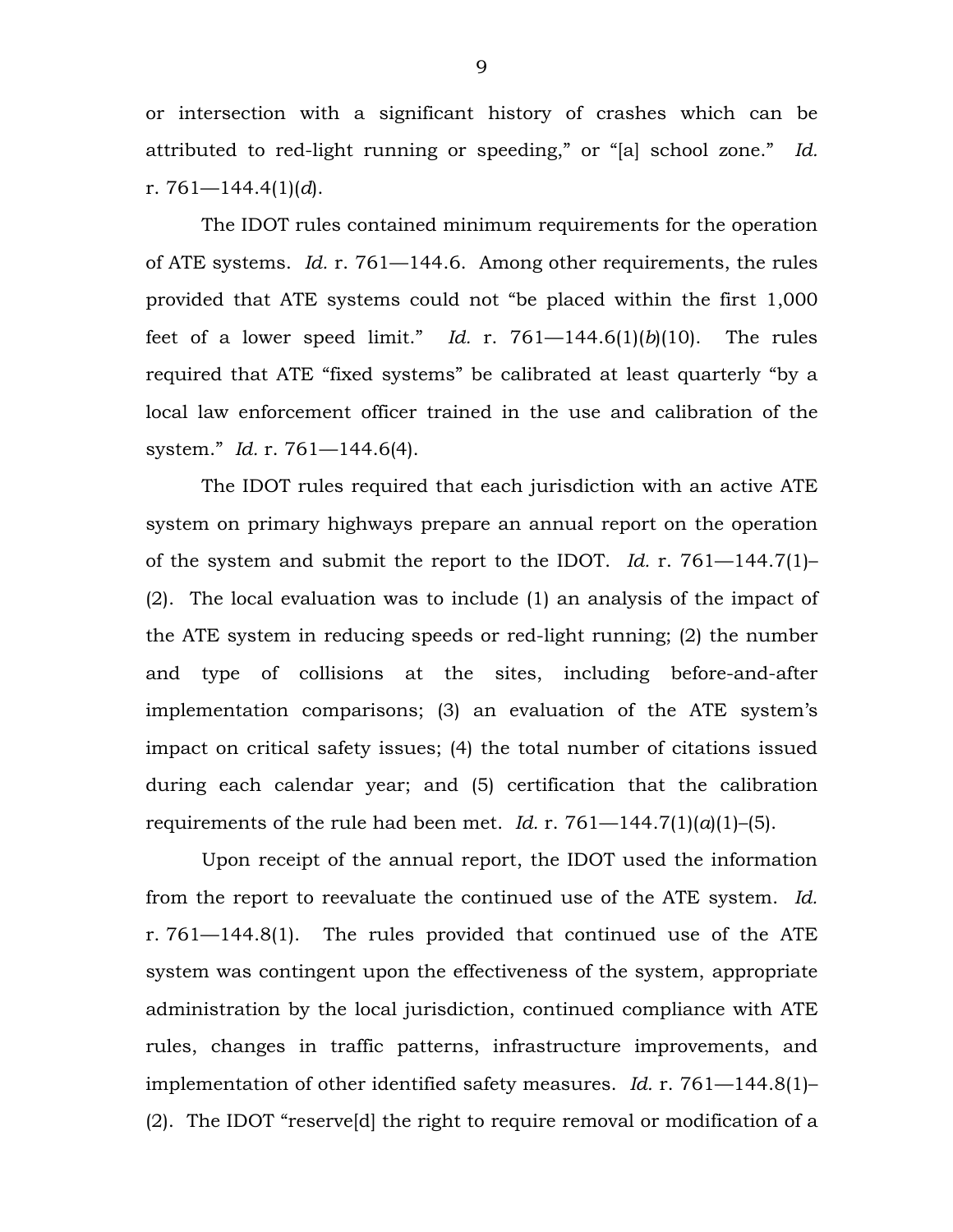system in a particular location, as deemed appropriate." *Id.* r. 761— 144.8(2).

We recently considered the question of whether the IDOT had authority to promulgate its ATE rules. *See City of Des Moines v. Iowa Dep't of Transp.*, 911 N.W.2d 431 (2018). We concluded that the IDOT lacked the necessary statutory authority. *Id.* at 449–50. As a result, the IDOT rules are invalid and not enforceable in this case. Nonetheless, to the extent the studies conducted pursuant to the invalid rules relate to safety matters, we consider the findings as part of this appeal.

2. *IDOT evaluation of Cedar Rapids ATE sites on I-380.* On March 17, 2015, the IDOT issued an evaluation of Cedar Rapids' ATE program. In terms of general findings related to the ATE system on I-380, the IDOT noted that there were eighty-two crashes in 2008 and 2009 prior to ATE implementation and fifty-nine crashes in 2012 and 2013, two years after the implementation in 2010. The IDOT report noted that the greatest area of safety concern was an "S" curve in downtown Cedar Rapids. The IDOT stressed that the dangers associated with the "S" curve, however, were in entering the "S" curve, not leaving the "S" curve. The IDOT noted, echoing its rules, that ATE systems should only be considered in "extremely limited situations on interstate roads because they are the safest class of any roadway in the state and they typically carry a significant amount of non-familiar motorists." The IDOT reported that many safety countermeasures had been added to this section of the roadway since a safety audit conducted in 2008 and published in 2009.

The IDOT report proceeded to evaluate each of the four ATE sites on I-380. With respect to the site on I-380 northbound near Diagonal Drive, the IDOT concluded that because the current equipment was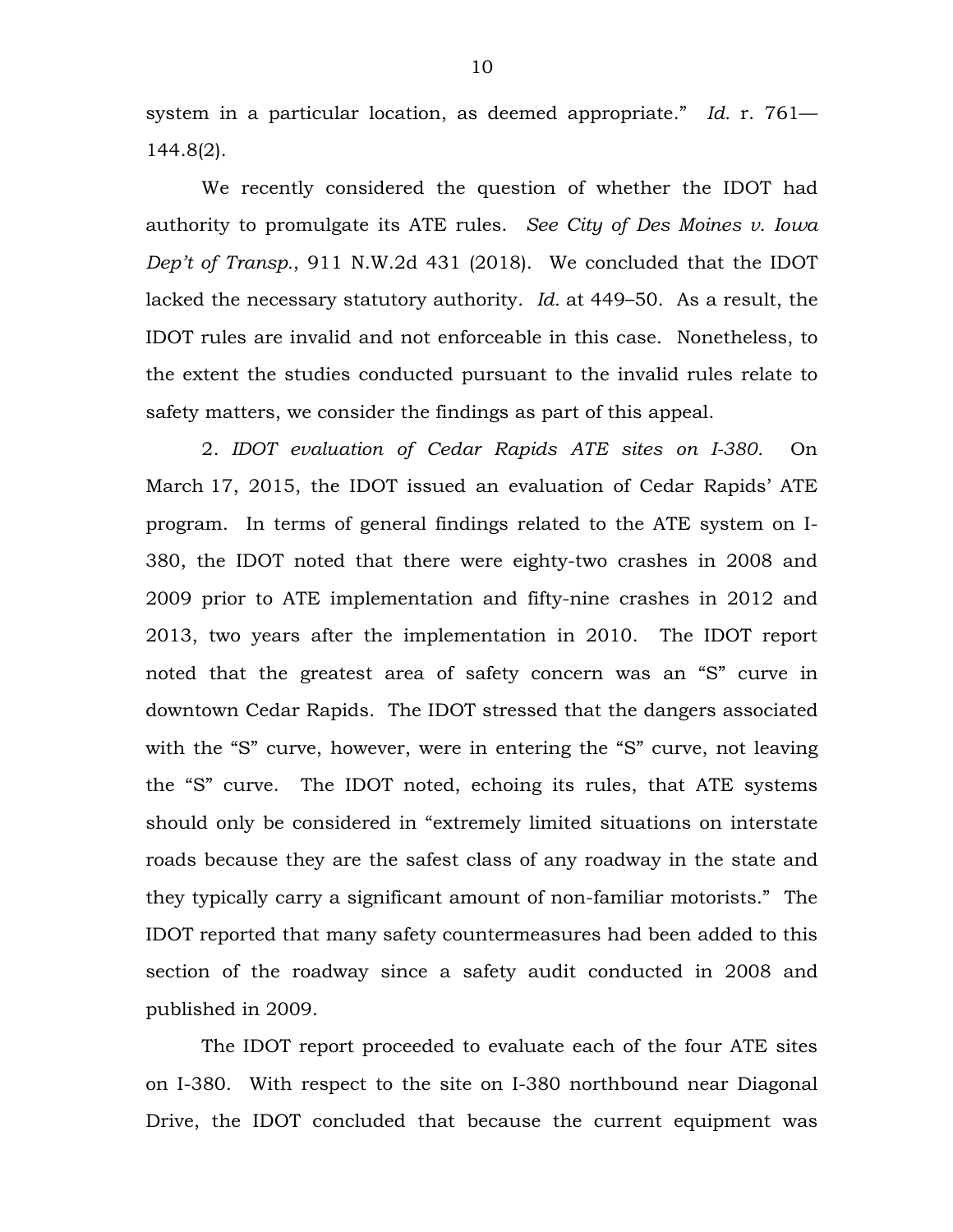located 859 feet beyond a reduction in speed limit from sixty to fifty-five miles per hour, the equipment should be moved to the next truss to the north to ensure the equipment complied with the 1000-foot requirement of rule  $761 - 144.6(1)(b)(10)$ . The IDOT evaluation came to a similar conclusion with respect to the ATE site on I-380 southbound near J Avenue. There, the ATE cameras were located 896 feet beyond a change of speed instead of the 1000 feet required by the IDOT rule.

Two other Cedar Rapids ATE sites, however, received different treatment. The IDOT evaluation concluded that the ATE site at I-380 northbound near J Avenue and the site at I-380 southbound near the lst Avenue ramp should be removed or disabled. According to the IDOT, these two ATE systems were located either well beyond or mostly beyond the area of concern presented by the "S" curve. Further, with respect to the site at I-380 northbound near J Avenue, the IDOT found that the issuance of speeding citations in excess of 30,000 per year was "extremely high."

Cedar Rapids appealed the IDOT evaluation to the director. Cedar Rapids raised issues concerning the IDOT's legal authority to implement its ATE rules, Cedar Rapids' home rule authority, and the procedure the IDOT followed regarding its ATE rules. Cedar Rapids also appears to have asserted that the IDOT rules did not apply retroactively to ATE systems in place prior to the rules promulgation.

# **E. Notices of Violations and Administrative Proceedings Involving Plaintiffs.**

1. *Jeffrey Olson.* Jeffrey Olson resides in Bloomington, Minnesota. He received a notice of violation alleging that on April 3, 2015, a vehicle owned by him violated the Cedar Rapids ATE ordinance at I-380 southbound, J Avenue exit. Olson challenged the citation.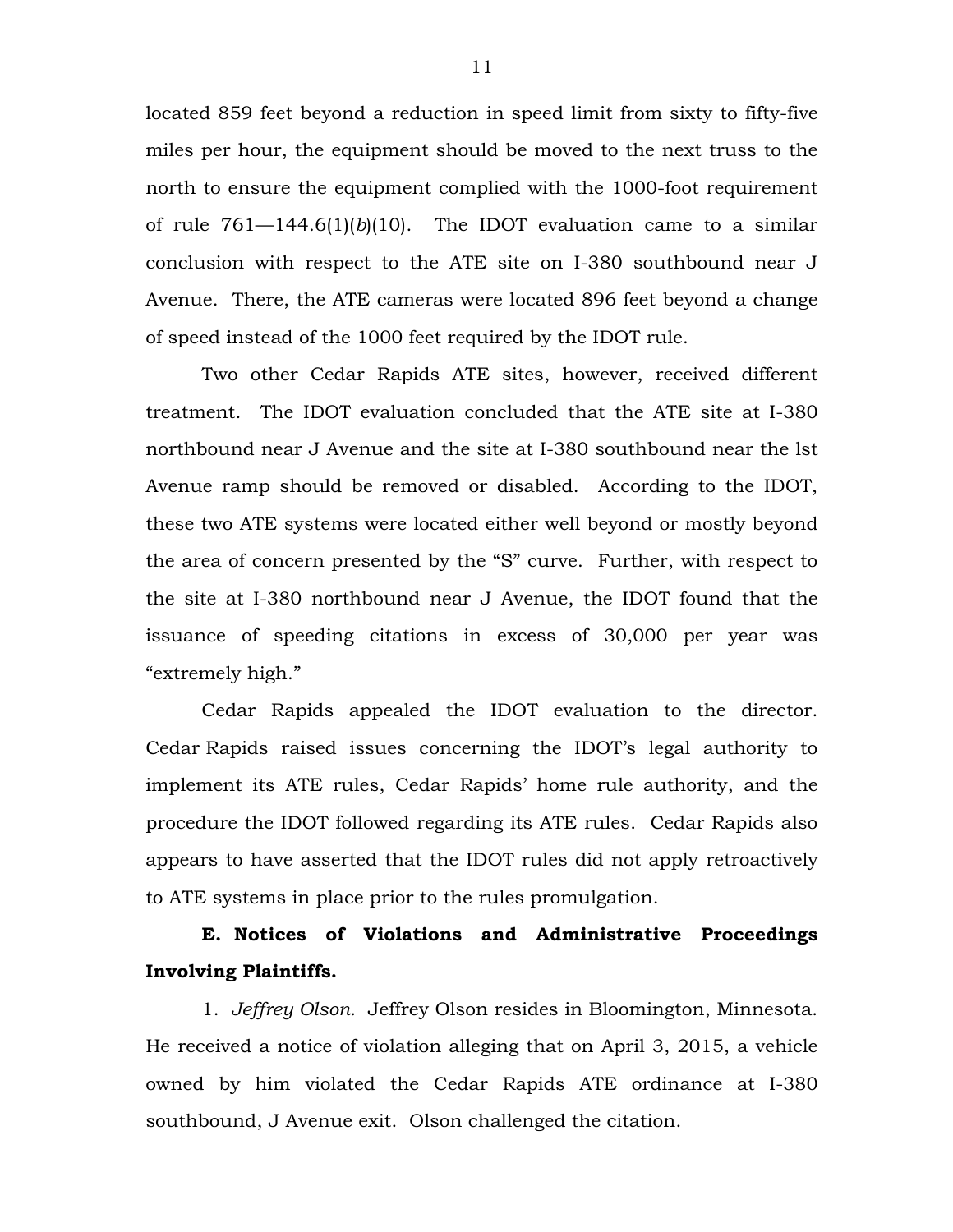Olson submitted a statement to Cedar Rapids detailing his reasons for contesting the charge. Olson stated that the IDOT had found the particular camera on the J Avenue exit noncompliant with state regulations and that Cedar Rapids had not remedied the noncompliance. He noted the equipment violated the regulation requiring that an ATE system not be placed within the first 1000 feet of a lower speed limit. Olson stated that he also could find no evidence that Cedar Rapids quarterly calibrated the radar and camera equipment as required by state regulations. Olson further stated that the cameras were not placed close enough to the "S" curve, a perceived safety hazard, to promote public safety.

In addition to questioning the enforcement of a citation that is based upon a noncompliant ATE site, Olson stated it was unconstitutional to fine an owner for a moving violation without proving that the owner was, in fact, in control of and operating the vehicle at the time of the alleged violation. Further, Olson claimed it was unconstitutional to charge a driver with a moving violation without the driver being able to face and question the accuser, which is impossible with an automated system.

The administrative hearing officer rejected Olson's challenge. On a form letter headed with the address of the Cedar Rapids Police Department, Verle Allen, an "Administrative Hearing Officer," made a finding of "liable" and in notes, stated "[c]itation sustained." Olson paid the fine.

2. *Dennis Behm.* Dennis Behm resides in Atwater, Minnesota. He received a notice of violation alleging that on April 11, 2015, a vehicle owned by him operated in violation of the Cedar Rapids ATE ordinance at I-380 northbound, J Avenue exit. Behm filed a written response with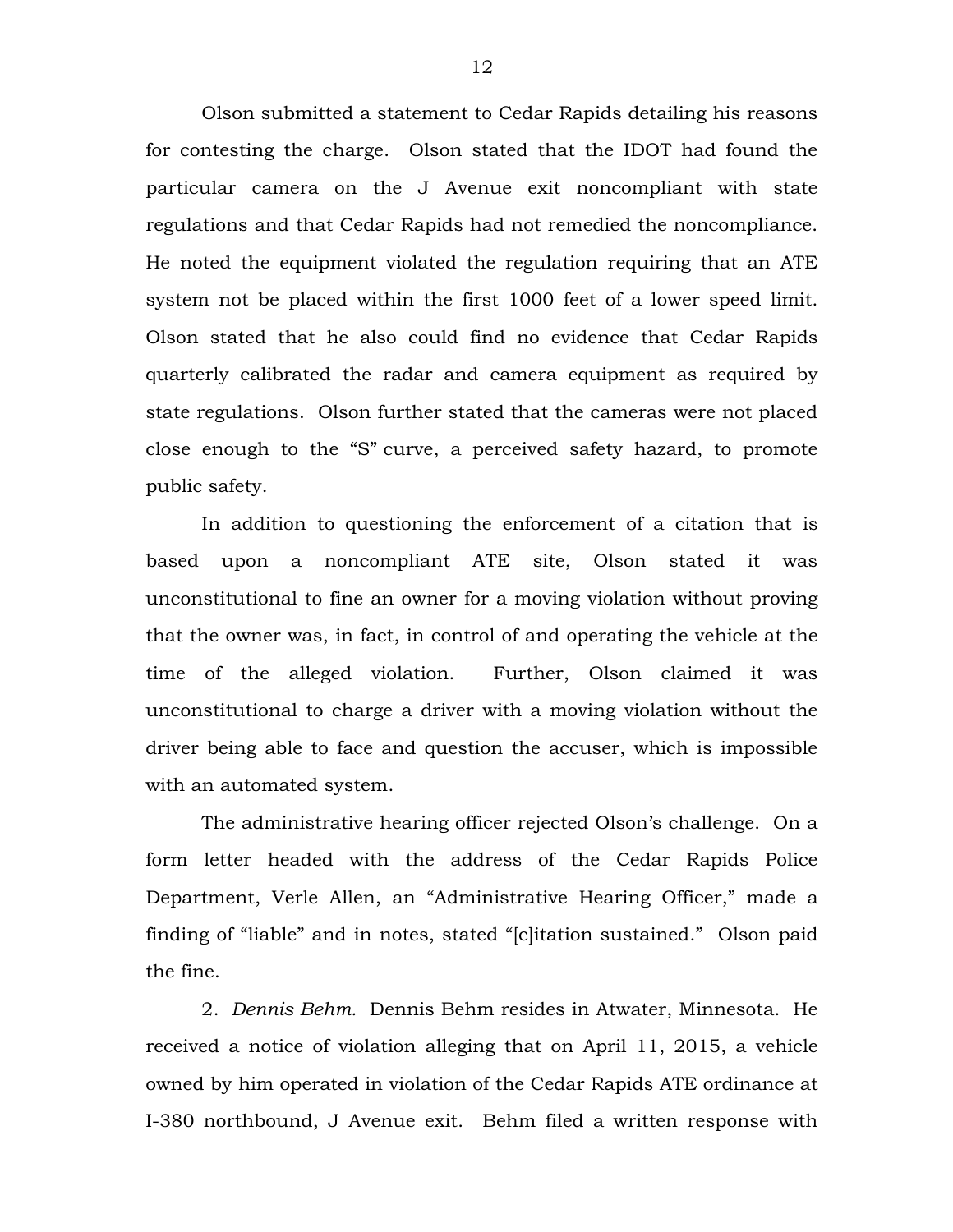Cedar Rapids, asserting that the IDOT had ordered the removal of the camera at the location. The hearing officer, Chris Mayfield, on the same form utilized in the Olson matter, found Behm "liable" and the "[c]itation sustained."

3. *Bobby Lee Langston and David Brodsky.*Bobby Lee Langston and David Brodsky reside in Iowa City, Iowa. They received two notices of violation alleging that on April 25, 2015, a vehicle they owned violated the Cedar Rapids ATE ordinance. One violation allegedly occurred at 7:30 p.m., at I-380 northbound, Diagonal Drive exit, while the other violation allegedly occurred at I-380 southbound, 1st Avenue West exit, at 8:02 p.m. Langston and Brodsky challenged the citations. Brodsky appeared at the administrative hearing.

The hearing officer, Chris Mayfield, dismissed one of the violations. With respect to the remaining violation, the hearing officer used the same form and had the same notations as other orders in which the owner was found to have violated the ordinance and the citation was sustained.

4. *Geoff Smith*. Geoff Smith resides in Aloha, Oregon. He received two notices of violation alleging that on June 8, 2015, a vehicle owned by him violated the Cedar Rapids ATE ordinance at I-380 northbound, Diagonal Drive exit, and again two minutes later, at I-380 northbound, J Avenue exit. He challenged the violations. At the administrative hearing, hearing officer Verle Allen found Smith "liable" for one violation, but the other violation does not appear to have been addressed. Smith paid the fine.

5. *Burton Brooks.* Burton Brooks resides in Putnam, Illinois. He received a notice of violation alleging a speeding event on June 19, 2015, at I-380 southbound, J Avenue exit. He contested the violation. In a written submission, he stated he was a disabled American veteran on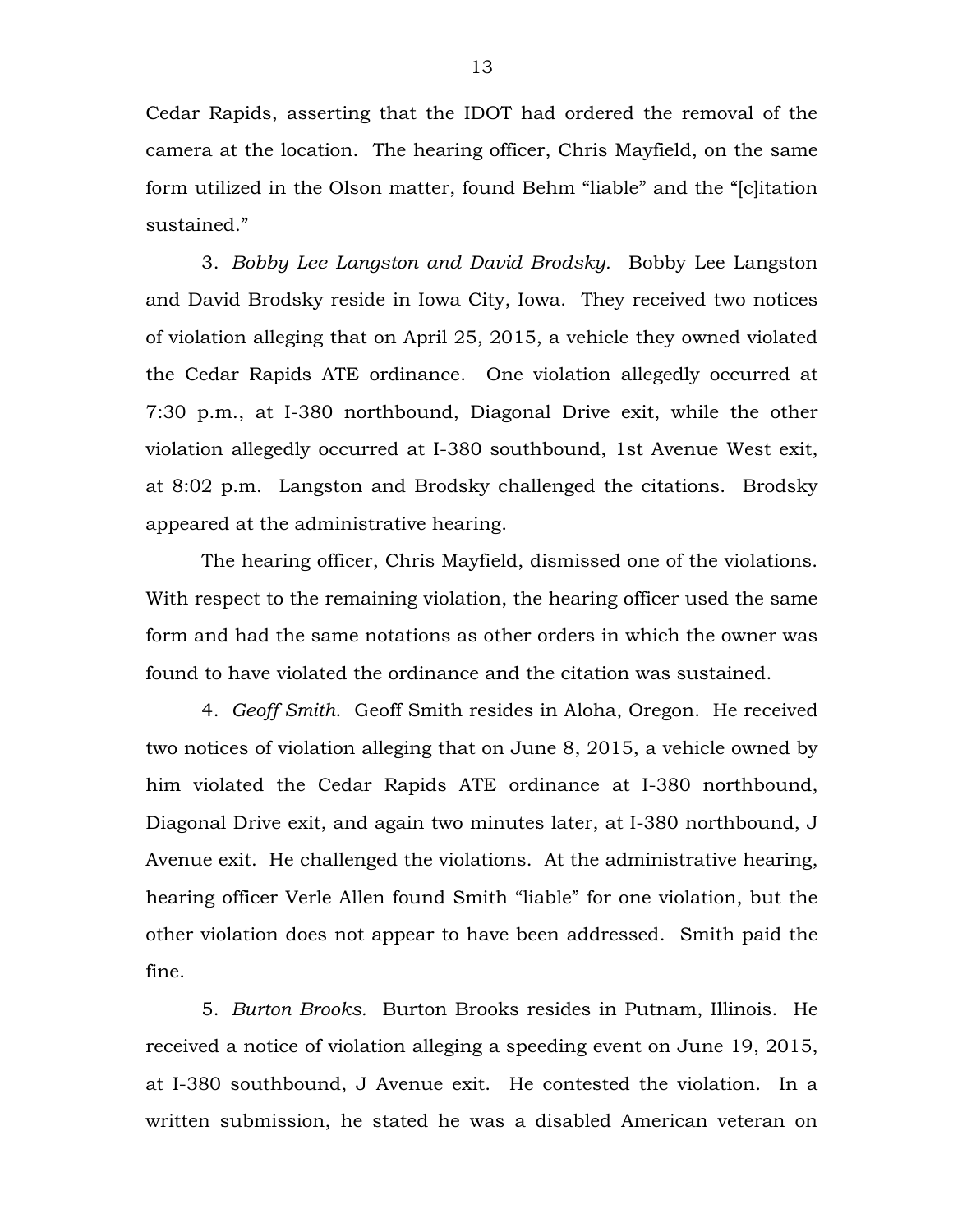vacation with his wife when he drove through Cedar Rapids. He stated that he made a habit of observing the speed limit as demonstrated by the fact that he had not received a speeding ticket in thirty years. He suggested that the camera malfunctioned or that, as a stranger to Cedar Rapids, he did not have enough time to adjust to the speed limit. He asked that the matter be dismissed and promised "to be aware next time I vacation in your beautiful city."

Hearing officer Chris Mayfield dismissed the citation, stating, "[E]vidence shown could not prove the citizen's fault." The hearing officer offered some friendly advice, namely "warning, please slow down."

**F. Overview of Plaintiffs' Petition.** The plaintiffs filed an action in district court challenging the lawfulness of the Cedar Rapids ATE ordinance. Article I, count I of the petition sought a declaratory judgment against the City. Article I, count I is a sprawling pleading that includes at least eight often overlapping and interwoven constitutional and statutory claims.

The plaintiffs first assert a statutory claim that the ATE system with its administrative hearing approach provides an irreconcilably different process than the small claims approach for municipal infractions, which they assert Iowa Code section 602.6101 requires. Section 602.6101 provides that the district court "has exclusive, general, and original jurisdiction of all actions . . . except in cases where exclusive or concurrent jurisdiction is conferred on some other court, tribunal, or administrative body." Iowa Code § 602.6101.

The plaintiffs further assert that the ATE system and its administrative hearing is irreconcilable with Iowa Code section 364.22(6). Section 364.22(2) states "[a] city by ordinance may provide that a violation of an ordinance is a municipal infraction." *Id.* § 364.22(2).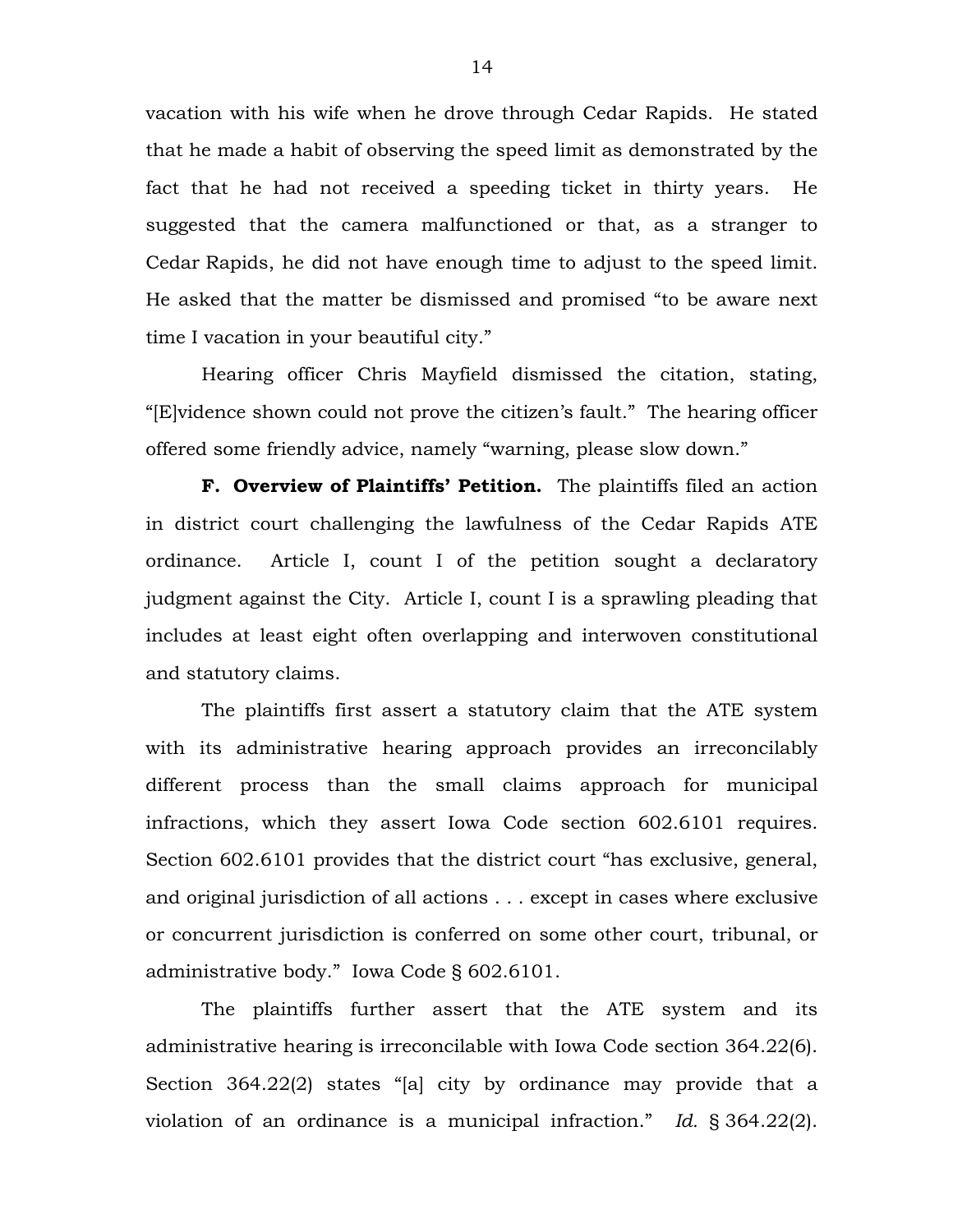Iowa Code section 364.22(6) then provides that a municipal infraction is to be tried in district court "in the same manner as a small claim," and "the city has the burden" to prove the violation occurred by "clear, satisfactory, and convincing evidence."

Next, the plaintiffs allege numerous violations of the equal protection clause and the privileges and immunities clause of article I, section 6 of the Iowa Constitution. The plaintiffs assert the ATE system treats various classes of Iowa citizens and out-of-state citizens differently in violation of the fundamental right to travel, which plaintiffs claim triggers strict scrutiny. The plaintiffs allege that the use of the National Law Enforcement Telecommunications System database (Nlets), $<sup>1</sup>$  $<sup>1</sup>$  $<sup>1</sup>$  where</sup> the license plates of various vehicles such as semi-trailer trucks and government-owned vehicles have been "suppressed," is a violation of equal protection. The plaintiffs allege a violation of the Iowa privileges and immunities clause because the "compressed distances" between the change in speed limits and the location of the cameras has a disproportionate impact on out-of-state drivers.

The plaintiffs' petition alleges due process violations under the Iowa Constitution "due to the scheme's many failures." Among other things, they assert that due process violations arise because the camera placements are not sufficiently advertised to the public, the camera placements are in areas not correlated with significant safety issues, owners of cited vehicles lack actual notice of all reasonable and applicable defenses, and owners of cited vehicles lack notice of the availability of direct access to the Iowa courts with respect to alleged ATE

<span id="page-14-0"></span> <sup>1</sup>Nlets is a law-enforcement database maintained by the International Justice and Public Safety Network. *Nlets*, https://www.nlets.org/ (last accessed July 25, 2018).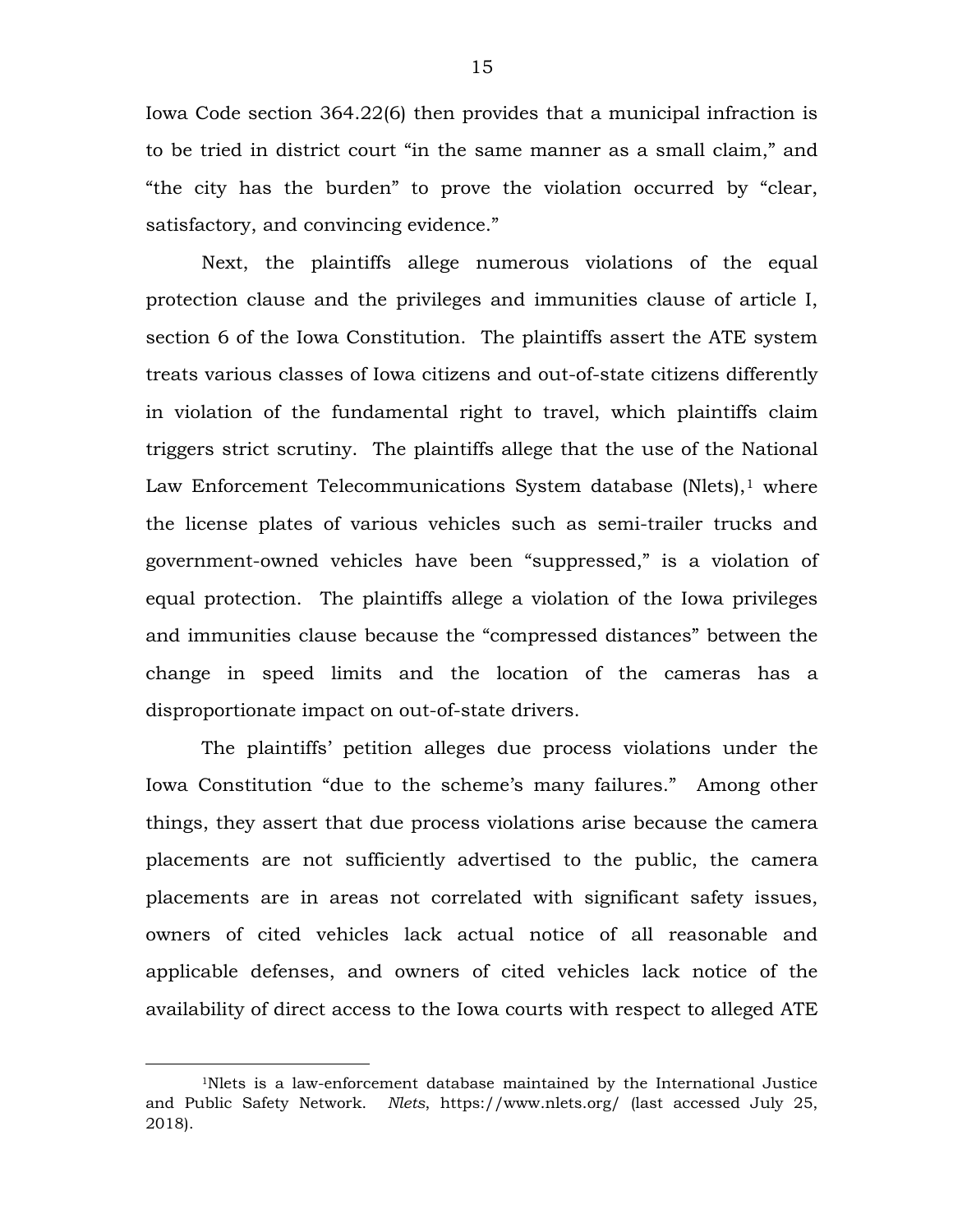violations. The plaintiffs also claim the ATE system violates the Iowa Constitution—apparently due process—because it has continued to operate in violation of the IDOT's administrative rules and regulations and corresponding evaluation order and is therefore "invalid as the State has presumptively held that there is no legitimate state interest in the operation of these cameras."

Based on the above theories, the plaintiffs sought relief beyond a declaratory ruling. The plaintiffs also sought certification of classes of vehicle owners, damages against the defendants for claims arising under the Iowa Constitution, a refund of amounts paid to Cedar Rapids and Gatso under an unjust enrichment theory, and temporary and permanent injunctive relief.

**G. District Court Ruling on Summary Judgment.** The City moved for summary judgment on all issues. The district court granted the motion.

With respect to the Iowa constitutional claims based on substantive due process, equal protection, and privileges and immunities, the district court recognized federal caselaw held the right to interstate travel was fundamental under the United States Constitution and assumed a fundamental right to intrastate travel under the Iowa Constitution. Citing federal caselaw, the court concluded the plaintiffs failed to show the directness and substantiality required for an infringement of the fundamental right to travel and, as a result, the challenges to the ordinance and its implementation based on substantive due process, equal protection, and privileges and immunities would be evaluated using a rational basis test. *See Hughes v. City of Cedar Rapids*, 112 F. Supp. 3d 817, 839 (N.D. Iowa 2015) (concluding that in order to show the fundamental right to travel has been infringed,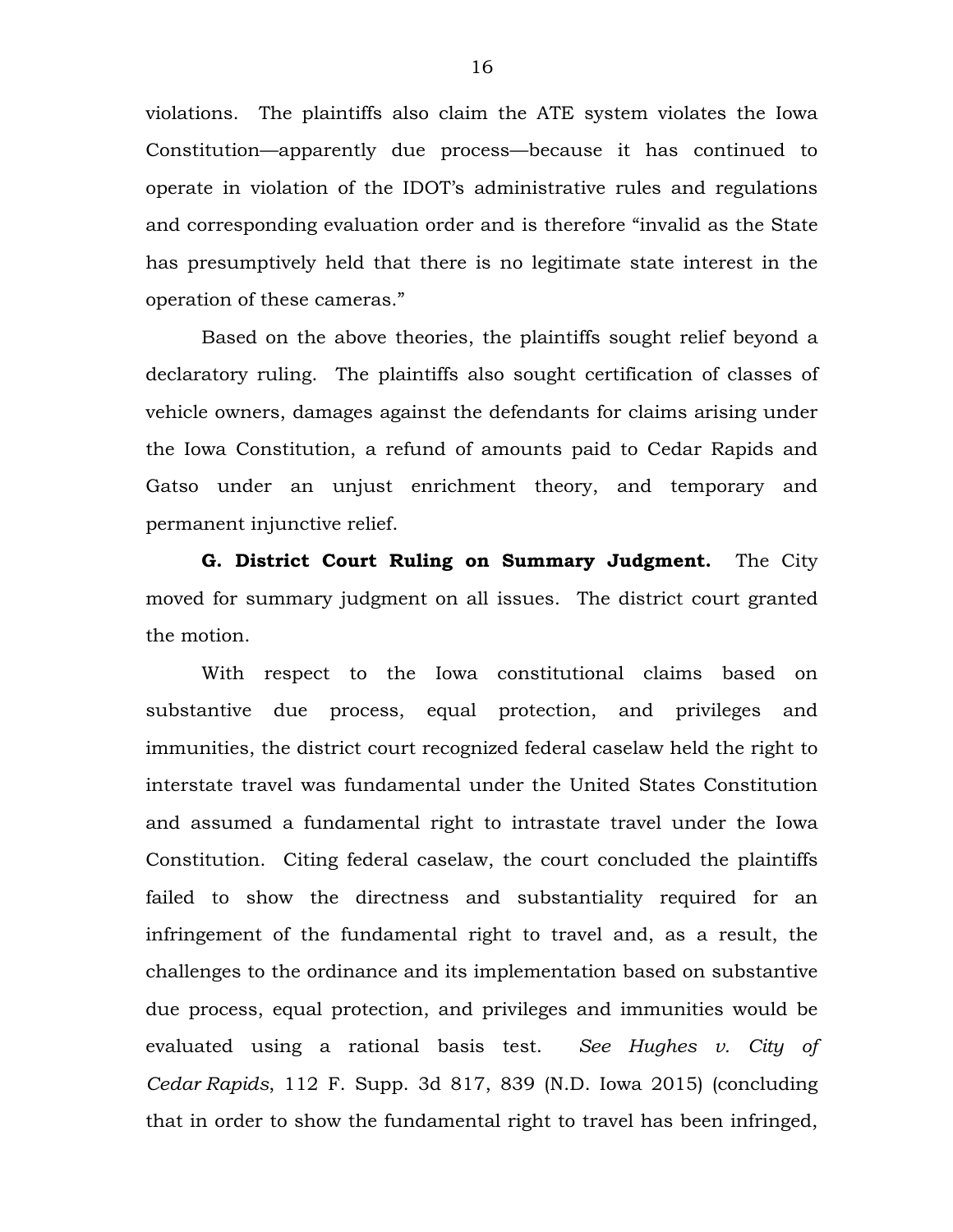the court looks to "[t]he directness and substantiality of the interference with the fundamental right at issue" (quoting *Zablocki v. Redhail*, 434 U.S. 374, 387 n.12, 98 S. Ct. 673, 681 n.12 (1978))), *aff'd in part, rev'd in part*, 840 F.3d 987 (8th Cir. 2016).

In applying the rational basis test, the district court emphasized that under principles described in a trio of cases, the challenger had to negate every reasonable basis upon which the legislation may be sustained, *see Varnum v. Brien*, 763 N.W.2d 862, 879 (Iowa 2009), the legitimate government interest in the ordinance may be sufficient if it is "realistically conceivable," *Racing Ass'n of Cent. Iowa v. Fitzgerald* (*RACI II*), 675 N.W.2d 1, 7 (Iowa 2004) (emphasis omitted) (quoting *Miller v. Boone Cty. Hosp.*, 394 N.W.2d 776, 779 (Iowa 1986)), and a significant degree of underinclusiveness and/or overinclusiveness is tolerated, *Vance v. Bradley*, 440 U.S. 93, 108–09, 99 S. Ct. 939, 948 (1979). Citing *King v. State*, 818 N.W.2d 1, 32 (Iowa 2012), the court noted that typically the rational basis test for equal protection is also applied with respect to a substantive due process analysis.

Applying these principles, the district court rejected the substantive due process, equal protection, and privileges and immunities claims. Relying on *Hughes*, the court concluded that the City could rationally conclude that the system would reduce the number of people violating traffic laws while simultaneously raising funds for the City. *See*  112 F. Supp. 3d at 840. The court further noted that Cedar Rapids could rationally conclude that a system that only photographs rear license plates is less expensive and that capturing fewer people who violate the ordinance with a less expensive system is more cost-effective. The district court concluded that the "minor degree of underinclusiveness" caused by the resulting exemption of semi-trailer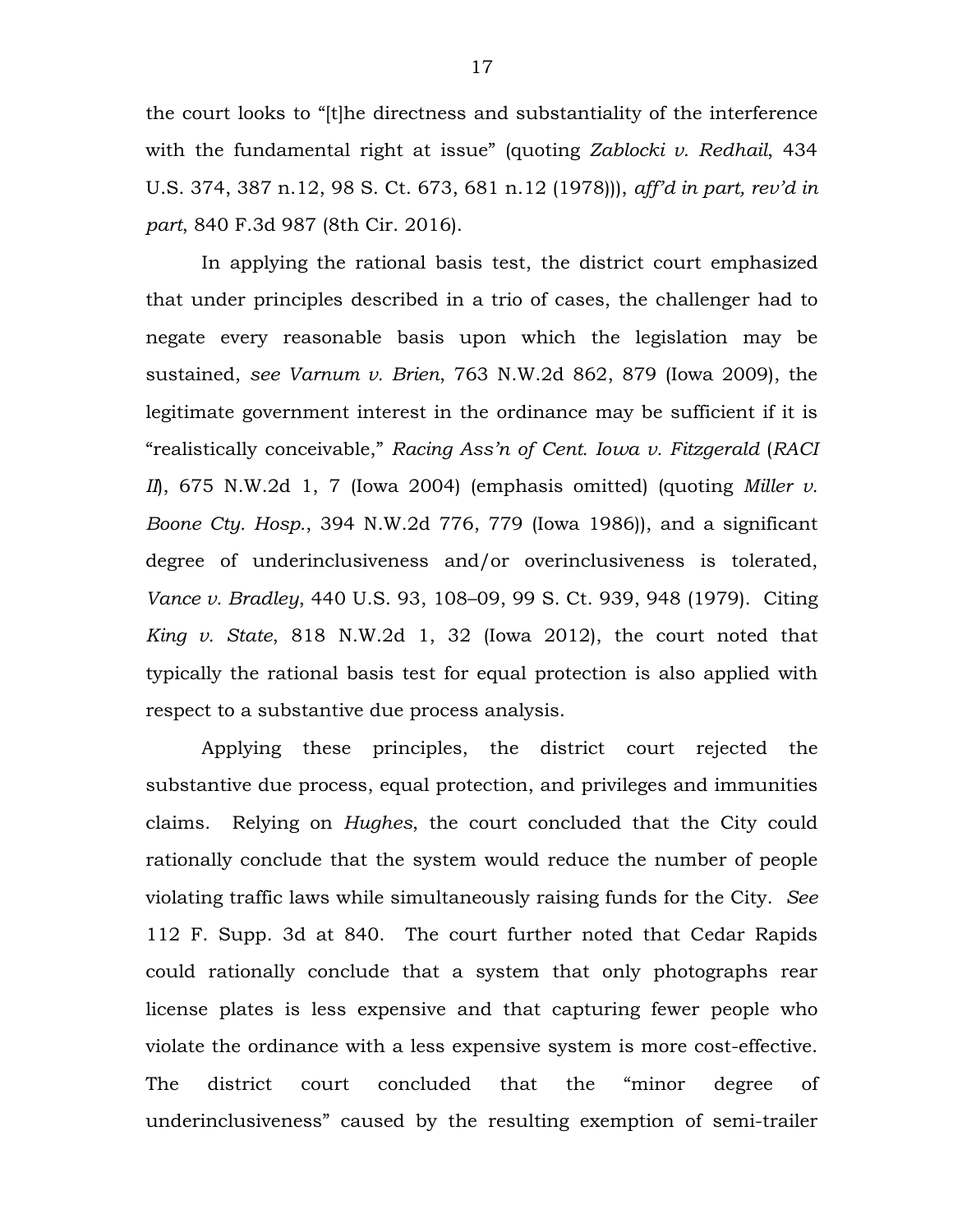trucks and government-owned vehicles from the threat of ATE citation was insufficient to render the ordinance unconstitutional under due process, equal protection, and privileges and immunities theories.

The district court recognized that the IDOT had determined that the equipment placed at the I-380 locations was not necessary for public safety. Even so, the court reasoned, the City has a legitimate interest in enforcing the speed limit within the City limits and the ATE system is rationally related to that interest. In any event, the court stated that the IDOT is not the final arbiter of the constitutional legitimacy of the ordinance.

The district court rejected the plaintiff's procedural due process claim along the same lines as the federal district court in *Hughes*, 112 F. Supp. 3d 817. Applying the balancing test of *Mathews v. Eldridge*, 424 U.S. 319, 335, 96 S. Ct. 893, 903 (1976), the court observed that a civil fine of between \$25 and \$750 was not a particularly weighty property interest. The court noted that the risk of erroneous deprivation was slight given the two options in the ordinance to contest the fine. Further, the court concluded that requiring the government to allow citations to be contested only through the court system would impose a significant additional workload on already burdened state courts.

The district court also rejected the plaintiffs' unlawful-delegationof-power claim. According to the court, Gatso's initial screening process involved little discretion and the plaintiffs did not provide facts indicating otherwise. The court further noted that it did not find admissible evidence showing the acts of running license plate numbers to identify registered vehicle owners, calibrating the ATE equipment, mailing out notices, or maintaining Cedar Rapids' ATE hotline or webpage involved significant discretion on Gatso's part. Further, the court noted that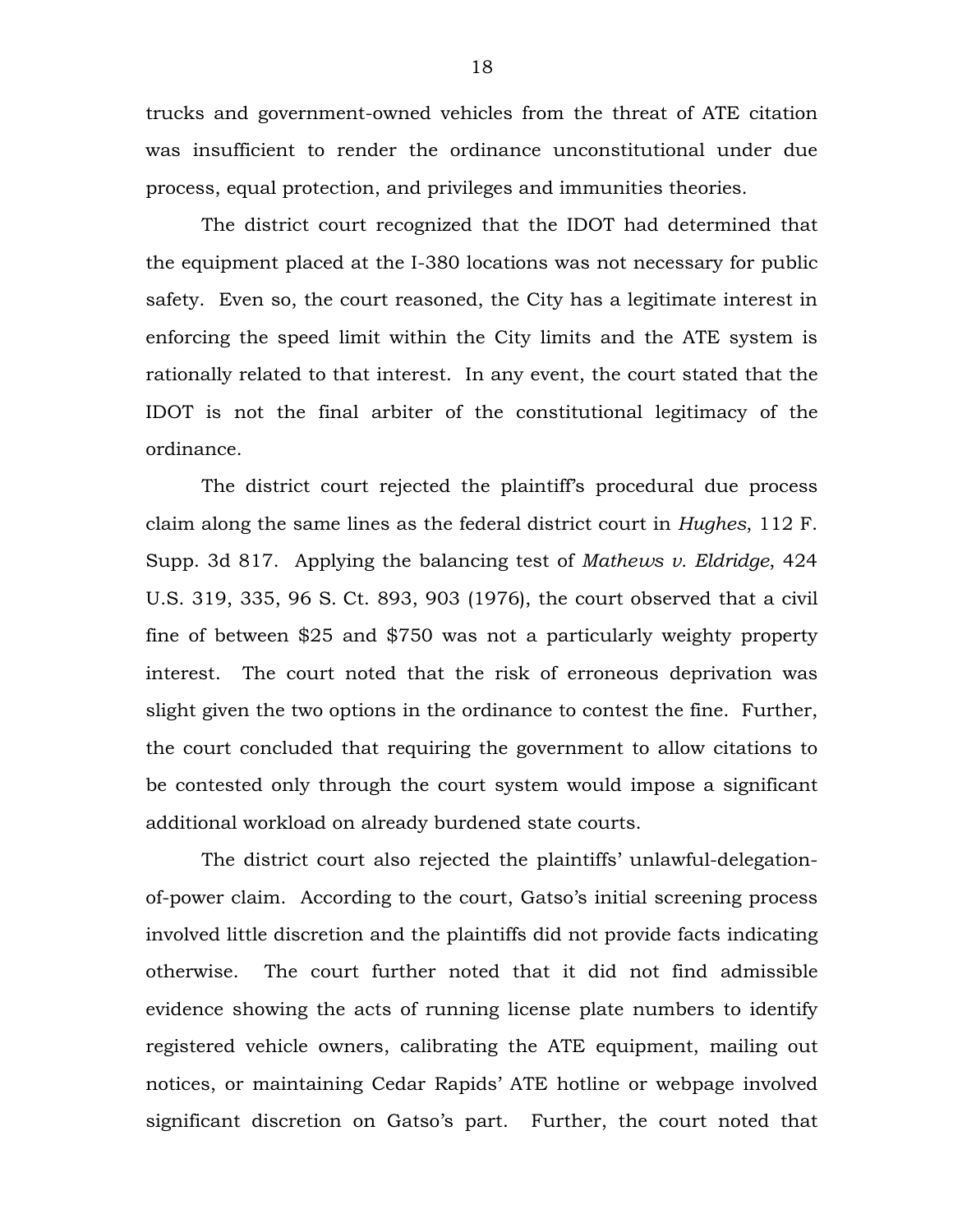Cedar Rapids police officers were responsible for the ultimate decision regarding who was issued ATE citations.

The district court next addressed the plaintiffs' argument that provisions of Iowa law preempted the administrative remedies in the ordinance. The court rejected the claim, emphasizing that the ATE ordinance is not preempted by Iowa Code section 364.22(4), (6) and section 602.6101 because the ordinance simply provides plaintiffs with an additional forum to challenge the ATE citations. The court, however, did not address the claim that the IDOT's regulations preempted the City's actions.

Finally, the district court addressed the plaintiffs' unjust enrichment claim. The court concluded that because the ordinance was constitutional, there was no basis for an unjust enrichment claim.

Plaintiffs appealed. We transferred the case to the court of appeals.

**H. Court of Appeals Opinion.** The court of appeals affirmed, generally applying reasoning similar to the district court. With respect to plaintiffs' claim that Iowa statutes preempted the ordinance, however, the court of appeals engaged in additional analysis. The court noted the argument was based upon implied rather than express preemption. The court recognized that a municipality cannot enact an ordinance that expressly or impliedly conflicts with state law. *See City of Sioux City v. Jacobsma*, 862 N.W.2d 335, 353 (Iowa 2015). The court, however, cited federal authority for the proposition that the ATE ordinance was not impliedly preempted. *See Brooks v. City of Des Moines*, 844 F.3d 978, 980 (8th Cir. 2016); *Hughes*, 112 F. Supp. 3d at 849. Further, the court of appeals also cited *City of Davenport v. Seymour*, 755 N.W.2d 533, 542 (Iowa 2008), and *Goodell v. Humboldt County*, 575 N.W.2d 486, 500 (Iowa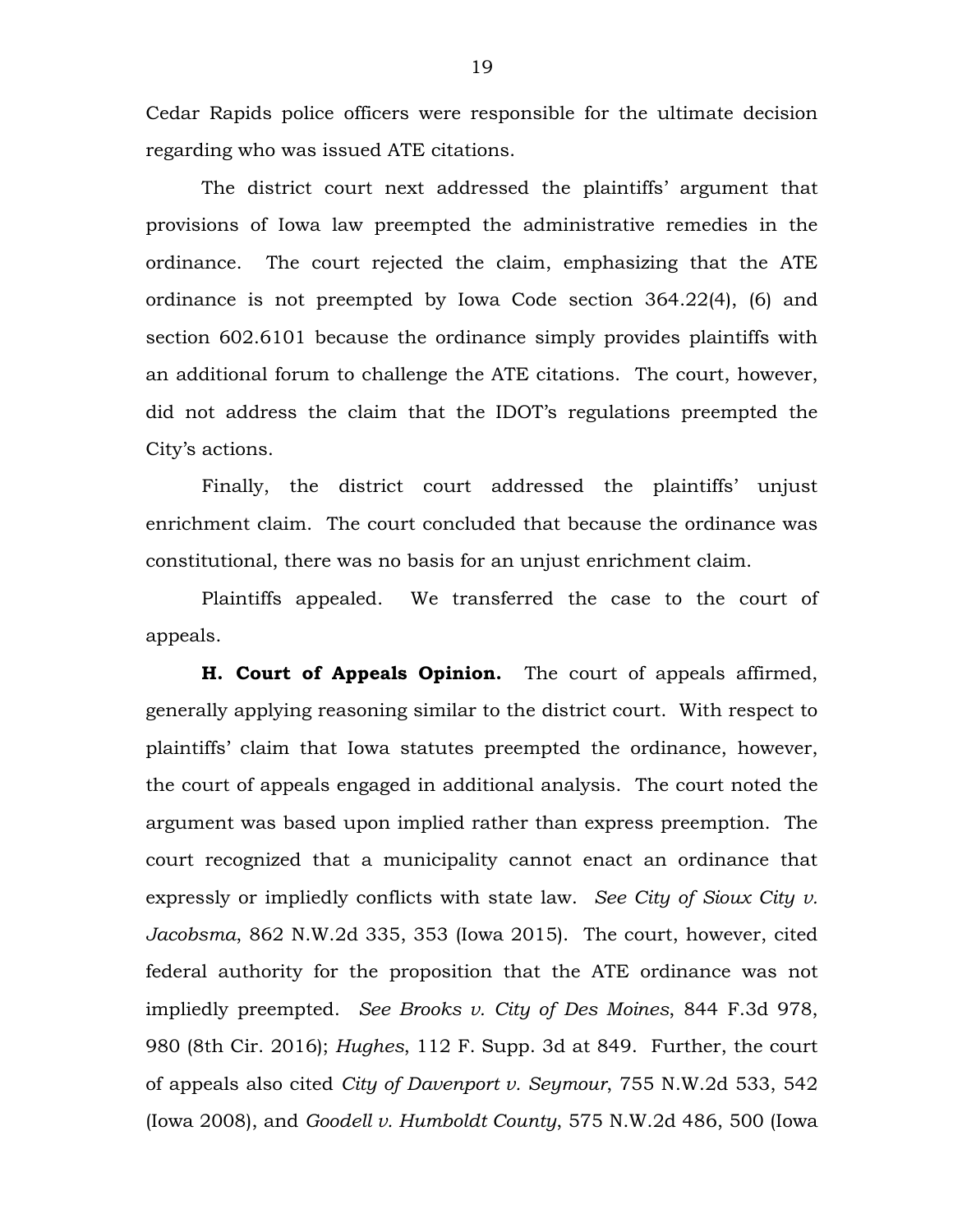1998), for the proposition that an exercise of city power is not inconsistent with state law unless it is irreconcilable with state law. Relying on these principles, the court of appeals found no implied preemption.

#### **II. Standard of Review.**

A motion for summary judgment is appropriately granted when "there is no genuine issue as to any material fact and . . . the moving party is entitled to a judgment as a matter of law." Iowa R. Civ. P. 1.981(3). "We review the legal issues necessary for resolution of the constitutional claims presented within the context of the summary judgment proceeding de novo." *Varnum*, 763 N.W.2d at 874; *Kistler v. City of Perry*, 719 N.W.2d 804, 805 (Iowa 2006). We review all other legal issues for correction of errors at law. *Mueller v. Wellmark, Inc.*, 818 N.W.2d 244, 253 (Iowa 2012).

The burden of showing undisputed facts entitled it to summary judgment rests on the moving party. *See, e.g.*, *Swainston v. Am. Family Mut. Ins.*, 774 N.W.2d 478, 481 (Iowa 2009) (stating "the moving party must affirmatively establish the existence of undisputed facts entitling that party to a particular result" (quoting *Interstate Power Co. v. Ins. Co. of N. Am.*, 603 N.W.2d 751, 756 (Iowa 1999))); *K & W Elec., Inc. v. State*, 712 N.W.2d 107, 112 (Iowa 2006) (same); *Red Giant Oil Co. v. Lawlor*, 528 N.W.2d 524, 528 (Iowa 1995) ("The burden is on the moving party to show the absence of a material fact issue  $\dots$ ."). This burden remains with the moving party at all times. *Interstate Power*, 603 N.W.2d at 756. A moving party cannot shift the burden to the other party through a conclusory motion for summary judgment not supported by undisputed facts. *See id.*; *Midwest Mgmt. Corp. v. Stephens*, 291 N.W.2d 896, 900 (Iowa 1980) (noting the other party need not file a resistance to a motion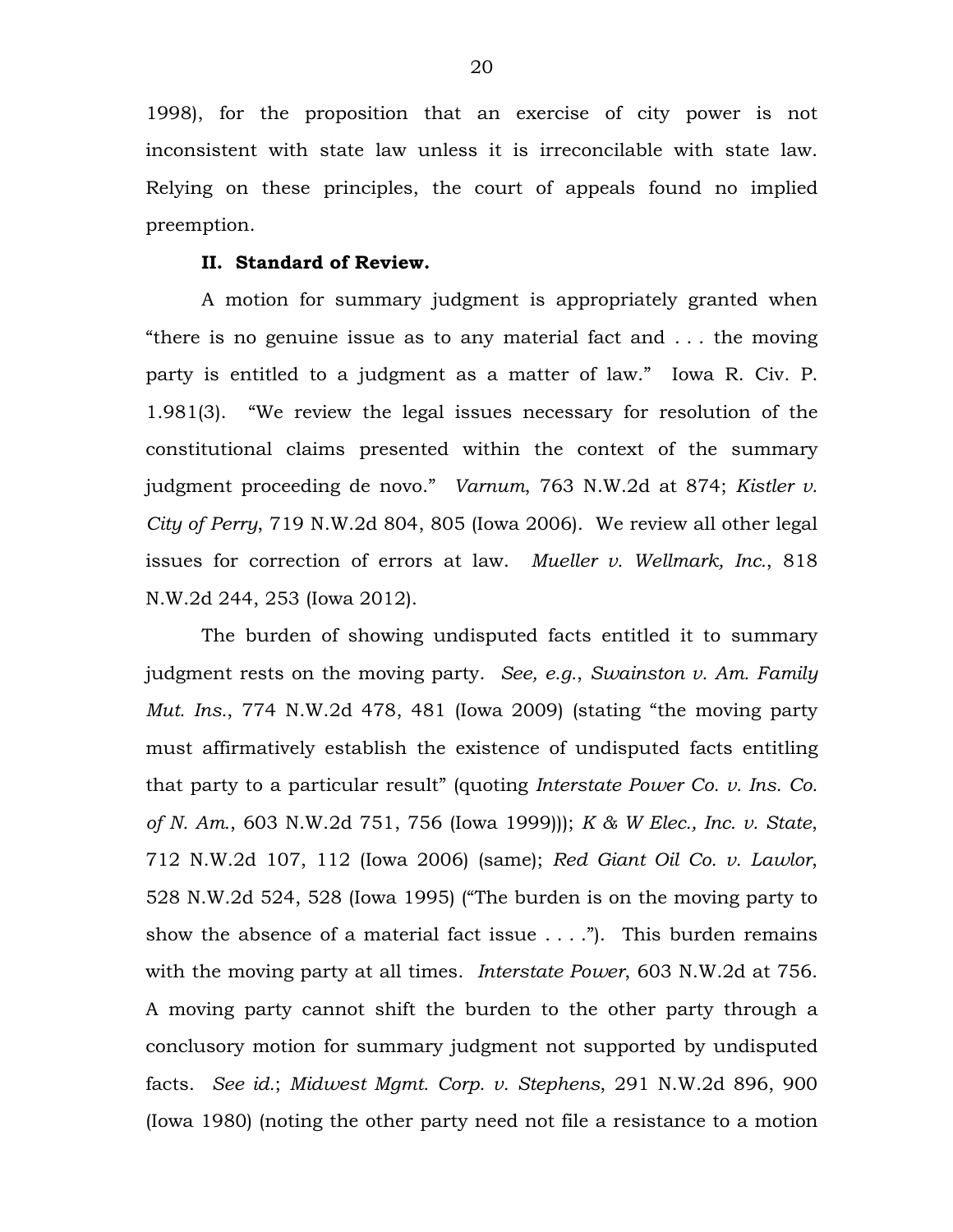for summary judgment to prevail if the moving party has not met its burden to show the absence of a genuine issue); *Am. Tel. & Tel. Co. v. Dubuque Commc'ns Corp.*, 231 N.W.2d 12, 15 (Iowa 1975) ("A summary judgment is neither a method of avoiding the necessity of proving one's case nor a clever procedural gambit whereby a claimant can shift to his adversary his burden of proof on one or more issues." (quoting *United States v. Dibble*, 429 F.2d 598, 601 (9th Cir. 1970))).

#### **III. Overview of Controversy Surrounding ATE Systems.**

In recent decades, many cities across the country have implemented ATE systems. ATE systems have proven quite controversial. Advocates say that ATE systems are efficient and promote public safety, while opponents view ATE systems as simply a money grab by cash-strapped municipalities, assisted by private vendors seeking to promote profits and not public safety. Academic commentators have joined the fray with gusto. *See, e.g.*, Andrew Askland, *Photo Radar Enforcement: A Brief Stall on a Slippery Slope?*, 19 B.U. J. Sci. & Tech. L. 1, 4–7 (2013) [hereinafter Askland]; Jennifer M. Lancaster, Case Note, *You've Got Mail: Analyzing the Constitutionality of Speeding Cameras in*  City of Moline Acres v. Brennan*, 470 S.W.3d 367 (Mo. 2015),* 41 S. Ill. U. L.J. 485, 502 (2017); Paul McNaughton, Comment, *Photo Enforcement Programs: Are They Permissible Under the United States Constitution?*, 43 J. Marshall L. Rev. 463, 489 (2010); Kevin P. Shannon, Note, *Speeding Towards Disaster: How Cleveland's Traffic Cameras Violate the Ohio Constitution*, 55 Clev. St. L. Rev. 607, 635–36 (2007); Thomas M. Stanek, Note, *Photo Radar in Arizona: Is it Constitutional?*, 30 Ariz. St. L.J. 1209, 1243 (1998).

Plaintiffs have attacked ATE systems in beehive litigation with statutory and constitutional theories. Plaintiffs have asserted that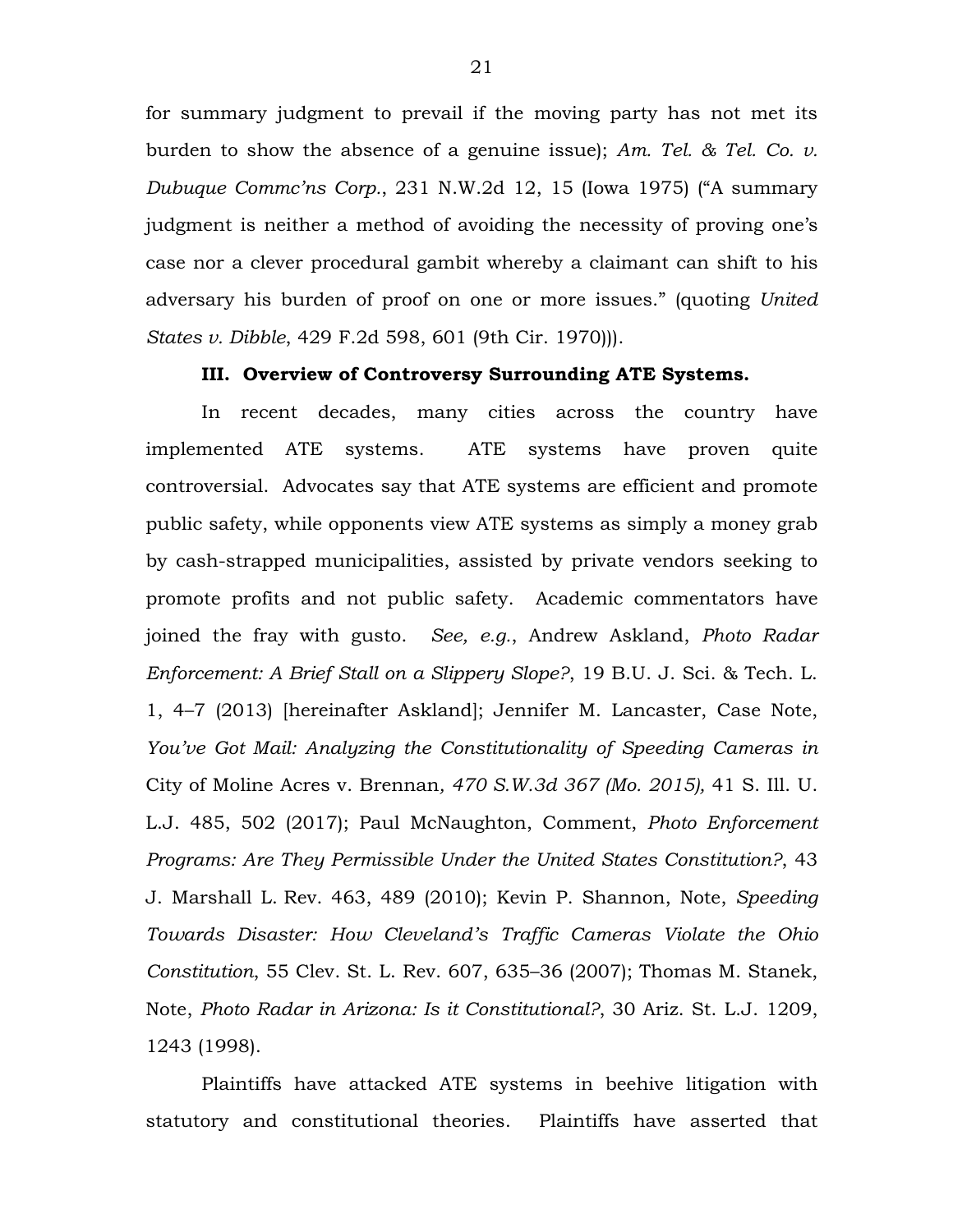substantive and notice provisions of ATE systems are preempted by state law or that the ATE systems otherwise violate provisions of state law. *See, e.g*., *Leonte v. ACS State & Local Sols., Inc.*, 19 Cal. Rptr. 3d 879, 883–84 (Ct. App. 2004); *State v. Kuhlman*, 729 N.W.2d 577, 579 (Minn. 2007); *Mendenhall v. City of Akron*, 881 N.E.2d 255, 260 (Ohio 2008); *cf. City of Commerce City v. State*, 40 P.3d 1273, 1277–78 (Colo. 2002) (en banc). Plaintiffs have claimed that ATE systems amount to an unlawful tax under state law. *See Ballard v. City of Creve Coeur*, 419 S.W.3d 109, 122 (Mo. Ct. App. 2013) (successfully overturning a motion to dismiss on the issue). Plaintiffs have attacked ATE systems for failure to comply with notice and remedial provisions of state law. *See, e.g.*, *Tonner v. Paradise Valley Magistrate's Ct.*, 831 P.2d 448, 450 (Ariz. Ct. App. 1992) (holding notice of ticket must meet statutory requirements for service); *City of Moline Acres v. Brennan*, 470 S.W.3d 367, 382 (Mo. 2015) (en banc) (finding notice demanding payment an unlawful "shortcut around the judicial system"); *City of Springfield v. Belt*, 307 S.W.3d 649, 653 (Mo. 2010) (en banc) (holding proceeding overseen by "hearing examiner" violates statutory requirement that municipal ordinance violations be heard before divisions of circuit court); *Walker v. City of Toledo*, 39 N.E.3d 474, 480 (Ohio 2014) (holding municipal courts do not have exclusive authority over traffic-ordinance violations). Plaintiffs have raised a wide variety of constitutional attacks, including substantive and procedural due process, equal protection, and delegation of powers. *See, e.g.*, *Hughes*, 840 F.3d at 996; *Bevis v. City of New Orleans*, 686 F.3d 277, 280–81 (5th Cir. 2012); *Idris v. City of Chicago*, 552 F.3d 564, 565 (7th Cir. 2009); *Falkner v. City of Chicago*, 150 F. Supp. 3d 973, 976 (N.D. Ill. 2015); *Leder v. Am. Traffic Sols., Inc.*, 81 F. Supp. 3d 211, 223 (E.D.N.Y. 2015); *Gardner v. City of Cleveland*, 656 F. Supp. 2d 751, 758,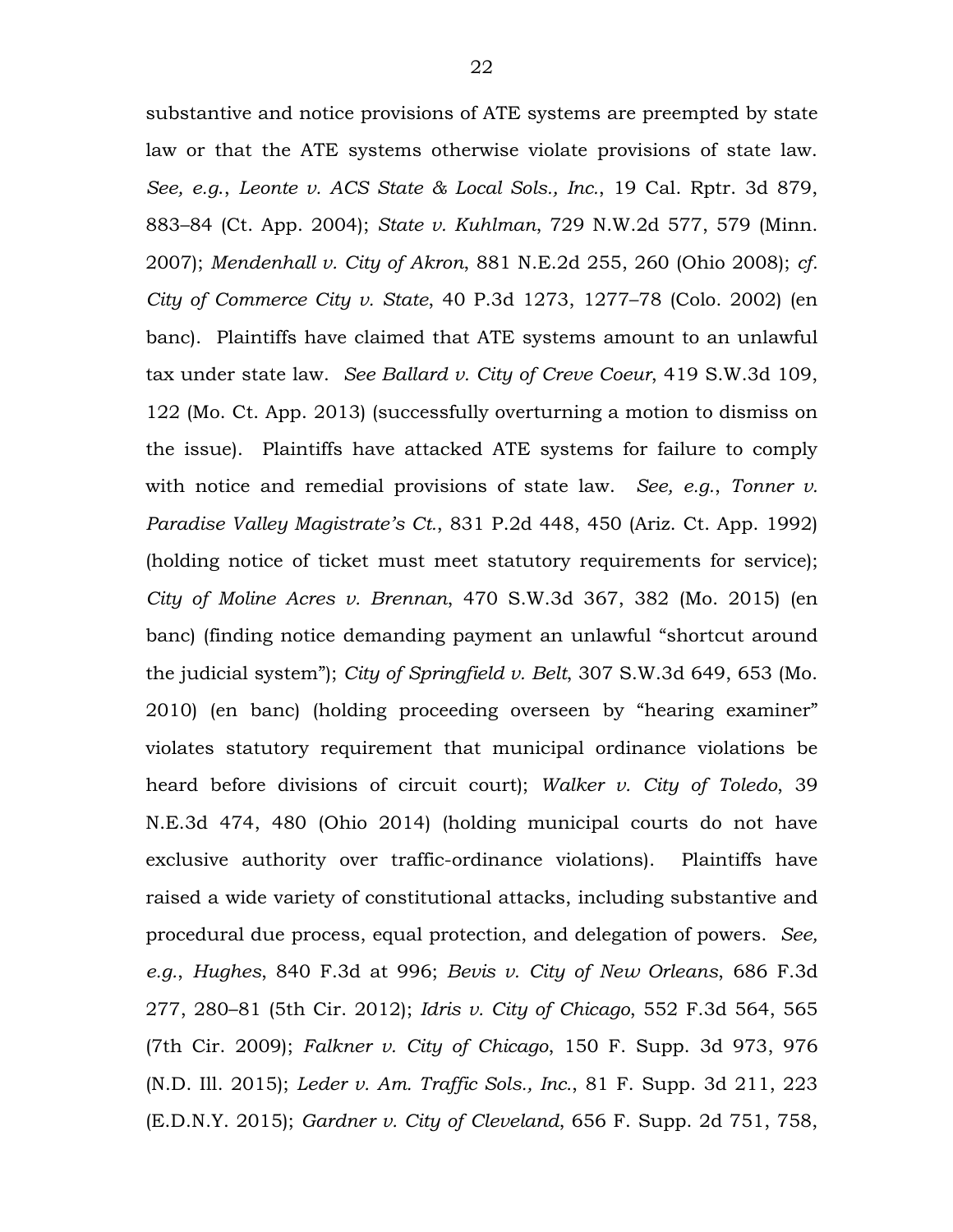760 (N.D. Ohio 2009); *Sevin v. Parish of Jefferson*, 621 F. Supp. 2d 372, 384–85 (E.D. La. 2009); *Shavitz v. City of High Point*, 270 F. Supp. 2d 702, 707 (M.D.N.C. 2003); *Agomo v. Fenty*, 916 A.2d 181, 183 (D.C. 2007); *City of Hollywood v. Arem*, 154 So. 3d 359, 365 (Fla. Dist. Ct. App. 2014), *disapproved of by Jimenez v. State* (*Jimenez II*), 246 So. 3d 219 (Fla. 2018); *Fischetti v. Village of Schaumburg*, 967 N.E.2d 950, 959 (Ill. App. Ct. 2012).

The controversy over ATE systems has drawn legislative as well as judicial attention. Some states, like Iowa, have declined to enact specific statewide regulation of ATE systems. *See, e.g.*, *Pepper v. St. Charles County*, 517 S.W.3d 590, 598 (Mo. Ct. App. 2017); *Walker*, 39 N.E.3d at 479. *See generally* Jeffrey A. Parness, *Beyond Red Light Enforcement Against the Guilty but Innocent: Local Regulations of Secondary Culprits*, 47 Willamette L. Rev. 259, 265 (2011). Other states have taken the opposite approach and banned them. *See* Mont. Code Ann. § 61-8-206 (West, Westlaw current through 2017 Sess.). A number of other states have adopted a regulatory approach that permits ATE systems under certain circumstances. In states that have adopted a regulatory approach, the statutes deal with a wide variety of ATE issues. The statutes address issues such as the permissible location of ATE systems, their manner of operation, the notices required to support an ATE system, and the manner in which vendors who participate in ATE systems may be compensated. *See, e.g.*, Ark. Code Ann. § 27-52- 110(c)(1) (West, Westlaw current through 2018 Fiscal Sess. & 2d Extraordinary Sess.) (limiting placement to school zones and railroad crossings); Colo. Rev. Stat. Ann. § 42-4-110.5 (West, Westlaw current through 2018 2d Reg. Sess.) (requiring sign placement in conspicuous places not fewer than 200 feet and no more than 500 feet before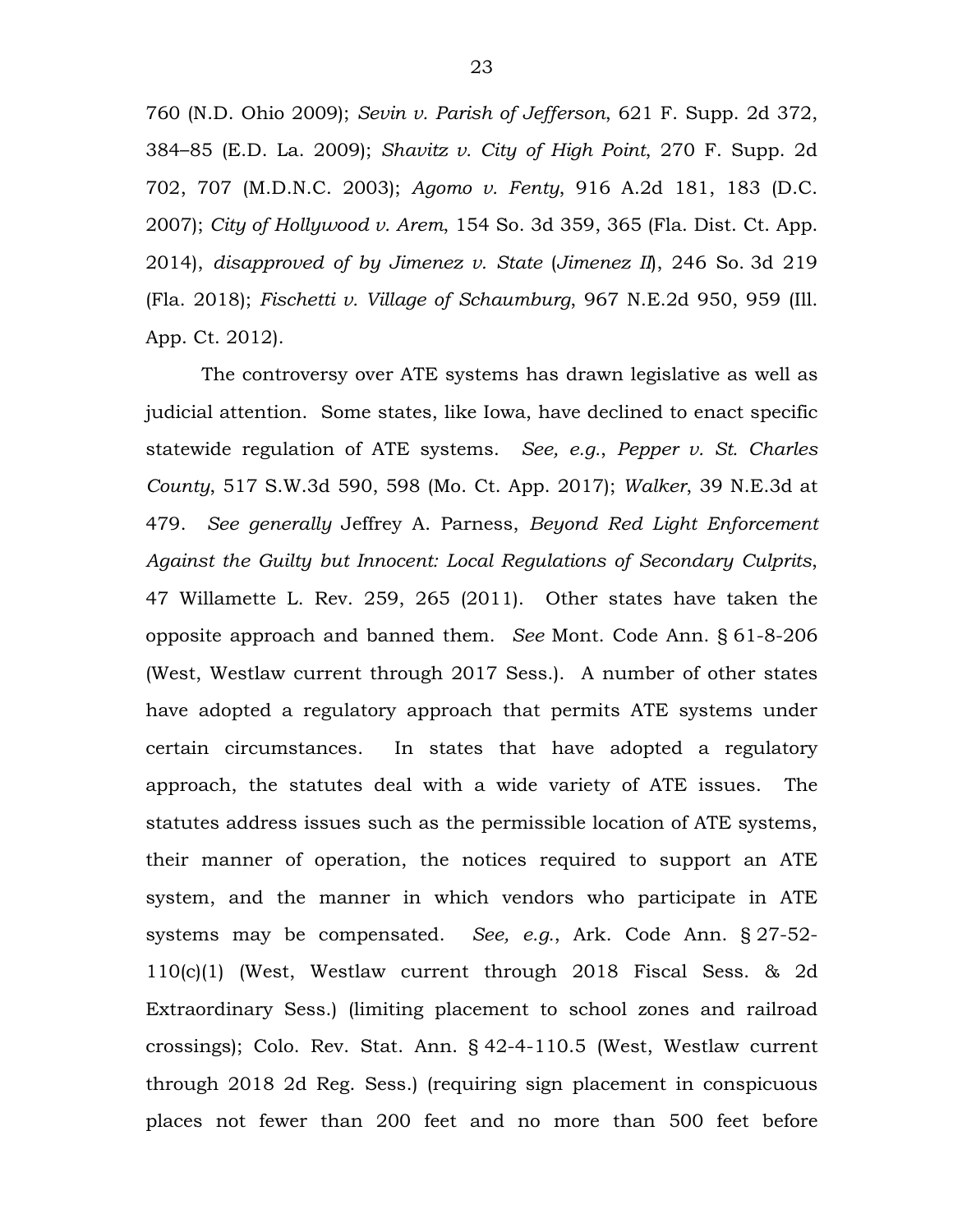automated vehicle identification system); Fla. Stat. Ann. § 316.0083 (West, Westlaw current through 2018 2d Reg. Sess.) (authorizing notice by first class mail and prohibiting fees based on tickets issued), *held unconstitutional as applied in City of Fort Lauderdale v. Dhar*, 185 So. 3d 1232, 1236 (Fla. 2016); N.C. Gen. Stat. Ann. § 160A-300.1 (authorizing first-class notice).

We have had two occasions to consider the validity of ATE systems. In *Seymour*, we considered whether ATE systems were impliedly preempted by provisions of Iowa law related to traffic regulation under Iowa Code chapter 321. 755 N.W.2d at 535. We concluded that they were not. *Id.*

In *Jacobsma*, we considered a number of questions related to an ATE system in Sioux City. 862 N.W.2d at 337. We upheld an ATE system that established a rebuttable presumption that the vehicle's owner was the driver from an Iowa and federal due process attack. *Id.* at 339, 346. Citing *RACI II*, we rejected a substantive due process attack, noting that the plaintiff had not developed a record suggesting that the city's interest was "insubstantial or empirically unsustainable." *Jacobsma*, 862 N.W.2d at 347–48; *see RACI II*, 675 N.W.2d at 74. We also rejected an attack on the Sioux City ATE system under the inalienable rights clause of article I, section 1 of the Iowa Constitution. *Jacobsma*, 862 N.W.2d at 352–53.

### **IV. Substantive Iowa Constitutional Challenges: Substantive Due Process, Equal Protection, and Privileges and Immunities.**

**A. Introduction.** In this case, plaintiffs launch their equal protection, privileges and immunities, and substantive due process claims under the Iowa Constitution. They seek monetary, declaratory,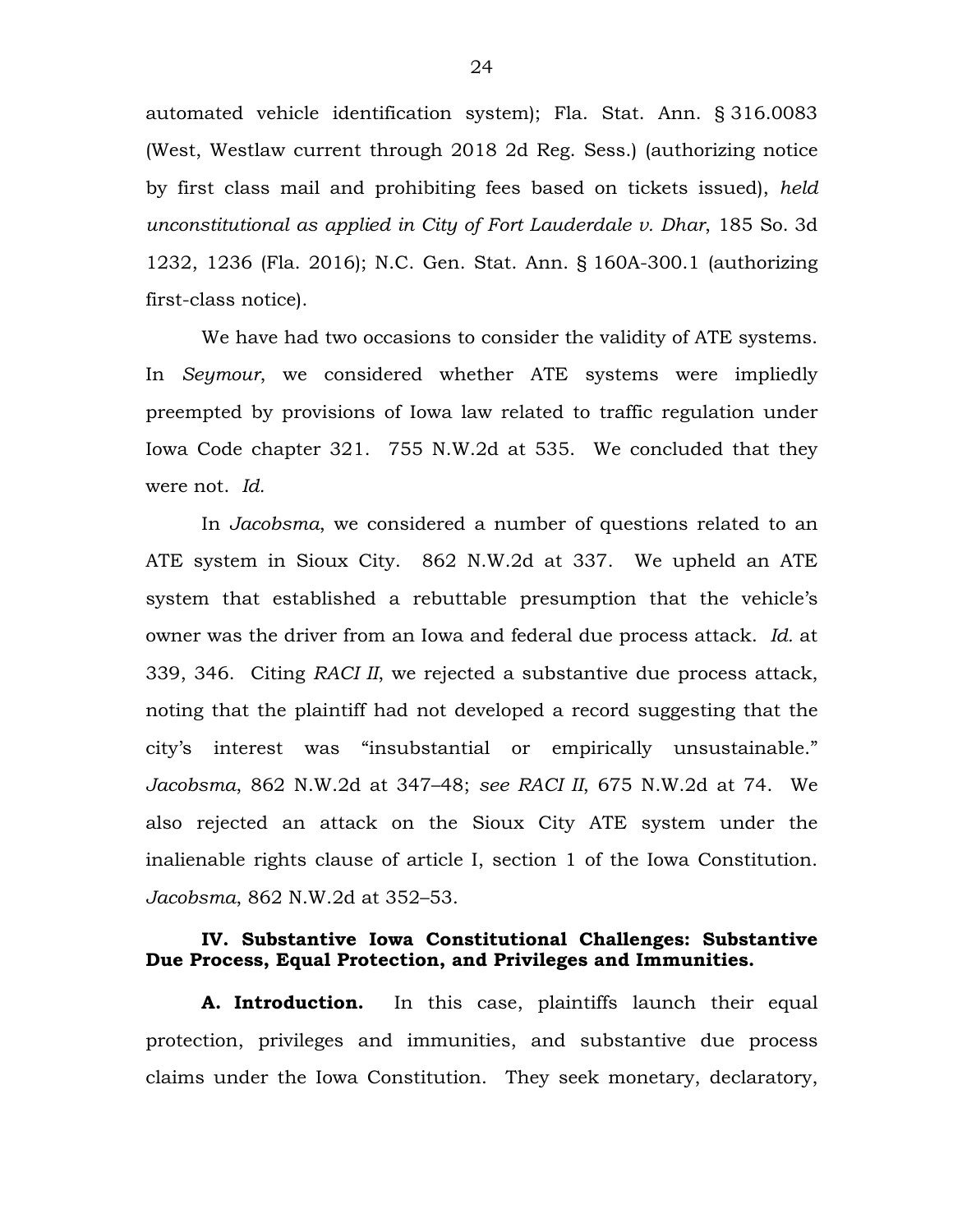and injunctive relief on these theories. Plaintiffs do not make parallel claims under the United States Constitution.

As presented by the plaintiffs, the three state constitutional claims of equal protection, privileges and immunities, and substantive due process are closely interwoven. Plaintiffs, as well as the defendants, do not utilize a different framework for analysis of equal protection and privileges and immunities. There is Iowa authority for this proposition. *See Perkins v. Bd. of Supervisors*, 636 N.W.2d 58, 73 (Iowa 2001). In light of the positions of the parties, we have no occasion to consider whether these claims should be pulled apart.

Further, while their substantive due process claims attack the ATE system as a whole and do not involve classifications, the plaintiffs employ a tiered framework for substantive due process that is indistinguishable from their approach to the equal protection and privileges and immunities claims. As a result, the analysis of substantive due process as presented by the parties has substantial overlap with the equal protection and privileges and immunities claims.

The tiered approach to these constitutional provisions is a familiar one that has been employed by the United States Supreme Court for some time. *See City of Cleburne v. Cleburne Living Ctr.*, 473 U.S. 432, 440–41, 105 S. Ct. 3249, 3254–55 (1985). The tiered approach of the United States Supreme Court has its critics. For instance, critics have noted the variability in the application of the rational basis test, where in some cases it is extraordinarily deferential, in other cases it is notably more demanding. *See, e.g.*, *Jacobsma*, 862 N.W.2d at 347 n.3; *County of Portage v. Steinpreis*, 312 N.W.2d 731, 741 n.4 (Wis. 1981) (Abrahamson, J., dissenting); Kenji Yoshino, *The New Equal Protection*, 124 Harv. L. Rev. 747, 759 (2011) [hereinafter Yoshino] (noting that rational basis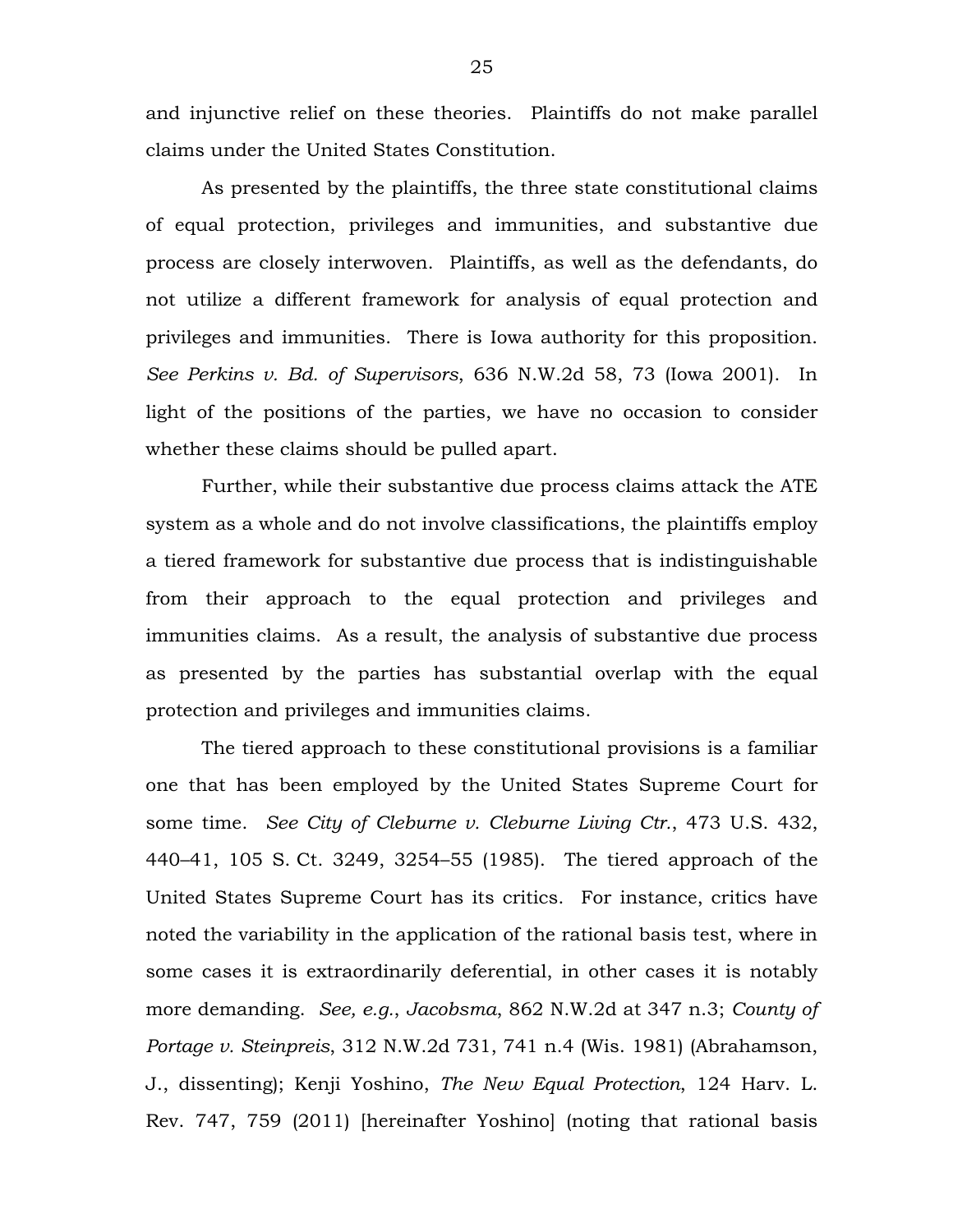review takes two forms, ordinary rational basis review and rational basis review "with bite"). It has been suggested that the United States Supreme Court abandon, or at least refine, its tiered approach. Jeffrey M. Shaman, *Equality and Liberty in the Golden Age of State Constitutional Law* 13 (2008) (noting "multi-tier system has proven to be unduly rigid").

There is, of course, no requirement that states recognize as "fundamental" only those interests so recognized by the United States Supreme Court in its constitutional analysis. While the United States Supreme Court has rejected the right to education as a "fundamental interest," *San Antonio Indep. Sch. Dist. v. Rodriguez*, 411 U.S. 1, 37, 93 S. Ct. 1278, 1299 (1973), other states (not including Iowa), have declined to follow the Supreme Court's lead, *see, e.g.*, *Serrano v. Priest*, 557 P.2d 929 (Cal. 1976) (en banc) (reaffirming under state constitution "education is a fundamental interest"); *Idaho Sch. for Equal Educ. Opportunity v. Evans*, 850 P.2d 724, 734–35 (Idaho 1993) (applying intermediate standard of review to equal protection challenge under state constitution); *Edgewood Indep. Sch. Dist. v. Kirby*, 777 S.W.2d 391, 392 (Tex. 1989) (finding constitutional mandate under state constitution to provide for education); *see also Lake View Sch. Dist. No. 25 v. Huckabee*, 91 S.W.3d 472, 479 (Ark. 2002) ("Nevertheless, because we conclude that the clear language of Article 14 imposes upon the State an absolute constitutional duty to educate our children, we conclude that it is unnecessary to reach the issue of whether a fundamental right is also implied.").

A number of states have adopted different tests for substantive due process and equal protection claims under their state constitutions when fundamental interests are not implicated. For instance, in South Dakota, the rational basis test utilized in substantive due process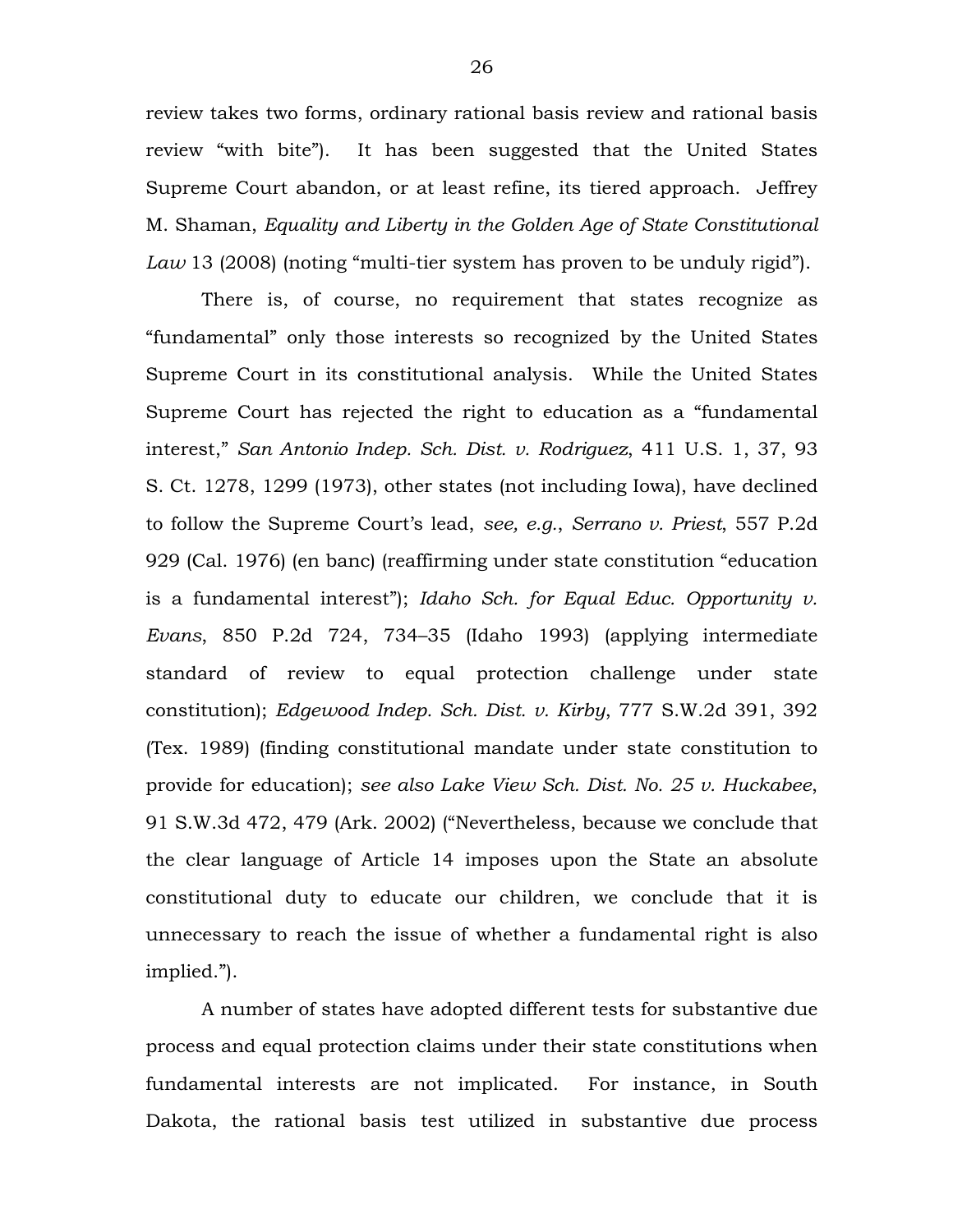requires "a real and substantial relation" between a statute and the objects sought to be obtained. *Katz v. S.D. Bd. of Med. & Osteopathic Exam'rs*, 432 N.W.2d 274, 278 & n.6 (S.D. 1988). The New Jersey Supreme Court has rejected the federal approach in favor of a balancing test. *See Planned Parenthood of Cen. N.J. v. Farmer*, 762 A.2d 620, 633– 38 (N.J. 2000). The Minnesota Supreme Court has been unwilling to hypothesize a rational basis not asserted in support of a statute, has required that statutory distinctions "must be genuine and substantial," and has stated that there must be "a reasonable connection between the actual . . . effect of the challenged classification and the statutory goals." *State v. Russell*, 477 N.W.2d 886, 888–89 (Minn. 1991) (first quoting *Wegan v. Village of Lexington*, 309 N.W.2d 273, 280 (Minn. 1981)). The Supreme Courts of Alaska and Vermont have adopted a sliding-scaletype approach to equal protection that can lead to a more stringent review when fundamental interests are not involved. *See Alaska Pac. Assurance Co. v. Brown,* 687 P.2d 264, 269 (Alaska 1984); *Baker v. State*, 744 A.2d 864, 873 (Vt. 1999). A body of the academic literature has long recognized and often advocated that states may develop their own equal protection and substantive due process doctrine. *See, e.g.*, Randal S. Jeffrey, *Equal Protection in State Courts: The New Economic Equality Rights*, 17 Law & Ineq. 239, 356–57 (1999); Jeffrey M. Shaman, *The Evolution of Equality in State Constitutional Law*, 34 Rutgers L.J. 1013, 1121–23 (2003); Robert F. Williams, *Equality Guarantees in State Constitutional Law*, 63 Tex. L. Rev. 1195, 1222–24 (1985).

In this case, however, the plaintiffs cite and extensively rely upon[2](#page-26-0) *RACI II* for the proposition that "the claimed state interest must be

<span id="page-26-0"></span> <sup>2</sup>In many equal protection and substantive due process cases, litigants simply do not argue for a different approach under the Iowa Constitution than the prevailing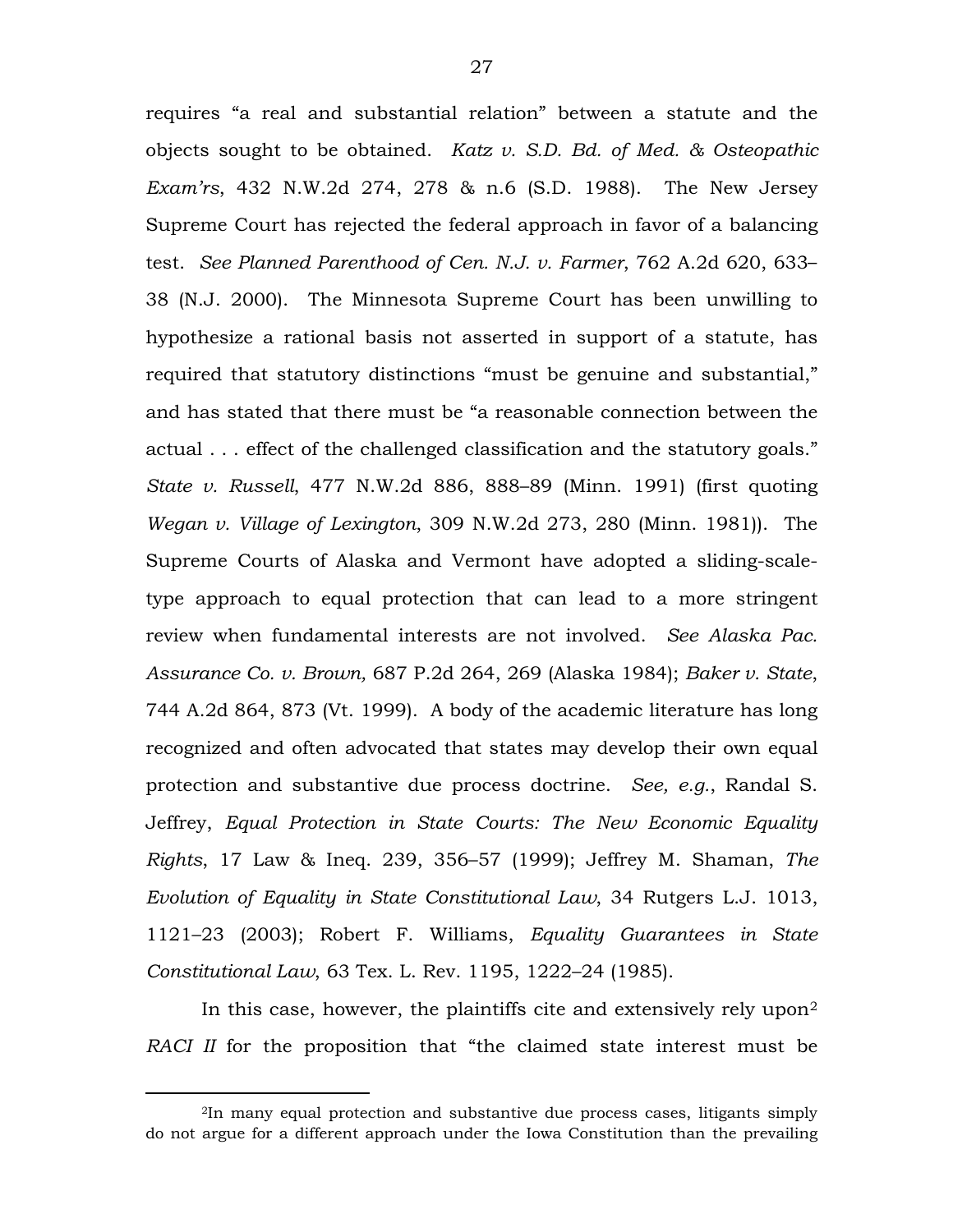'realistically conceivable' " and have a "basis in fact.["3](#page-27-0) 675 N.W.2d at 7–8 (emphasis omitted) (first quoting *Miller*, 394 N.W.2d at 779). In *Racing Ass'n of Central Iowa v. Fitzgerald* (*RACI I*), we originally held that the legislature's classification in a taxation statute between land-based casinos and riverboats violated equal protection under the Fourteenth Amendment of the United States Constitution. 648 N.W.2d 555, 558, 562 (Iowa 2002). The United States Supreme Court reversed. *Fitzgerald v. Racing Ass'n of Cent. Iowa*, 539 U.S. 103, 110, 123 S. Ct. 2156, 2161 (2003). On remand, we held that, notwithstanding the unanimous decision of the United States Supreme Court under the Equal Protection Clause of the Fourteenth Amendment, the classification was nonetheless invalid under article I, section 6 of the Iowa Constitution. *RACI II*, 675 N.W.2d at 3. Clearly, our approach to equal protection in *RACI II* had more teeth than that employed by the United States Supreme Court.

An important question in equal protection and due process settings is the role of fact-finding in determining the validity of the

 $\overline{\phantom{a}}$  , where  $\overline{\phantom{a}}$  , where  $\overline{\phantom{a}}$  , where  $\overline{\phantom{a}}$ 

approach under the Federal Constitution. *See, e.g.*, *In re Det. of Hennings*, 744 N.W.2d 333, 339–40 (Iowa 2008) (delaying any consideration of independent state constitutional standard in light of minimal briefing); *State v. Simmons*, 714 N.W.2d 264, 271 (Iowa 2006) (specifically recognizing that independent state constitutional claim was not briefed); *Sanchez v. State*, 692 N.W.2d 812, 819 (Iowa 2005) (noting that neither party argued for a different standard); *Claude v. Guar. Nat'l Ins.*, 679 N.W.2d 659, 664 n.3 (Iowa 2004) (making specific reference to lack of briefing on independent state constitutional approach). In these cases, we do not "adopt" the federal interpretation under the Iowa Constitution, but simply decide the issue as framed by the parties. *Haskenhoff v. Homeland Energy Sols., LLC*, 897 N.W.2d 553, 614 (Iowa 2017) (Appel, J., concurring in part and dissenting in part) ("When a legal principle is embraced by the parties by agreement and is not contested on appeal, the court's subsequent recitation of the legal principle is not a holding in the case that was a product of an adversary proceeding."); *see also Freeman v. Grain Processing Corp.*, 848 N.W.2d 58, 93 (Iowa 2014) ("[W]here a party does not suggest a different standard under Iowa law, we adopt *for the purposes of the case* the federal standard . . . ." (Emphasis added.)).

<span id="page-27-0"></span><sup>3</sup>Plaintiffs also cite *Jacobsma* for the proposition that the rational basis test may be applied more stringently or with "greater bite" under Iowa's due process clause than under federal caselaw. 862 N.W.2d at 347 n.3.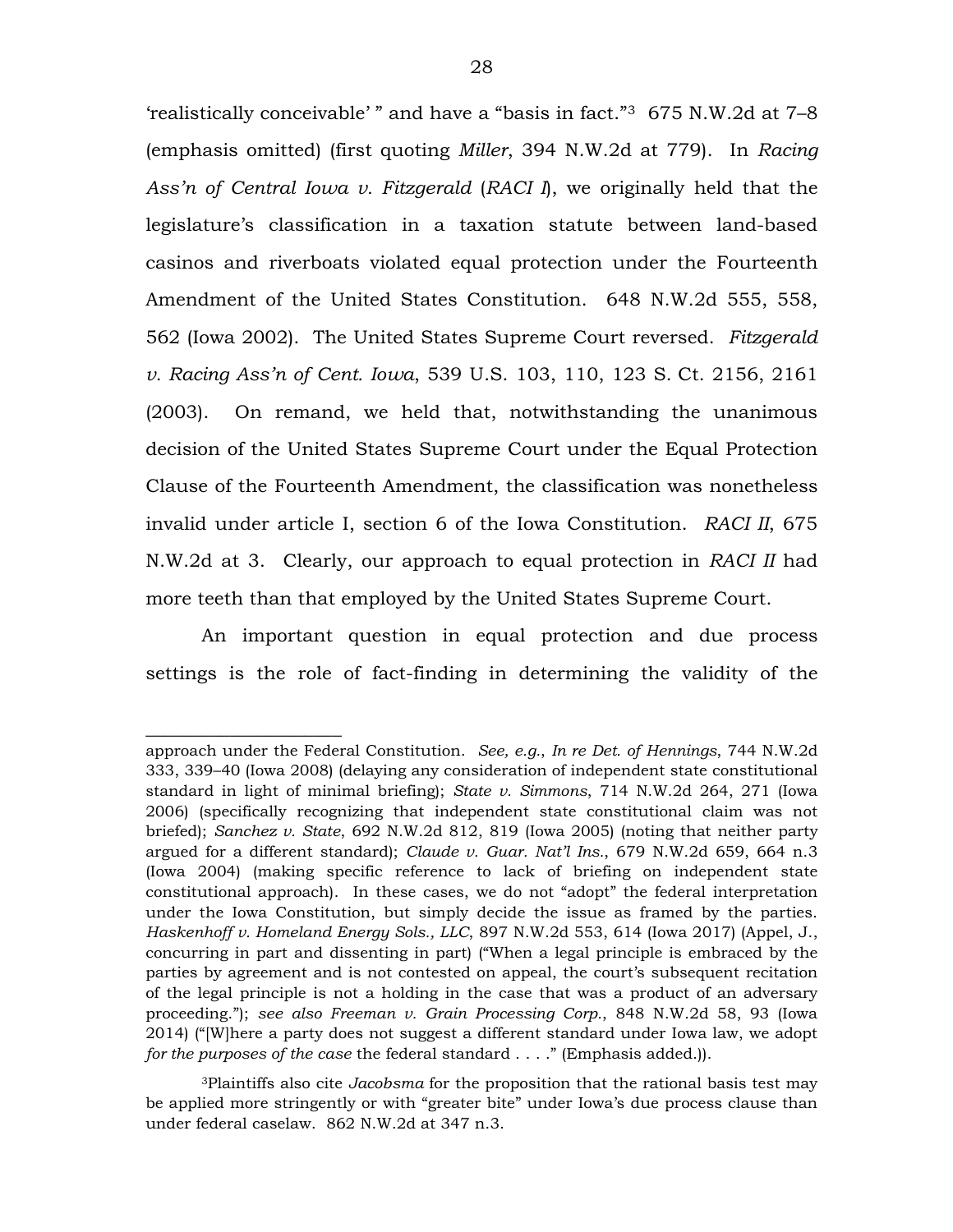classification or legislation. *RACI II* emphasizes that the legitimate purpose of the classification must be "realistically conceivable" and have "a basis in fact." *Id.* at 7–8 (emphasis omitted) (first quoting *Miller*, 394 N.W.2d at 779). On the other hand, we have stated that government "is not required or expected to produce evidence to justify its legislative action." *Horsfield Materials, Inc. v. City of Dyersville*, 834 N.W.2d 444, 458 (Iowa 2013) (quoting *Ames Rental Prop. Ass'n v. City of Ames*, 736 N.W.2d 255, 259 (Iowa 2007)).

We think *RACI II* and *Horsfield* may be easily reconciled. While the state or municipality is not expected or required to produce evidence to justify its action, a party attacking the classification may do so in an effort to show that the claimed legitimate interest is either not "realistically conceivable" or does not have "a basis in fact." *RACI II*, 675 N.W.2d at 7–8 (emphasis omitted) (first quoting *Miller*, 394 N.W.2d at 779). In other words, once the state articulates a legitimate governmental interest that appears plausible on the face of the statute, the burden of coming forward with evidence to attack the asserted justification shifts to the challenger.

Our cases support the potential role of fact-finding in the arsenal of a party attacking legislation under substantive due process, equal protection, or privileges and immunities. Decades ago, we repeatedly noted that changes in circumstances can allow us to find that a statute is no longer rationally related to its original government purpose. *Miller*, 394 N.W.2d at 779 (rejecting claimed purposes "[i]n light of present day conditions"); *Bierkamp v. Rogers*, 293 N.W.2d 577, 581 (Iowa 1980) (noting "the passage of time may call for a less deferential standard of review as the experimental or trial nature of legislation is less evident"). More recently, in *State v. Willard*, we noted that the challenger had not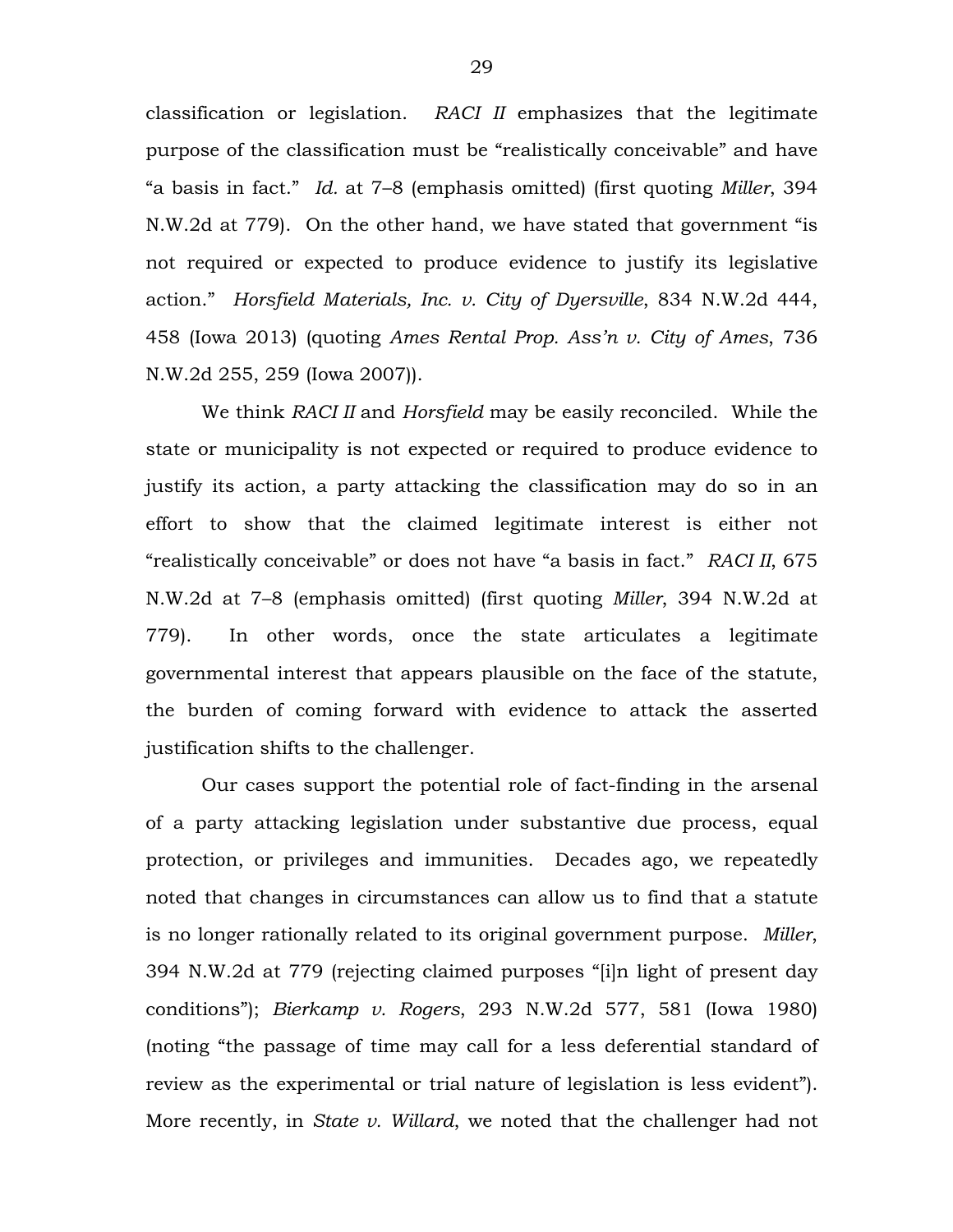"developed an evidentiary basis for this court to conclude the statute fails to promote a legitimate government interest." 756 N.W.2d 207, 213–14 (Iowa 2008). In *Ames Rental Property*, we noted that a legislative judgment "is presumed to be supported by facts known to the [legislature] unless facts judicially known or proved preclude that possibility." 736 N.W.2d at 259–60.

Our approach in these cases is consistent with equal protection and due process authorities in other states. A number of states require robust fact-finding in order to evaluate state constitutional challenges to residency requirements, gay adoptions, and stiff cocaine penalties. *See, e.g.*, *Bruno v. Civil Serv. Comm'n*, 440 A.2d 155, 157 (Conn. 1981) (noting deficiency in record involving challenge to residential duration requirement); *Cox v. Fla. Dep't of Health & Rehab. Servs.*, 656 So. 2d 902, 903 (Fla. 1995) (remanding for "a factual completion of the record" on challenge to state ban on gay adoptions); *State v. Frazier*, 649 N.W.2d 828, 833–35 (Minn. 2002) (requiring a factual record to evaluate the reliability and validity of both data and data analysis presented by the parties).

There is also support for the position in the academic literature. As noted by one commentator, adjudicative facts

must focus on both the importance of policy and its motivation . . . .

. . . Adjudicative facts for a particular program would be part of the calculus and would be useful in determining the sincerity of the government objective and smoking out any illicit motives.

Angelo N. Ancheta, *Science and Constitutional Fact Finding in Equal Protection Analysis*, 69 Ohio State L.J. 1115, 1166, 1169 (2008).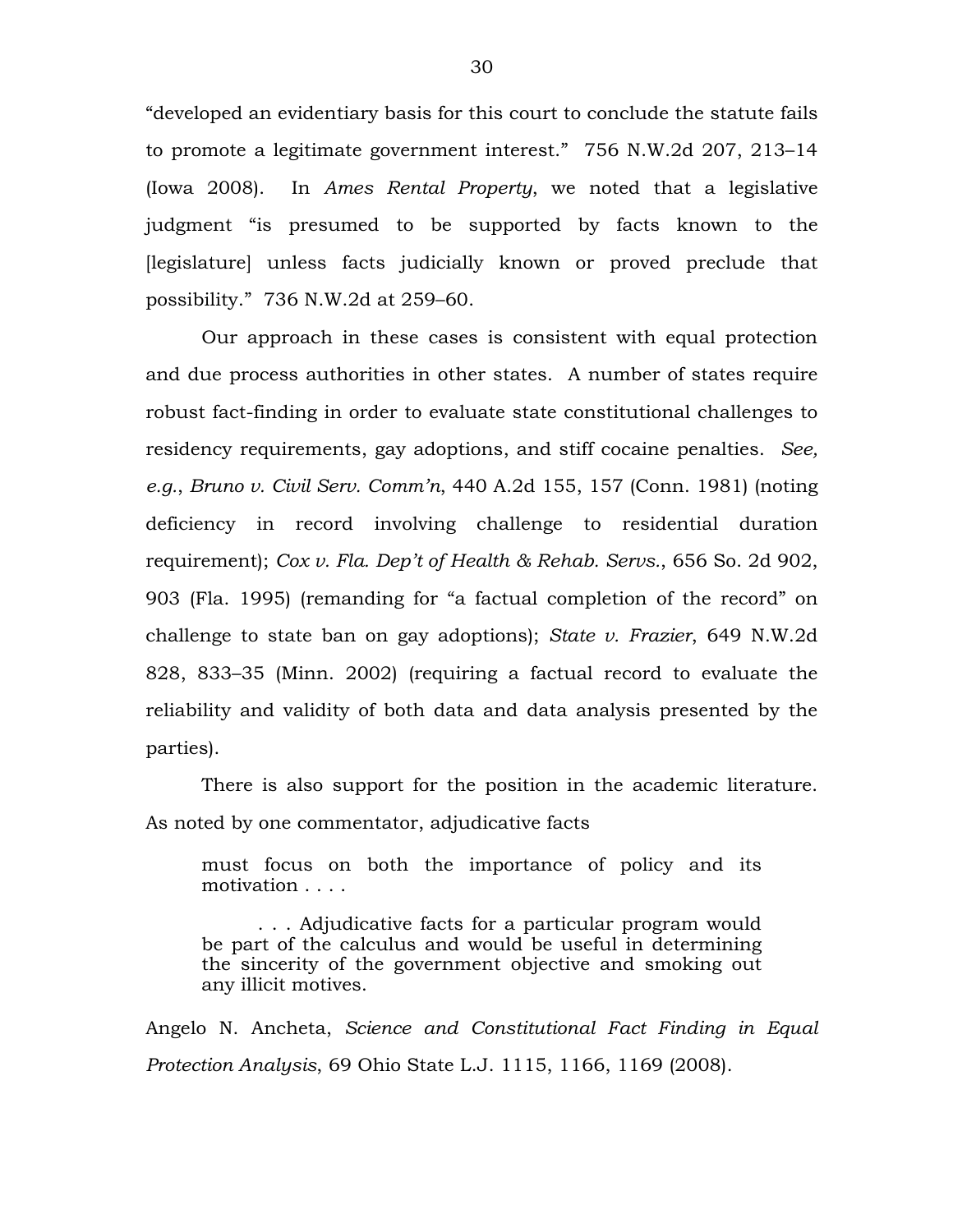While there is a role for factual development in Iowa equal protection, privileges and immunities, and substantive due process cases, the role of fact-finding in a rational basis review is limited. The fact-finding is not a robust review where the court substitutes its policy judgments for that of the legislature. Instead, the fact-finding is limited to considering whether the asserted purposes of the statute, in light of the record developed, are realistically conceivable and have a basis in fact, and whether the means chosen are rationally related to that legitimate purpose. *See RACI II*, 675 N.W.2d at 7–8. In the vernacular of *RACI II*, the rational basis review of classifications is not "toothless" in the face of strong evidence undermining the legislative means and purposes, but it is deferential to legislative judgments. *Id.* at 9. We give the legislature substantial leeway, particularly in matters involving highway regulation and safety, but there are judicial guardrails on legislative action even when applying a rational basis review. *Compare Veach v. Iowa Dep't of Transp.*, 374 N.W.2d 248, 249, 250 (Iowa 1985) (concluding under rational basis test that "State's interest in public safety is substantially served by treating people who refuse chemical testing differently from people who submit to testing"), *with Bierkamp*, 293 N.W.2d at 582 (concluding no rational relationship existed between the classifications drawn in the guest statute and its conceivable purposes of promoting hospitality among automobile drivers and preventing collusive lawsuits and therefore statute violative of equal protection under the Iowa Constitution).

# **B. Infringement of Fundamental Right to Travel by ATE System.**

1. *Introduction.* An important threshold question for equal protection, privileges and immunities, and substantive due process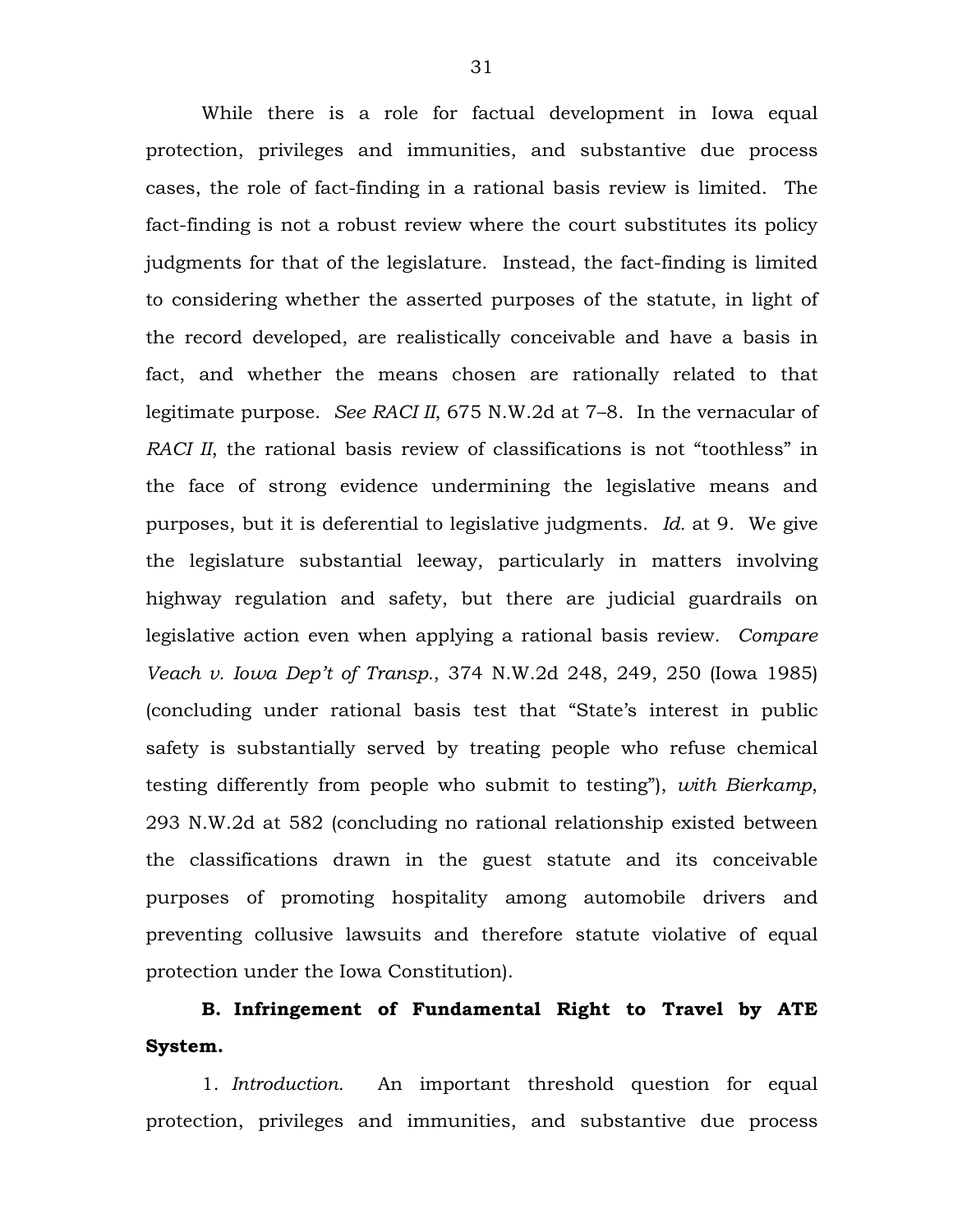analyses is whether the ATE system in this case infringes on a fundamental right to intrastate travel. The parties appear to concede that if this is so, the ATE system and its classifications would be subject to strict scrutiny. On the other hand, if a fundamental right is not implicated, the ATE system is subject to a less intrusive rational basis test.

2. *Positions of the parties.* Plaintiffs assert that the ATE system infringes upon the fundamental right to travel under the Iowa Constitution. Plaintiffs note that the fundamental right to interstate travel is well established. *See Formaro v. Polk County*, 773 N.W.2d 834, 839 (Iowa 2009). Plaintiffs assert that the cameras on I-380 do not provide sufficient notice to strangers to Cedar Rapids and that out-ofstate travelers are not treated as welcome visitors. Plaintiffs assert that out-of-state travelers have a fundamental right not to be subject to a speed trap in Cedar Rapids, a speed trap whose burdens fall disproportionately and irrationally, according to plaintiffs, on out-of-state citizens.

Further, according to the plaintiffs, there is also a fundamental right to *intrastate* travel. Plaintiffs recognize that while Iowa has not yet expressly adopted a fundamental right to intrastate travel, they urge us to do so. Plaintiffs claim that a right to travel may be found in the Iowa Constitution in the privileges and immunities clause of article I, section 6. Plaintiffs note that a number of states in the Midwest and West have embraced a constitutional right to intrastate travel. *See, e.g.*, *Treacy v. Municipality of Anchorage*, 91 P.3d 252, 264–65 (Alaska 2004); *State v. Cuypers*, 559 N.W.2d 435, 437 (Minn. Ct. App. 1997); *In re Marriage of Guffin*, 209 P.3d 225, 227–28 (Mont. 2009); *State v. Burnett*, 755 N.E.2d 857, 865 (Ohio 2001); *Brandmiller v. Arreola*, 544 N.W.2d 894, 899 (Wis.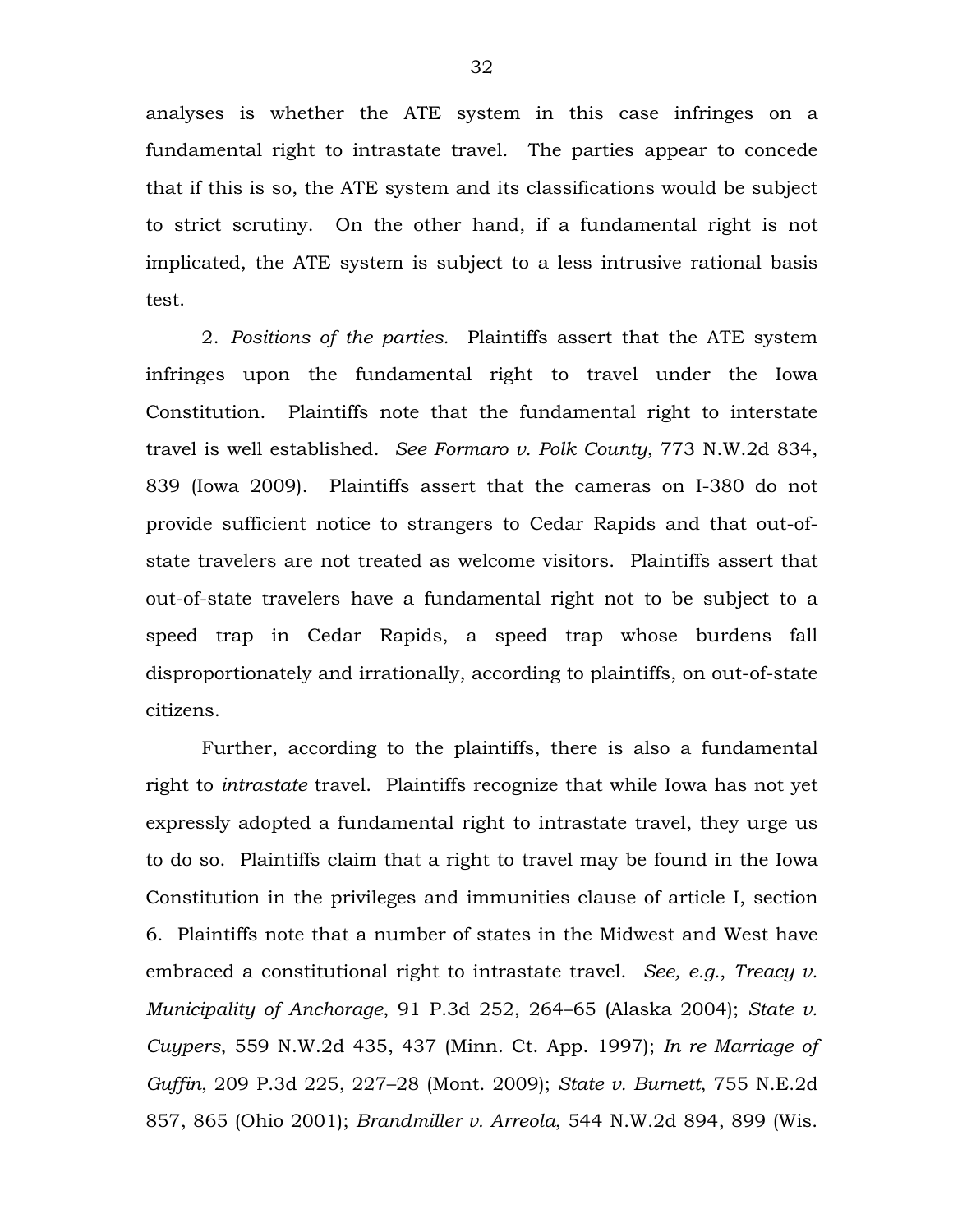1996). The plaintiffs' citations include descriptions of the right as including the right "to move from place to place, to walk in the fields in the country or on the streets of a city, [and] to stand under open sky." *State v. Shigematsu*, 483 P.2d 997, 1001 (Haw. 1971).

Cedar Rapids concedes, as it must, the existence of a fundamental right to interstate travel. Cedar Rapids, however, claims that even if the right exists, it is not infringed by the ATE system. Cedar Rapids notes that right-to-travel cases generally embrace three components—(1) the right to leave and enter a state, (2) "the right to be treated as a welcome visitor rather than an unfriendly alien," and (3) the right to be treated like other citizens after becoming a permanent resident. *Formaro*, 773 N.W.2d at 839 (quoting *Saenz v. Roe*, 526 U.S. 489, 500, 119 S. Ct. 1518, 1525 (1999)).

Cedar Rapids contends none of these components are infringed on the record developed in this case. Cedar Rapids suggests ordinary traffic regulations do not infringe the right to travel. *See United States v. Hare*, 308 F. Supp. 2d 955, 1001 (D. Neb. 2004). Further, Cedar Rapids points out that not everything that deters travel burdens the fundamental right to travel. *See Matsuo v. United States*, 586 F. 3d 1180, 1183 (9th Cir. 2009). Cedar Rapids argues that the notice posted on I-380 of the presence of traffic cameras is exactly the same for out-of-state, in-state, and local residents. It further does not serve to make nonresidents unwelcome visitors and does not discriminate against nonresidents.

With respect to the right to intrastate travel, Cedar Rapids points out that we declined to recognize such a right in *City of Panora v. Simmons*, 445 N.W.2d 363, 367, 369 (Iowa 1989). In any event, Cedar Rapids contends that the ATE system no more infringed the right to intrastate travel than the right to interstate travel.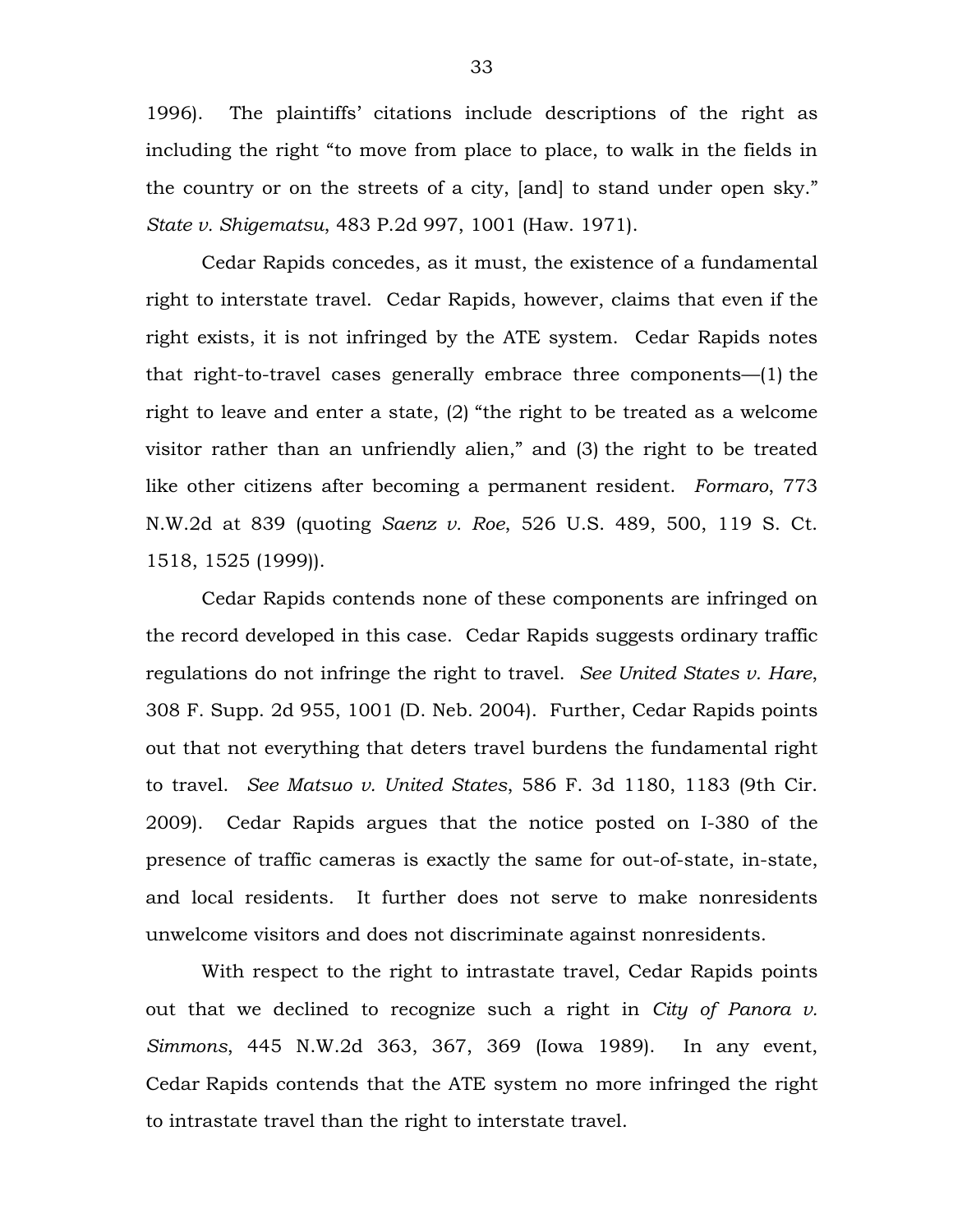3. *Discussion.* On the question of whether the ATE ordinance infringed a fundamental right to interstate or intrastate travel, we agree with Cedar Rapids. Like the district court, we assume that rights to interstate and intrastate travel are fundamental and, if infringed, may give rise to strict scrutiny under equal protection and substantive due process.

But we do not find the ATE ordinance in this case infringed any right to travel. The term "infringement" in this context is a term of art with at least some ambiguity, but it clearly does not mean anything that impacts travel. *See Matsuo*, 586 F.3d at 1184. Yet, if traffic regulations infringed the right to travel, there could be no traffic regulations. No one, however, can seriously question the power of the state or a municipality to impose speed limits on public highways. *See Moore v. Supreme Ct.*, 447 F. Supp. 527, 531 (D.S.C. 1977) (noting that while a sales tax or speed limit may influence decisions on whether to travel to a state, such statutes do not directly impinge on the fundamental right). Speed limits do not have the function or purpose of penalizing or discouraging travel itself and ordinarily do not impose substantial burdens on the traveling public. *See Cramer v. Skinner*, 931 F.2d 1020, 1031 (5th Cir. 1991) (emphasizing minor restrictions on travel do not amount to denial of a fundamental right). It is not surprising that courts that have considered the validity of ATE systems have not found the right to travel infringed by their enforcement. *See Hughes*, 840 F.3d at 995.

For the above reasons, we conclude that there is no basis to examine the constitutional validity of the ATE system using strict scrutiny arising from alleged infringement of the right to intrastate or interstate travel. Instead, we apply the *RACI II* rational basis test "with bite." *See* Yoshino, 124 Harv. L. Rev. at 759.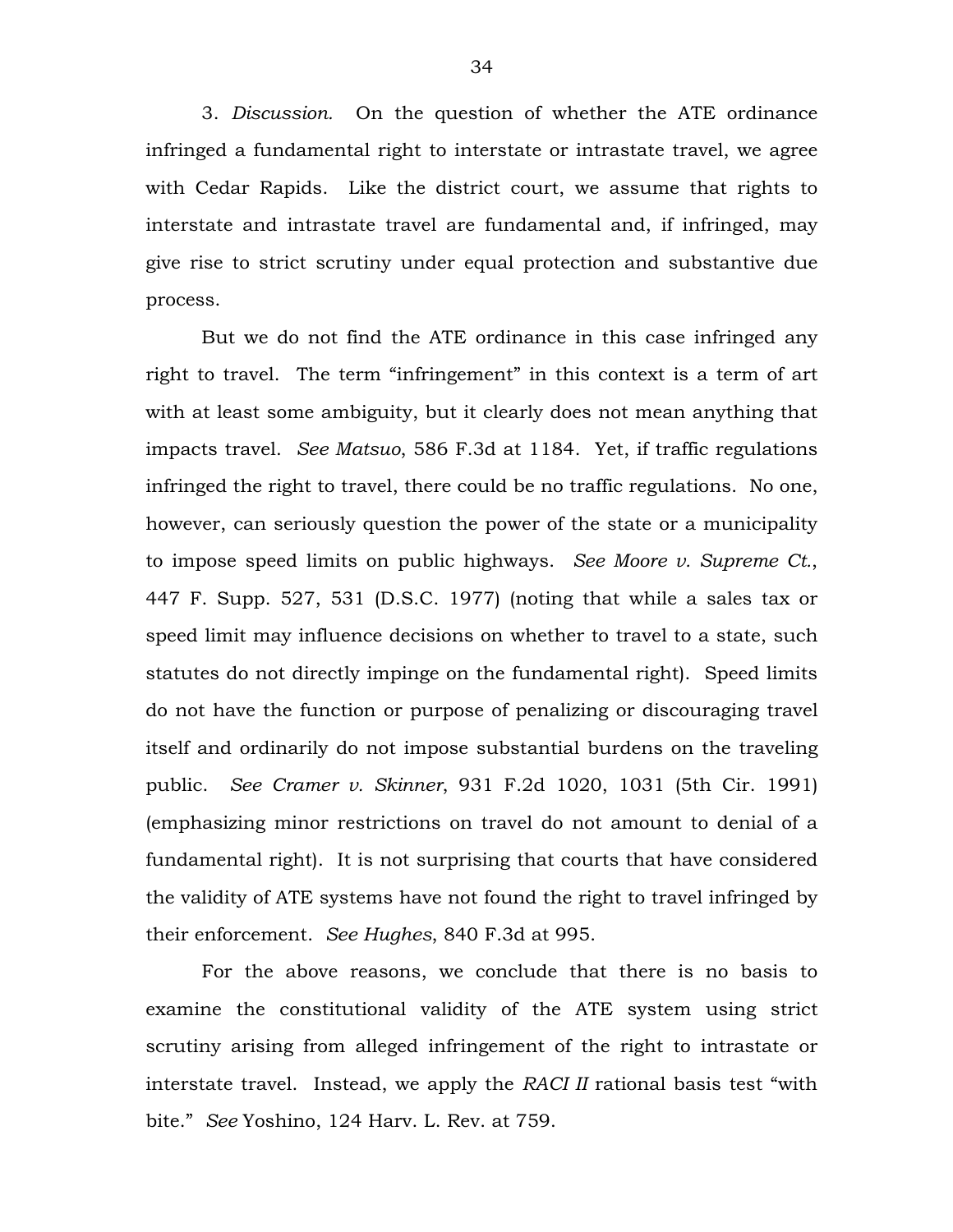## **C. Substantive Due Process.**

1. *Introduction.* We now turn to the question of whether the ATE system violates substantive due process as the plaintiffs' claim. Under substantive due process, some government deprivations of life, liberty, or property may be unconstitutional regardless of the adequacy of the procedures deployed. *Pearson v. City of Grand Blanc*, 961 F.2d 1211, 1216 (6th Cir. 1992).

Like its cousin equal protection, substantive due process is most robust when fundamental interests are involved.[4](#page-34-0) *State v. Klawonn*, 609 N.W.2d 515, 519 (Iowa 2000). Here, however, we have determined that there is no fundamental interest in the right to travel infringed by the ordinance. As a result, Cedar Rapids is not required to show a compelling interest or that the means chosen to promote that interest are narrowly tailored to achieve its objectives.

There are, however, two strands of traditional substantive due process that have potential application in this case. First, in evaluating government legislation that involves a life, liberty, or property interest, there must be a reasonable fit between the government purpose and the means chosen to advance that purpose. *Reno v. Flores*, 507 U.S. 292, 305, 113 S. Ct. 1439, 1448–49 (1993). Evaluating this fit ordinarily involves application of the rational basis test. *Gardner*, 656 F. Supp. 2d at 761.

Second, a violation of substantive due process may arise from government action that "shocks the conscience." *Zaber v. City of* 

<span id="page-34-0"></span> <sup>4</sup>The main difference between an equal protection and a substantive due process argument attacking legislation is that the equal protection argument requires that the legislation create classes of persons, while the due process claim may be brought where no classifications are involved or the classification is a class of one. *See* L.R. McInnis, *The Municipal Management of Emergencies: The Houston Plan*, 4 Tex. F. on C.L. & C.R. 139, 152 (1999).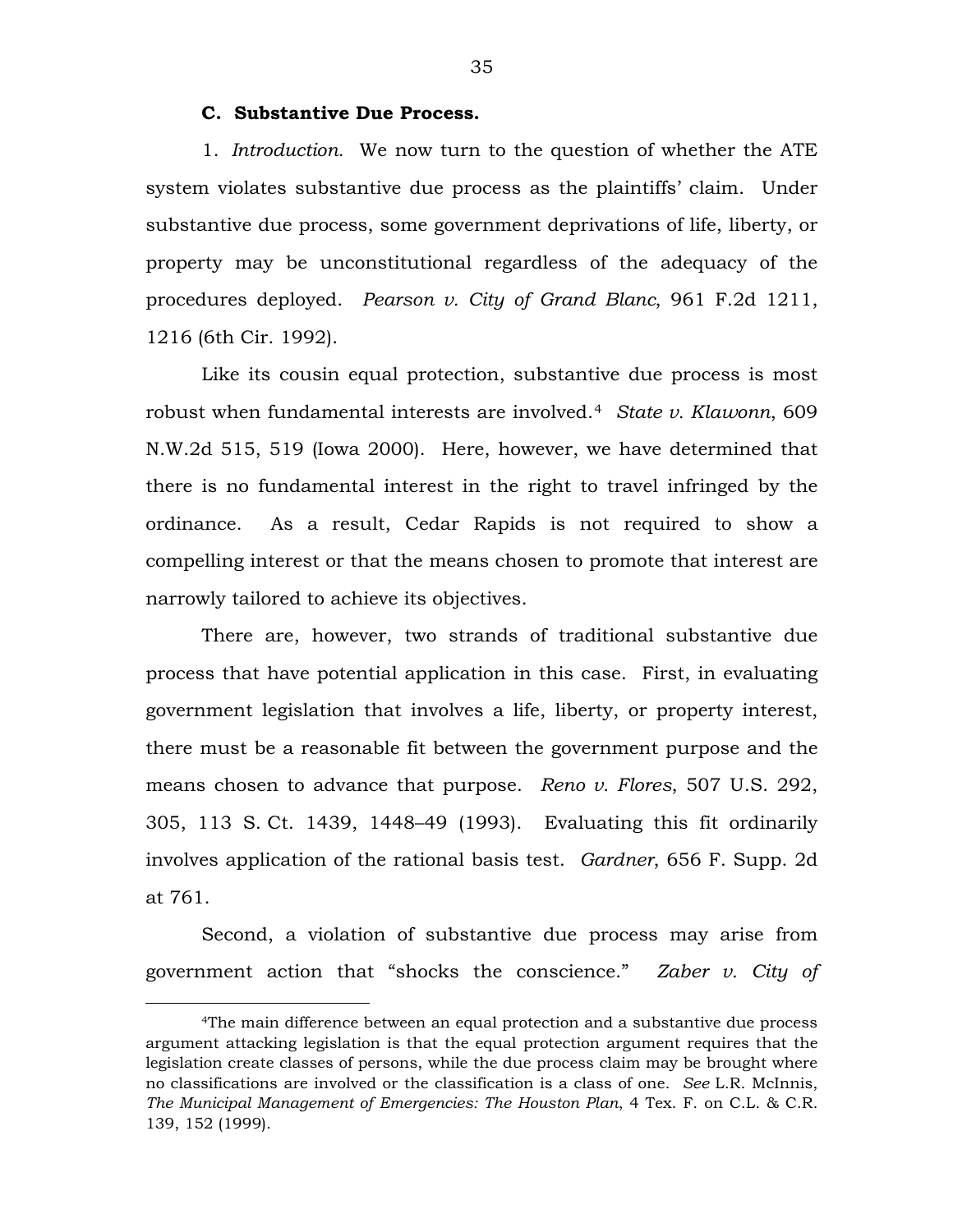*Dubuque*, 789 N.W.2d 634, 640 (Iowa 2010) (quoting *Atwood v. Vilsack*, 725 N.W.2d 641, 647 (Iowa 2006)). The classic case applying the shocksthe-conscience component of substantive due process is *Rochin v. California*, where government authorities brutally pumped the stomach of a resisting suspect for evidence of a crime during a warrantless search. 342 U.S. 165, 166, 172, 72 S. Ct. 205, 206, 209 (1952).

2. *Positions of the parties.* The plaintiffs assert that there is no reasonable fit between Cedar Rapids' purpose for establishing its ATE system—public safety—and the means chose to advance it. Plaintiffs rely heavily on the IDOT evaluation, which ordered the City to remove two of the camera installations and move the cameras in two other locations. According to plaintiffs, the IDOT evaluation ordering cameras be removed from two locations shows that these cameras do not promote public safety. Plaintiffs further claim that crash data demonstrate there is no benefit to the cameras on I-380. Further, plaintiffs claim the fact that citations are increasing, rather than decreasing, demonstrates that the system is not advancing Cedar Rapids' safety goals. Plaintiffs suggest the lack of support for the safety rationale demonstrates that the real goal of the City's ATE program is raising revenue.

In support of their attack on the relationship between the ATE system and public safety, plaintiffs cite an affidavit filed by their expert, Joseph Schofer. Schofer generally stated that before Cedar Rapids placed its ATE system at various locations, it should have conducted comprehensive vehicular speed and crash data analysis to determine proper placement. Without such data, it is not possible to know, according to Schofer, whether a particular location is dangerous enough to merit the placement of ATE equipment. Based on the facts known to him, Schofer stated the ATE locations in Cedar Rapids did not appear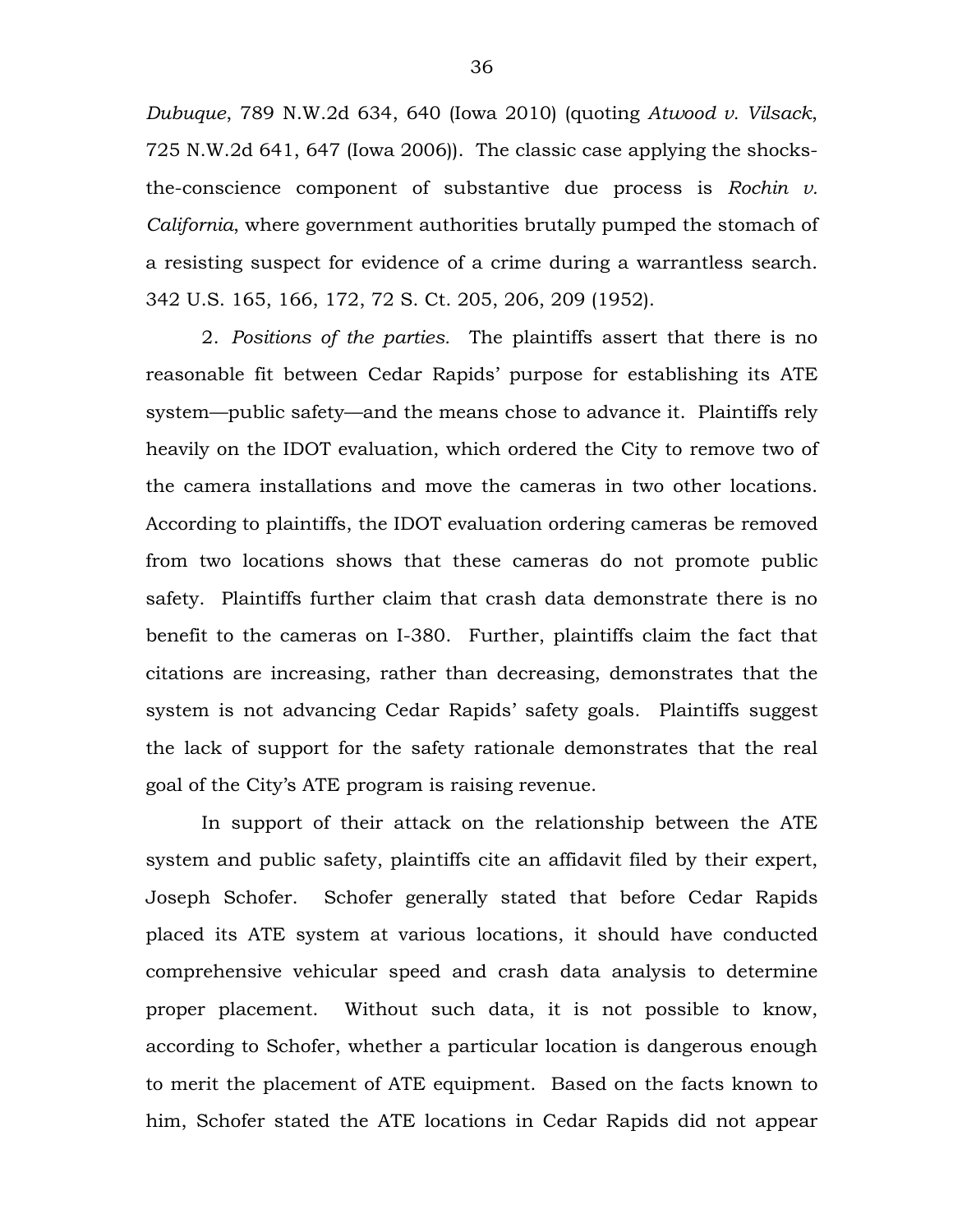dangerous enough to warrant the use of ATE technologies. Given the relatively high number of violators, if those numbers are not decreasing, Schofer opined it would "seem that the principal achievement of the program is generating revenues . . . rather than one of enhancing the public safety goal of reducing traffic speed."

The plaintiffs also incorporate a lack-of-notice theory in their substantive due process attack. The plaintiffs claim the IDOT's order that cameras be moved in two locations based on their violation of a rule that cameras not be located within 1000 feet of a posted speed change shows that the placement of the equipment provided drivers with insufficient notice of the operation of the ATE system.

The plaintiffs launch a general arbitrariness attack on the ATE system. The plaintiffs assert that the ATE system is arbitrary and irrational because it burdens privately owned vehicles but not government-owned vehicles or semi-trailer trucks. Plaintiffs further suggest that the radar equipment is inadequately calibrated and has an admitted error rate of two percent, thereby producing arbitrary results.

Finally, the plaintiffs take great umbrage with the ATE system, declaring that it offends notions of fairness and human dignity. *See Blumenthal Inv. Trs. v. City of West Des Moines*, 636 N.W.2d 255, 265 (Iowa 2001). They claim that Cedar Rapids' continued violation of state law, in the form of the IDOT order, cannot be considered in good faith and is therefore a violation of substantive due process. This argument appears to be an expansive version of a shocks-the-conscience test.

Cedar Rapids responds that under the rational basis test of substantive due process, it is given considerable leeway. Cedar Rapids emphasizes there is no requirement that legislation employs the best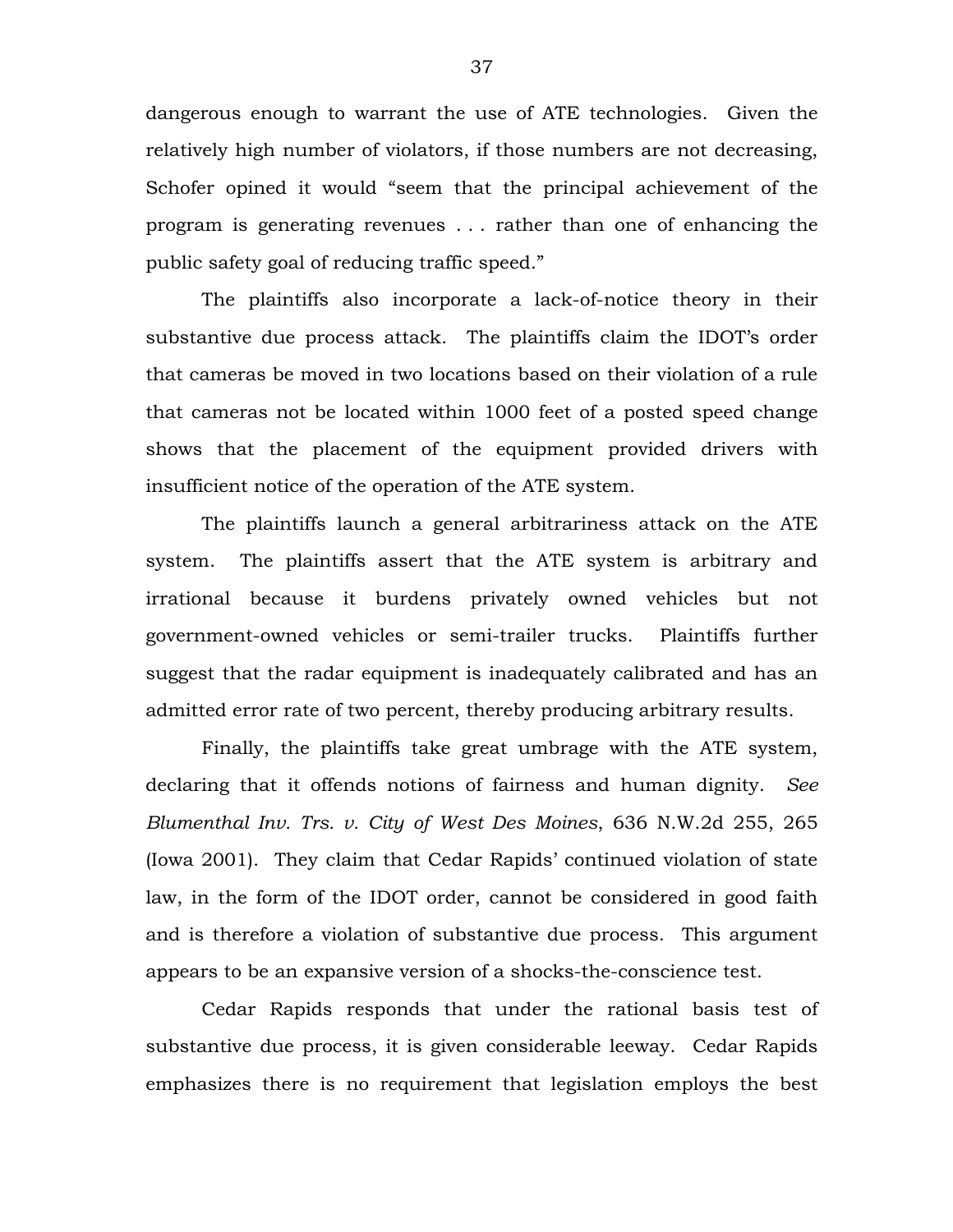means to achieve a legitimate state interest. *See Hensler v. City of Davenport*, 790 N.W.2d 569, 584 (Iowa 2010).

With respect to the IDOT order, Cedar Rapids notes the IDOT did not engage in an evidentiary proceeding and did not apply a substantive due process, rational basis test to the ATE system. Further, Cedar Rapids argues applying the substantive due process, rational basis test is a task for a court, not a government agency. Cedar Rapids emphasizes that a number of courts considering the question have determined that ATE systems do not violate substantive due process. *See Idris*, 552 F.3d at 566; *Hughes*, 112 F. Supp. 3d at 840; *Smith v. City of St. Louis*, 409 S.W.3d 404, 425–26 (Mo. Ct. App. 2013).

Cedar Rapids recognizes that substantive due process prevents the government from "engaging in conduct that 'shocks the conscience,' or interferes with rights 'implicit in the concept of ordered liberty.' " *Zaber*, 789 N.W.2d at 640 (quoting *Atwood*, 725 N.W.2d at 647). The City notes that the ATE system simply enforces traffic laws with an opportunity to contest a citation using the administrative process, the courts, or both. The ATE system certainly does not shock the conscience. *See Hughes*, 112 F. Supp. 3d at 840 (Cedar Rapids ATE system "does not remotely approach the level of shocking the conscience").

3. *Discussion.* We begin our discussion first by considering the question of whether the plaintiff has met its burden of showing that the Cedar Rapids ATE system is not a reasonable fit to achieve its legitimate governmental purpose of public safety. An important part of plaintiffs' argument is the claim that the IDOT order sufficiently undermines Cedar Rapids' safety purpose so as to establish a substantive due process violation.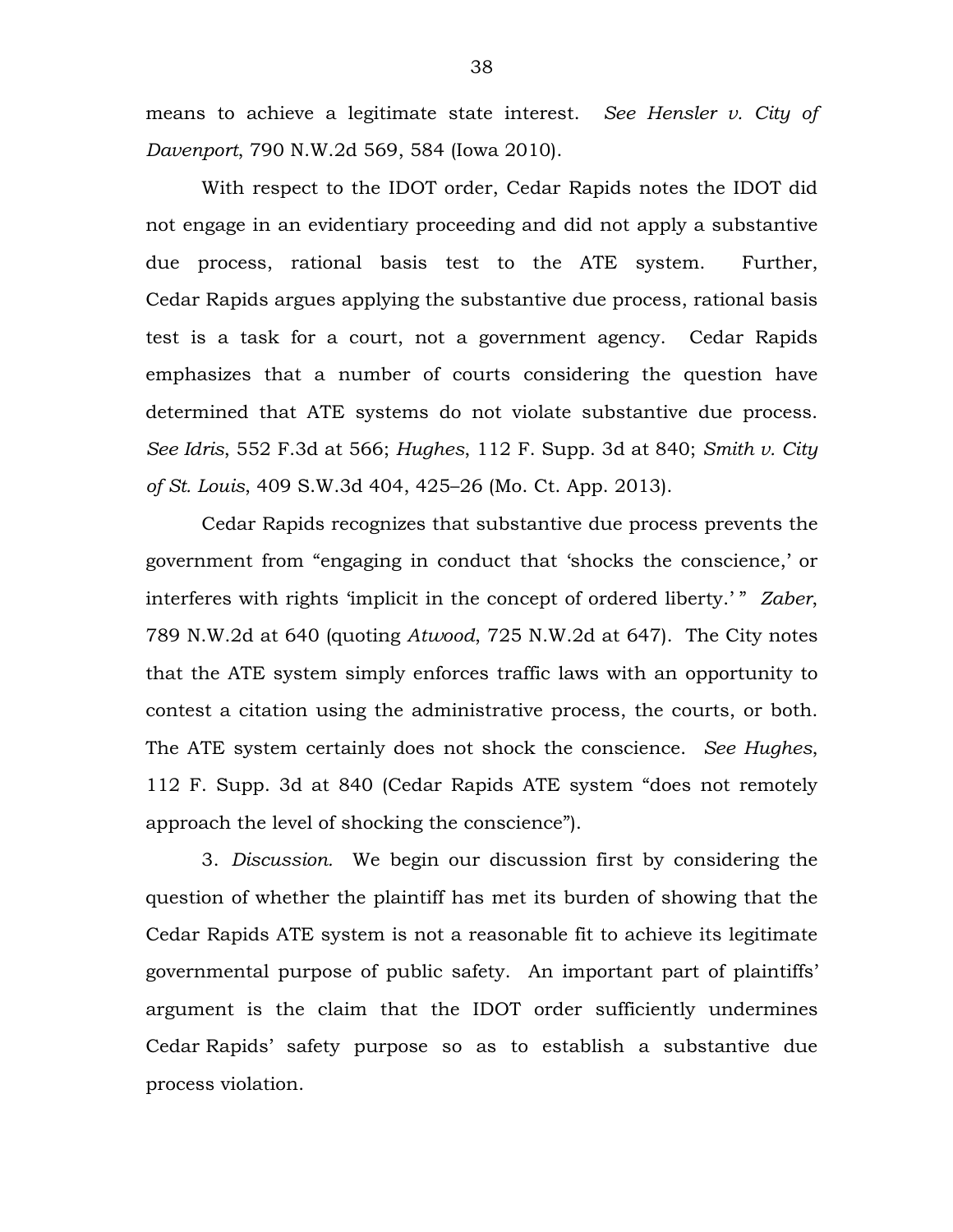Our decision invalidating the IDOT rules substantially undermines the plaintiffs' claims. *See City of Des Moines*, 911 N.W.2d at 434. In any event, the IDOT rules related to ATE systems were highly restrictive. The rules did not establish a floor for determining whether an ATE system complies with a substantive due process, rational basis test. Instead, the IDOT rules were part of a quasi-legislative rulemaking process wherein a government agency considered the degree to which highly controversial ATE systems should be permitted. Even if valid, the IDOT rules would not supplant the role of the court in determining whether there is a violation of substantive due process.

In any event, the IDOT order did not establish that the Cedar Rapids ATE system is so arbitrary or unrelated to public safety as to amount to a violation of substantive due process. With respect to two locations, the IDOT order required a movement of the camera/radar equipment to comply with an IDOT rule that such equipment not be placed within 1000 feet of a posted change in speed. Even if the IDOT report might be cited as establishing a violation of an IDOT rule, a violation of state law alone does not give rise to a substantive due process violation. *See Nordlinger v. Hahn*, 505 U.S. 1, 26, 112 S. Ct. 2326, 2340 (1992) (Thomas, J., concurring in part and dissenting in part); *Hughes*, 840 F.3d at 991; *McIntosh v. Partridge*, 540 F.3d 315, 323–24 (5th Cir. 2008); *Stern v. Tarrant Cty. Hosp. Dist.*, 778 F.2d 1052, 1059 (5th Cir. 1985).

The IDOT's order that the City remove or disable ATE equipment at two locations also does not establish a substantive due process violation. The IDOT order does not suggest that these locations have no relationship to public safety. Rather, the IDOT order indicates that the ATE equipment at these locations is "beyond the area of primary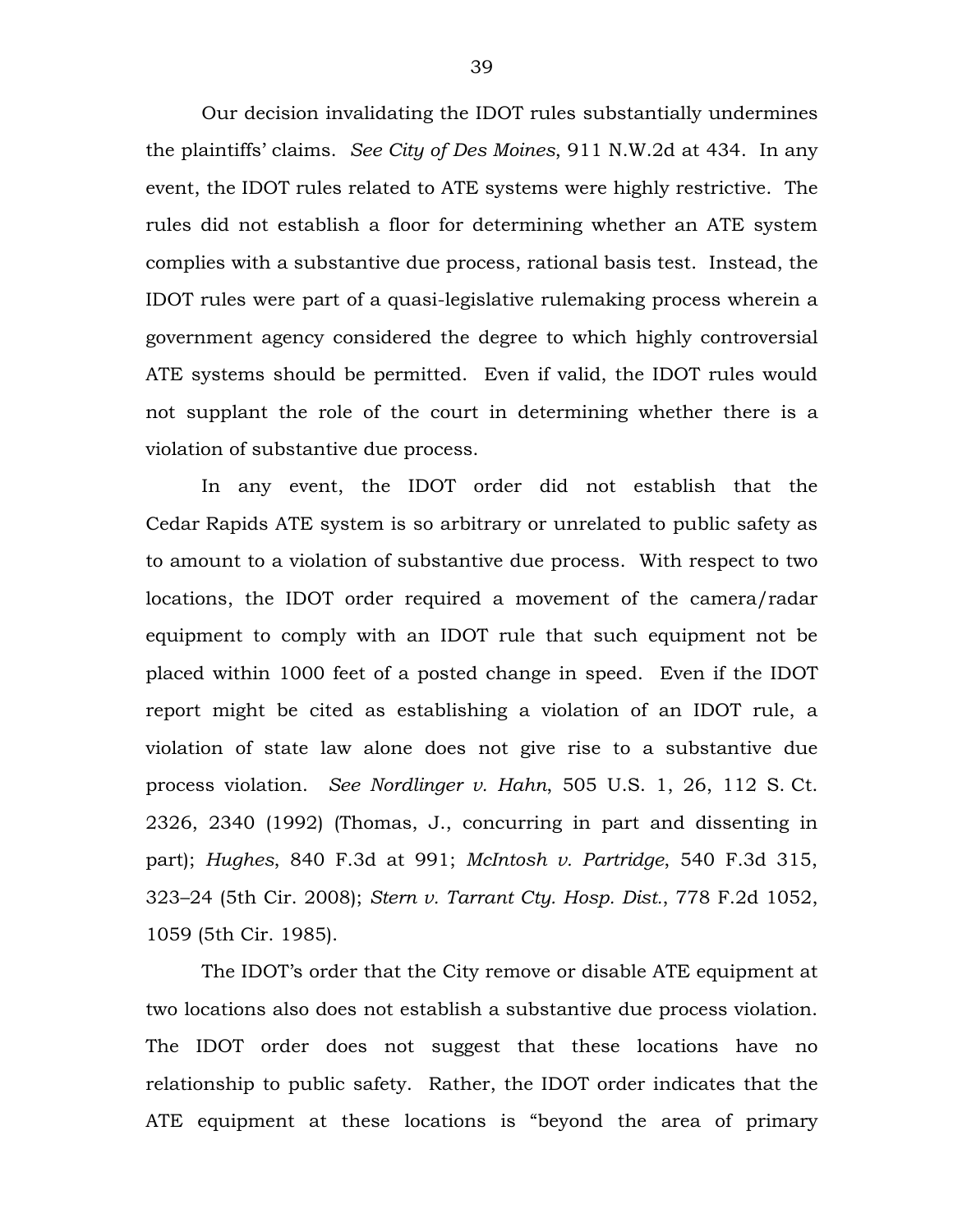concern," namely, the area immediately preceding the "S" curve on I-380 in downtown Cedar Rapids. According to the IDOT, ATE systems should only be considered "in extremely limited situations" on interstate roads because they are "the safest class of any roadway in the state and typically carry a significant amount of non-familiar motorists." The IDOT order does not make a finding that the equipment did not promote public safety, but only that the placement of the ATE equipment did not meet the narrow criteria developed for placement of ATE equipment.

It is, of course, true that the ATE system generates revenues for Cedar Rapids. That fact alone does not invalidate the ordinance on substantive due process grounds in this case. Just as a tax on tobacco has the potential of deterring youth smoking, Cedar Rapids may rationally believe that the impositions of fines for speeding violations generally deters speeding. *See Gardner*, 656 F. Supp. 2d at 761 (stating while ATE ordinance "no doubt raises revenue," it also "serves to promote safe driving practices"); *cf.* Randolph Kline et al., *Beyond Advertising Controls: Influencing Junk-Food Marketing and Consumption with Policy Innovations Developed in Tobacco Control*, 39 Loy. L.A. L. Rev. 603, 622 & n.93 (2006) ("[T]axes help deter smoking by raising the cost of tobacco, which has been shown to be the most effective approach to lowering smoking rates, especially among youth, who are generally sensitive to price increases."). The fact that speeding violations at locations may not have declined over certain time periods does not establish a lack of relationship to public safety, but may be due to increased traffic or other factors. Further, Cedar Rapids may rationally conclude that the incidence of speeding would have been even larger in the absence of ATE enforcement.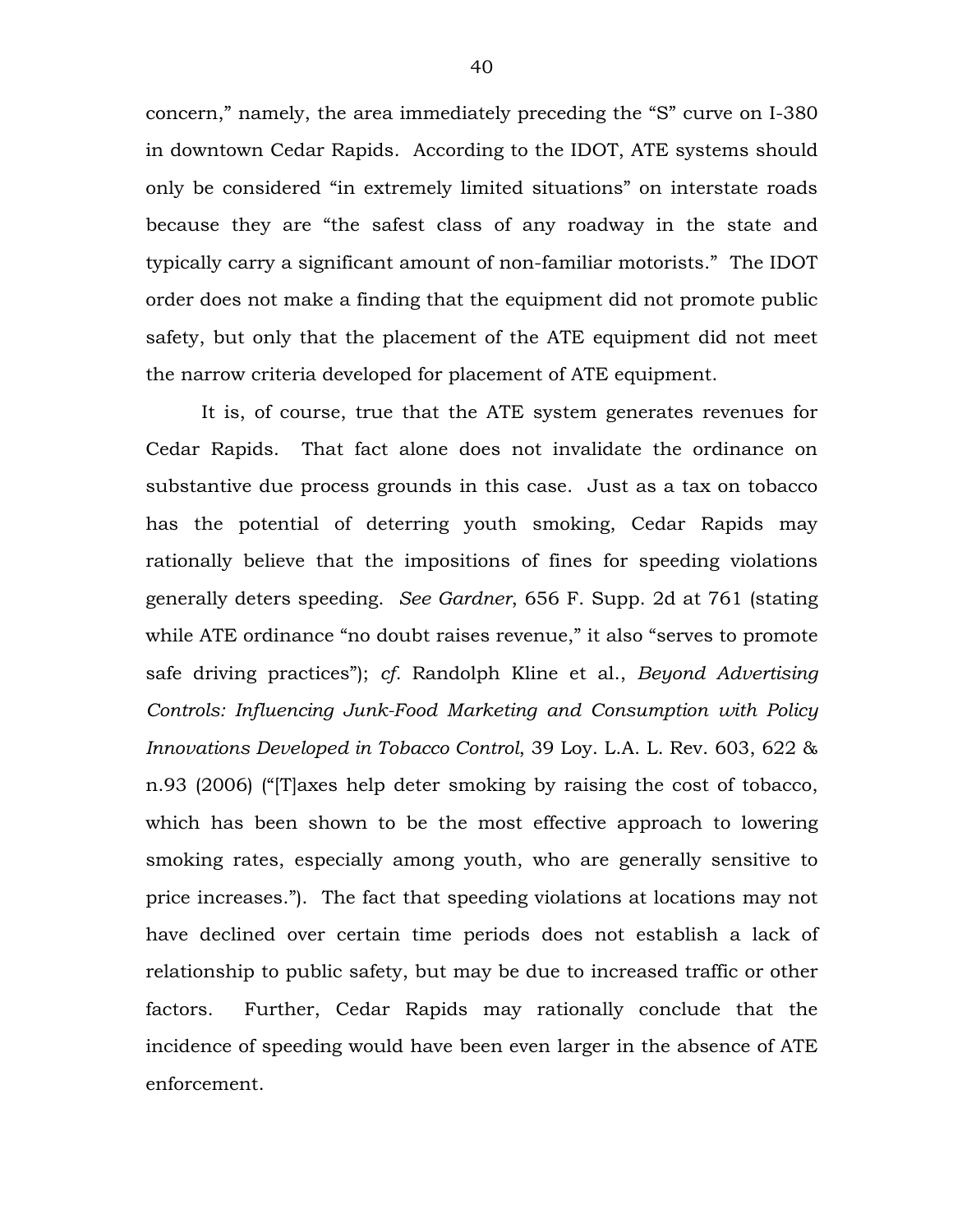The plaintiffs raise a series of technical arguments regarding the accuracy and reliability of the ATE system. While they might conceivably provide the basis for a defense in a particular case, they do not provide the basis for a facial challenge to the ATE system on substantive due process grounds. For instance, while plaintiffs assert an error rate of two percent, that is actually pretty good and, in any event, a driver has an opportunity to challenge the accuracy of any citation through the administrative and/or judicial process established by the ATE ordinance.

Yet, we are troubled by other facts in this record. Cedar Rapids reaps large amounts of money from the ATE system—millions of dollars per year. If promoting safety were Cedar Rapids' real goal, why does the ordinance penalize vehicle owners and not the drivers where the deterrence function would be much greater? The idea that vehicle owners will be more careful allowing others to drive their vehicles seems tenuous at best. One might also wonder why the City maintains a system generating 35,000 tickets per year at the end of the hazardous "S" curve when, according to IDOT, most of the danger has passed. This suggests that the placement of the ATE equipment is concerned with the generation of money rather than safety. And, the notice of violation seems primarily designed to getting money quickly from cited owners by not candidly advising the owners of their right to a district court proceeding and by threatening them with the prospect of adverse impact on their credit rating.

Yet, on balance, we conclude that the record in this case shows as a matter of law that the issue is fairly debatable. Enforcing speed limits on busy roads is not inherently irrational. Making unlawful behavior costly is also not irrational, and there is a fair likelihood that the owner of the vehicle was either the driver or the driver was a family member of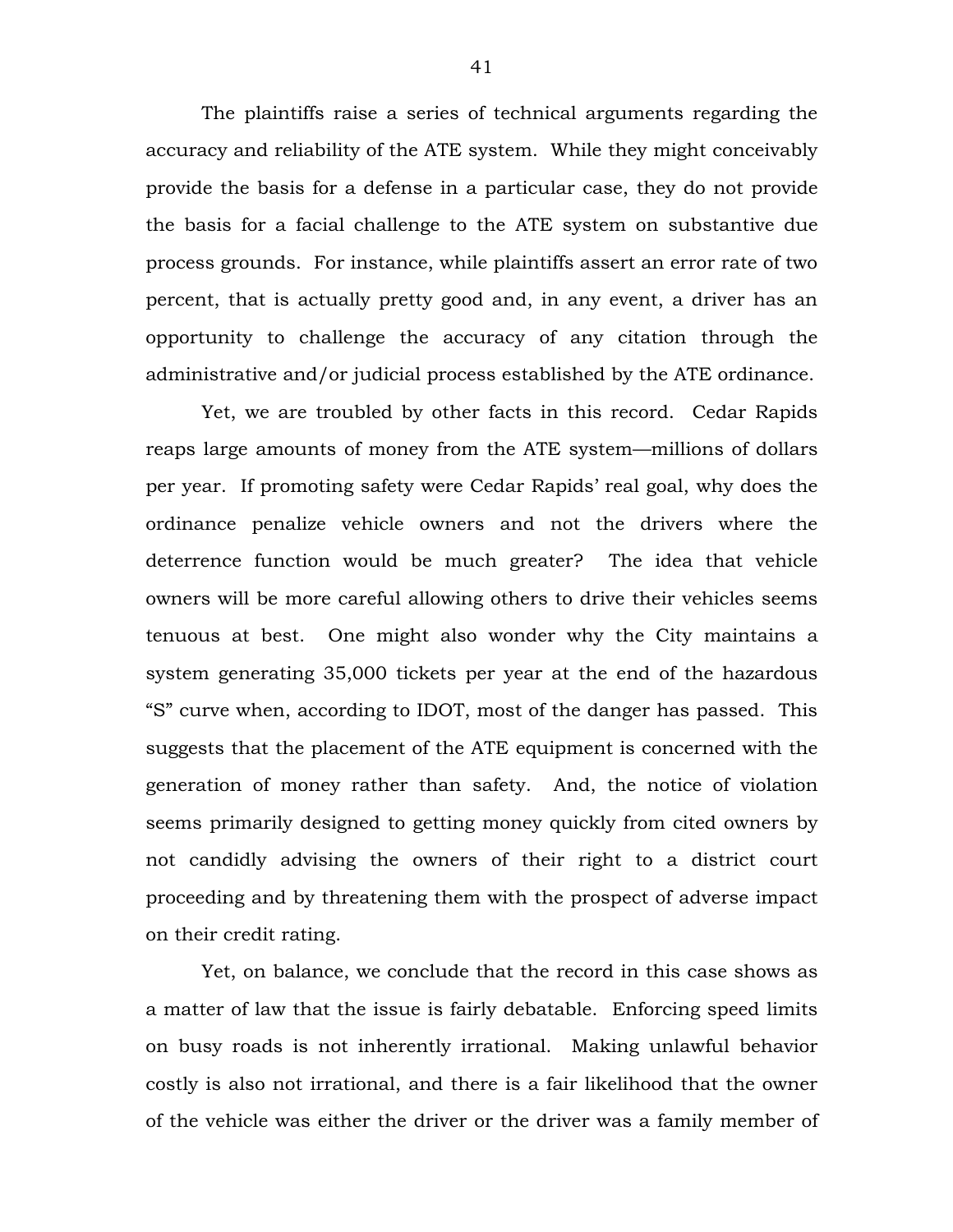the owner. It may be that Cedar Rapids and Gatso did not undertake preimplementation studies that the plaintiffs' expert would have preferred, but there is no requirement that the government act in an optimum manner in order to satisfy substantive due process. Further, while the continued high number of violations over time at some ATE locations is interesting, it does not make it irrational or arbitrary to continue to maintain the systems at those locations. After all, without the ATE system to deter violations, the number of speeders might have been even higher. We are not engaged in strict scrutiny review; rather, we are engaged in a careful but deferential review, even if applied with greater bite than federal precedent.

We next consider whether the ATE ordinance runs afoul of substantive due process under a shocks-the-conscience test. Under federal precedent following *Rochin*, 342 U.S. 165, 72 S. Ct. 205, the shocks-the-conscience test has become extremely difficult to meet. As noted in *United States v. Duvall*, the shocks-the-conscience test is reserved for "the rarest and most outrageous circumstances." 846 F.2d 966, 973 (5th Cir. 1988) (quoting *United States v. Arteaga*, 807 F.2d 424, 426 (5th Cir. 1986)). We observed in *Blumenthal* that in order to meet the test, government action must be, among other things, "offensive to human dignity." 636 N.W.2d at 265 (quoting *Rivkin v. Dover Twp. Rent Leveling Bd.*, 671 A.2d 567, 575 (N.J. 1996)). Further, we observed that "the collective conscience of the United States Supreme Court is not easily shocked." *Id.* (quoting *Rivkin*, 671 A.2d at 575).

Some states have departed from the narrow federal shocks-theconscience precedent in some contexts. For instance, several state supreme courts have found that certain types of police misconduct in the context of entrapment might shock the conscience even if the defendant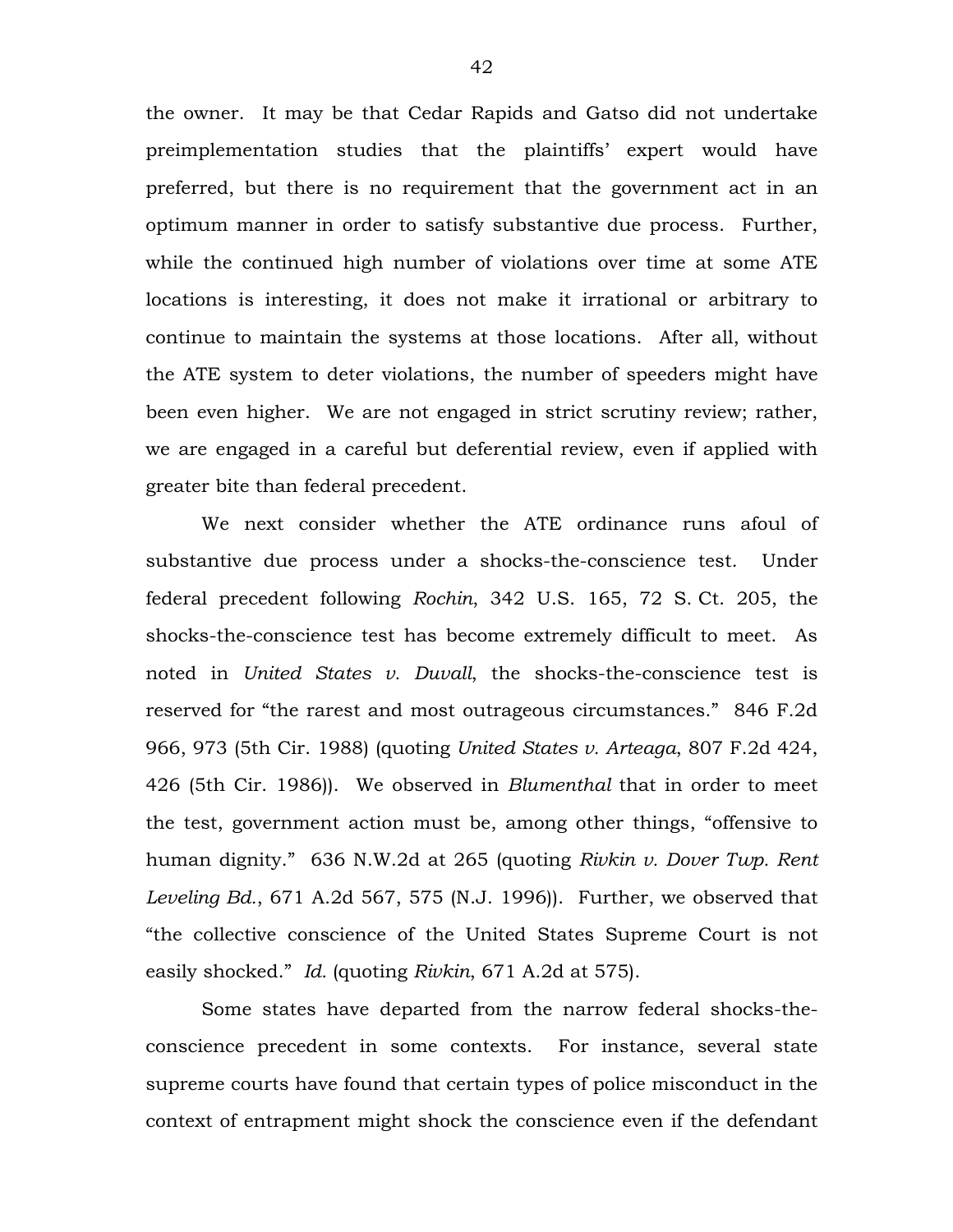was predisposed to commit crime and therefore not entitled to an entrapment defense. *See State v. Glosson*, 462 So. 2d 1082, 1085 (Fla. 1985) (involving use of contingent fee for informant testimony); *State v. Hohensee*, 650 S.W.2d 268, 268–69, 274 (Mo. Ct. App. 1982) (reversing conviction based on burglary sponsored and operated by police as violating due process); *People v. Isaacson*, 378 N.E.2d 78, 84–85 (N.Y. 1978) (holding conviction based on police misconduct and trickery to secure drug sales violates due process).

Yet, even if we were to adopt a somewhat less restrictive approach to the shocks-the-conscience test, we would not apply the doctrine under the facts presented here. There is no doubt that many citizens regard ATE systems as "speed traps." ATE systems are unforgiving and nondiscriminatory. The ATE systems deprive citizens of the opportunity to plead their case to a local police officer who pulls them to the side of the road, in the hope of obtaining a warning instead of a citation through the exercise of the officer's discretion. Further, ATE systems dramatically increase the chances of receiving a citation for a speeding violation compared to the traditional enforcement technique of chase and capture. To persons with a penchant to speed, the increased efficiency of detection is undesirable. Finally, many see ATE systems with their combination of cameras and radar as Orwellian invasions of privacy. The Cedar Rapids ATE system, with its various notices, seeks to encourage payment of fines rather than to force the City to bring a municipal infraction in small claims court.

While we respectfully acknowledge these concerns, this case involves traffic citations with small fines, not the pumping of a resisting person's stomach. *See Rochin*, 342 U.S. at 166, 72 S. Ct. at 206. There is no outrageous utilization of physical force; state-sponsored imposition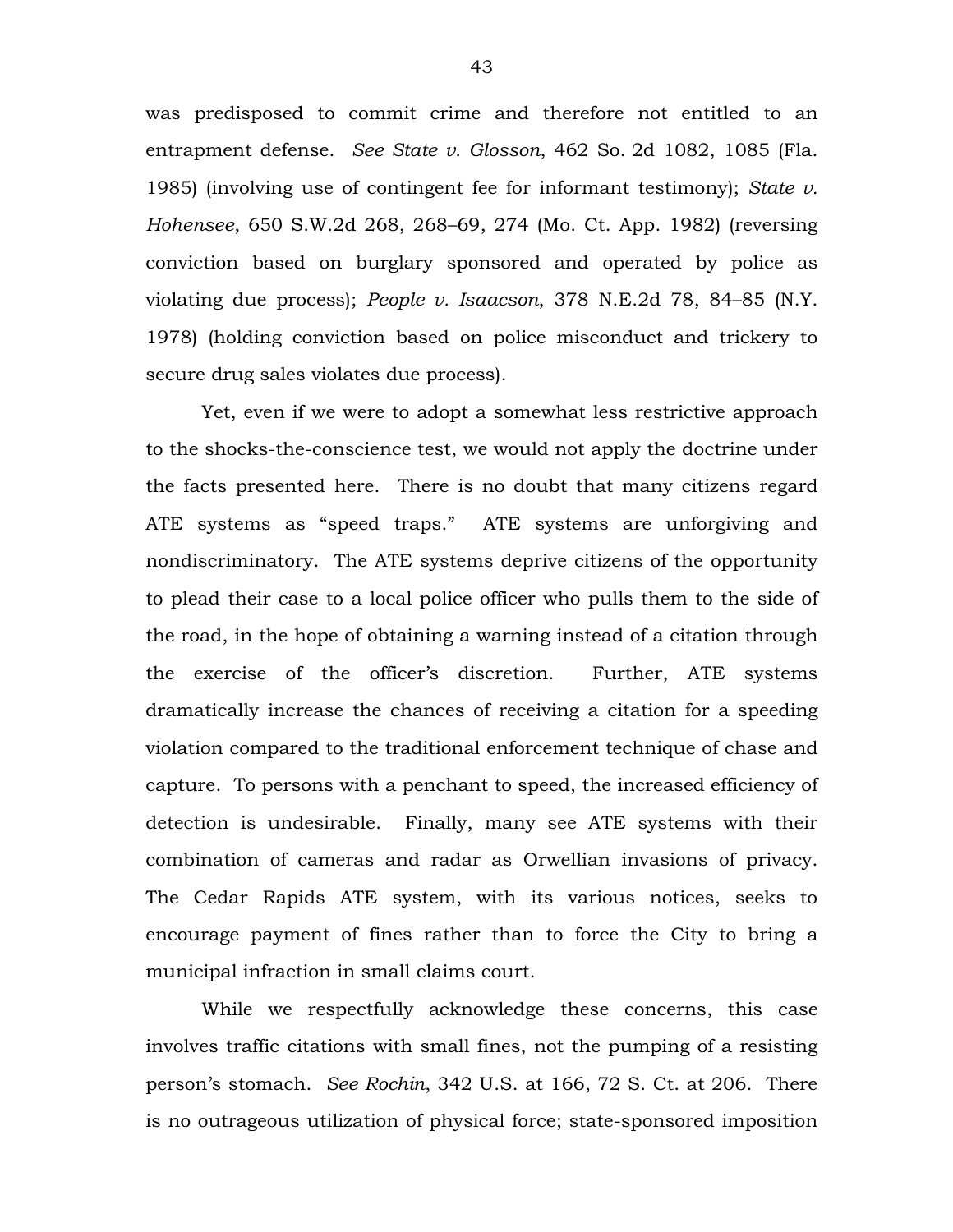of uncalled-for embarrassment or ridicule; or intolerable, disreputable, and underhanded tactics that may arise from government action deliberately designed to penetrate attorney–client privilege. Cedar Rapids publicly enacted the ATE ordinance, and the ATE system is no secret. The City announces the presence of the cameras on the road. The invasion of privacy associated with a system based upon rear license plate photographs is minimal. Based on the record in this case, the ATE system does not shock the conscience for purposes of substantive due process under the due process clause of article I, section 9 of the Iowa Constitution.

It is important to emphasize again that under substantive due process analysis, the state is given great leeway in achieving its legitimate goals, particularly those related to public safety. *Mackey v. Montrym*, 443 U.S. 1, 17–19, 99 S. Ct. 2612, 2620–21 (1979). The question before us is not whether Cedar Rapids has made an optimum policy choice, or whether it could have made a better policy choice, but whether it has made a permissible policy choice in implementing the ATE system based on the factual record before us.

That said, the mere incantation of the abracadabra of public safety does not end the analysis. It is possible to imagine a scenario in which the challenger develops a factual record that demonstrates an ATE system as implemented is so attenuated and remote from public safety concerns and is simply designed to raise revenues for the city that it violates rational basis analysis.<sup>5</sup> But we conclude that the plaintiffs have not made such a showing in this case.

<span id="page-43-0"></span> <sup>5</sup>The plaintiffs have not claimed that the ATE system is an illegal tax not authorized by the legislature. *See Brennan*, 470 S.W.3d at 384 (Draper, J., concurring); *Ballard*, 419 S.W.3d at 122; *cf. Homebuilders Ass'n of Greater Des Moines v. City of West*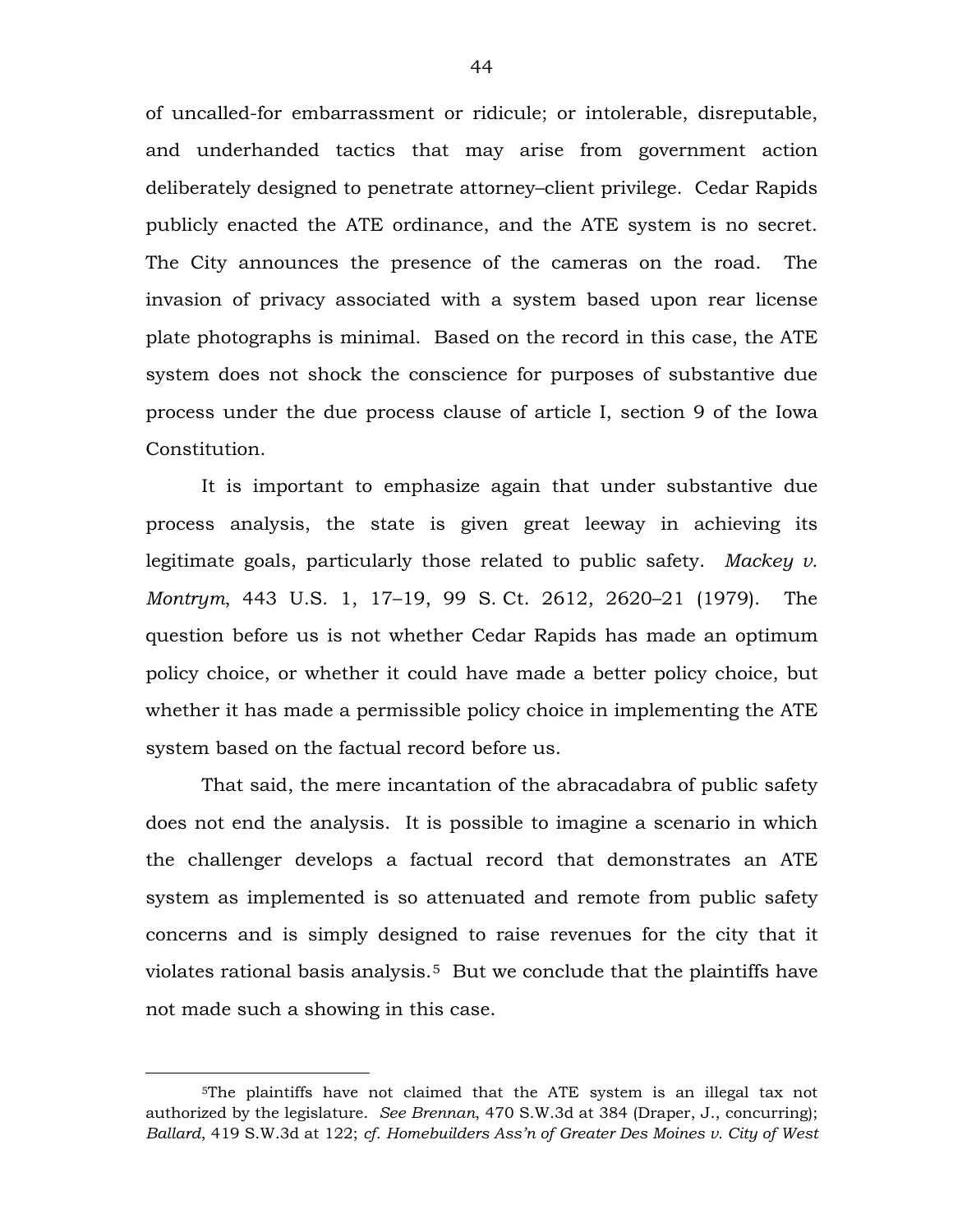## **D. Equal Protection, Privileges and Immunities Claims.**

1. *Introduction.* We now consider the plaintiffs' equal protection and privileges and immunities claims under article I, section 6 of the Iowa Constitution. Here, the focus is not on the rationality of the ATE system in general, as was the case with the substantive due process argument, but is instead on the rationality of classifications utilized by the ATE system.

We note the ATE ordinance itself does not establish, on its face, some of the classifications that the plaintiffs challenge. For instance, the ATE ordinance does not distinguish between privately owned vehicles, semi-trailer trucks, and government-owned vehicles. These distinctions arise only in the context of the ordinance's implementation through the use of a system and a database that does not permit enforcement of the ATE system against semi-trailer truck owners or government-owned vehicles.

Nonetheless, we think equal protection principles are applicable to the classifications that arise as a result of the manner of implementation of the ATE ordinance. When a statute is facially neutral and does not contain a classification, the plaintiff must prove a classification is used in practice. If the plaintiff meets that burden, the court proceeds with an equal protection analysis. *Sylvia Dev. Corp. v. Calvert County*, 48 F.3d 810, 818–19 (4th Cir. 1995); *cf. Hy-Vee Food Stores, Inc. v. Iowa Civil Rights Comm'n*, 453 N.W.2d 512, 516 (Iowa 1990) (distinguishing between disparate treatment and disparate impact in employment discrimination case and noting that "[t]he latter involves employment practices that are facially neutral in their treatment of different groups

 $\overline{\phantom{a}}$  , where  $\overline{\phantom{a}}$  , where  $\overline{\phantom{a}}$  , where  $\overline{\phantom{a}}$ 

*Des Moines*, 644 N.W.2d 339, 350 (Iowa 2002) (holding park fees were taxes rather than regulatory fees). We express no view on this issue.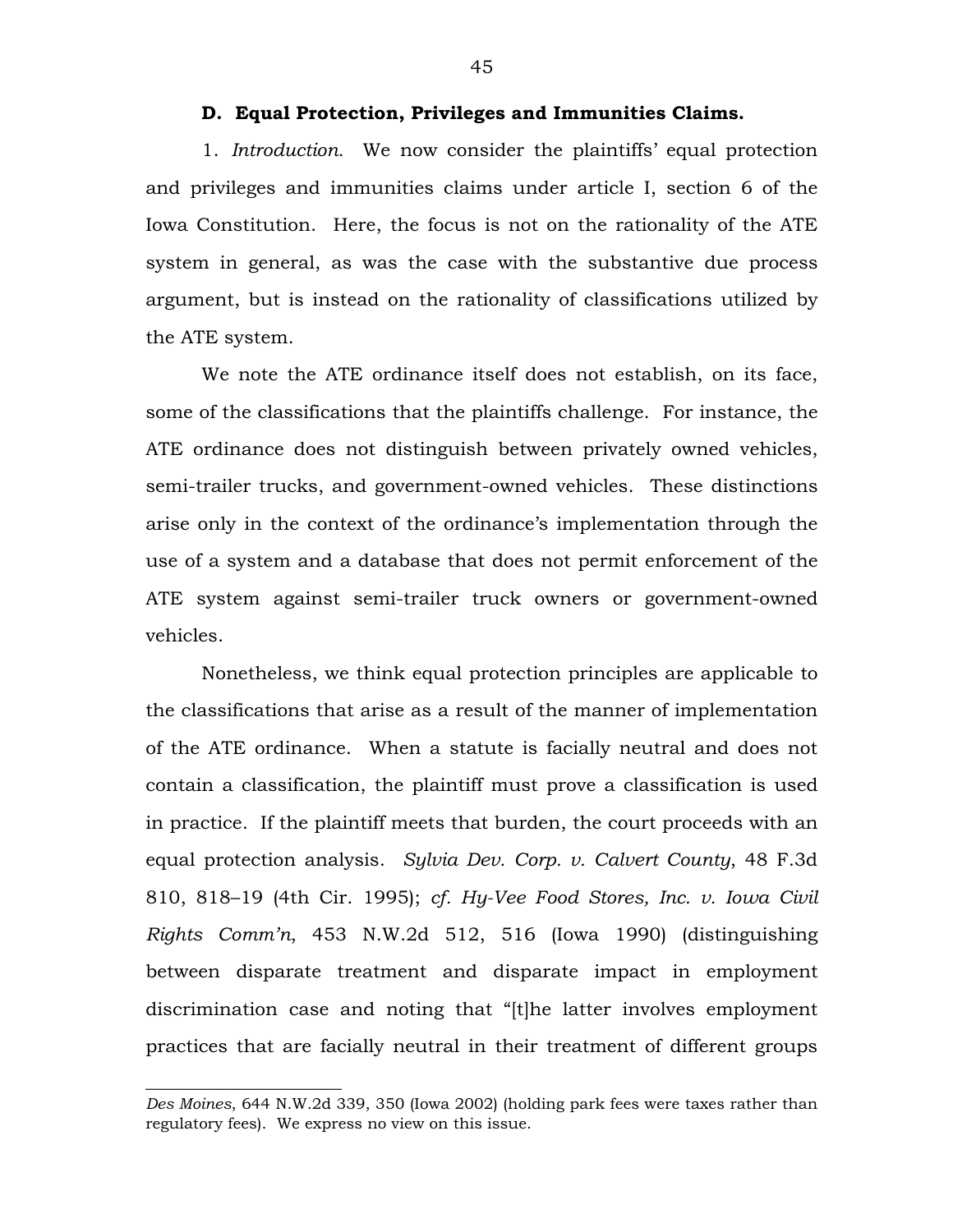but that in fact fall more harshly on one group than another and cannot be justified by business necessity").

2. *Positions of the parties.*Plaintiffs assert that as implemented, the ordinance gives rise to three separate classifications that offend Iowa concepts of equal protection. First, plaintiffs note that unlike ordinary vehicle owners who are exposed to Cedar Rapids' ATE system, semitrailer truck owners, whose rear license plates are not included in the database used by the ATE system to identify vehicle owners, are not, as a practical matter, subject to enforcement under the ordinance. Plaintiffs make a similar as-applied equal protection argument with respect to government-owned vehicles, whose plate numbers also are not found in the database used by the ATE system. Finally, the plaintiffs cite the fact that out-of-state vehicle owners may submit written appeals, while the same procedure is not extended to in-state vehicle owners, as evidence the ordinance, as applied, violates equal protection.

Plaintiffs identify safety as the ATE ordinance's ostensible purpose, which provides the context for evaluating the classification. *See Gartner v. Iowa Dep't of Pub. Health*, 830 N.W.2d 335, 350–51 (Iowa 2013). Plaintiffs proceed to argue that the asserted state interest of safety must be "realistically conceivable" and must have "a basis in fact." *See RACI II*, 675 N.W.2d at 7–8 (emphasis omitted) (first quoting *Miller*, 394 N.W.2d at 779). According to the plaintiffs, the classifications in the ordinance must be evaluated to determine whether the classifications bear any relationship to the purpose of the ordinance, namely, promoting public safety. Plaintiffs suggest that Cedar Rapids is not entitled to deference in the evaluation of the classifications because the decision to create the classifications was not made by the Cedar Rapids City Council, but by Cedar Rapids employees and Gatso in implementing the ordinance.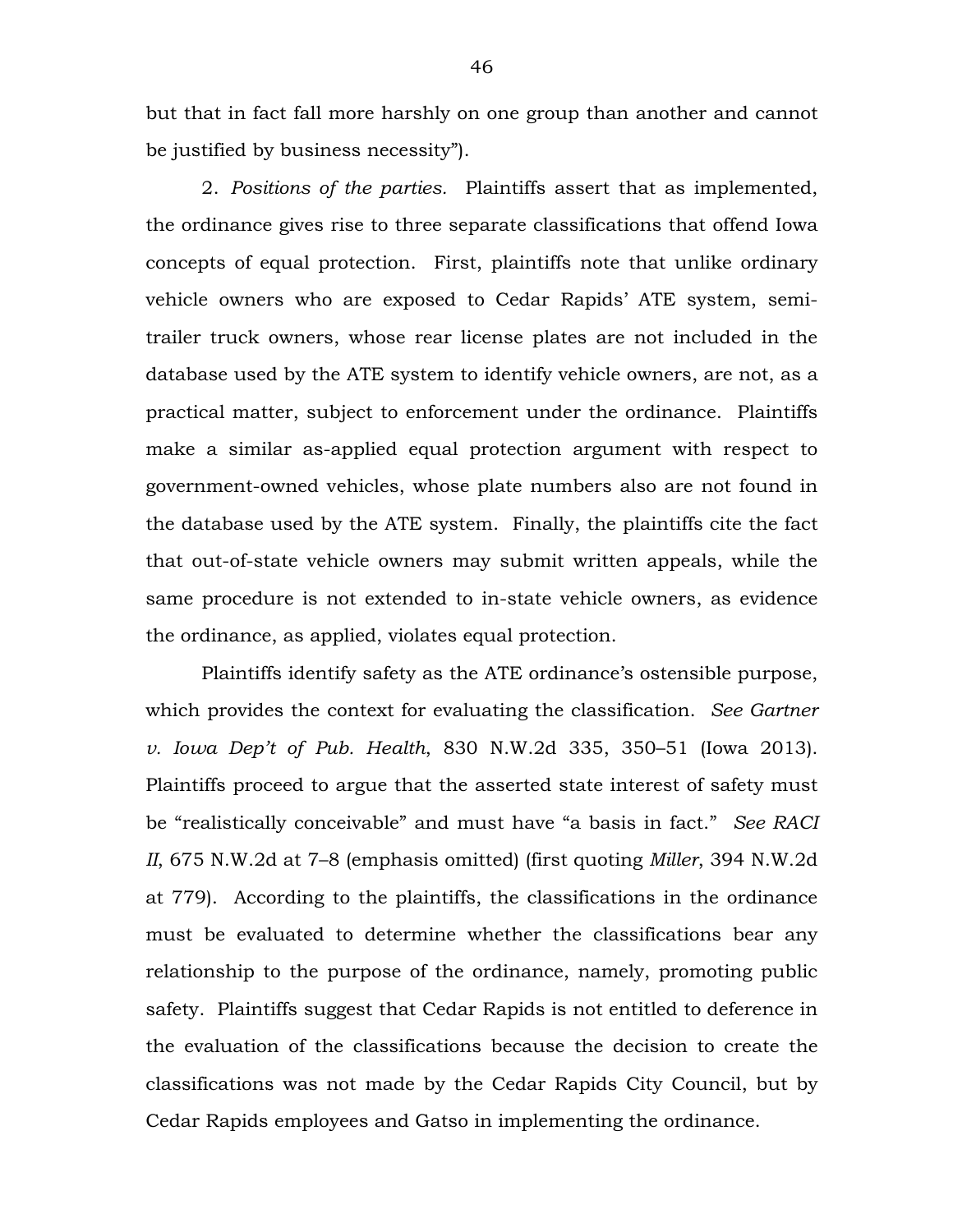Plaintiffs argue that from a safety viewpoint, it is irrational to exclude semi-trailer trucks and government-owned vehicles from the ATE system. Plaintiffs claim that semi-trailer trucks and government-owned vehicles do not pose any less of a safety risk on interstate highways than vehicles identified in the database used by the City. In the vernacular of our caselaw, plaintiffs assert that the relationship between the classification and safety is "so attenuated as to render the distinction arbitrary or irrational." *RACI II*, 675 N.W.2d at 8 (quoting *Fitzgerald*, 539 U.S. at 107, 123 S. Ct. at 2159). According to plaintiffs, distinguishing ordinary vehicles from semi-trailer trucks and government-owned vehicles is as irrational as distinguishing between racetracks and riverboats in *RACI II*.

The plaintiffs also challenge the fact that out-of-state vehicle owners are allowed to submit written appeals while the same privilege is not extended to vehicle owners who are Iowa residents. The plaintiffs point out that some in-state residents live further from Cedar Rapids than do some out-of-state residents.

Cedar Rapids responds by citing federal precedent for the proposition that we have generally followed federal equal protection analysis when construing article I, section 6. *See Johnson v. Univ. of Iowa*, 408 F. Supp. 2d 728, 749 (S.D. Iowa 2004) (citing the pre-*RACI II* case of *In re Det. of Morrow*, 616 N.W.2d 544 (Iowa 2000)), *aff'd*, 431 F.3d 325 (8th Cir. 2005). Applying the traditional caselaw, Cedar Rapids asserts that plaintiffs' arguments fail.

Cedar Rapids recognizes that an equal protection challenge may be launched based upon classifications established by the practical application of a statute or ordinance. Nonetheless, classifications created by practical applications still must generally be reviewed by a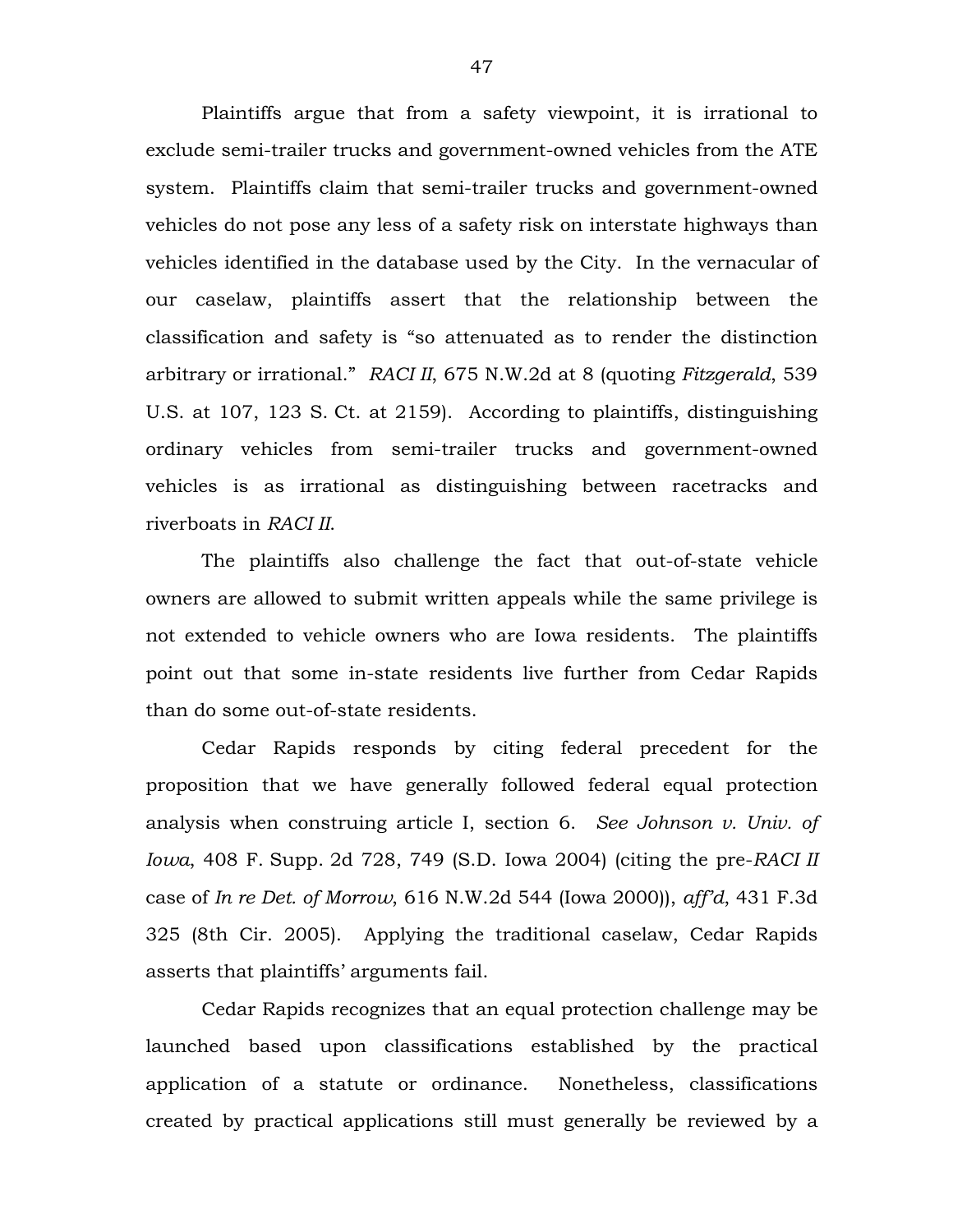court through application of the rational basis test. In the application of the rational basis test, the City argues we should accept "generalized reasons to support the legislation, even if the fit between the means and end is far from perfect." *Varnum*, 763 N.W.2d at 879 n.7. A classification or practice is not invalid, Cedar Rapids urges, "because the classification 'is not made with mathematical nicety or because in practice it results in some inequality.' " *U.S. R.R. Ret. Bd. v. Fritz*, 449 U.S. 166, 175, 101 S. Ct. 453, 459 (1980) (quoting *Dandridge v. Williams*, 397 U.S. 471, 485, 90 S. Ct. 1153, 1161 (1970)). Cedar Rapids asserts that the legislature "may select one phase of one field and apply a remedy there, neglecting the others." *Hawkeye Commodity Promotions, Inc. v. Miller*, 432 F. Supp. 2d 822, 859 (N.D. Iowa 2006) (quoting *Williamson v. Lee Optical of Okla., Inc.*, 348 U.S. 483, 489, 75 S. Ct. 461, 465 (1955)).

Under the above principles, Cedar Rapids argues, the fact that the ATE system does not capture every vehicle does not make it legally infirm. Quoting the federal district court decision in *Hughes*, Cedar Rapids argues that it is rational to conclude a system that "only photographs rear license plates is less expensive and that it is more costeffective to capture fewer people who violate the Ordinance with a less expensive system." *Hughes*, 112 F. Supp. 3d at 842. The use of the Nlets database may be the most cost-effective way to enforce the ordinance. *See id.* at 842–43. Further, Cedar Rapids asserts that a front license plate system would be more invasive of privacy as passengers in the vehicle may be identifiable, as well as more costly, technically more difficult, largely redundant, and burdensome.

With respect to the classification in the ordinance allowing out-ofstate recipients to respond by mail rather than appearing in person,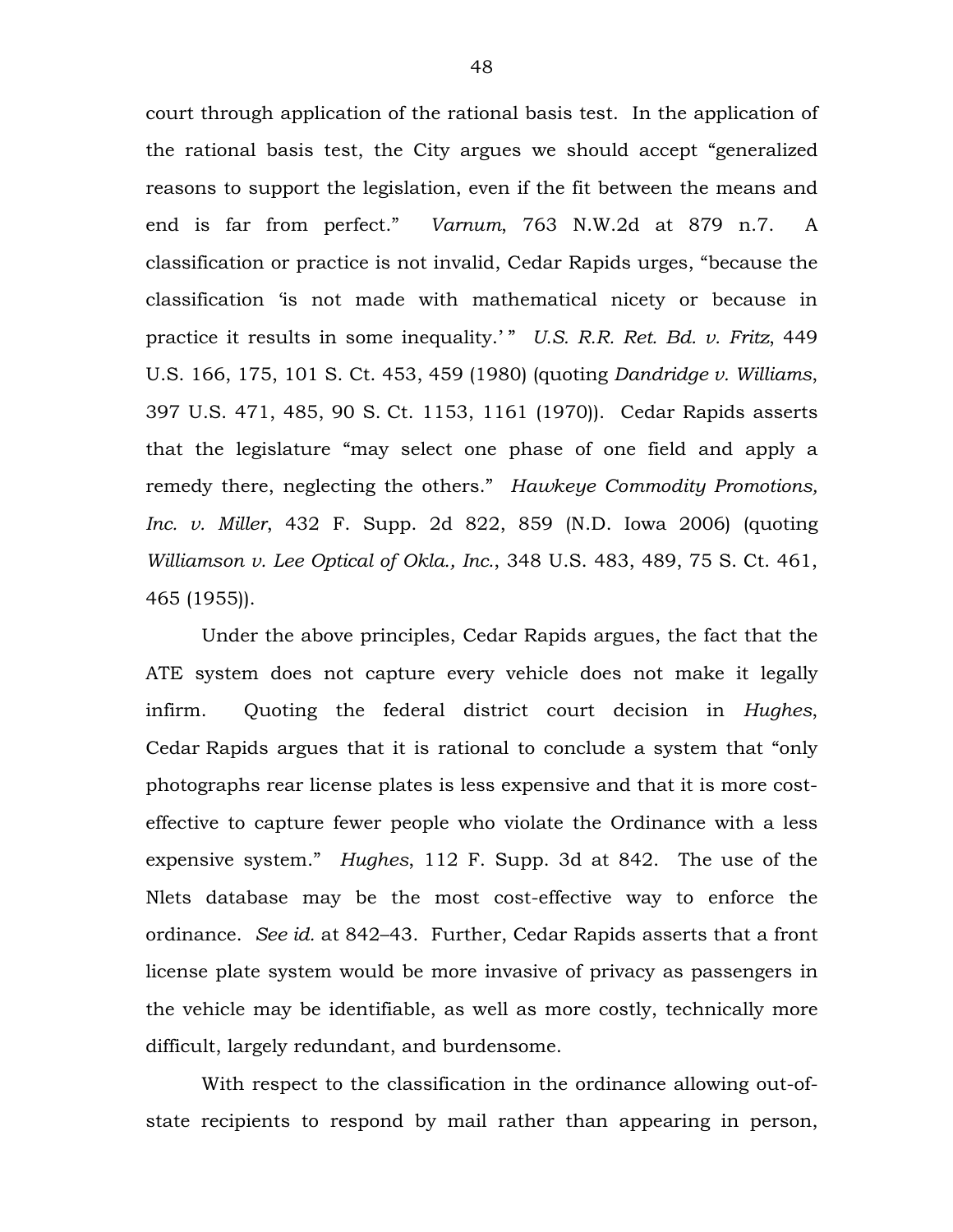Cedar Rapids argues such a classification is rational. The classification, according to Cedar Rapids, might not use mathematical niceties, but it is rational to assume, generally, that the burden of responding to a citation in person is greater on out-of-state vehicle owners than it is on in-state vehicle owners.

3. *Discussion.* We first consider the question of whether the exclusion of government-owned vehicles and semi-trailer trucks from the Nlets database and the resulting inability of the Cedar Rapids ATE system to cite these vehicles for speeding violate equal protection under the Iowa Constitution. *See RACI II*, 675 N.W.2d at 10. Certainly, from a pure safety viewpoint, there is no reason to think that government-owned vehicles and semi-trailer trucks are less dangerous than privately owned vehicles generally, and Cedar Rapids has not made such a claim.

Cedar Rapids, however, argues that use of the Nlets system is costeffective. While other systems might be available, they would be more expensive, according to Cedar Rapids. The summary judgment record, however, contains no direct evidence regarding the cost of implementing a front camera system that captured the license plates of vehicles hauling semi-trailers. It might be inferred, perhaps, that the cost of radar and camera technology capturing front plates should be no different from the cost of capturing back plates. All that changes is the direction of the equipment. But the record does not contain any actual dollar figures comparing the costs of the two systems.

At the outset, we think that a government may rationally decide to confront part of a problem rather than the whole problem for reasons of cost. Providing law enforcement in a cost-effective manner is a legitimate government interest. *Cf. Thomas v. Fellows*, 456 N.W.2d 170, 173 (Iowa 1990) (holding statute requiring disclosure of expert witness in medical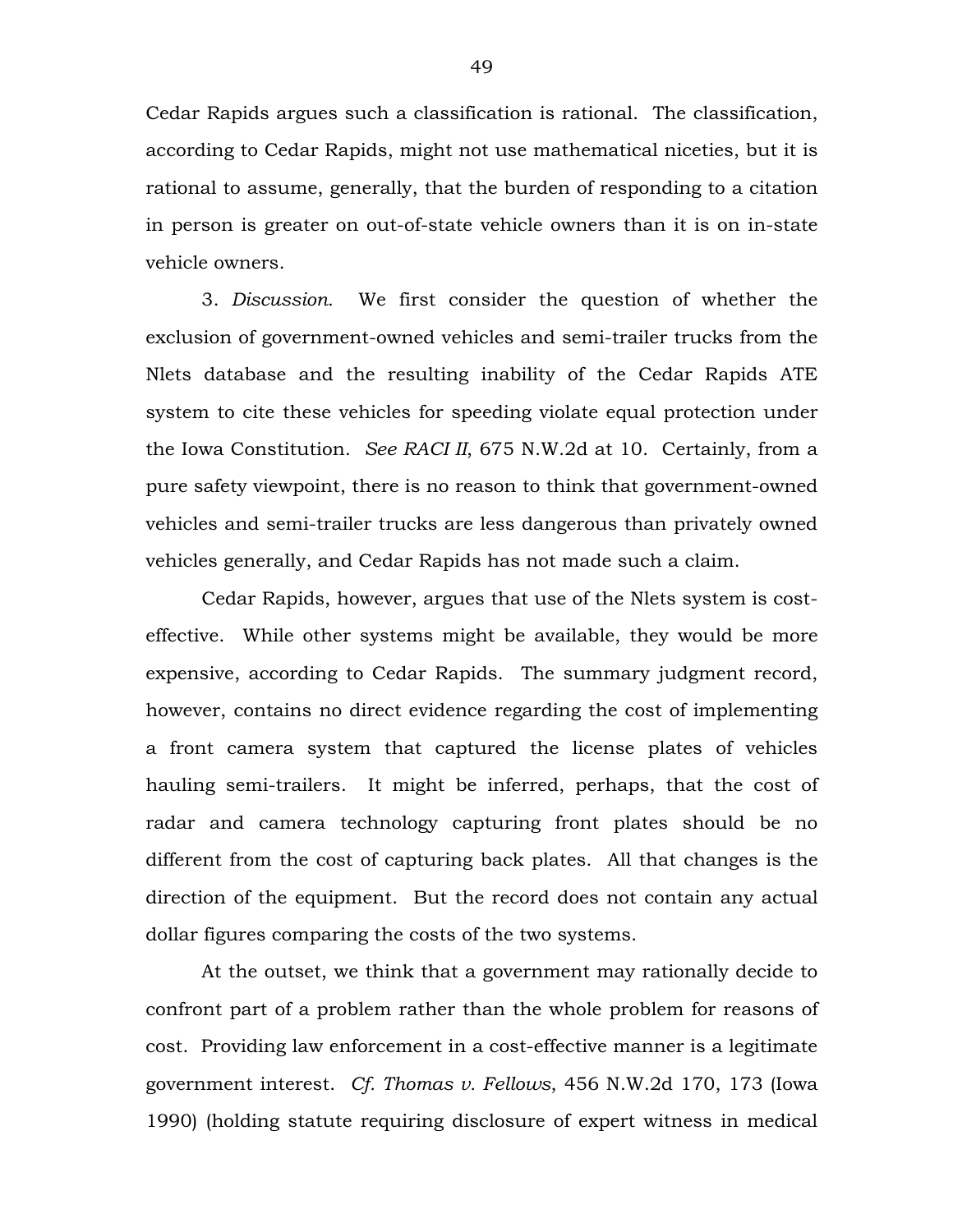malpractice case did not violate plaintiffs' equal protection rights on ground that it abridged access to the courts, noting "the problems surrounding medical liability, liability insurance, and the attendant availability *and cost of medical services to the pubic* are . . . rational reasons for the enactment"); *State v. Nat'l Advert. Co.*, 387 A.2d 745, 750 (Me. 1978) (holding classification scheme adopted by state to keep the cost of its control of highway advertising to a minimum did not violate equal protection under a rational basis analysis "because all sign owners affected by the legislation were not treated alike"); *Menefee v. Queen City Metro*, 550 N.E.2d 181, 183 (Ohio 1990) (holding statute that prohibited subrogation claims against political subdivisions by insurers was rationally related to state's interest in preserving financial soundness of subdivision and not violative of equal protection). *But see Graham v. Richardson*, 403 U.S. 365, 374–75, 91 S. Ct. 1848, 1853 (1971) (holding that while state may legitimately attempt to limit its spending, it cannot do so by invidious distinction between "persons" for equal protection purposes); *Bruns v. Mayhew*, 750 F.3d 61, 66 (1st Cir. 2014) ("Though states traditionally enjoy broad power to regulate economics and social welfare, even the otherwise 'valid interest in preserving the fiscal integrity of [state] programs' is generally insufficient grounds for a state-imposed burden on alienage to survive an equal protection challenge." (quoting *Graham*, 403 U.S. at 374, 91 S. Ct. at 1853)). Law enforcement makes decisions to limit law enforcement all the time based upon resource limitations. The fact that a local government has police resources for road radar at two out of ten locations with comparable speeding problems and safety concerns does not mean there is an equal protection problem because not all similar locations in the city have been covered.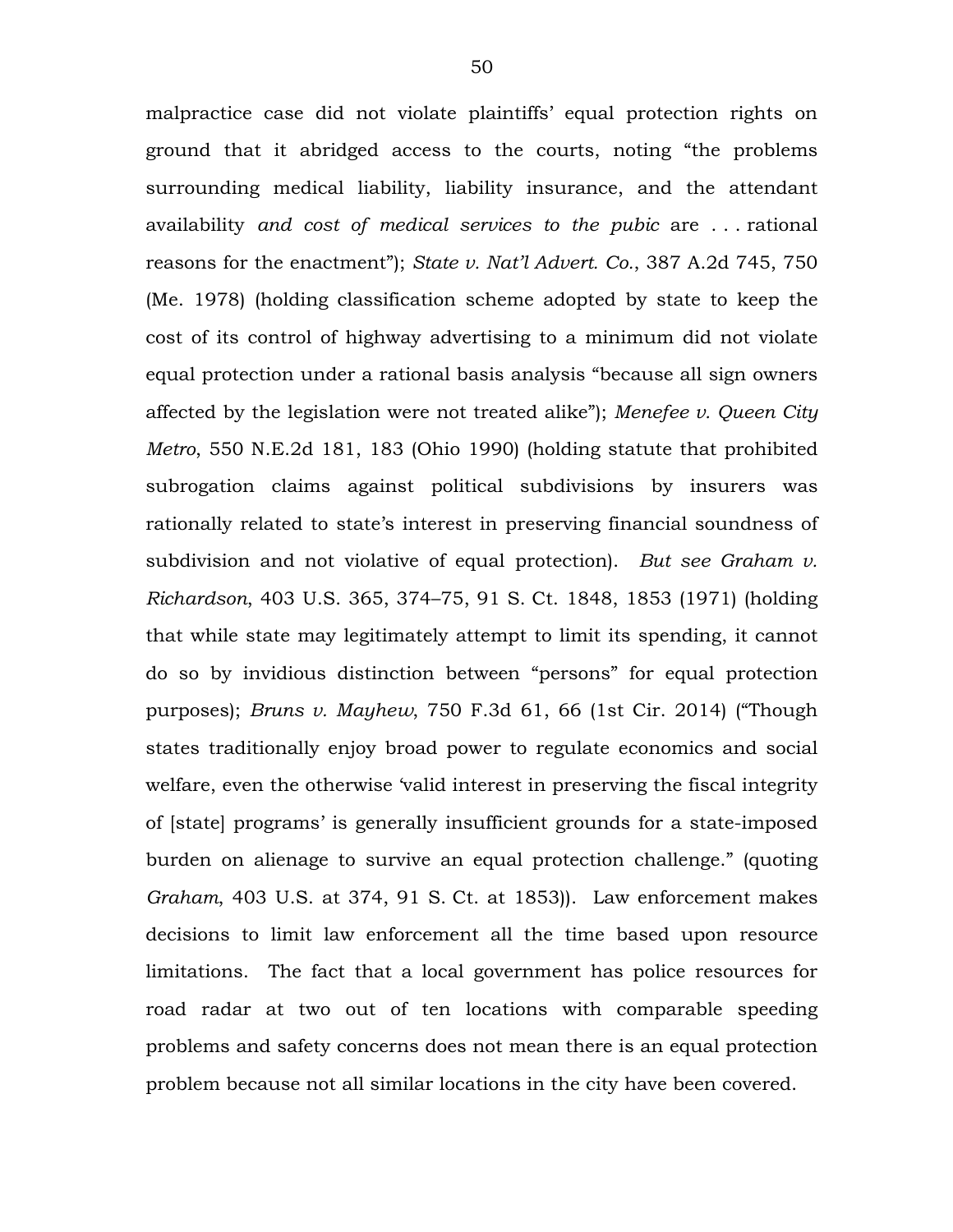The question is whether Cedar Rapids has shown, as a matter of law on the summary judgment record, that no reasonable fact finder could conclude that the City's purported cost justification was not "realistically conceivable" and had no "basis in fact." *RACI II*, 675 N.W.2d at 7–8 (emphasis omitted) (first quoting *Miller*, 394 N.W.2d at 779); *see also Residential & Agric. Advisory Comm., LLC v. Dyersville City Council*, 888 N.W.2d 24, 50 (Iowa 2016) (emphasizing that the legitimate government interest must have a basis in fact).

While the record does not concretely establish the cost of frontand back-plate systems, it does establish that Cedar Rapids generates millions of dollars from the back-plate ATE system that prevents inclusion of semi-trailer trucks. If the City employed front- and backplate license technology, one can fairly infer that fines paid by speeding semi-trailer truck owners would increase revenues by some amount. Is it realistically conceivable that the cost of front- and back-plate cameras would exceed the revenues generated by the additional fines paid by semi-trailer truck owners?

If the evidence in this case demonstrated that the cost difference between front- and back-plate and back-plate technology were minimal or even nonexistent—Cedar Rapids' asserted cost justification might be questioned. Facts matter. But is there enough, *on the present record*, to allow a fact finder to conclude that the issue is fairly debatable?

This court is not comprised of experts on ATE systems. While the front- and back-plate technology might be available, the record does not give us any idea what the problems might be in implementing such a system. Is it more difficult or more costly to implement a front- and back-plate system that captures semi-trailer trucks? Is there something about the size and configuration of semi-trailer trucks that requires more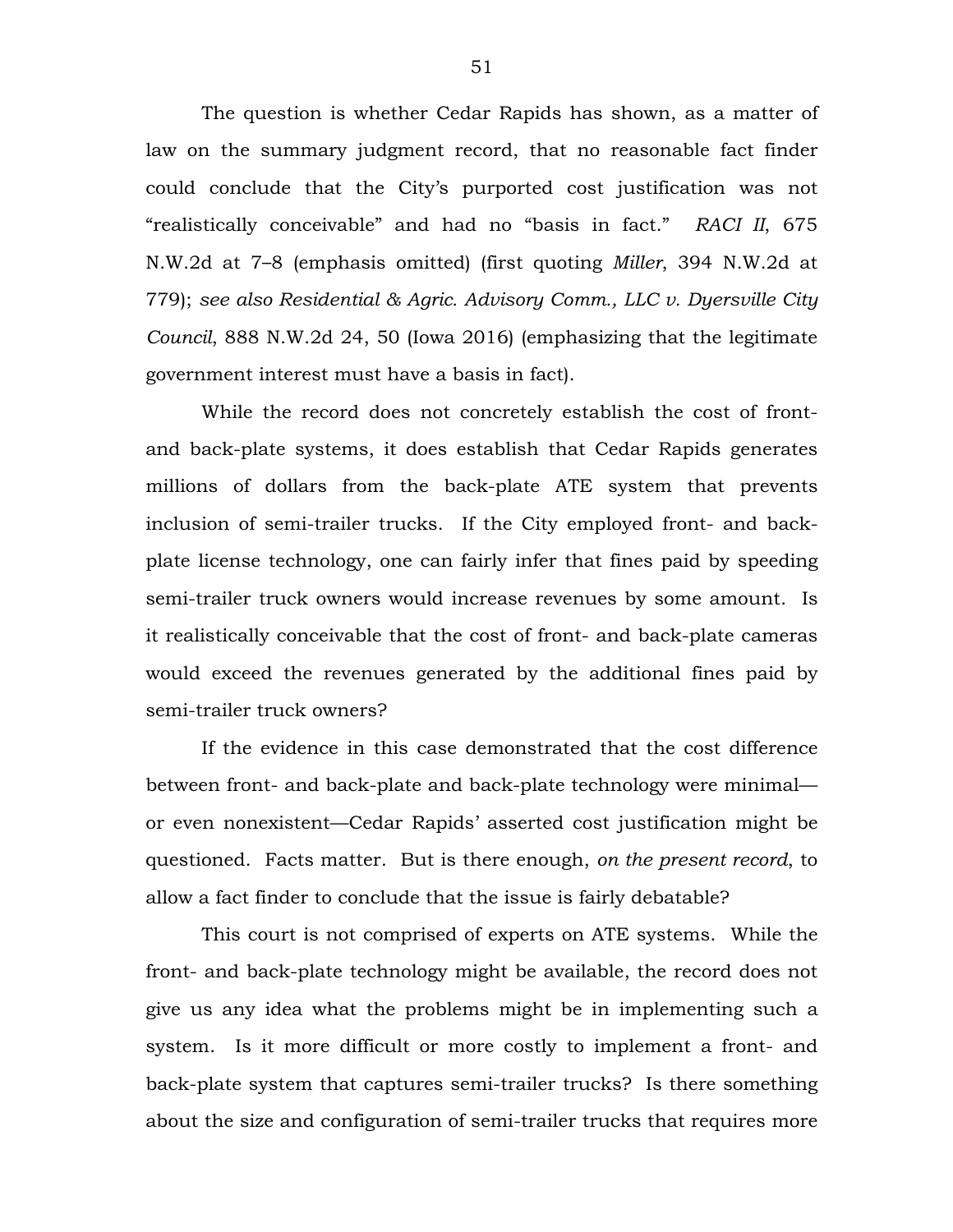costly systems? Do the same systems that capture speeding semi-trailer trucks capture ordinary speeding passenger vehicles? The record does not tell us in any concrete way what the costs of implementing a frontplate system would be or what additional revenues would be generated by the inclusion of semi-trailer trucks in the ATE system. The bottom line is that, on the present record, we conclude the City's asserted cost rationale is realistically conceivable and has a basis in fact.

With respect to the noninclusion of government-owned vehicles, we also reject the plaintiffs' equal protection claim. Cedar Rapids notes that government-owned vehicles are not part of the Nlets database. The record in this case, however, does not establish whether there are other databases that include government-owned vehicles that Cedar Rapids can access in a cost-effective manner. Here, there are no inferences from facts in the record that would show that the cost would be insignificant compared to the revenue generated, and there is no evidence that the cost rationale is not realistically conceivable and supported "in fact." On the summary judgment record, Cedar Rapids' position on the exclusion of government-owned vehicles is plausible and fairly debatable as a matter of law. The district court properly granted summary judgment on this claim.

We now turn to whether allowing out-of-state vehicle owners to participate in administrative hearings through written submission while not extending the same opportunity to in-state vehicle owners violates equal protection. We think it does not. It is rational to allow vehicle owners that live at great distances from Cedar Rapids to respond by mail rather than requiring them to appear at a hearing to contest a citation. *See RACI II*, 675 N.W.2d at 7. A more exact method might be to allow written submissions by persons who live a certain number of miles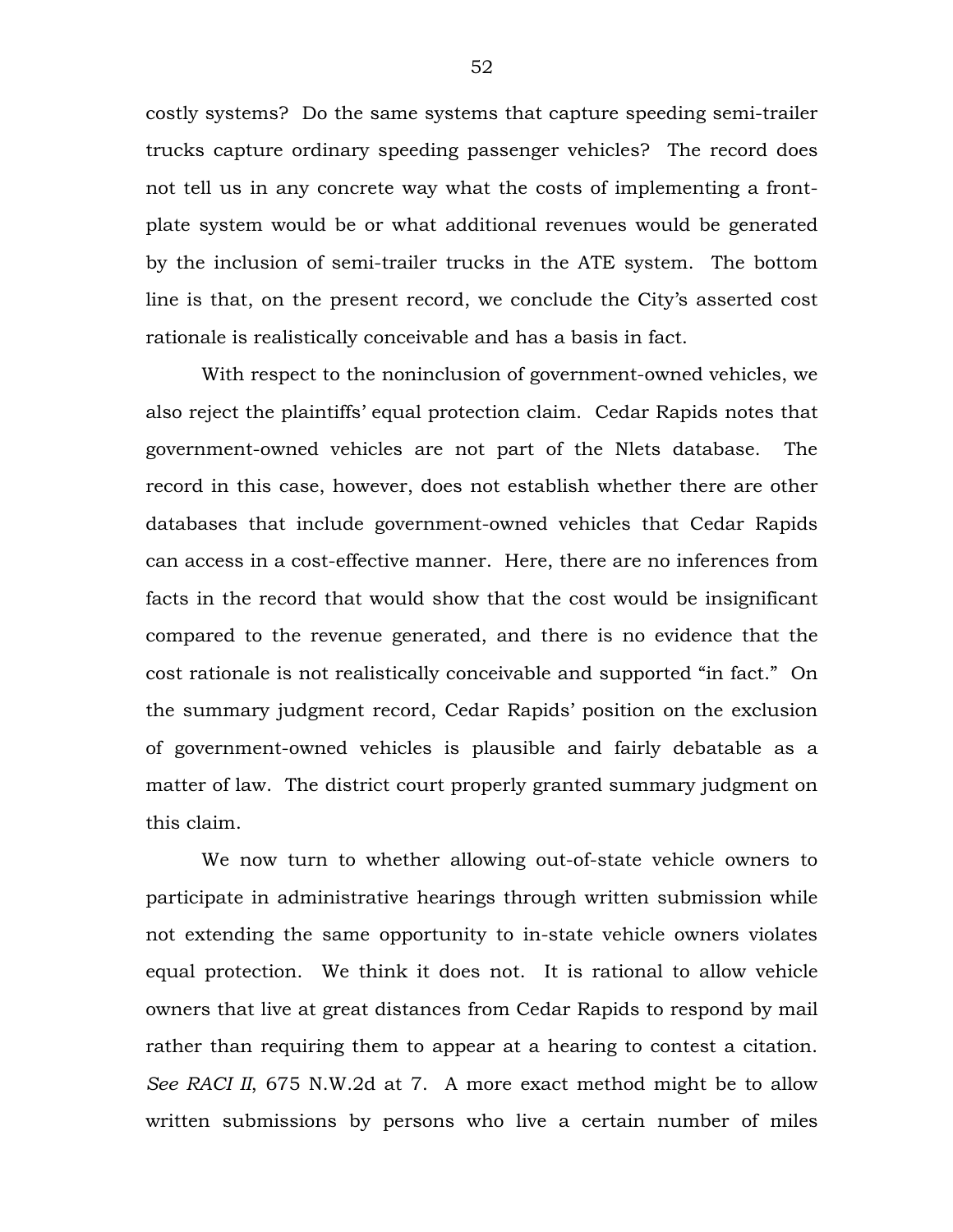outside Cedar Rapids, but this could pose substantial administrative problems determining who lives within the mileage radius. The use of state residency provides a less complex approach than a mileage approach. *See State v. Mitchell*, 757 N.W.2d 431, 436 (Iowa 2008) (noting that under rational basis review, a classification need not be narrowly tailored). It is rational to assume that vehicle owners who live out of state, in general, live further from Cedar Rapids than Iowa residents.

# **V. Procedural Challenges Based on Preemption and Procedural Due Process.**

#### **A. Challenges Based Upon Preemption.**

1. *Introduction.* Municipalities have home rule authority to enact legislation "not inconsistent with the laws of the general assembly." Iowa Const. art. III, § 38A. This means that the general assembly has the power to preempt municipalities from enacting otherwise lawful legislation.

There are two types of preemption. *Madden v. City of Iowa City*, 848 N.W.2d 40, 49 (Iowa 2014). The legislature may expressly preempt certain kinds of local legislation. *Id.* In addition to express preemption, we have recognized under certain circumstances that the legislature may impliedly preempt local legislation. *Id.* Implied conflict preemption occurs when an "ordinance prohibits an act permitted by a statute or permits an act prohibited by a statute." *Hensler*, 790 N.W.2d at 585; *Seymour*, 755 N.W.2d at 538.

The standard for concluding that a local ordinance is impliedly conflict preempted is demanding. *Seymour*, 755 N.W.2d at 539; *see Hensler*, 790 N.W.2d at 585. In order to conclude that an ordinance is impliedly conflict preempted, "the local ordinance must be 'irreconcilable' with state law, meaning the conflict must be 'obvious, unavoidable, and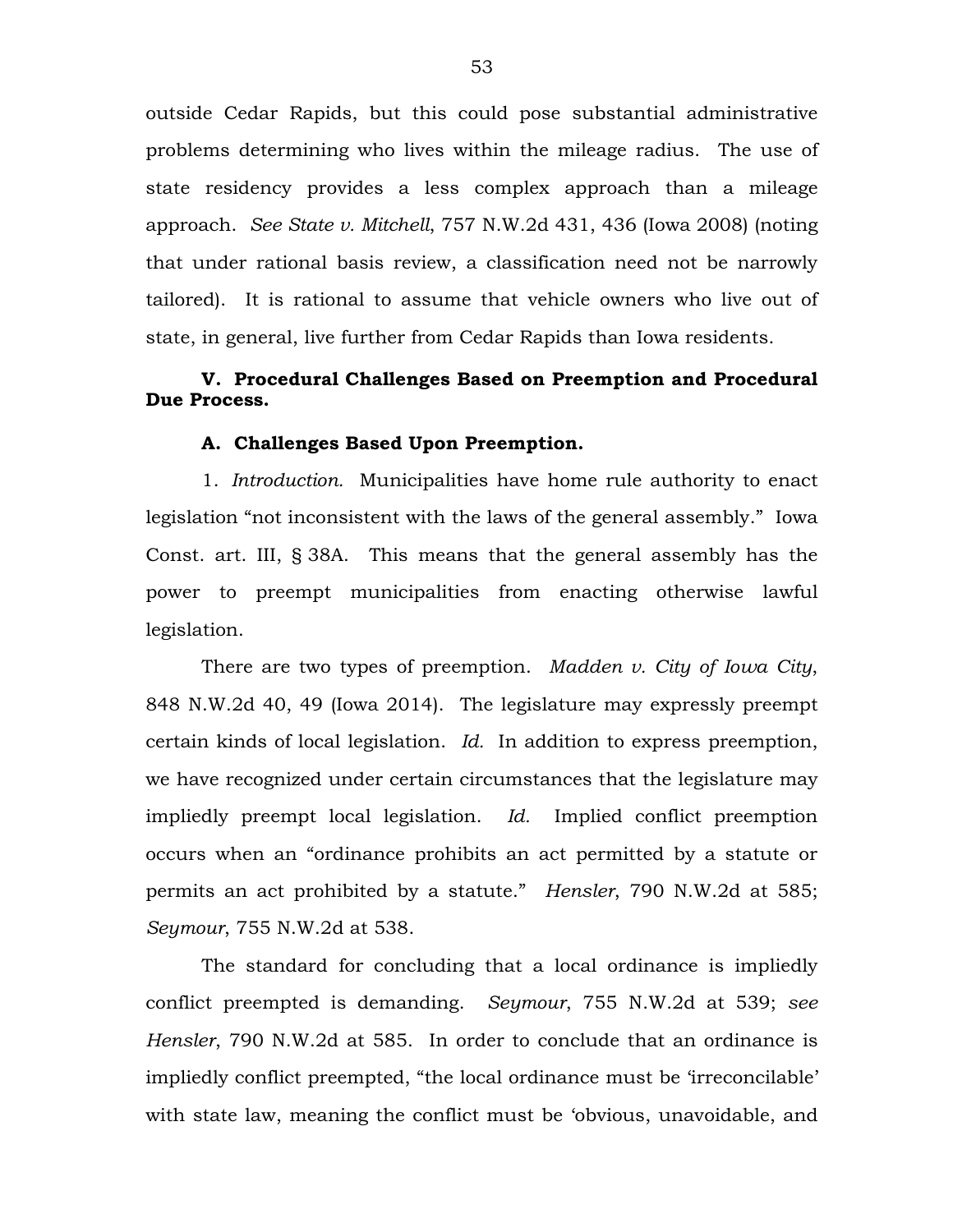not a matter of reasonable debate.' " *Hensler*, 790 N.W.2d at 585 (quoting *Seymour*, 755 N.W.2d at 539); *see Madden*, 848 N.W.2d at 49.

We have already considered whether municipal ATE systems that impose civil penalties for violation of statewide traffic regulations were impliedly preempted. *Seymour*, 755 N.W.2d at 537. We held that the municipal ATE systems were not impliedly preempted because they were not irreconcilable with state law. *Id.* at 542–43; *cf. Hensler*, 790 N.W.2d at 585–86 (holding city's parental responsibility ordinance was not impliedly preempted by Iowa's comprehensive juvenile justice code).

In *Rhoden v. City of Davenport*, we considered whether the Davenport ATE ordinance was inconsistent with Iowa Code section 364.22(7). 757 N.W.2d 239, 241 (Iowa 2008). The court noted that section provides in relevant part, "All penalties or forfeitures collected *by the court* for municipal infractions shall be remitted to the city in the same manner as fines and forfeitures are remitted for criminal violations under section 602.8106." *Id.* (emphasis in original) (quoting Iowa Code § 364.22(6) (2008) (now § 364.22(7) (2018))). In *Rhoden*, we found that the procedure for remitting fines in the Davenport ATE ordinance was not inconsistent with the statute when there was no court involvement in the process. *Id.* We noted that Iowa Code section 364.22(6) applied only to forfeitures "collected by the court." *Id.* (emphasis omitted). Under the Davenport ordinance, only "payments for unchallenged violations" which did not involve the court were payable to Davenport's finance department rather than to the clerk of the district court as required when judicial means are employed to collect fines. *Id.* We held that the ordinance providing for payments to Davenport's finance department was not inconsistent with the procedures required by Iowa Code section 364.22(6) when fines were "collected by the court." *Id.*

54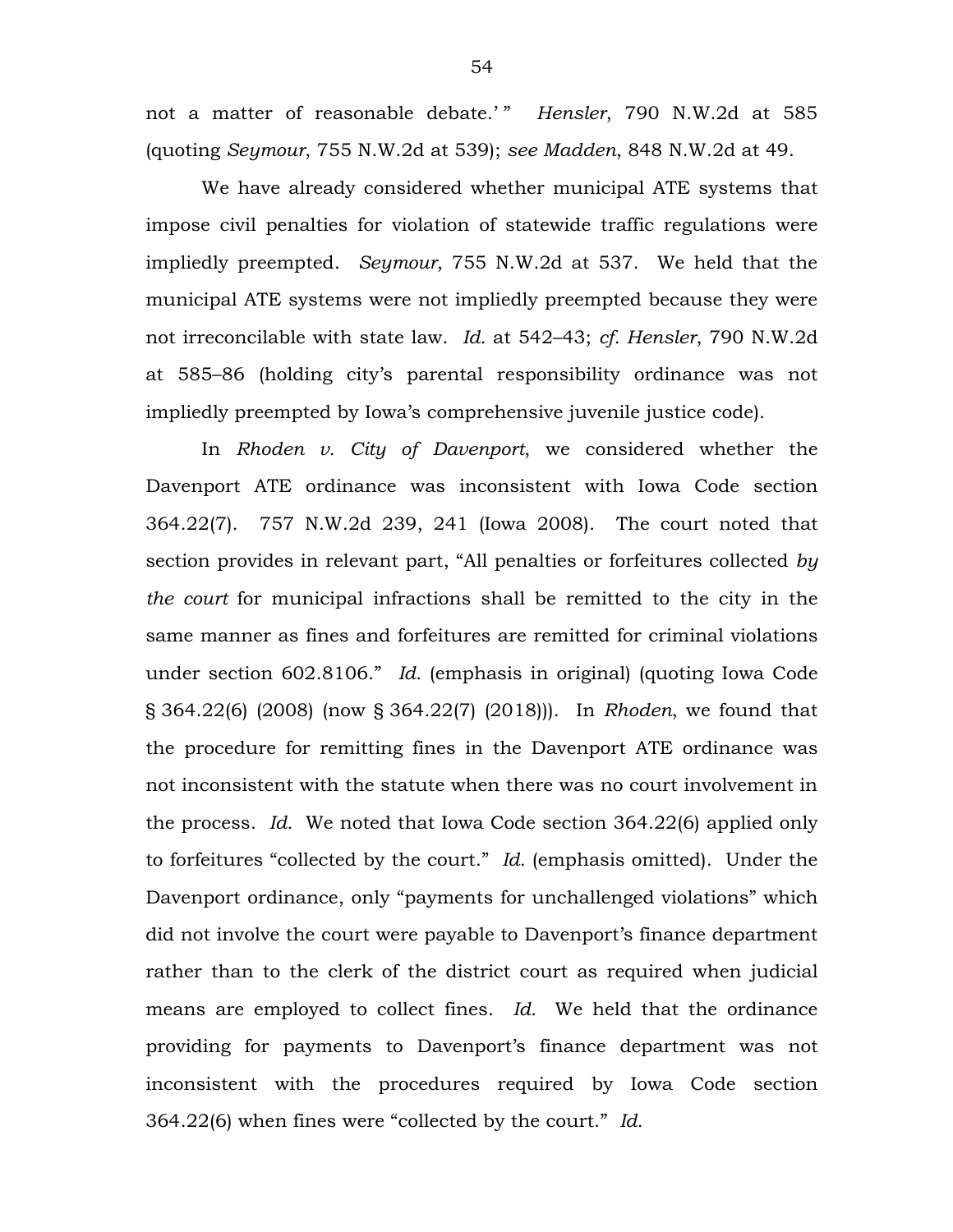In this case, plaintiffs challenge the ordinance because it allows the City to enforce civil penalties outside the judicial process for enforcing "municipal infractions" provided in Iowa Code section 364.22 and the jurisdictional provisions of Iowa Code section 602.6101.

2. *Relevant statutes, ordinances, and notices.* Before further considering plaintiffs' implied preemption claim, we set out the relevant statutes and provisions of the ATE ordinance.

Iowa Code section 602.6101 relates to the jurisdiction of the district court, which is generally exclusive, subject to certain exceptions. This provision states, in relevant part,

The district court has exclusive, general, and original jurisdiction of all actions, proceedings, and remedies, civil, criminal, probate, and juvenile, except in cases where exclusive or concurrent jurisdiction is conferred upon some other court, tribunal, or administrative body.

Iowa Code § 602.6101 (2015).

Iowa Code chapter 364 deals with the powers and duties of cities. Section 364.22 provides a detailed framework for dealing with municipal infractions. Section 364.22(1)(*a*) provides that "[a] municipal infraction is a civil offense punishable by a civil penalty of not more than seven hundred fifty dollars for each violation" unless the infraction is a repeat offense. For repeat offenses, the penalty may not exceed one thousand dollars. *Id.*

Under section 364.22(2), a city "may provide that a violation of an ordinance is a municipal infraction." Section 364.22(4) states an authorized officer of the city "may issue a civil citation to a person who commits a municipal infraction." A civil citation for a municipal infraction must include, among other things, "[t]he time and place of court appearance" and "[t]he penalty for failure to appear in court." *Id.*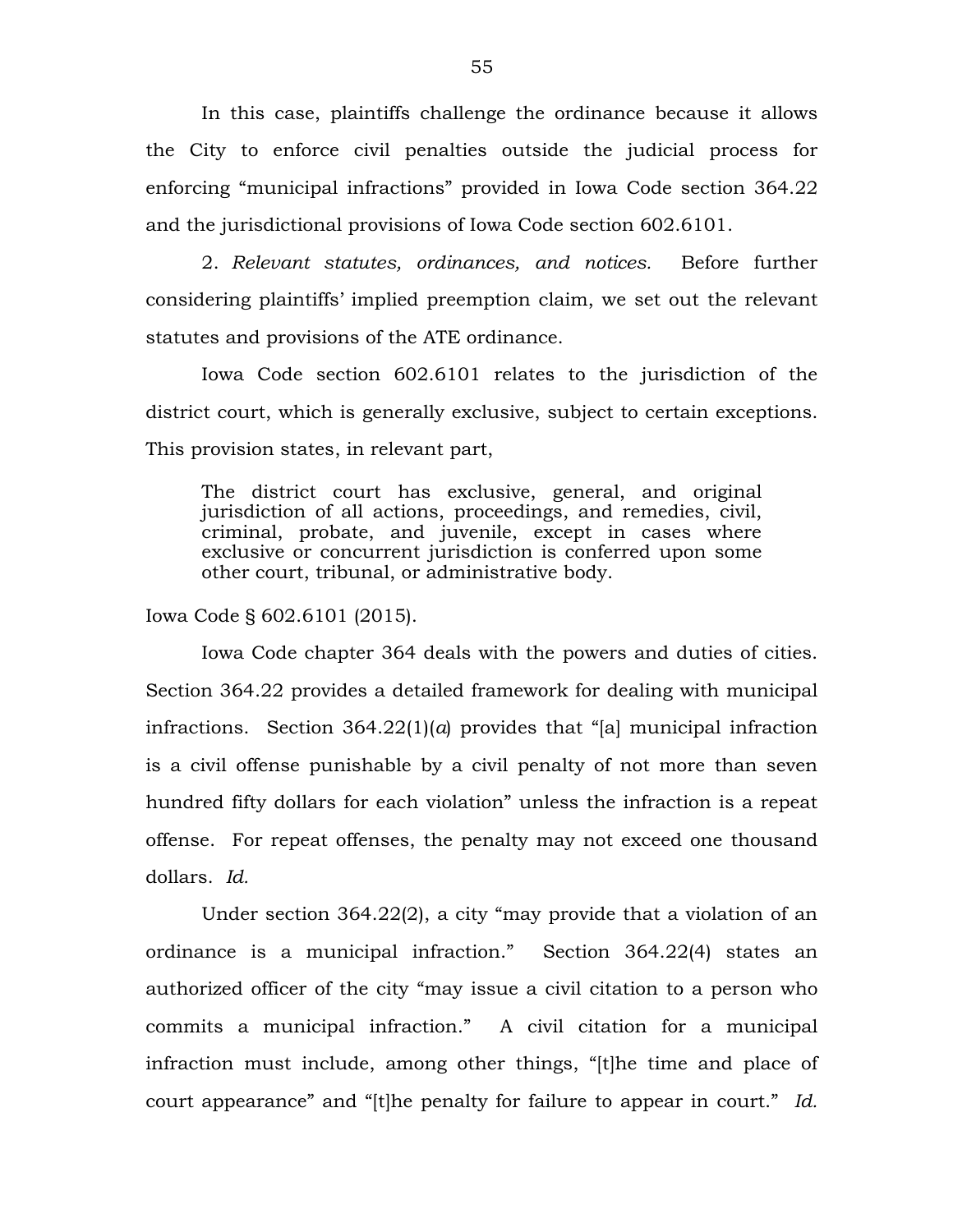§ 364.22(4)(*f*), (*g*). Iowa Code section 364.22(4) further provides that service of the civil citation may be made

by personal service as provided in rule of civil procedure 1.305, by certified mail addressed to the defendant at the defendant's last known mailing address, return receipt requested, or by publication in the manner provided by the rule[s] of civil procedure.

*Id*. § 364.22(4).

Iowa Code section 364.22(6)(*a*) provides that in municipal infraction proceedings "[t]he matter shall be tried before a magistrate, a district associate judge, or a district judge in the same manner as a small claim." At a trial on a municipal infraction, "[t]he city has the burden of proof that a municipal infraction occurred and that the defendant committed the infraction." *Id*. § 364.22(6)(*b*). The city's burden of proof is "by clear, satisfactory, and convincing evidence." *Id.* A defendant in a municipal infraction proceeding is entitled to "be represented by counsel of the defendant's own selection and at the defendant's own expense." *Id*. § 364.22(6)(*d*). Only when a judgment has been entered against the defendant may the court "[i]mpose a civil penalty by entry of a personal judgment against the defendant." *Id.*  $\S 364.22(10)(a)(1)$ . The court may also "[d]irect that payment of the civil penalty be suspended or deferred under conditions imposed by the court" or "[g]rant appropriate alternative relief ordering the defendant to abate or cease the violation." *Id.* § 364.22(10)(*a*)(2), (3).

The City's ATE ordinance does not directly characterize a notice of violation arising from the ATE system as a "municipal infraction," but simply declares that a vehicle owner is liable for "[c]ertain [t]raffic [o]ffenses" as provided in the ordinance. Cedar Rapids, Iowa, Mun. Code § 61.138(c). For such "traffic offenses," including those based on speed,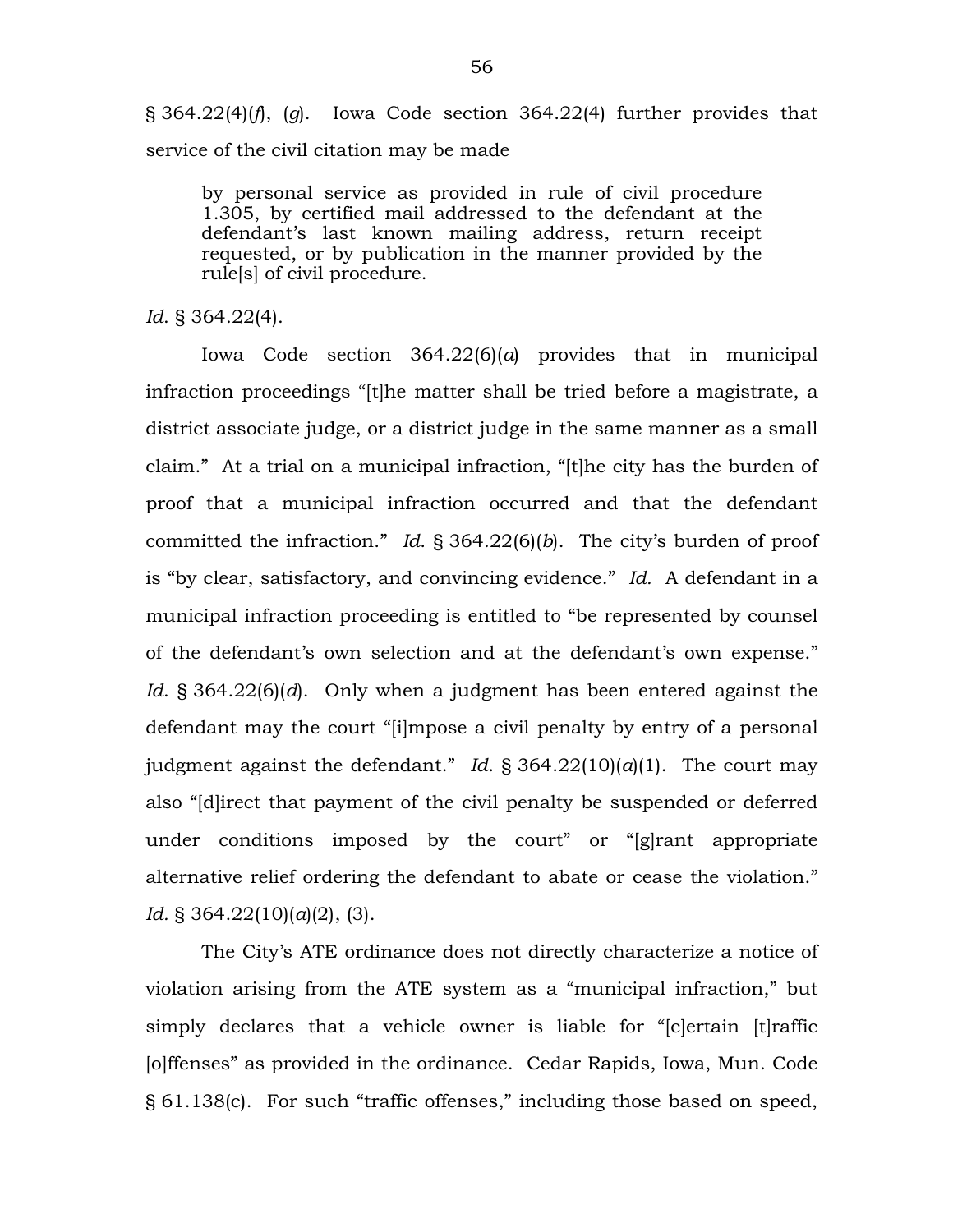the ordinance establishes a schedule of "civil fines" ranging from \$25 to \$750 per violation. *Id.* § 61.138(d)(3). The maximum "civil fine" is the same as the maximum "civil penalty" authorized by Iowa Code section 364.22(1)(*a*) for municipal infractions. Further, the ordinance specifically states that the fines imposed are "subject in any event to the limit on fines sought in municipal infractions." *Id*. § 61.138(d)(3).

The process for imposing liability under the ordinance is different from that under Iowa Code section 364.22. Under the ordinance, the notice of violation is "mailed" to the vehicle owner for each recorded violation, not served personally, sent by certified mail, or served by publication as under Iowa Code section 364.22(4). Cedar Rapids, Iowa, Mun. Code § 61.138(d)(1). Like Iowa Code section 364.22, the ordinance provides a laundry list of what must be included in the notice. *Compare* Iowa Code § 364.22(4), *with* Cedar Rapids, Iowa, Mun. Code § 61.138(d)(1). The laundry list under the ordinance, however, does not include the right to be represented by counsel or the right to notice about *court* appearances and penalties imposed by the *court* as in Iowa Code section 364.22.

The ATE ordinance provides procedures for contesting a citation in two lengthy paragraphs that are at variance with Iowa Code section 364.22. *See* Cedar Rapids, Iowa, Mun. Code § 61.138(e). According to the ordinance, a vehicle owner who has received a notice of violation may contest it in two ways. *Id.* The first path is by seeking a hearing before an administrative appeals board, a process not provided in Iowa Code section 364.22. *Compare* Iowa Code § 364.22, *with* Cedar Rapids, Iowa, Mun. Code § 61.138(e)(1). Specifically, the ordinance provides that a vehicle owner may contest a citation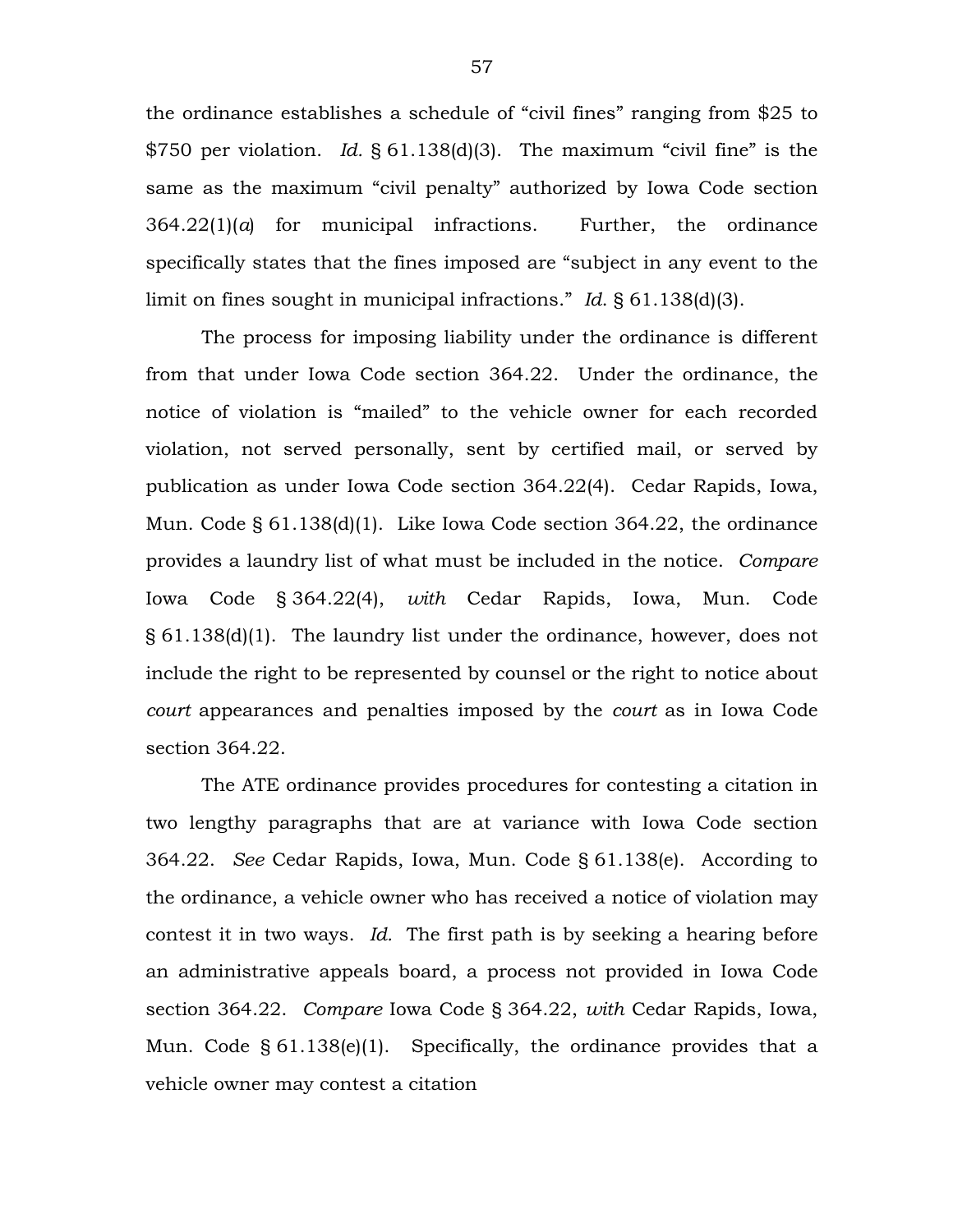[b]y submitting in a form specified by the City a request for an administrative hearing to be held at the Cedar Rapids Police Department before an administrative appeals board (the "Board") consisting of one or more impartial fact finders. Such a request must be filed within 30 days from the date on which Notice of the violation is sent to the Vehicle Owner. After a hearing, the Board may either uphold or dismiss the Automated Traffic Citation, and shall mail its written decision within 10 days after the hearing, to the address provided on the request for hearing. If the citation is upheld, then the Board shall include in its written decision a date by which the fine must be paid, and on or before that date, the Vehicle Owner shall either pay the fine or submit a request pursuant to the next paragraph . . . .

Cedar Rapids, Iowa, Mun. Code § 61.138(e)(1).

The second path for contesting an ATE citation is through submitting a request that Cedar Rapids issue a municipal infraction citation and proceed with enforcement of the municipal infraction in small claims court. *Id.* § 61.138(e)(2). Specifically, the ordinance provides that a vehicle owner may challenge an ATE citation

[b]y submitting in a form specified by the City a request that in lieu of the Automated Traffic Citation, a municipal infraction citation be issued and filed with the Small Claims Division of the Iowa District Court in Linn County. Such a request must be filed within 30 days from the date on which Notice of the violation is sent to the Vehicle Owner. Such a request will result in a court order requiring the Vehicle Owner to file an answer and appearance with the Clerk of Court, as well as setting the matter for trial before a judge or magistrate. If the Court finds the Vehicle Owner guilty of the municipal infraction, state mandated court costs will be added to the amount of the fine imposed by this section.

*Id.* § 61.138(e)(2).

Finally, the ordinance has a provision related to the failure of a vehicle owner to timely pay or appeal. *Id.* § 61.138(g). The provision states,

If the recipient of an Automated Traffic Citation does not either pay the fine by the due date stated in the citation or appeal the citation as provided herein, a municipal infraction citation may be filed by the Cedar Rapids Police Department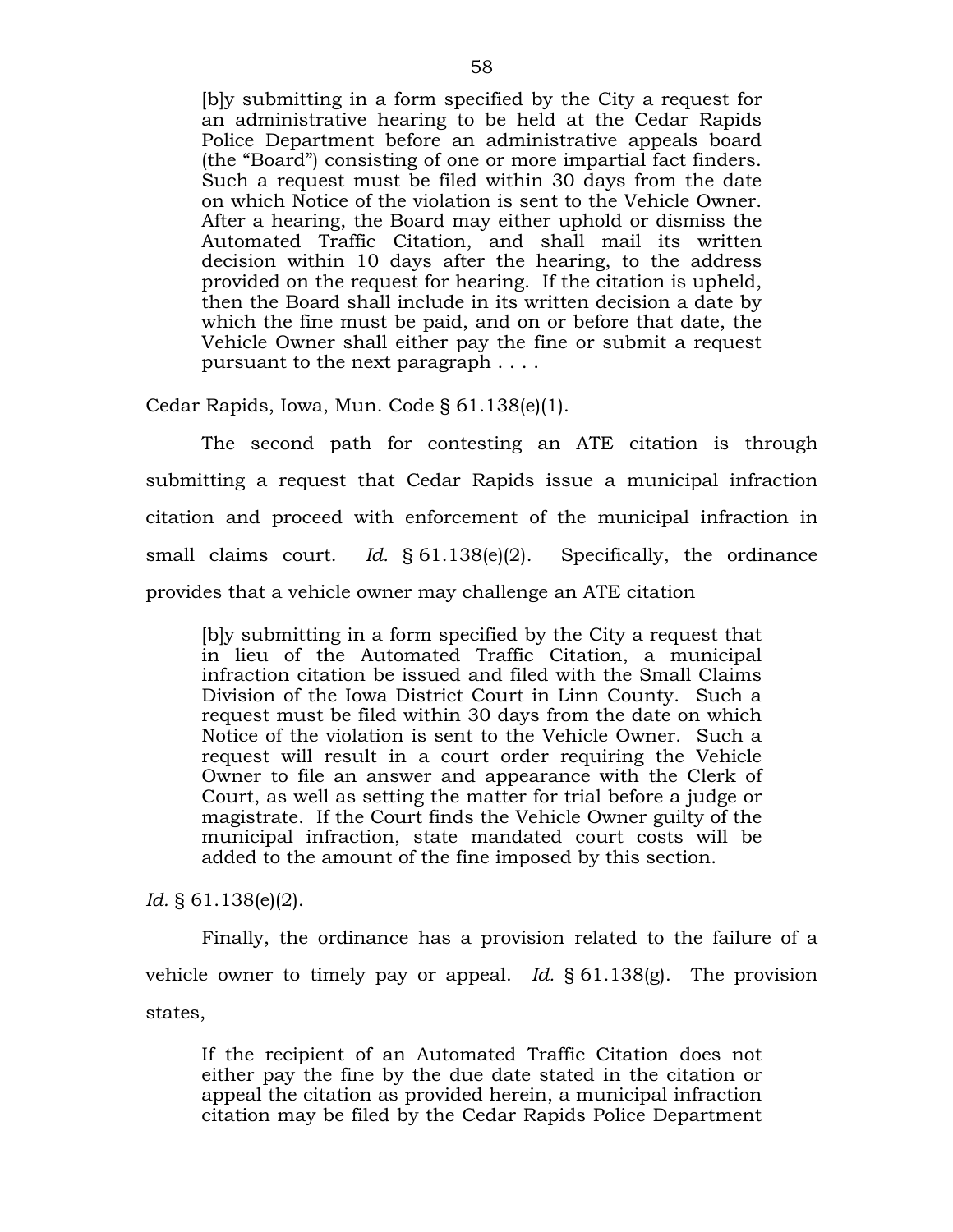and a fine may be sought in accordance with Cedar Rapids Code section 1.12 rather than subsection (d.) above. If the Court finds the Vehicle Owner guilty of the municipal infraction, state mandated court costs will be added to the amount of the fine imposed by this section.

*Id.* Cedar Rapids Code section 1.12 provides that violation of a city ordinance constitutes a municipal infraction subject to the penalties in Iowa Code section 364.22. Cedar Rapids, Iowa, Mun. Code § 1.12.

Under Iowa Code section 364.22, no liability arises until the city takes the affirmative step of filing an enforcement action in district court and obtains a judgment against the defendant. *See* Iowa Code § 364.22(4), (5)(*b*), (6)(*f*), (10)(*a*) (imposing a duty on the city to file the citation with the district court and the county treasurer's office). Iowa Code section 364.22 does provide for entry of judgment upon default of the defendant, but only if the court determines that defendant has been served pursuant to Iowa Code section 364.22(4) and the defendant's failure to respond was without good cause. *Id*. § 364.22(7).

3. *Positions of the parties.* The plaintiffs make three separate arguments asserting that state law preempts the ATE system.

First, the plaintiffs facially attack the ordinance as conflicting with several provisions of state law. The plaintiffs point out that under Iowa Code section 364.22(6)(*a*), municipal infractions must be tried before a magistrate, a district associate judge, or a district court judge "in the same manner as a small claim." The plaintiffs argue that the ATE ordinance, which provides the right to contest the violation at an administrative hearing, is inconsistent with the legislative mandate that municipal infractions must be tried as a small claim. Further, plaintiffs argue the administrative hearing process established in the ATE ordinance is inconsistent with the legislature's directive that district courts have "exclusive, general, and original jurisdiction of all actions."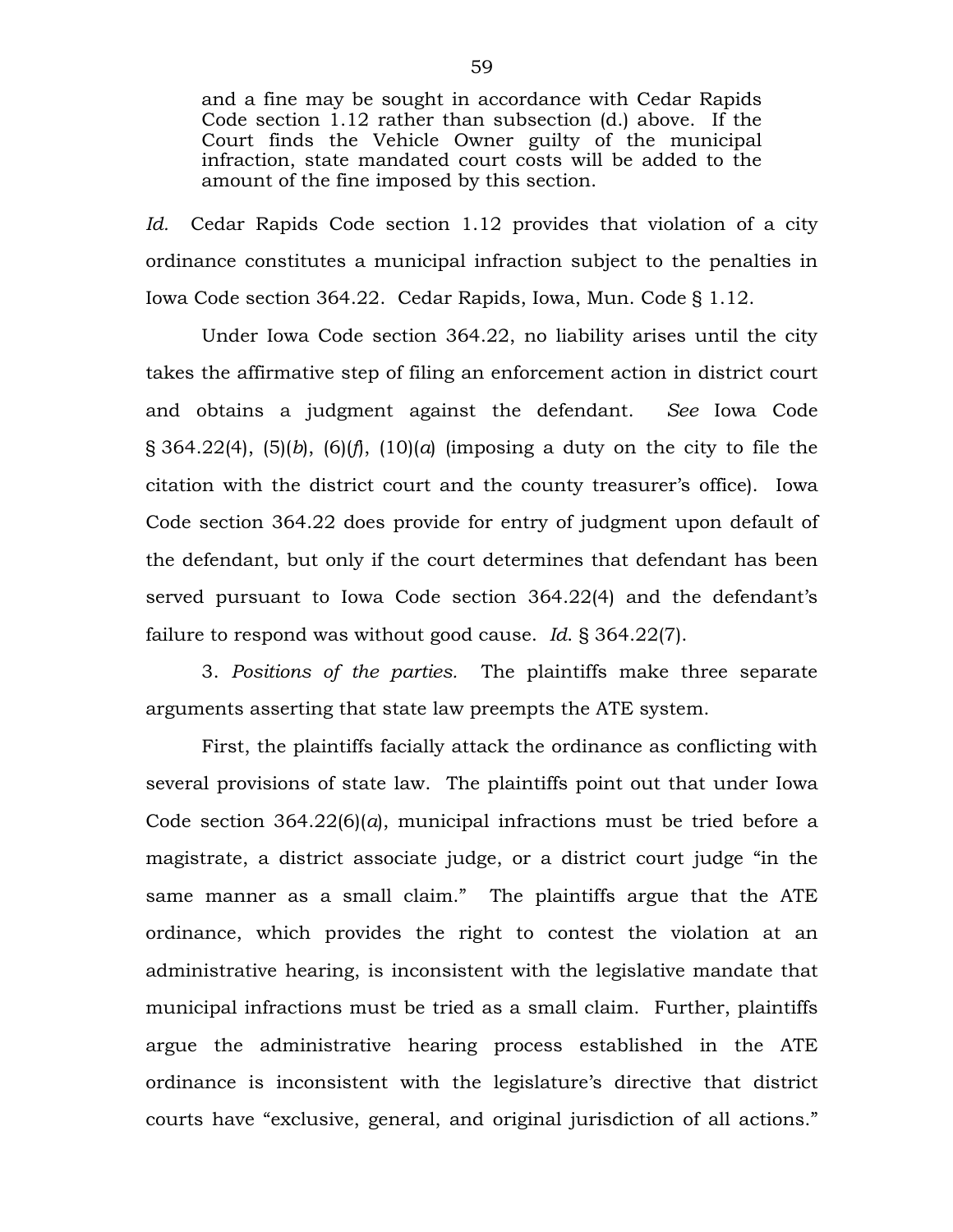Id. § 602.6101. The plaintiffs argue that these statutes demonstrate that the ATE ordinance permits what the legislature has prohibited.

Plaintiffs attack the administrative process established by the ordinance. Plaintiffs note that Iowa Code section 364.22(6)(*b*) requires Cedar Rapids bear the burden of proving a municipal infraction by "clear, satisfactory, and convincing evidence." Yet, the administrative hearing officers in this case appear to have rendered decisions on the issues based upon a preponderance of the evidence.

As part of their challenge to the administrative process established by the ordinance, the plaintiffs point to three provisions of Iowa Code section 364.22(4) related to municipal infractions. First, plaintiffs note that this provision provides that "[a]n officer authorized by a city" may issue a municipal infraction citation. *Id.* Further, the section states that service of the municipal infraction may be made by personal service, certified mail with return receipt requested, or by publication. *Id.*  Finally, the section requires that a copy of the citation "shall be retained" by the issuing officer and the original citation sent to the clerk of court. *Id.* The plaintiffs point out that the ATE ordinance allows Gatso, a private entity, to issue the citation; that service is allowed by ordinary mail; and that a copy of the citation is not filed with the district court.

Additionally, plaintiffs argue the IDOT evaluation and order preempted the citations issued after March 2015 in this case. According to the plaintiffs, Cedar Rapids' continued use of the radar and cameras after the issuance of the order is patently inconsistent and irreconcilable with the agency's decision. As a result, the plaintiffs argue that Cedar Rapids' conduct is preempted.

Finally, the plaintiffs argue the ATE system's failure to capture government-owned vehicles creates a preemption problem. Iowa Code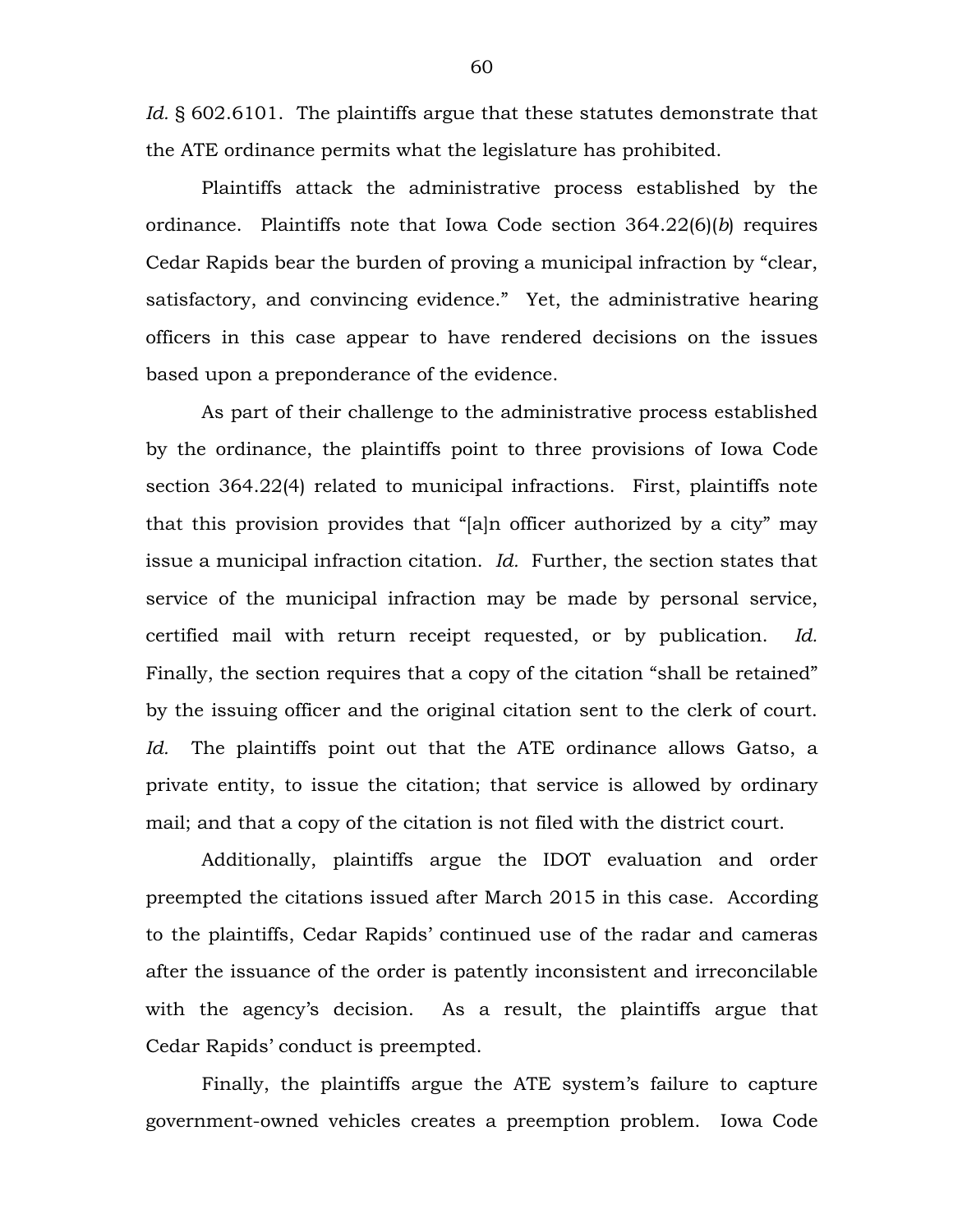section 321.230 expressly states that the provisions of the chapter on traffic laws, including speeding regulations, apply to the drivers of all government vehicles. Thus, Plaintiffs claim the operation of the ATE system, which does not capture government-owned vehicles, is preempted.

Cedar Rapids responds by emphasizing that in order for preemption to apply, the conflict between the statute and the local ordinance must be *irreconcilable*. *See Seymour*, 755 N.W.2d at 539. Cedar Rapids stresses that the ordinance's administrative hearing procedure is not irreconcilable with the cited statutory provisions because the ATE ordinance allows the recipient to contest the violations in small claims court either instead of or in addition to the administrative hearing. The essence of Cedar Rapids' argument is that there is nothing wrong with adding an additional layer of process as long as a vehicle owner retains the right to compel Cedar Rapids to file a municipal infraction citation in district court.

At most, according to Cedar Rapids, the administrative board established by the ATE ordinance has concurrent jurisdiction with the district court. Cedar Rapids points out that Iowa Code section 602.6101 expressly provides an exception to the exclusive jurisdiction of district courts when another tribunal has concurrent jurisdiction.

Cedar Rapids further denies that a city officer does not issue the ATE citations. Cedar Rapids points out that an officer approves each citation before it is issued and the officer's electronic signature is attached to the bottom of each citation.

4. *Discussion.* We first consider whether the ordinance in effect at the time of the motion of summary judgment, on its face, is preempted by various provisions of the Iowa Code related to municipal infractions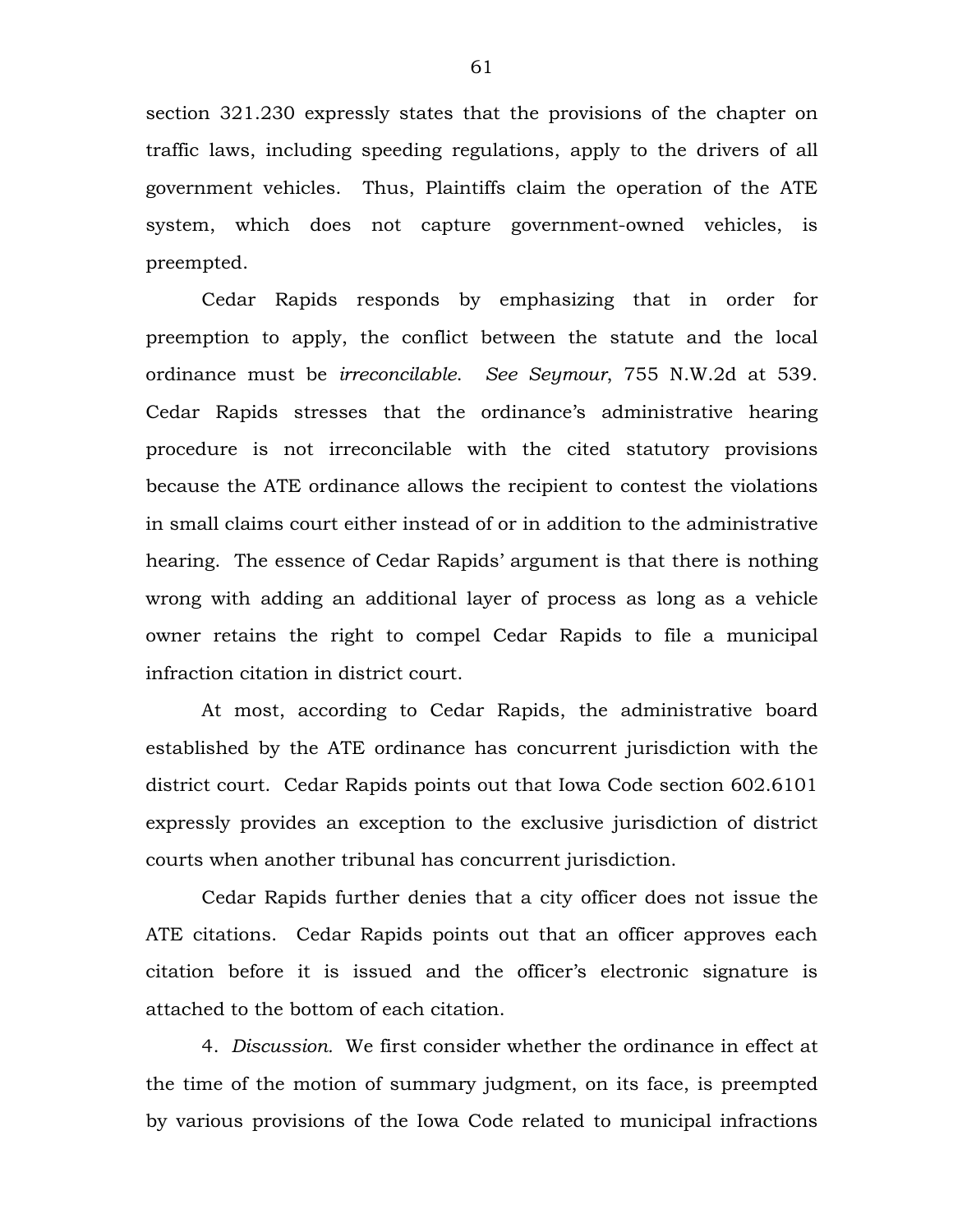and district court jurisdiction. In determining whether the ordinance is conflict preempted, we must determine whether the ordinance is "irreconcilable" with the terms of the statutes cited by the plaintiffs. *Madden*, 848 N.W.2d at 49; *Seymour,* 755 N.W.2d at 539. If possible, we seek to harmonize the state statute with the local ordinance. *Madden*, 848 N.W.2d at 49; *Seymour,* 755 N.W.2d at 542; *see City of Des Moines v. Gruen*, 457 N.W.2d 340, 342 (Iowa 1990). We also presume that the municipal ordinance is valid. *Seymour*, 755 N.W.2d at 539. "The cumulative result of these principles is that for implied preemption to occur based on conflict with state law, the conflict must be obvious, unavoidable, and not a matter of reasonable debate." *Id.*; *see Madden*, 848 N.W.2d at 49. "[T]he phrase 'irreconcilable' used in preemption analysis is a hard-edged term. In order to be 'irreconcilable,' the conflict must be unresolvable short of choosing one enactment over the other." *Seymour*, 755 N.W.2d at 541. In sum,

[T]he principles established by our case law regarding implied conflict preemption [are] . . . that a local ordinance is not impliedly preempted unless it is "irreconcilable," that every effort should be made to harmonize a local ordinance with a state statute, and that implied preemption only applies where a local ordinance prohibits what a state statute allows or allows what a state statute prohibits.

*Id.* at 542.

Under the terms of the ordinance, an informal administrative resolution process is established which may occur *prior* to the filing of a municipal infraction. Cedar Rapids, Iowa, Mun. Code § 61.138(e)(1). The informal administrative process does not supplant the Code provisions related to municipal infractions, but only provides an informal resolution option prior to the filing of a municipal infraction. And, as we read the ordinance, participation in the administrative process is not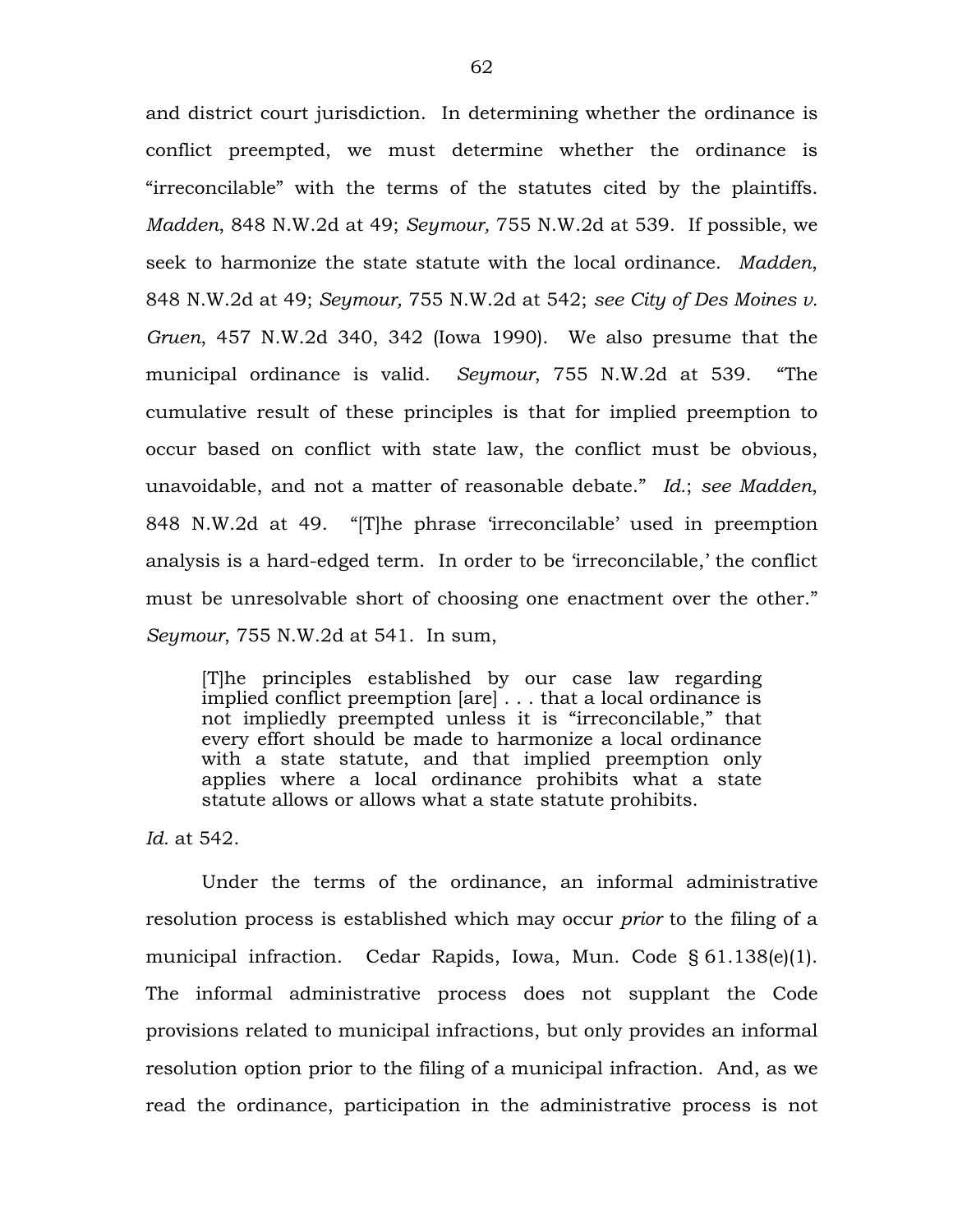mandatory. Under the ordinance, the motorist has the option to follow the administrative process or not follow it. *Id.* § 61.138(e)(1)–(2).

Further, under our interpretation of the ordinance notwithstanding what might be inconsistently asserted by various notices in the administrative process—no liability of any kind attaches to a vehicle owner without the filing of a municipal infraction. The ordinance contemplates what happens in the event that a person fails to pay the fine or appeal the citation issued under the ordinance. *Id.* § 61.138(g). In such an event, the City *may* file a municipal infraction and *may* seek a fine associated with the municipal infraction "rather than" a fine under the ordinance. *Id.* We interpret the provision to state that the failure to timely pay or appeal gives the City a choice: file a municipal infraction or abandon the citation (and associated fine) issued under the ordinance. Thus, no liability of any kind arises until Cedar Rapids files a municipal infraction.

Indeed, the situation is similar to that presented in *Rhoden*, 757 N.W.2d 239. In *Rhoden*, we considered the narrow question of whether a voluntary payment made by a vehicle owner to the city of an uncontested violation could be made outside the framework established in Iowa Code section 364.22(6) (now section 364.22(7)). *Id.* at 241. *Rhoden* involved only voluntary, uncontested payments not involving court intervention. *Id.* We held that voluntary payments not involving the court could be made to the municipality's finance department and not to the clerk of court as required under Iowa Code section 364.22(6) because there was no judicial involvement in the collection of the fine. *Id.* As in *Rhoden*, Cedar Rapids may establish voluntary, pre-filing processes prior to the filing of a municipal infraction.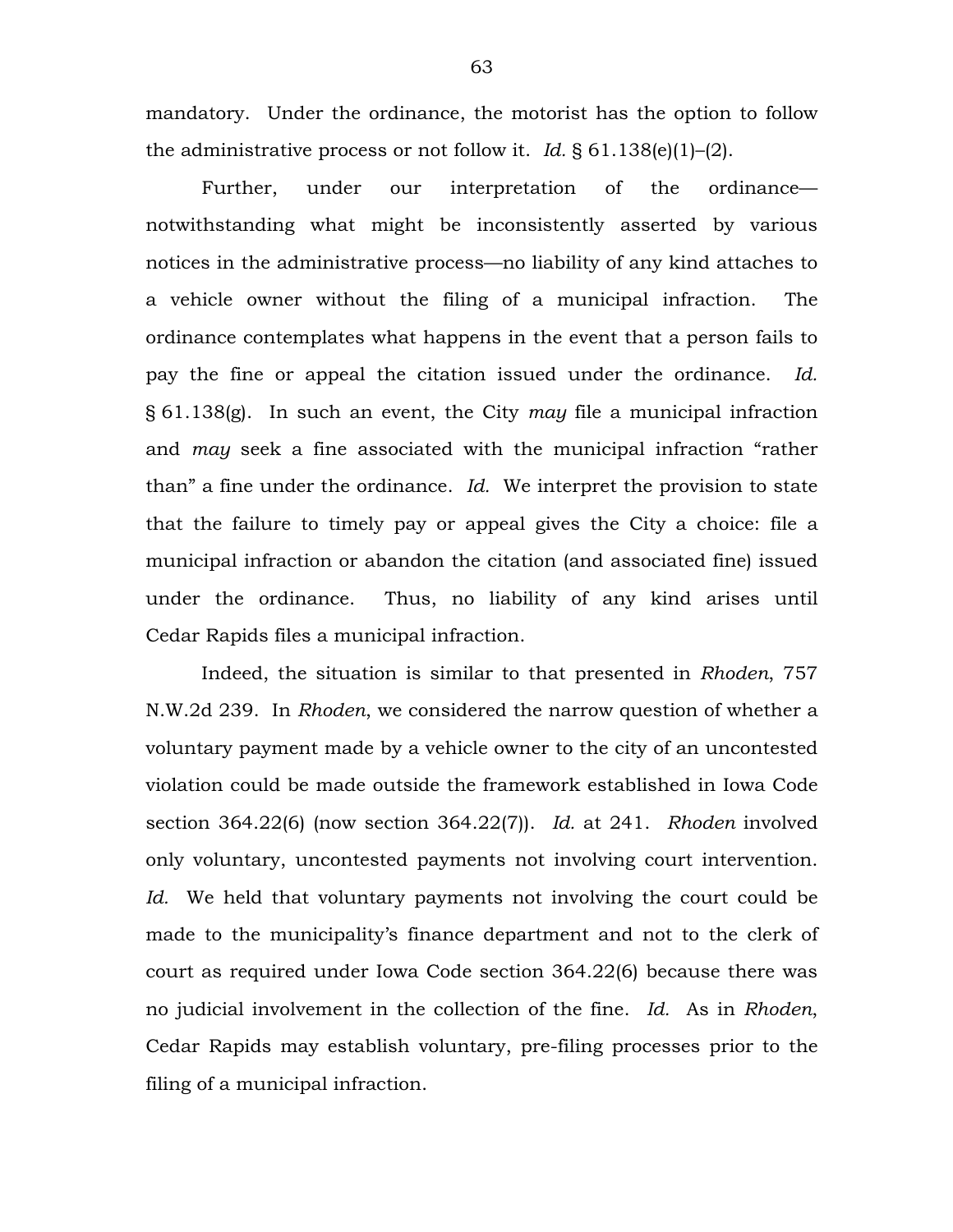Moreover, the enforcement provisions in the Cedar Rapids ordinance are not inconsistent with Iowa Code section 364.22. In order to *enforce* the ordinance and impose liability on an alleged violator, Cedar Rapids must follow the process for municipal infractions outlined in Iowa Code section 364.22, which means filing an action that is consistent with Iowa Code section 602.6101. Like the ordinance, the Iowa statutory provision does not provide for any liability to arise until the City takes the affirmative step of filing an enforcement action in district court and obtains a judgment against the defendant. *Compare* Iowa Code § 364.22(4), (5)(*b*), (6)(*f*), (10)(*a*), *with* Cedar Rapids, Iowa, Mun. Code § 61.138(g). Nothing in the ordinance is inconsistent with the notion that the only way to enforce a violation of an ordinance on a person who refuses voluntary payment is to launch a municipal infraction proceeding.

We recognize that there are other plausible interpretations of the ordinance. But we do not find conflict preemption unless the conflict is obvious, unavoidable, and not a matter of reasonable debate. *Seymour*, 755 N.W.2d at 539. We need not choose one enactment over the other because we are able to harmonize the two. *Id.* at 541–42. Hence, under these circumstances, we do not think the various provisions of the Iowa Code are "irreconcilable" with the preinfraction procedures suggested in the ordinance. As a result, we conclude the ordinance, on its face, is not preempted by Iowa Code section 364.22 or Iowa Code section 602.6101.[6](#page-63-0)

The plaintiffs' second preemption challenge arises out of their argument that the ATE program is irreconcilable with the rules

<span id="page-63-0"></span> <sup>6</sup>We note that the notices generated by the ATE system may be at variance with the ordinance. The plaintiffs, however, do not attack the notices as unlawful but concentrate their preemption fire on the ordinance itself.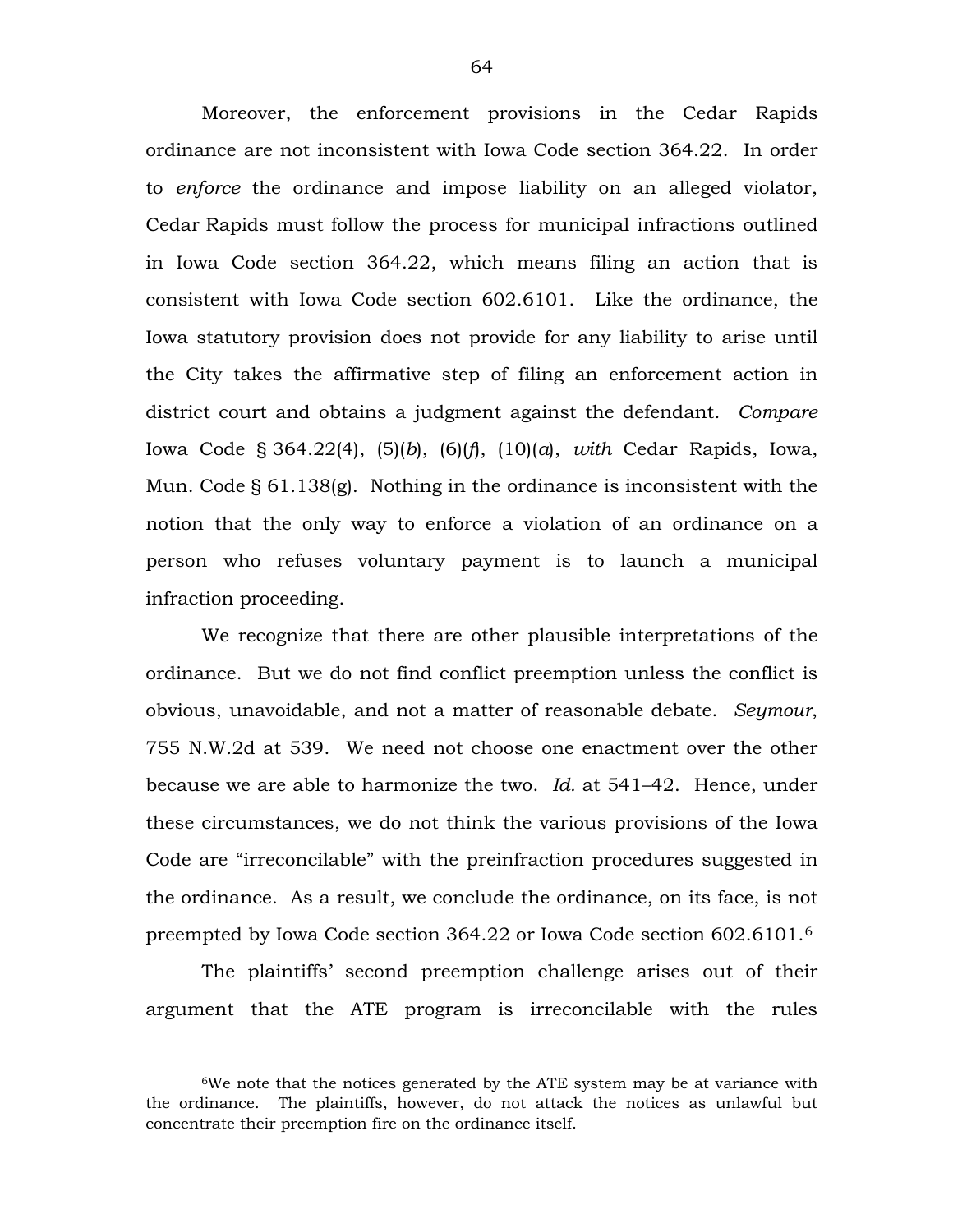established by the IDOT related to ATE systems. Because we have ruled that the IDOT rules are invalid in *City of Des Moines*, 911 N.W.2d at 449– 50, the plaintiffs' second preemption claim is without merit.

The plaintiffs' final preemption claim relates to the fact that government vehicles are not included in the Nlets database and therefore are not subject to ATE enforcement. The plaintiffs claim that this reality is irreconcilable with Iowa Code section 321.230. We do not agree. Cedar Rapids has not enacted a statute or rule that is inconsistent with the notion that government vehicles are generally subject to the rules of the road. Instead, Cedar Rapids had implemented an ATE enforcement program that does not capture government vehicles that may be speeding. That does not mean that the law does not apply to government vehicles, but only that government vehicles may evade a method of detection. We do not see a clash of irreconcilable legal provisions here.

## **B. Procedural Due Process.**

1. *Introduction.* In addition to substantive due process, plaintiffs launch a series of claims based on notions of procedural due process under the Iowa Constitution, article I, section 9. The plaintiffs have not suggested that we should follow different substantive standards under the Iowa Constitution than would be applied to procedural due process claims under the Federal Constitution. As a result, we apply the substantive federal standards, reserving the right to apply these standards in a more stringent fashion than under federal caselaw. *See State v. Kooima*, 833 N.W.2d 202, 206 (Iowa 2013); *RACI II*, 675 N.W.2d at 5–7.

A party claiming a violation of procedural due process must first show an impairment of an interest in life, liberty, or property by government action. *State v. Russell*, 897 N.W.2d 717, 732–33 (Iowa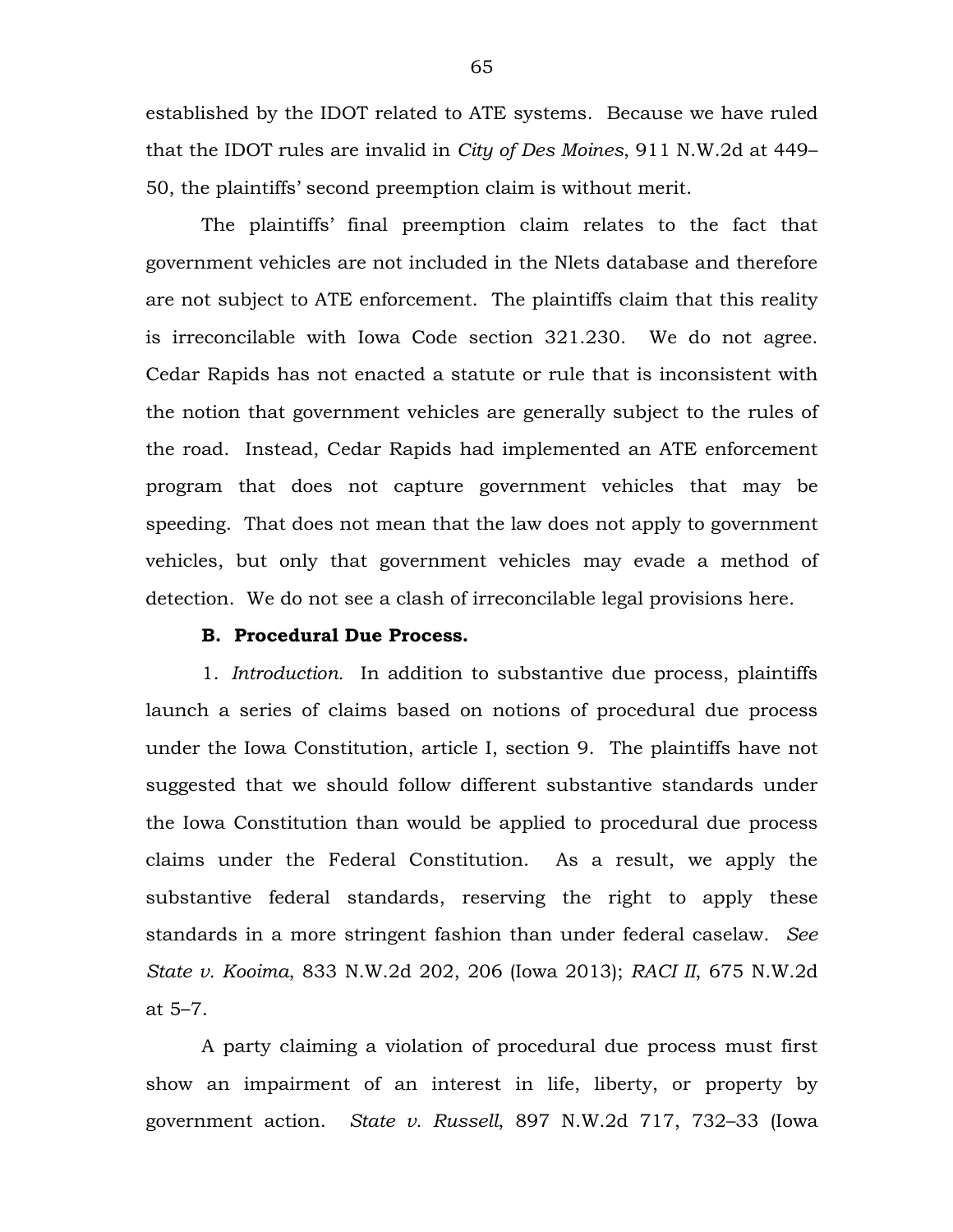2017); *State v. Seering*, 701 N.W.2d 655, 665 (Iowa 2005). Once a protected interest has been established, the next question is what procedural minima must be provided before the government may deprive the complaining party of the protected interest. *In re C.M.*, 652 N.W.2d 204, 212 (Iowa 2002); *Bowers v. Polk Cty. Bd. of Supervisors*, 638 N.W.2d 682, 691 (Iowa 2002). Ordinarily, the procedural minima include two components—notice and an opportunity to be heard on the issue. *Bowers*, 638 N.W.2d at 690–91.

In considering procedural due process claims, it is important to distinguish civil from criminal cases. *See Shavitz*, 270 F. Supp. 2d at 712. The due process standards for criminal cases are more stringent. *See Comm. on Prof'l Ethics & Conduct v. Durham*, 279 N.W.2d 280, 284 (Iowa 1979). Here, the plaintiffs make no claim that the ATE ordinance is criminal in nature. We therefore evaluate the ATE ordinance under the procedural due process standard for civil matters.

2. *Positions of the parties.* At the outset, plaintiffs seek to merge their preemption argument with procedural due process.[7](#page-65-0) With respect to their due process argument, the plaintiffs assert that because the remedies under the ATE ordinance are inconsistent with the procedural requirements related to municipal infractions provided in Iowa Code section 364.22(6), a violation of due process is present.

According to plaintiffs, the procedures outlined in Iowa Code section 364.22 provide "the legislative measure" of due process protection. Plaintiffs thus assert there is no need to engage in further

<span id="page-65-0"></span> <sup>7</sup>Procedural due process consists of two elements: (1) notice and (2) an opportunity to be heard. *Lewis v. Jaeger*, 818 N.W.2d 165, 181 (Iowa 2012). The plaintiffs attack the opportunity-to-be-heard prong of due process, but they do not attack the notice prong. We thus do not consider whether alleged misrepresentations in the various notices sent out by the City as part of the ATE program violate the notice requirements of procedural due process.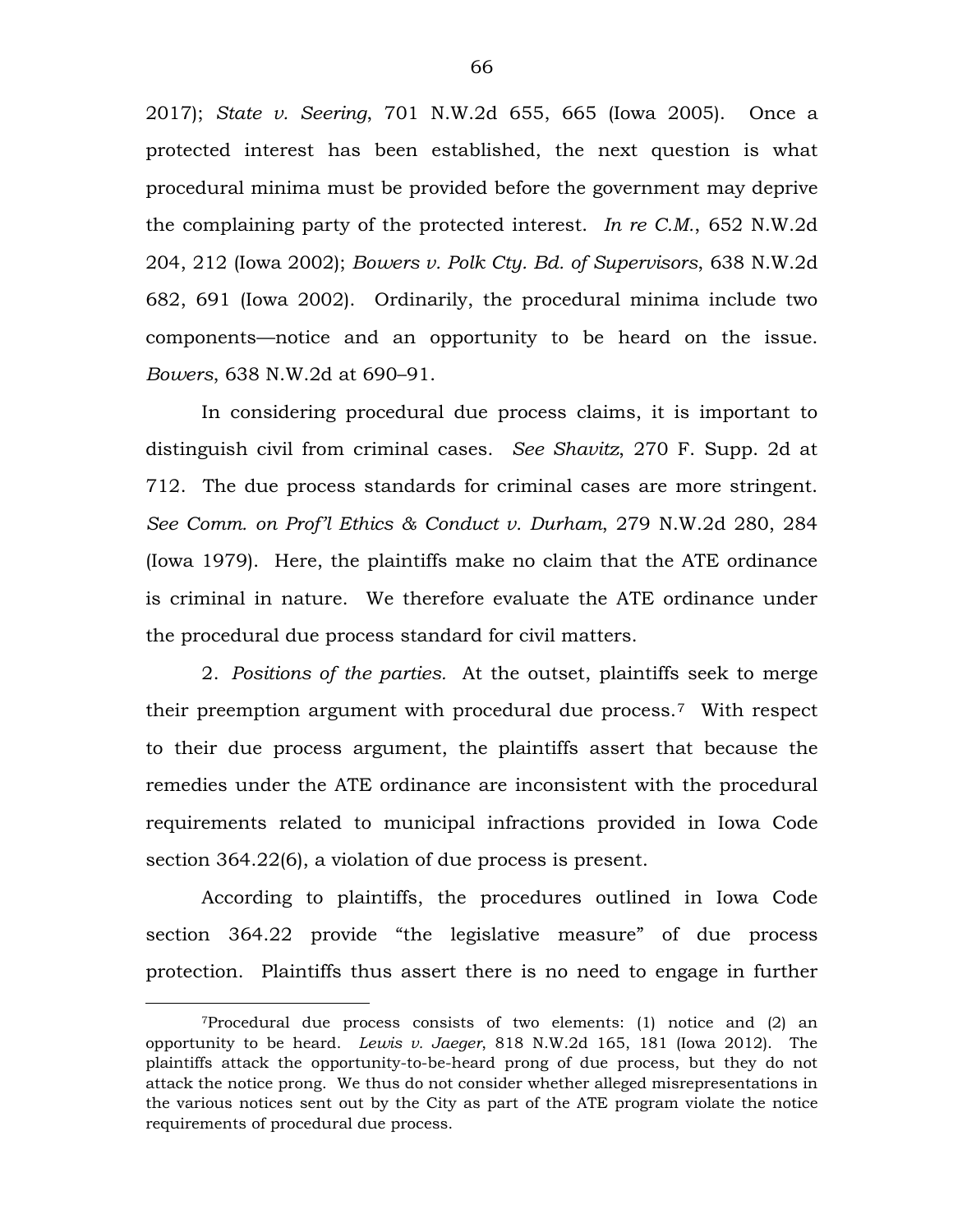substantive analysis of the constitutionally required notice and opportunity to be heard because the legislature has provided it for us.

The plaintiffs next attack the opportunity to be heard provided by Cedar Rapids. The plaintiffs assert that the process provided by the City does not meet procedural due process requirements under the balancing test announced by the United States Supreme Court in *Mathews*, 424 U.S. at 335, 96 S. Ct. at 903. Under the familiar tripartite *Mathews* test, the court considers (1) the nature of the interest involved; (2) "the risk of an erroneous deprivation of such interests through the procedures used"; and (3) "the [g]overnment's interest, including the function involved, and the fiscal and administrative burdens that the additional or substitute procedural requirements would entail." *Id.*

Plaintiffs argue that they have a property interest in "not being subject to irrational monetary fines." *Jacobsma*, 862 N.W.2d at 345. Their property interest is heightened, according to plaintiffs, by the time lost in the administrative process and by the possibility of being subject to collection procedures, including reporting to a credit-reporting agency and a civil lawsuit.

With respect to the erroneous deprivation prong of the *Mathews*  test, plaintiffs highlight that Gatso employees, not police officers, make the initial determination of who is subject to enforcement using unidentified standards. In addition, the notice of violation sent to vehicle owners threatens collection actions for unpaid civil fines, which plaintiffs assert seeks to deter vehicle owners from asserting their right to contest the citation. Finally, plaintiffs note that at the administrative hearings, no evidence is produced related to the calibration of the Gatso equipment; the hearing officers use a preponderance-of-evidence standard rather than a clear, satisfactory, and convincing standard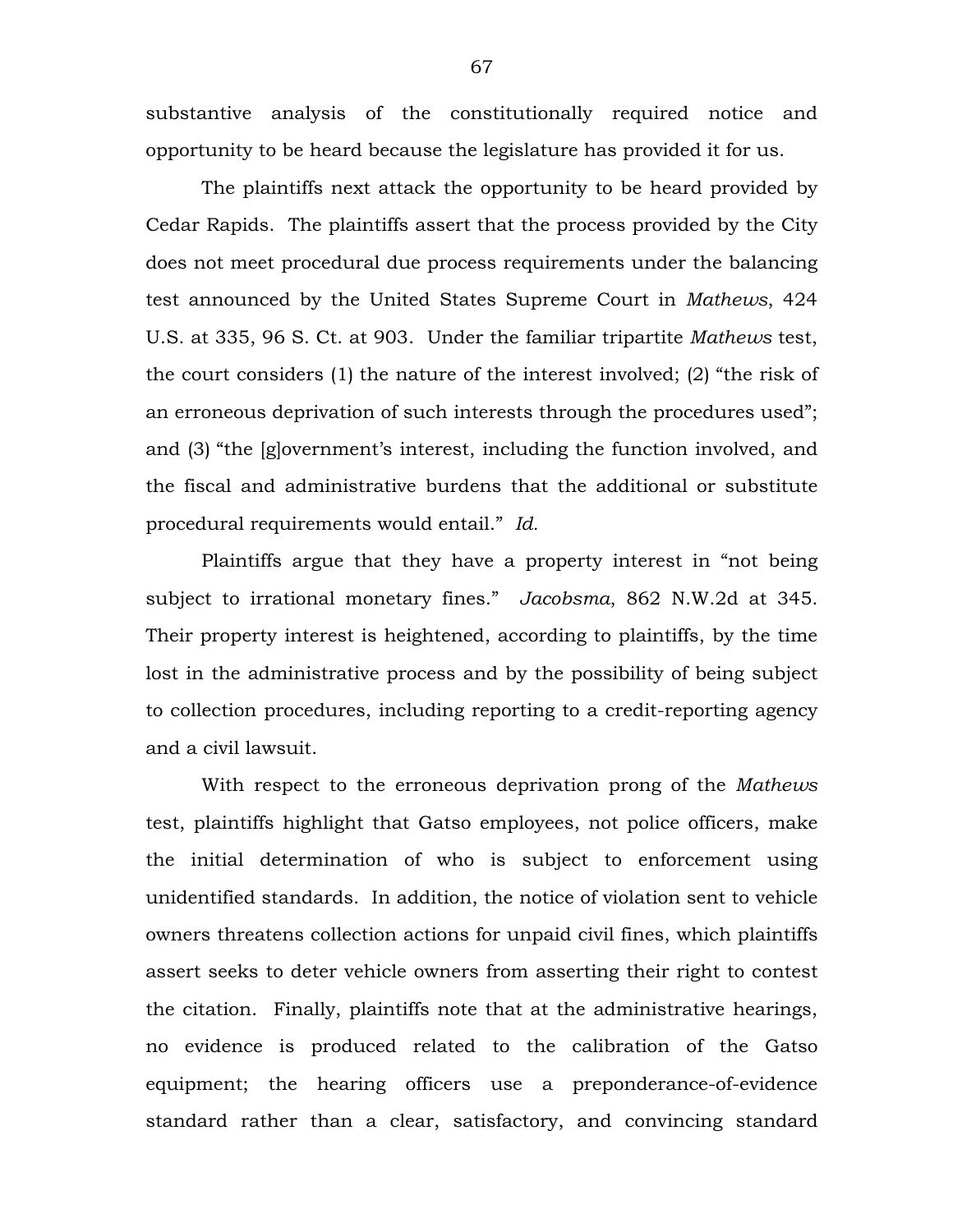required by Iowa Code section 364.22; and no meaningful opportunity to present evidence is provided.

On the governmental interest prong of the *Mathews* test, plaintiffs characterize the government's interest as not significant. Plaintiffs cite the IDOT findings, claiming there was no support for the placement of the ATE equipment at two locations and with respect to the other two locations, the ATE systems were outside the perceived point of danger along I-380. Plaintiffs argue that the costs of following the legislature's processes for municipal infractions cannot be considered unduly burdensome and cannot be used to deprive the plaintiffs of constitutionally required due process.

These defects, according to the plaintiffs, are not cured by later providing adequate legal process. The plaintiffs cite *Ward v. Village of Monroeville*, 409 U.S. 57, 93 S. Ct. 80 (1972). In *Ward*, the United States Supreme Court noted that "the State's trial court procedure [could not] be deemed constitutionally acceptable simply because the State eventually offers a defendant an impartial adjudication."[8](#page-67-0) *Id.* at 61, 93 S. Ct. at 84.

Cedar Rapids asserts that the notice of violation used by the ATE system does not amount to a notice of a municipal infraction. In effect,

<span id="page-67-0"></span> <sup>8</sup>In their appellate brief, plaintiffs raise two additional due process arguments. First, plaintiffs assert that the administrative hearing officers provided by Cedar Rapids are not impartial. Fact-bound challenges to the impartiality of hearing officers in ATE systems have been made in a number of cases. *See, e.g.*, *Bevis*, 686 F.3d at 281 & n.2 (finding that hearing officer employed by municipal executive alone does not offend due process); *Gardner*, 656 F. Supp. 2d at 762 (noting plaintiff submitted no evidence of actual bias or prejudgment); *Shavitz*, 270 F. Supp. 2d at 720 (finding no evidence of partiality sufficient to override "presumption of honesty and integrity" (quoting *Withrow v. Larkin*, 421 U.S. 35, 47, 95 S. Ct. 1456, 1464 (1975))). Second, plaintiffs argue that the enforcement of Cedar Rapids' ordinance relies upon an "irrebuttable presumption" that the vehicle owner is responsible for the infraction. Because the district court did not rule upon either of these issues, they are waived on appeal. *Meier v. Senecaut*, 641 N.W.2d 532, 541 (Iowa 2002).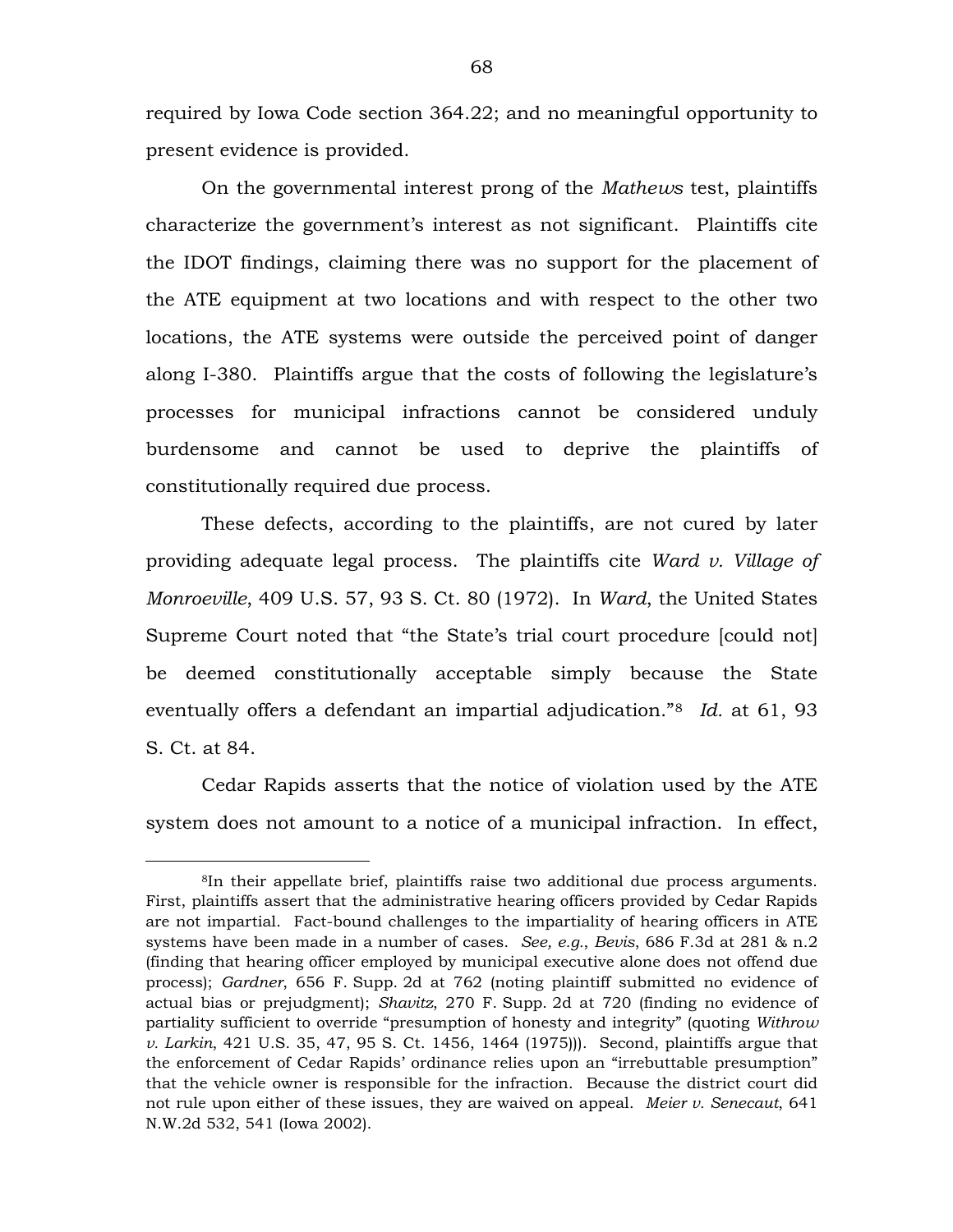Cedar Rapids argues that an ATE citation only ripens into a municipal infraction when the vehicle owner requests the City to file a municipal infraction in small claims court. As a result, the administrative process is not contrary to Iowa Code section 364.22.

Cedar Rapids agrees with the plaintiffs that the proper test for determining a procedural due process violation is the *Mathews* test. Cedar Rapids does not dispute that plaintiffs have a property interest in avoiding a fine, but that interest, according to the City, is not particularly strong when the fine is \$75. *See Hughes*, 112 F. Supp. 3d at 846.

On the risk-of-erroneous-deprivation prong of the *Mathews* test, Cedar Rapids asserts that the plaintiffs overlook the fact that use of the administrative process is optional and not mandatory. According to Cedar Rapids, the plain language of the ordinance makes clear the optional nature of the administrative process. *See* Cedar Rapids, Iowa, Mun. Code § 61.138(e)(1)–(2).

In any event, Cedar Rapids argues that the administrative process provides due process. Cedar Rapids challenges the plaintiffs' assertion that Gatso makes the initial determination of whether to issue a citation, noting that under the ordinance a police officer makes the initial decision. *See id.* § 61.138(a). Cedar Rapids further asserts that the fact that Gatso filters out a substantial number of events for enforcement due to difficulties in reading the license plate, the lack of vehicle identification from the Nlets database search, or the presence of an emergency vehicle with lights on, does not create a risk of erroneous deprivation for those events actually forwarded to Cedar Rapids law enforcement for evaluation.

Cedar Rapids concedes that the administrative hearings are informal, but emphasizes that due to the availability of a small claims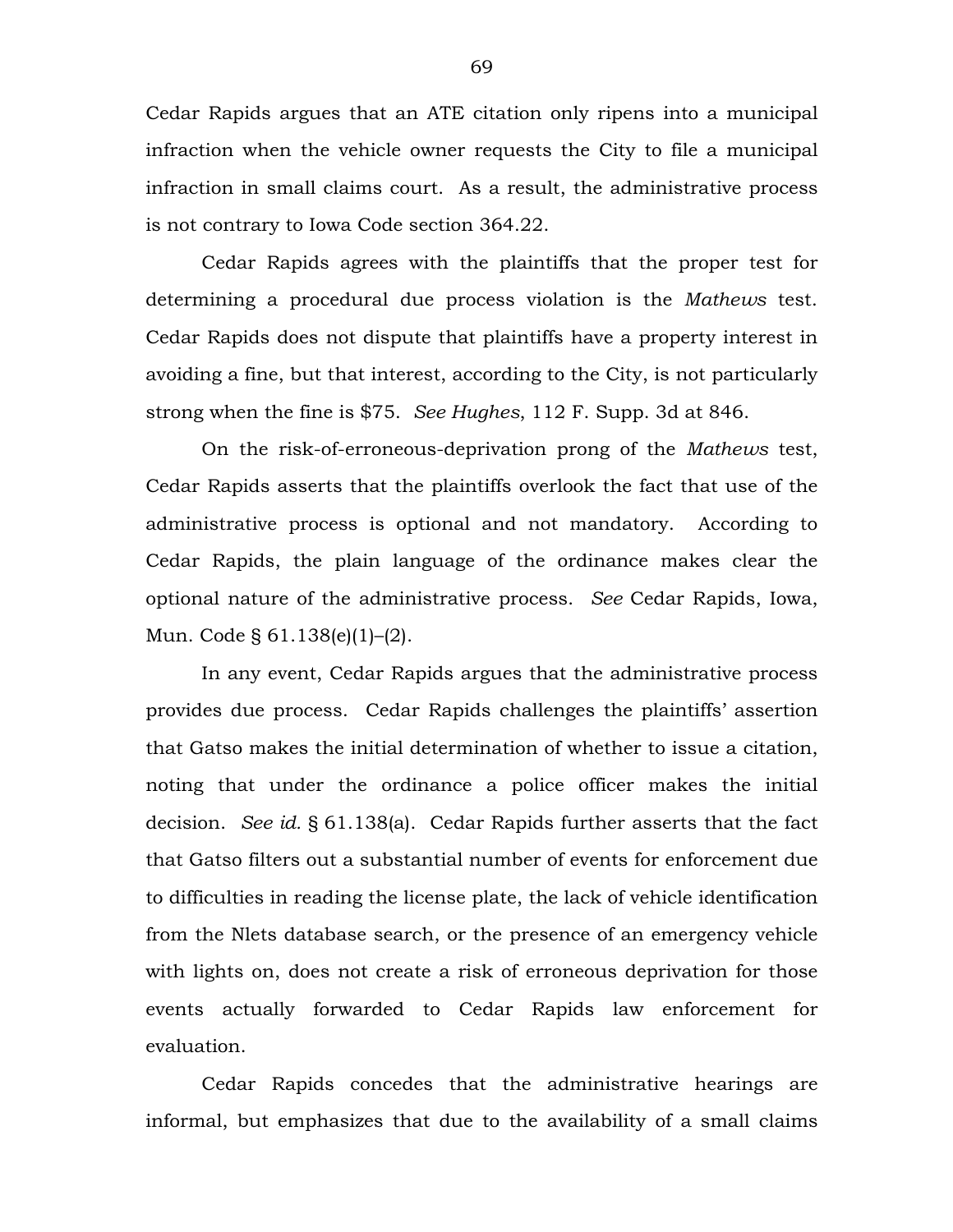court action an individual is no worse off as a result of participating in such a hearing. In any event, Cedar Rapids asserts that there is a governmental interest in out-of-court resolution of traffic charges. *See City of Des Moines v. Iowa Dist. Ct.*, 431 N.W.2d 764, 767 (Iowa 1988).

3. *Discussion.* We begin with a brief discussion of the interplay between Iowa Code section 364.22 and due process. A mere violation of a statute does not give rise to a due process violation as the statute may provide more process than is constitutionally required. *Sevin*, 621 F. Supp. 2d at 387. Thus, violation of Iowa Code section 364.22 may give rise to a claim of a statutory violation, but it does not automatically translate into a claim of a constitutional violation. We therefore reject plaintiff's first contention that violation of the statute ends the procedural due process constitutional analysis.[9](#page-69-0)

The question of whether the process outlined in the ATE ordinance complies with due process under *Mathews* really raises two questions. First, does the process in the ATE ordinance satisfy due process? Second, does the ATE ordinance as actually implemented, with the notice provided in the Notice of Violation and other documents, violate due process?

On the question of whether the ATE ordinance on its face satisfies due process, we think it generally does. The ATE ordinance provides for an administrative hearing, but further provides that in lieu of an administrative hearing, a vehicle owner may request the City issue a

<span id="page-69-0"></span> <sup>9</sup>Nothing in *Ghost Player, L.L.C. v. State*, 860 N.W.2d 323 (Iowa 2015), is to the contrary. In *Ghost Player*, the court recognized that if the legislature established a higher standard than required by constitutional notions of due process, a party was entitled to receive the higher legislative standard. *Id.* at 330 (observing that the "legislature did not mandate a contested hearing process to review and award tax credits"). Such a party is entitled to the more elaborate process not because of application of procedural due process, but because of the terms of the statute itself.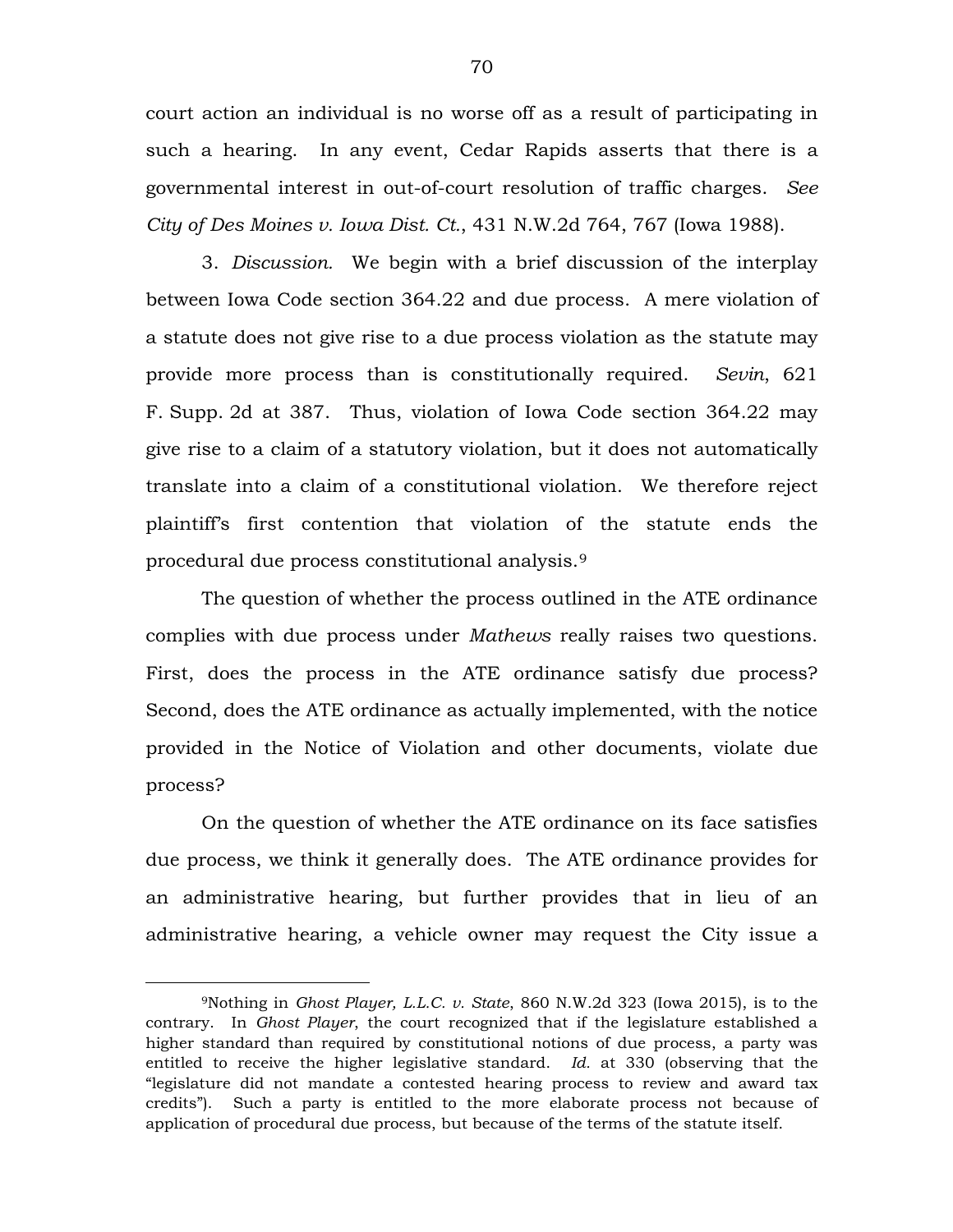municipal infraction and the vehicle owner receive a hearing in small claims court. *See* Cedar Rapids, Iowa, Mun. Code § 61.138(e)(1)–(2). There is no question that a hearing in small claims court satisfied due process on the question of a minor traffic fine. The procedural due process claim cannot focus on only a part of the process afforded under the ordinance but must consider the entire panoply of available procedures. *See Nichols ex rel. Nichols v. DeStefano*, 70 P.3d 505, 507 (Colo. App. 2002), *aff'd*, 84 P.3d 496 (Colo. 2004) (en banc) (per curiam); *Broadway & 67th St. Corp. v. City of New York*, 475 N.Y.S.2d 1, 5 (App. Div. 1984).

There is, however, at least one complication. The ATE ordinance puts the burden on a vehicle owner to request a hearing in small claims court. *See* Cedar Rapids, Iowa, Mun. Code § 61.138(e)(2). Is a requirement that a citizen take affirmative action to obtain a hearing before a small claims court consistent with due process? We think it is. The amount at stake is relatively small, *see Sevin*, 621 F. Supp. 2d at 386, and the burden of requesting a hearing is not heavy. Further, the ordinances provide a vehicle owner with the opportunity for a prior administrative hearing to challenge the automated traffic citation in an informal proceeding. We do not think this combination of an administrative hearing, with the option of a small claims hearing, violates *Mathews*.

## **VI. Unlawful Delegation Claims.**

**A. Overview of Plaintiffs' Unlawful Delegation Claims.** Plaintiffs argue that the ATE system improperly delegates governmental authority to Gatso, a private entity. They claim that Gatso makes the discretionary decision of which vehicle owners should be considered by Cedar Rapids to receive potential citations. *See Arem*, 154 So. 3d at 365.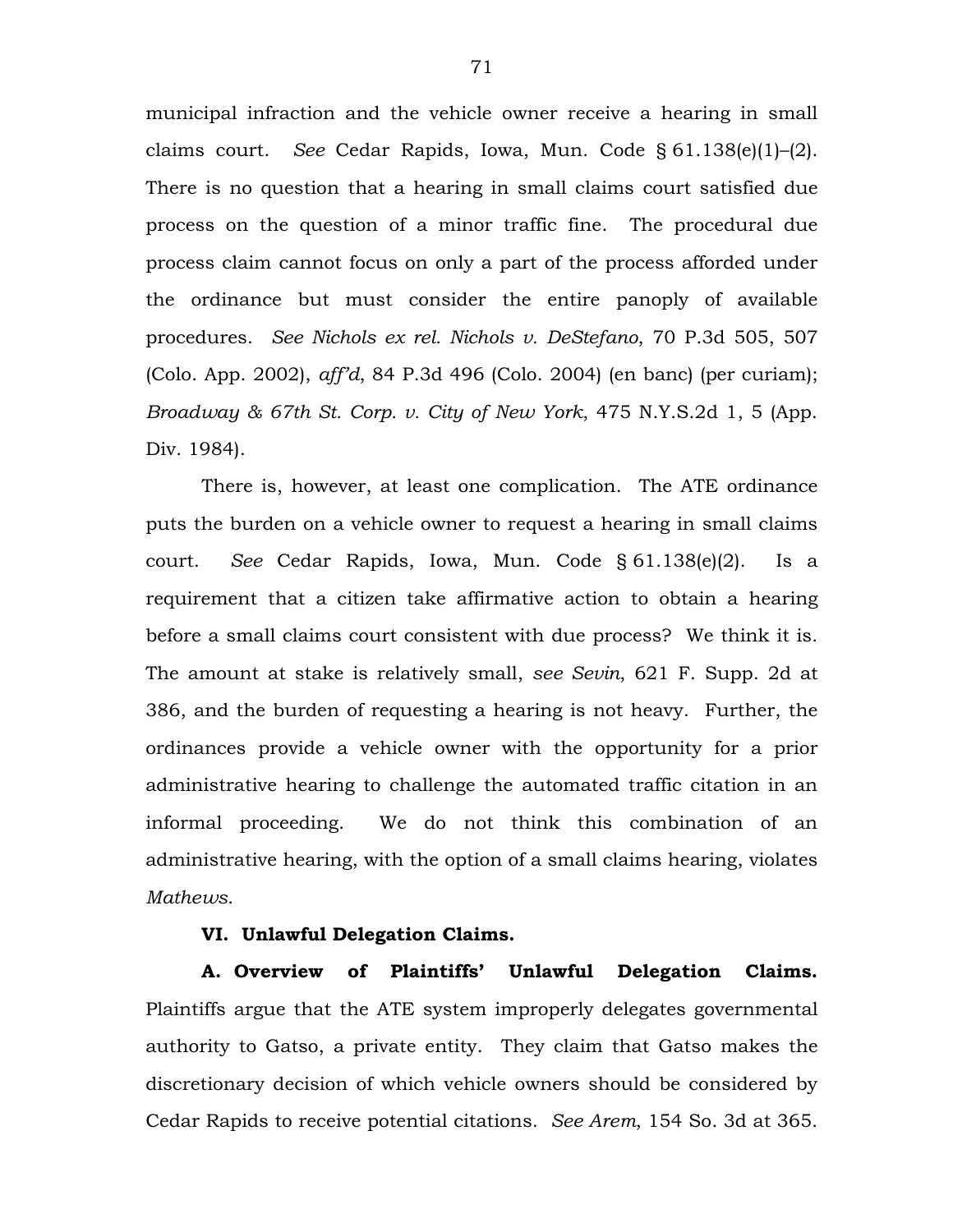The plaintiffs assert that Gatso rejects up to forty percent of the images they receive under standards that are entirely nontransparent to the outside and not addressed in the ATE ordinance. The plaintiffs characterize review of potential violations by police officers as a "cursory" review.

Plaintiffs further assert that Cedar Rapids delegates police powers to Gatso by authorizing the corporation to access the Nlets database to run license plate checks on behalf of Cedar Rapids. According to the plaintiffs, Nlets was created to serve the law enforcement community, not private entities like Gatso.

Plaintiffs next suggest that Gatso has determined that only those vehicles detected as traveling eleven miles per hour or more over the speed limit by Gatso equipment should be issued citations. Plaintiffs further claim that enforcement of this rule by Gatso requires "judgment and discretion."

Plaintiffs additionally attack the delegation of communications functions from Cedar Rapids to Gatso. Gatso provides a hotline number on each notice of violation that it issues. Gatso further operates a website for the City that provides information related to the ordinance as well as a payment portal. In order to contest a citation, a vehicle owner has to send the document to Gatso's location in Beverly, Massachusetts.

Finally, the plaintiffs attack the delegation of police powers to hearing officers who are simply volunteers. According to the plaintiffs, delegation of quasi-judicial functions is proscribed. *See Bunger v. Iowa High Sch. Athletic Ass'n*, 197 N.W.2d 555, 560 (Iowa 1972).[10](#page-71-0)

<span id="page-71-0"></span> <sup>10</sup>Plaintiffs also claimed that the IDOT rules and the IDOT order preempted Cedar Rapids from engaging in its ATE program. Because we have found the IDOT rules invalid, that claim is moot. *See City of Des Moines*, 911 N.W.2d at 434.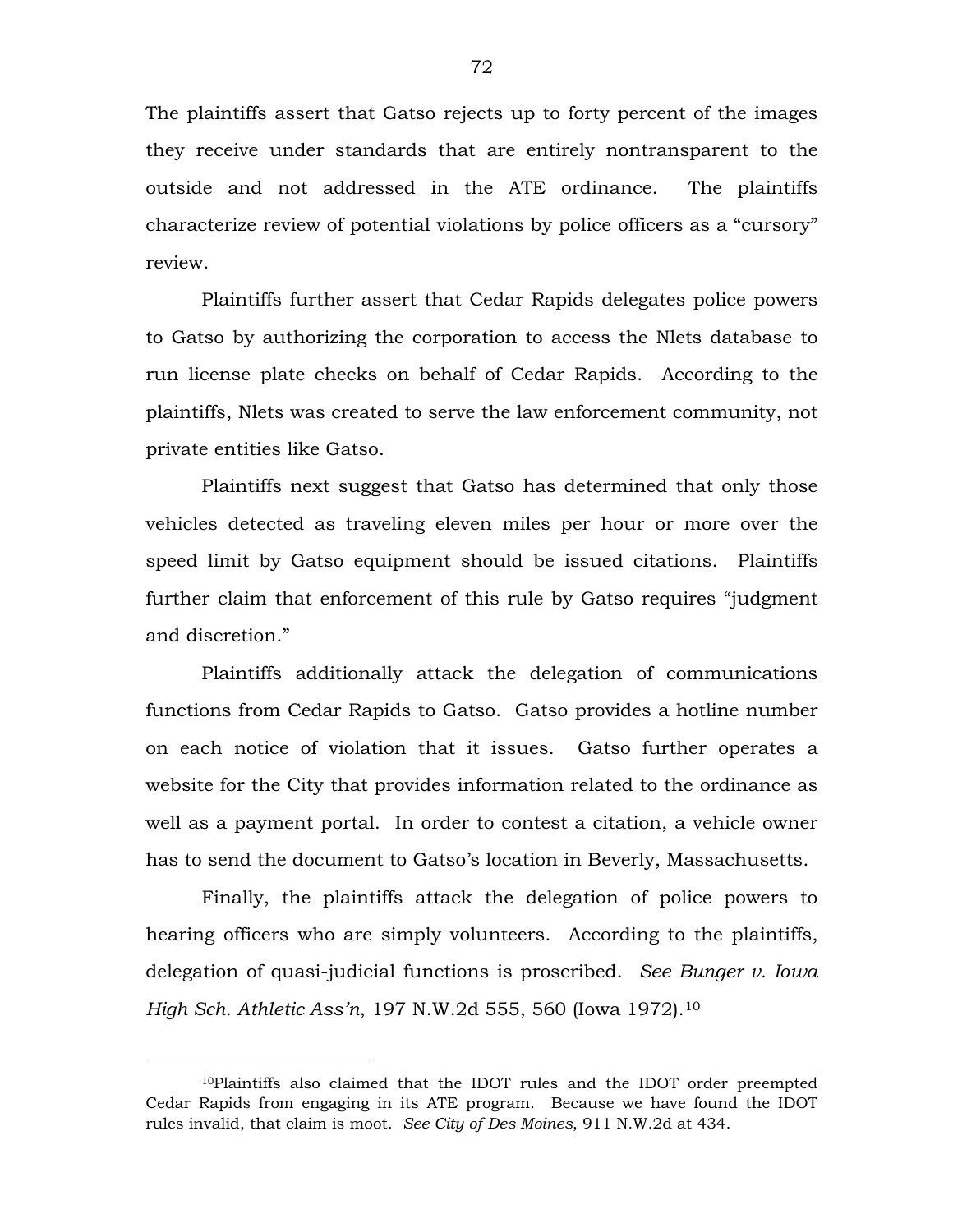Cedar Rapids responds by emphasizing that the activities of Gatso are ministerial and not discretionary. For example, Cedar Rapids stresses that Cedar Rapids law enforcement officers make the final determination regarding who is issued traffic citations. According to Cedar Rapids, Gatso does not forward to the City images when the license plates are not visible, when the captured image is an emergency vehicle with lights on, and when the Nlets database search failed to identify a vehicle owner. As a result, the screening process involves little discretion or judgement.

With respect to the use of the Nlets database by Gatso, Cedar Rapids points out that the only use of the database by Gatso is to match license plates with registered vehicle owners. Such matching, according to Cedar Rapids, does not involve a discretionary decision.

Cedar Rapids maintains that there is nothing in the record to support plaintiffs' claim that Gatso determined that only vehicle speeds recorded as eleven miles per hour over the speed limit should be issued citations. In any event, Cedar Rapids maintains there would be nothing wrong with it implementing such a policy.

Regarding the calibration of equipment, Cedar Rapids argues that the record shows the Cedar Rapids police department does test the calibration at least quarterly. In any event, Cedar Rapids asserts that the act of calibrating equipment is ministerial in nature.

Finally, with respect to the alleged delegation of power to volunteer hearing officers, Cedar Rapids asserts that volunteer hearing officers make no determination about whether to issue a notice of violation. And, when the hearing officer finds in Cedar Rapids' favor, the decision is subject to district court review in the form of a municipal infraction.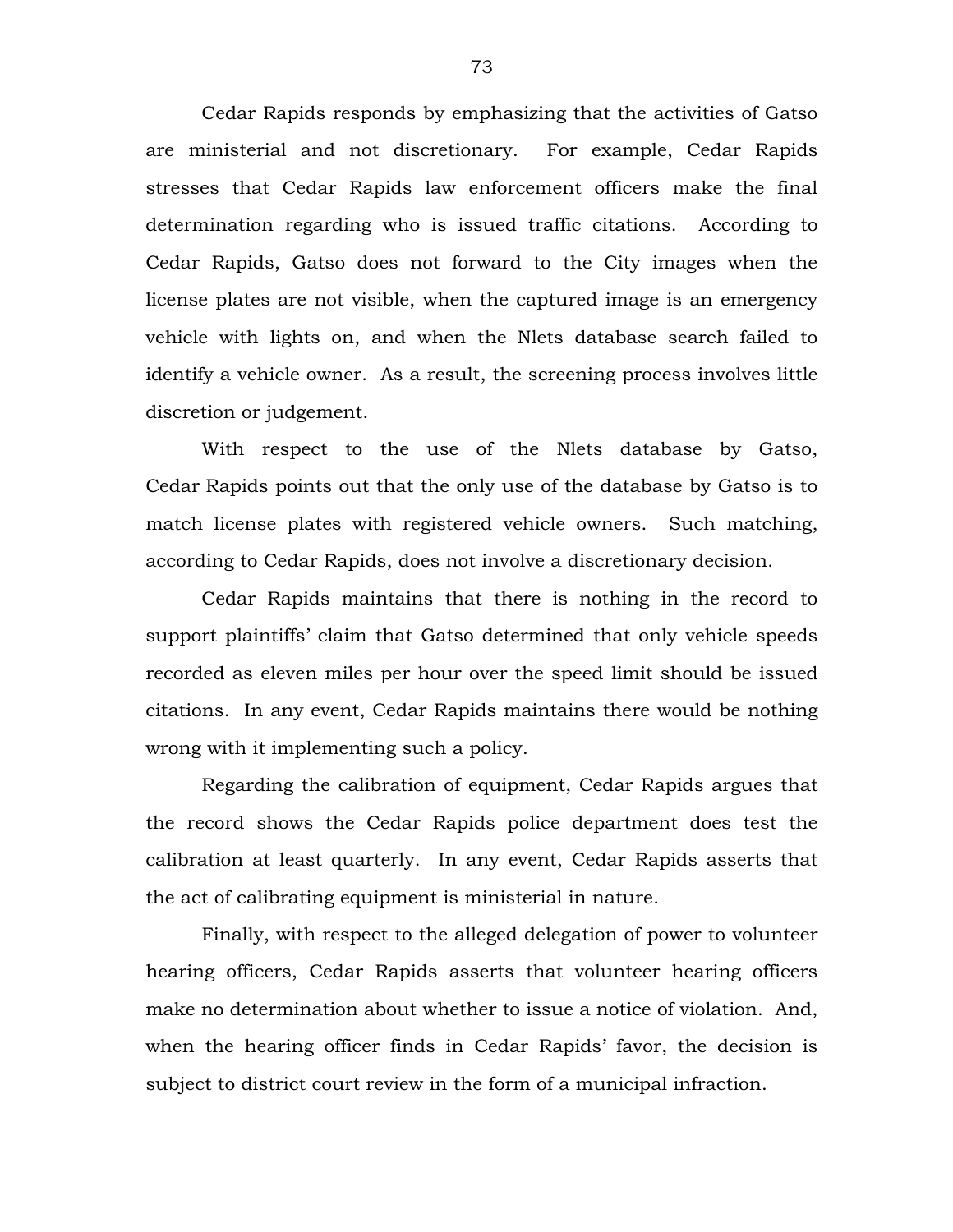**B. Overview of Unlawful Delegation Claims.** Political accountability is at the very heart of democratic government. If democracy is to function, it is essential that public decision-making be transparent and that the public may hold officials responsible for their actions. As a result, it is essential that governmental functions, in fact, be executed by public officials and not an insulated private entity undisciplined by ordinary political restraints. *See Warren Cty. Bd. of Health v. Warren Cty. Bd. of Supervisors*, 654 N.W.2d 910, 913–14 (Iowa 2002) ("[A] governmental subdivision cannot delegate the right to make decisions it has been empowered to make."). The unlawful delegation doctrine "expresses the fundamental concept that we are to be governed by our duly elected representatives." *Sedlak v. Dick*, 887 P.2d 1119, 1135 (Kan. 1995).

While the general nondelegation principles are clearly stated, the law of unlawful delegation has been criticized as unprincipled. David M. Lawrence, *Private Exercise of Governmental Power*, 61 Ind. L.J. 647, 694 (1986) [hereinafter Lawrence]. There is simply no consensus on the proper approach to the question of unlawful delegation. *See* James M. Rice, Note, *The Private Nondelegation Doctrine: Preventing the Delegation of Regulatory Authority to Private Parties and International Organizations*, 105 Calif. L. Rev. 539, 557 (2017) [hereinafter Rice] (noting "no consensus on a model for defining the activities that the government must perform").

But there are a couple principles that emerge from the caselaw. First, it seems apparent to many observers that at least some state courts have been more willing to closely scrutinize unlawful delegations than federal courts. *See Tex. Boll Weevil Eradication Found., Inc. v. Lewellen*, 952 S.W.2d 454, 468 (Tex. 1997) (noting that while federal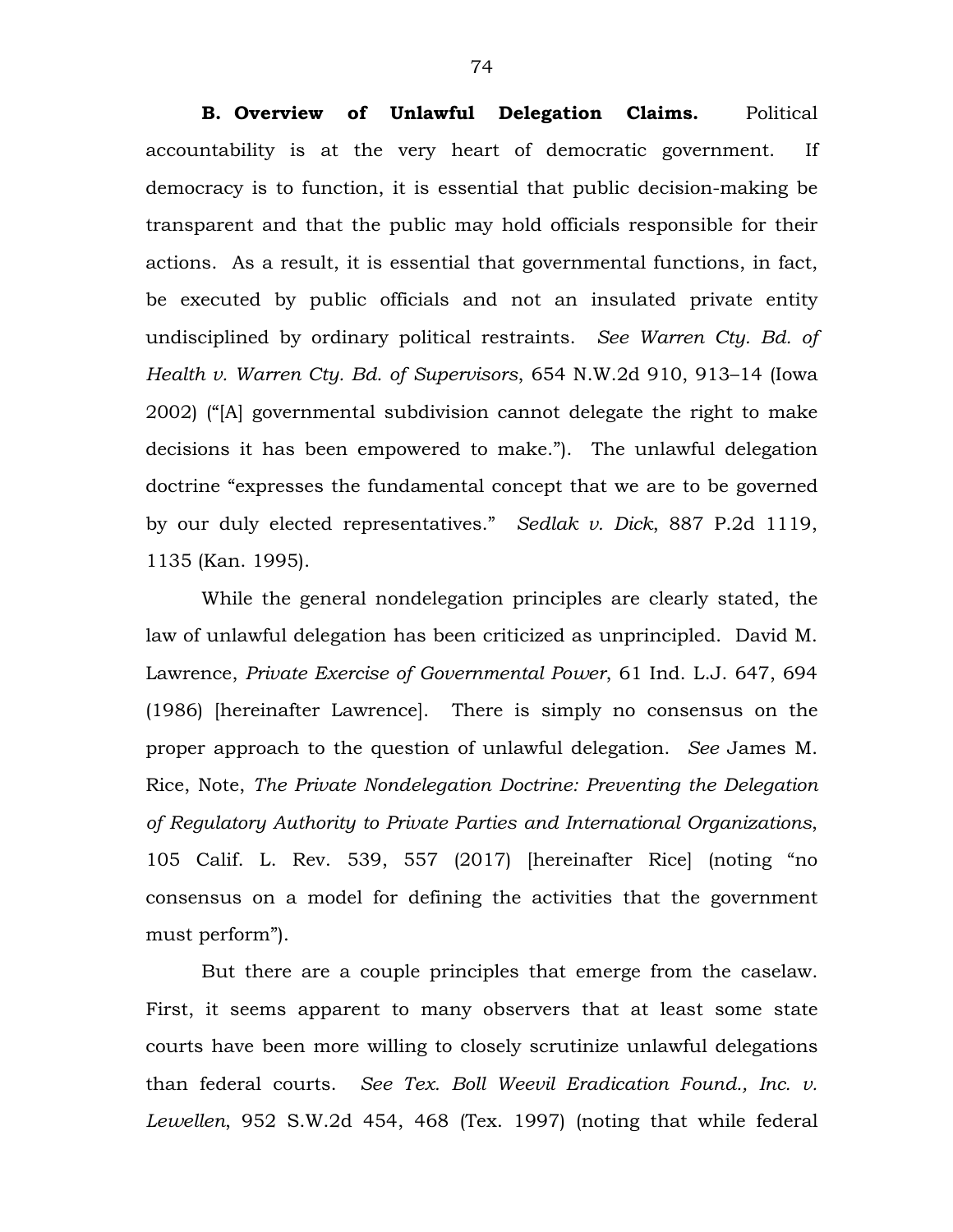courts have generally been reluctant to use the nondelegation doctrine to invalidate laws, state courts have not been so chary); Gary J. Greco, Survey, *Standards or Safeguards: A Survey of the Delegation Doctrine in the States*, 8 Admin. L.J. Am. U. 567, 578 (1994) [hereinafter Greco] (stating that "the state courts have upheld broad delegations more reluctantly" than federal courts); Lawrence, 61 Ind. L.J. at 649 ("Private exercise of federally delegated power is no longer a federal constitutional issue.").

Second, while many of the cases and authorities deal with delegation of statutory power to administrative agencies, *see, e.g.*, Greco, 8 Admin. L.J. Am. U. at 568; Lawrence, 61 Ind. L.J. at 664, a number of authorities distinguish between delegation of statutory authority to an administrative agency and delegation of authority to a private party, *see*  Rice, 105 Calif. L. Rev. at 545. As noted many years ago by the United States Supreme Court in *Carter v. Carter Coal Co.*, handing off regulatory power to a private entity is "legislative delegation in its most obnoxious form." 298 U.S. 238, 311, 56 S. Ct. 855, 873 (1936). And as recently noted by Justice Alito, "Liberty requires accountability. . . . Government officials can wield power without owning up to the consequences. One way the Government can regulate without accountability is by passing off a Government operation as an independent private concern." *Dep't of Transp. v. Ass'n of Am. R.Rs.*, 575 U.S. \_\_\_, \_\_\_, 135 S. Ct. 1225, 1234 (2015) (Alito, J., concurring).

The Texas Supreme Court emphasized the distinction between statutory delegations to administrative agencies and delegations to private entities in *Texas Boll Weevil,* 952 S.W.2d at 469. As noted by the court, delegations to private entities are particularly sensitive because the private delegatee "may have a personal or pecuniary interest which is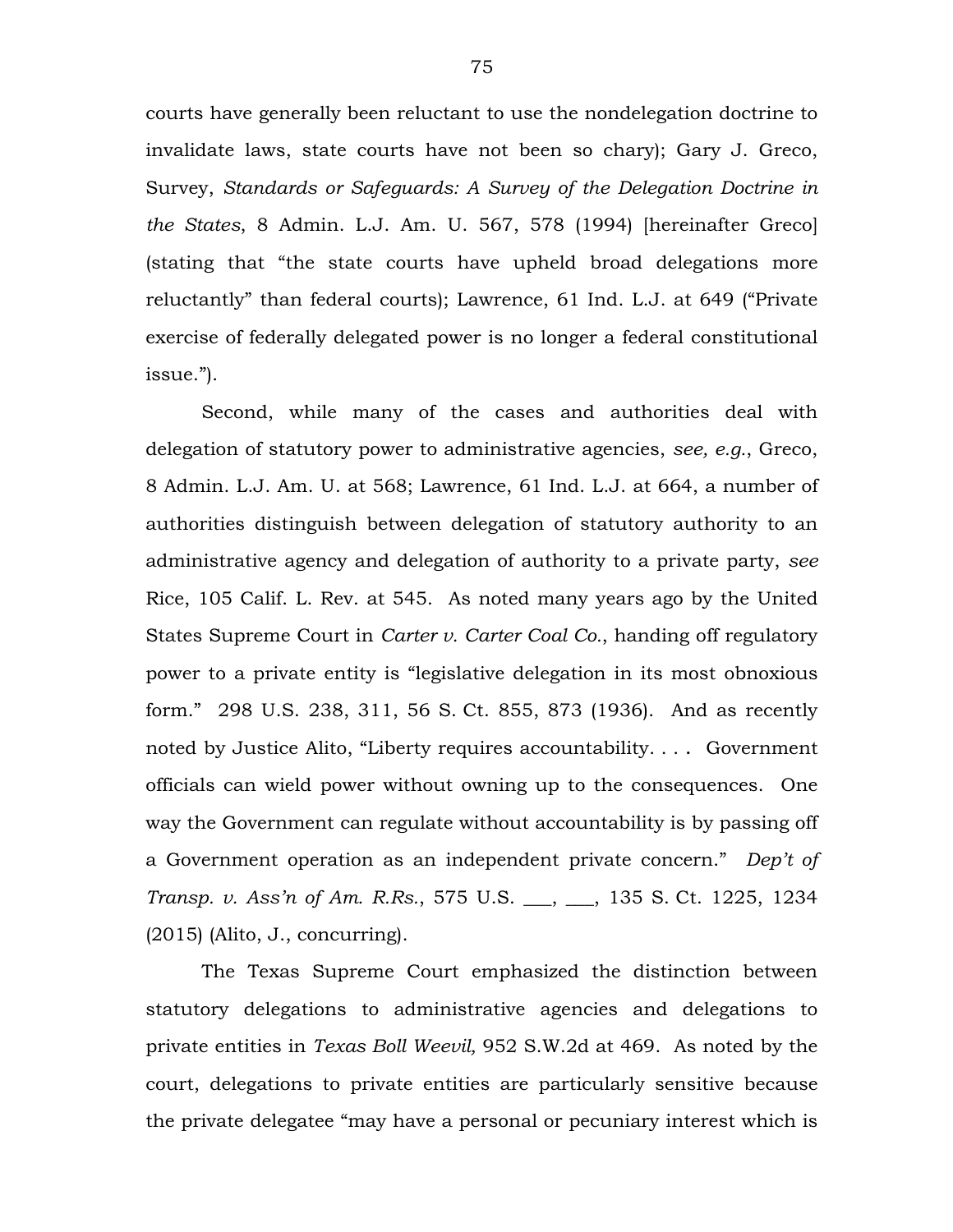inconsistent with or repugnant to the public interest to be served." *Id.* The Texas court further observed that when "public powers are abandoned to those who are neither elected by the people, appointed by a public official or entity, nor employed by the government" a more searching inquiry is required. *Id.* The *Texas Boll Weevil* court developed an eight-factor test to determine the validity of delegations of public authority to private agencies:

1. Are the private delegate[e]'s actions subject to meaningful review by a state agency or other branch of state government?

2. Are the persons affected by the private delegate[e]'s actions adequately represented in the decisionmaking process?

3 Is the private delegate[e]'s power limited to making rules, or does the delegate[e] also apply the law to particular individuals?

4. Does the private delegate[e] have a pecuniary or other personal interest that may conflict with his or her public functions?

5. Is the private delegate[e] empowered to define criminal acts or impose criminal sanctions?

6. Is the delegation narrow in duration, extent, and subject matter?

7. Does the private delegate[e] possess special qualifications or training for the task delegated to it?

8. Has the Legislature provided sufficient standards to guide the private delegate[e] in its work?

*Id.* at 472.

Third, in addition to recognizing the potential for more aggressive state court scrutiny of unlawful delegation than that found in the federal courts and the distinction between delegation to other public officials and delegation to a private entity, the cases also recognize that some types of government functions are simply not delegable. For example,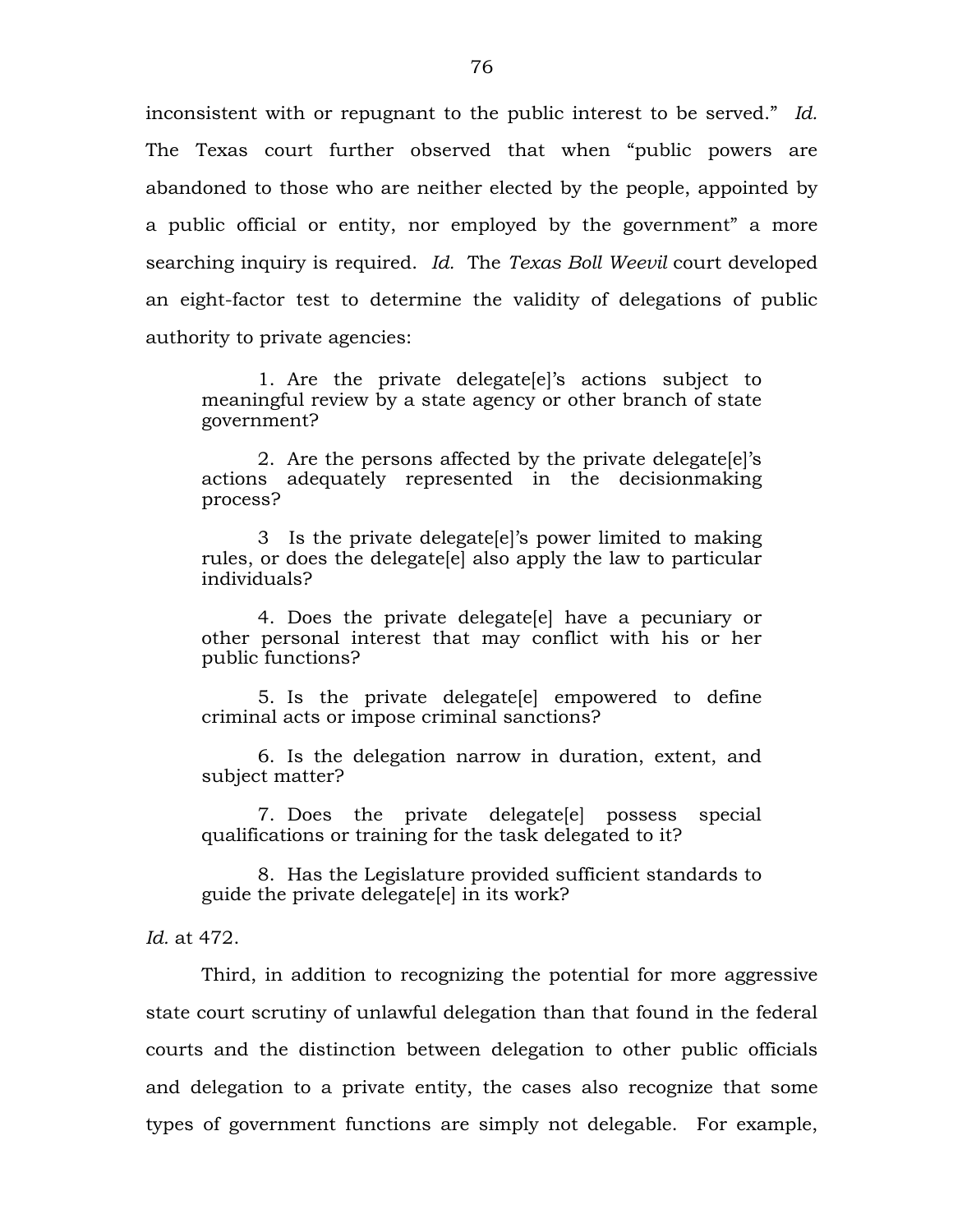the Secretary of Defense cannot delegate war-making authority to the Rand Corporation, and the Attorney General cannot delegate the decision whether to prosecute to a private attorney. *See* Paul R. Verkuil, *Public Law Limitations on Privatization of Government Functions*, 84 N.C. L. Rev. 397, 425 (2006). In federal procurement, the Office of Management and Budget's Circular A-76 prohibits contracting of "inherently governmental" activities, including activities that involve "[d]etermining, protecting, and advancing economic . . . interests by . . . contract management" and activities "[s]ignificantly affecting the life, liberty, or property of private persons." *Id.* at 438.

Our caselaw on unlawful delegation of authority is limited. Some Iowa cases deal with the question of delegation of authority to administrative agencies or government officials. *See Gabrilson v. Flynn*, 554 N.W.2d 267, 276 (Iowa 1996) (rejecting school board delegation of authority to determine who has access to school records to school official); *Marco Dev. Corp. v. City of Cedar Falls*, 473 N.W.2d 41, 44 (Iowa 1991) (striking down delegation of authority to commit city to widen street to city official); *Iron Workers Local No. 67 v. Hart*, 191 N.W.2d 758, 773 (Iowa 1971) (upholding delegation of power to the Iowa Civil Rights Commission).

However, in *Bunger*, we considered the delegation of rulemaking authority by high schools to the Iowa High School Athletic Association (IHSAA). 197 N.W.2d at 559. The IHSAA both arranged interscholastic athletic events and had bylaws requiring schools to ban student athletes engaging in undesirable conduct. *Id.* at 557–58. We held that the delegation of authority to the IHSAA with respect to misconduct of athletes was an unlawful delegation of school authority. *Id.* at 563. We stated, "Where the act to be done involves judgment or discretion, it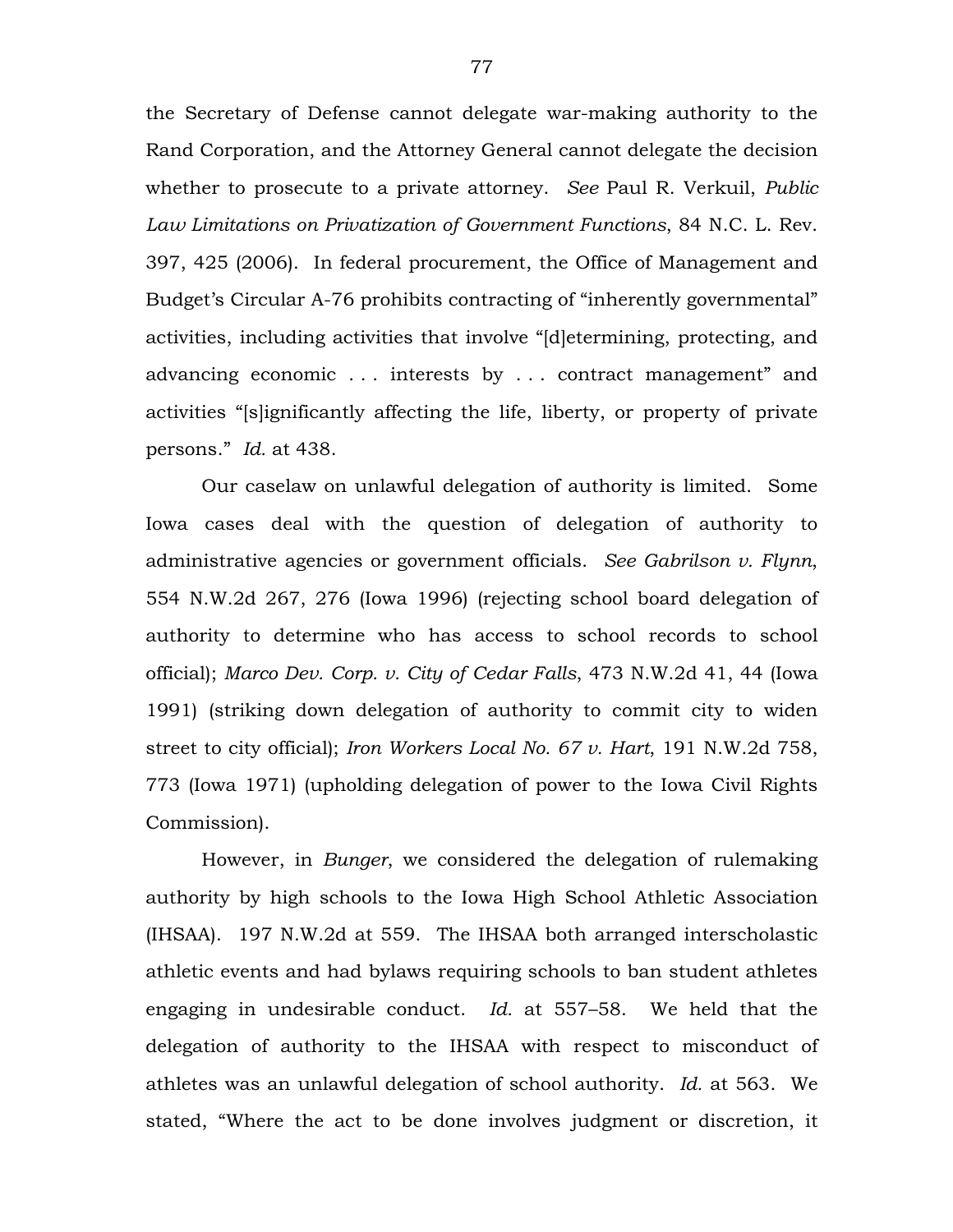cannot be delegated to an agent or committee." *Id.* at 560 (quoting *Kinney v. Howard*, 133 Iowa 94, 105, 110 N.W. 282, 286 (1907)); *see also Warren Cty. Bd. of Health,* 654 N.W.2d at 914 (noting "delegable acts typically involve functions that require little judgment or discretion").

In *Bunger*, we confronted the argument that a high school that did not like the good-conduct rules of the IHSAA could simply withdraw from the association. *Id.* at 561. We rejected the argument, noting that it was important in considering unlawful delegation to look at "the realities of the situation." *Id*. We concluded that the "choice" to leave the IHSAA was not a real choice because such departure would dramatically undermine the competitive opportunities for high school athletes. *Id.* Our approach in *Bunger* contrasts with the approaches of a number of states who took a more formalistic approach to the ability of a school district to withdraw from statewide athletic organizations. *See Quimby v. School District No. 21*, 455 P.2d 1019, 1021–22 (Ariz. Ct. App. 1969); *Hebert v. Ventetuolo*, 480 A.2d 403, 407 (R.I. 1984); *Anderson v. S.D. High Sch. Activities Ass'n*, 247 N.W.2d 481, 484 (S.D. 1976).

We also considered an unlawful delegation problem in *Gamel v. Veterans Memorial Auditorium Commission*, 272 N.W.2d 472 (Iowa 1978). In *Gamel*, we considered the validity of a statute that required that the commission members controlling the operations of the Veterans Memorial Auditorium had to be members of certain veterans groups. *Id.* at 474. We adopted the "strict rule" embraced by Justice McCormick in his dissent in *Vietnam Veterans Against the War v. Veterans Memorial Auditorium Commission*, 211 N.W.2d 333, 339 (1973) (McCormick, J., dissenting), namely, "that private individuals cannot be empowered to select boards to spend public funds, no matter how well qualified they might be." *Gamel*, 272 N.W.2d at 476. We reserved the question of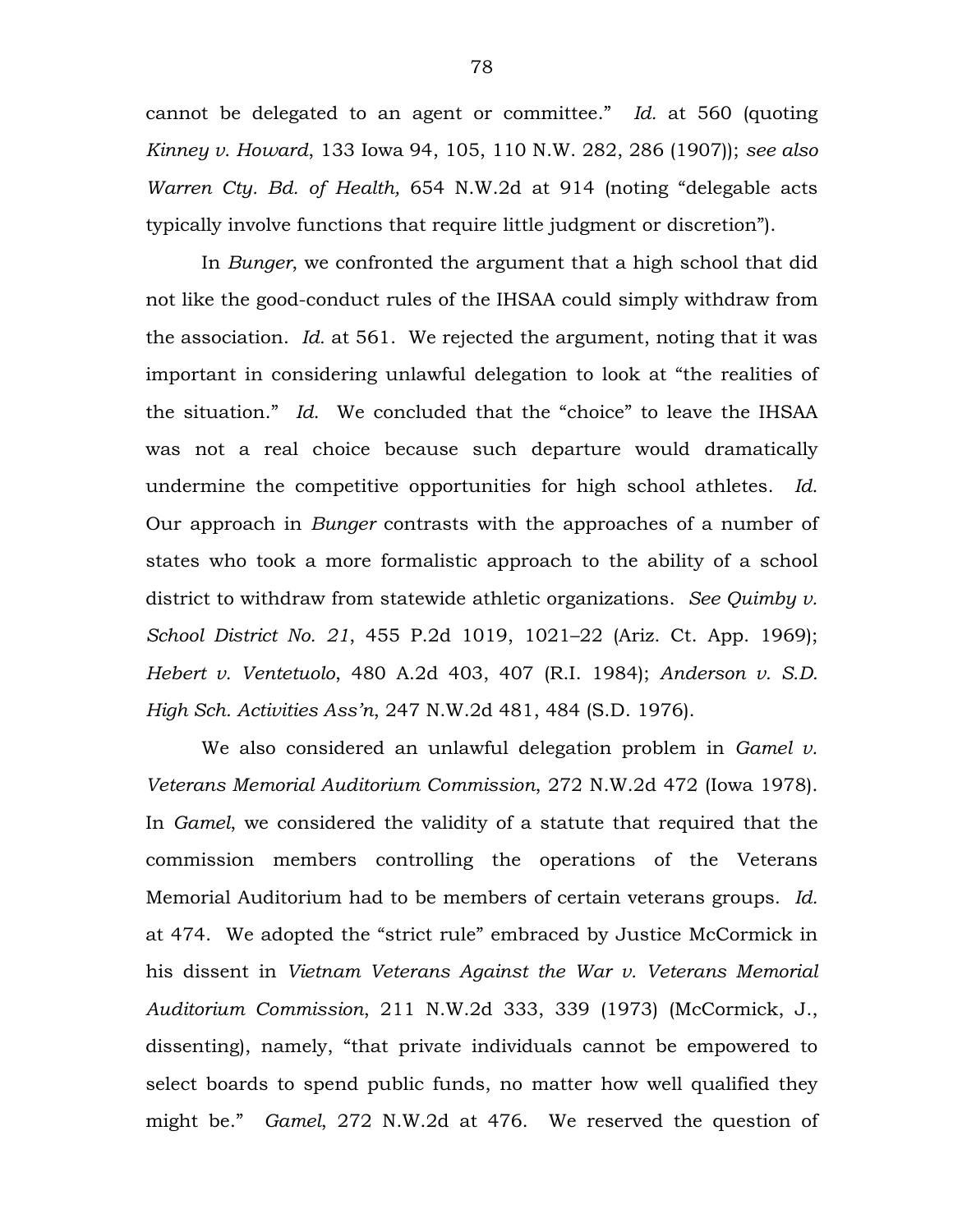whether other powers might survive scrutiny if proper safeguards or special qualifications are present. *Id.* But we concluded that in light of the special interests involved in the power to spend public funds, those interests require "a strict rule against any delegation of sovereign power." *Id.*

### **C. Caselaw Involving Unlawful Delegation Challenges and ATE**

**Systems.** There is a small body of caselaw considering unlawful delegation challenges to ATE systems. In *Arem*, a Florida appellate court held that the delegation of initial screening of violations to a private company was an unlawful delegation. 154 So. 3d at 365. Under the challenged ATE system, the company first reviewed captured images and made an initial determination of whether the image met the requirements of the ordinance and the agreement between the contractor and the municipality. *Id.* at 364–65. According to the *Arem* court,

For all practical purposes, it is the *vendor* that decides which cases the [police officer] gets to review; it is the *vendor* who initially determines who is subject to prosecution for a red light violation; it is the *vendor* that obtains the information necessary for the completion of the citation; it is the *vendor* that creates the actual citation; it is the *vendor* that issues the citation to the registered owner of the vehicle; and, it is the *vendor* that eventually transmits the traffic citation data to the court.

*Id.* at 365.

Under the circumstances, the *Arem* court concluded that the law enforcement officer merely acquiesces in the vendor's decision to issue the citation. *Id.* Because Florida law only authorized law enforcement officers, and not third party vendors, to issue traffic tickets, the court found an unlawful delegation of authority to the third-party contractor*. Id.*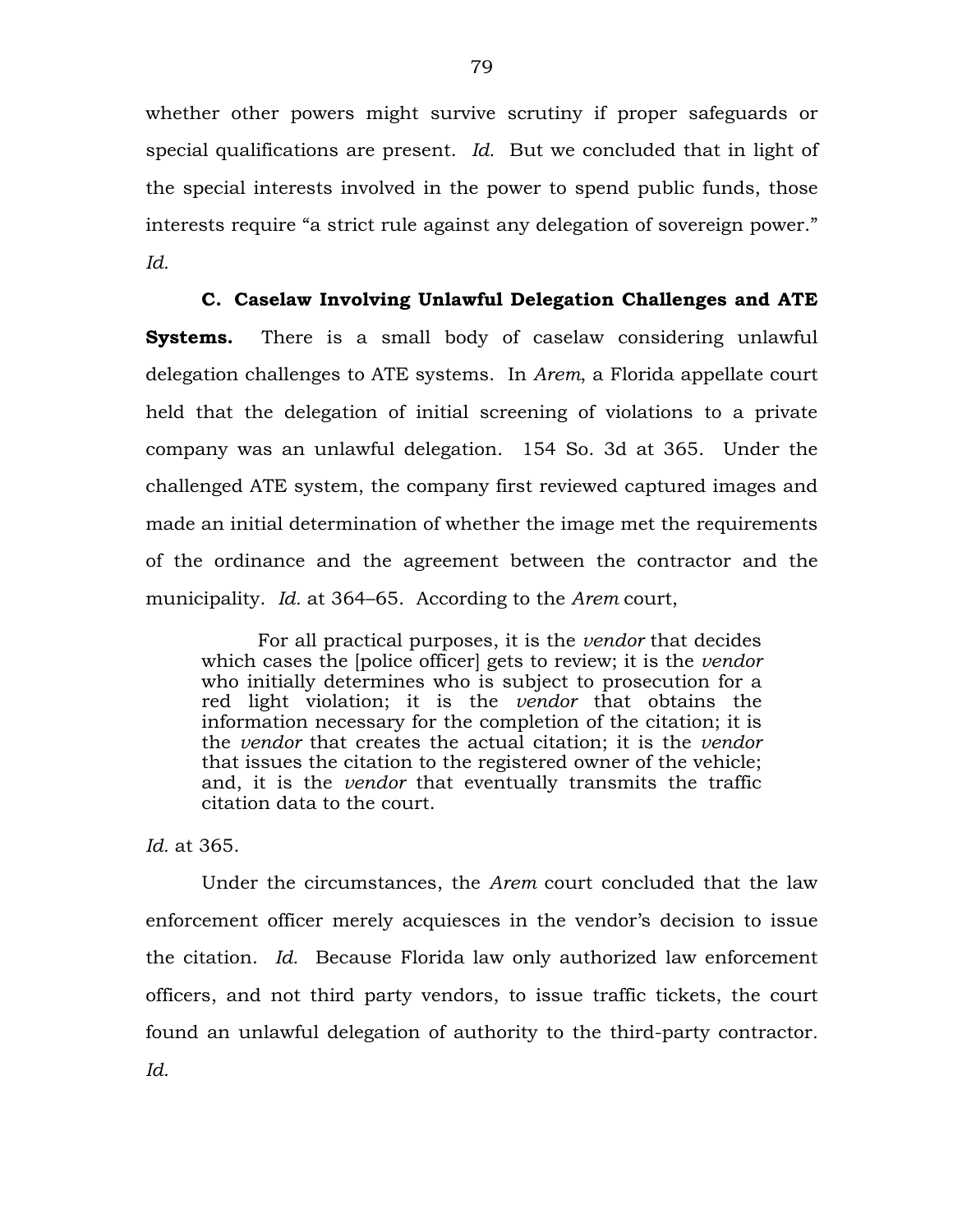A somewhat different approach was taken by another Florida appellate court in *State ex rel. City of Aventura v. Jimenez* (*Jimenez I*), 211 So. 3d 158 (Fla. Dist. Ct. App. 2016), *aff'd sub nom. Jimenez II*, 246 So. 3d at 231. In this case, as in *Arem*, the plaintiff asserted that a redlight citation generated by an ATE system was unlawful because the vendor had unfettered discretion that exceeded the city's statutory authority to use an agent to review images under the applicable Florida statute. *Id.* at 159–60. Unlike in *Arem*, the appellate court held that there was no unlawful delegation of authority. *Jimenez I*, 211 So. 3d at 170.

The *Jimenez I* court emphasized that under Florida law, a government entity can outsource services and use private vendors

provided the essential decisions regarding the exercise of government power are retained by the government or controlled by that body through the promulgation of standards that prevent the private party from having unfettered discretion in the exercise of government power.

*Id.* at 165–66. The court emphasized that the act of determining which images established a red-light violation is a ministerial act. *Id.* at 166. According to the court, "[W]hether a picture of a traffic light shows red involves no discretionary judgment." *Id.* The court went on to point out that "the Vendor exercises no unfettered discretion when it determines the camera misfired, the traffic light in the image displays green, or the vehicle license plate number in the image is illegible." *Id.* Further, the court noted that the city had established guidelines related to the determination of which images should be forwarded to the city for potential prosecution. *Id.* at 167–68.

The *Jimenez I* court distinguished the *Arem* case. *Id.* at 168–70. According to the court, "*Arem* is distinguished from the instant case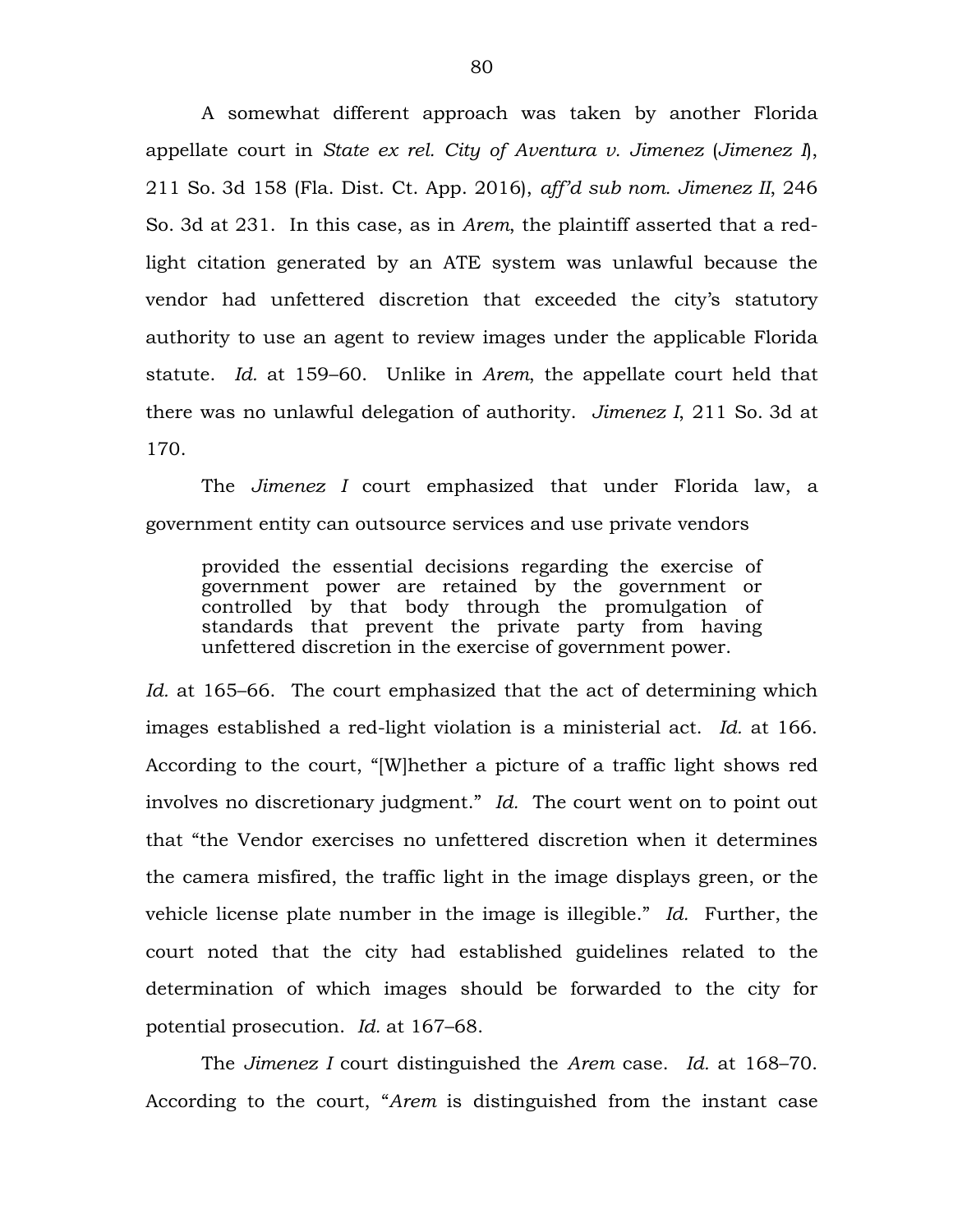because there was a different contract, there were no standards or guidelines promulgated by the municipality, the Vendor determined probable cause, and the City officer merely acquiesced in the Vendor's determination." *Id.* at 168. The *Jimenez I* court proceeded to canvass the differences between the contract in the case before it and the contract in *Arem*. *Id.* at 168–69.

The Florida appellate court certified the question of delegation to the Florida Supreme Court. *Id.* at 171; *see Jimenez II*, 246 So. 3d 219. The Florida Supreme Court focused on the meaning of the term "review" in the applicable statute. *Jimenez II*, 246 So. 3d at 225. According to the court, there was no reason to believe that the Florida legislature used the term in its most restrictive sense and that the notion of a review necessarily involves some evaluative component. *Id.* at 227–28. The court further declared that the Florida statute authorized local government

to contract with a private third-party vendor to review and sort information from red light cameras, *in accordance with written guidelines provided by the local government*, before sending that information to a trained traffic enforcement officer who determines whether probable cause exists and a citation should be issued.

*Id.* at 229 (emphasis added). Because the city provided the vendor with written guidelines to use when reviewing and sorting the images, the ATE program did not exceed the authority granted the vendor by the ATE statute to review images. *Id.*

Finally, in *Falkner*, a federal district court found that a red-light ATE system did not unlawfully delegate power to a private entity even when a law enforcement officer did not approve a citation. 150 F. Supp. 3d at 982. The *Falkner* court noted that the relevant statutes governing red-light enforcement provided "a thorough framework . . .,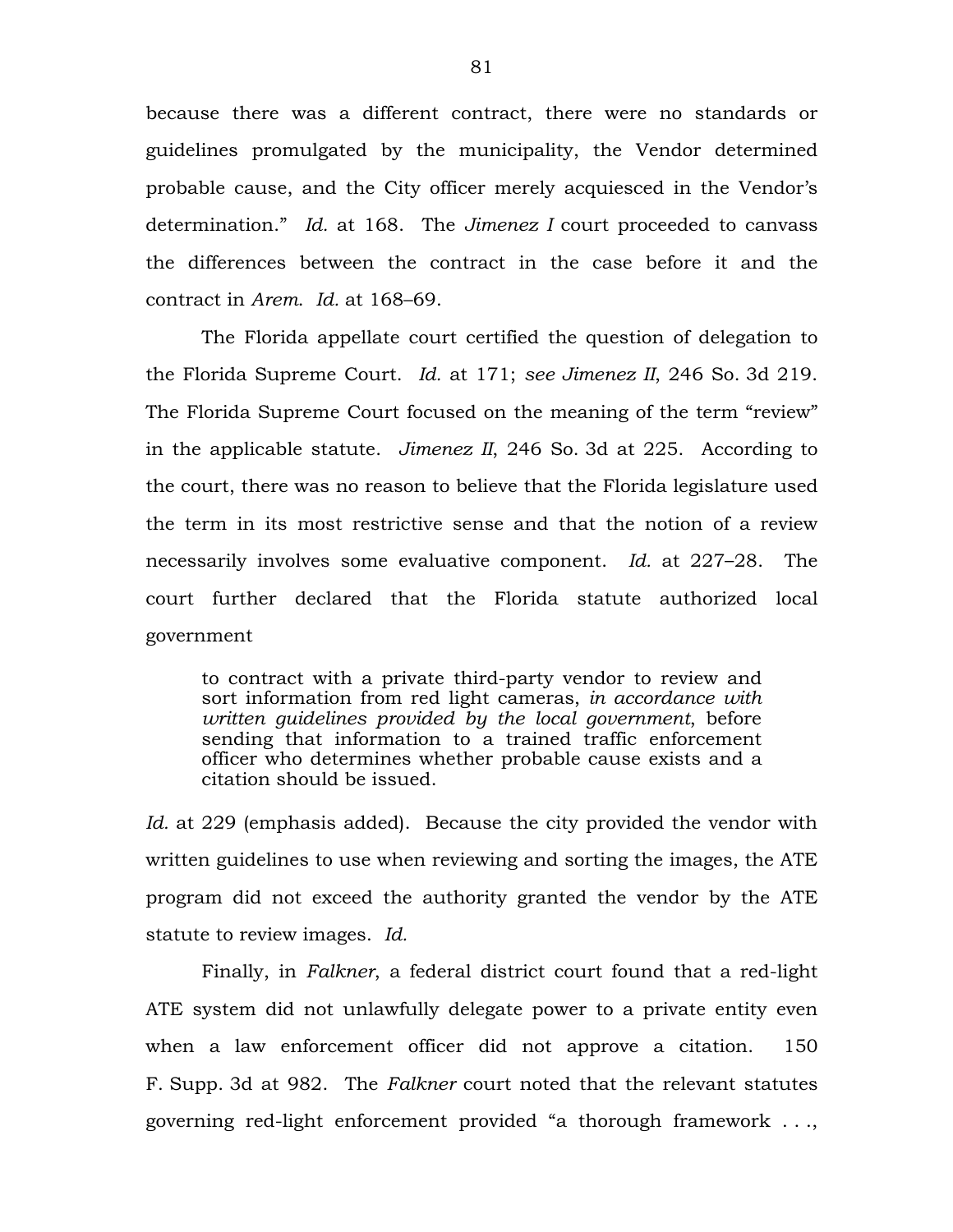[including] a two-layer-technician-review process, leaving no room for the traffic compliance administrator or technicians to 'make the law.' " *Id.* The court further emphasized that the private vendor had no incentives to act on private interests in determining violations. *Id.* at 983.

Finally, the question of unlawful delegation was briefly addressed in *Hughes*, 840 F.3d 987. In this case, the United States Court of Appeals for the Eighth Circuit in a conclusory fashion held that the ATE system did not involve an unlawful delegation. *Id.* at 997–98.

**D. Factual Record on Delegation Issues.** There is no dispute that Gatso is an independent contractor providing services to the City. Further, under its contract with the City to provide ATE services, Gatso has earned substantial revenues. Beginning in 2010 and ending on January 26, 2016, Gatso received over \$10 million in payments from the City.

Under the contract between the City and Gatso, Gatso was responsible for the initial processing of "violation packages." The contract does not provide details regarding the processing of violation packages by Gatso. In addition to the contract, however, the City and Gatso agreed on business rules/processing guidelines. The business rules/processing guidelines stated that the speed of the camera system "will be configured 11 mph over the posted speed limit" and that "vehicles traveling at 11 mph and over will be issued citations."

According to Gatso, after August 29, 2014, Gatso employees processed an event by reviewing footage from ATE camera locations and then submitted license plate information as a query to the Nlets database, a law enforcement tool that the City authorized Gatso to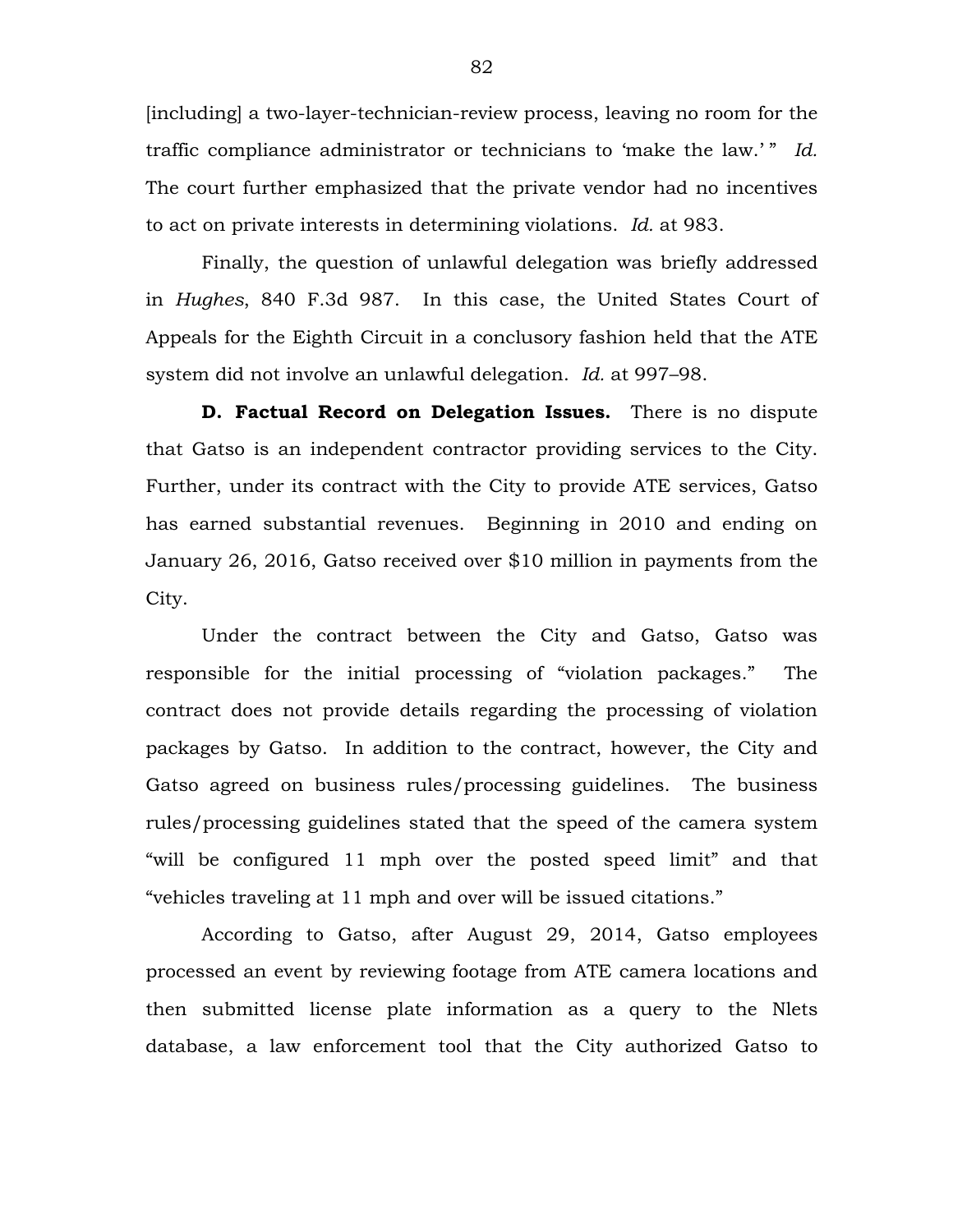utilize.<sup>11</sup> If the Nlets query generated a response of "invalid" or "private" or returned with partial information, Gatso rejected the event and no further action was taken. Sworn officers of the City approved or rejected the events submitted to the City. If the City rejected an event, no notice of violation was issued. If the City accepted an event, Gatso sent a notice of violation to the vehicle owner.

Since August 29, 2014,<sup>[12](#page-82-1)</sup> Gatso declared in interrogatory answers that "the City has used the Gatso Xilium system," which includes a number of reasons for rejection of a potential violation. The rejection reasons in the Gatso Xilium system cover both red-light and speed violations. Among the Gatso Xilium rejection reasons that seem to apply to speed violations are camera image, erroneous lane trigger, plate not readable, dealer plate, out-of-country plate, vehicle mismatch, owner/address information missing, vehicle information missing, returned invalid, and weather. Although Gatso's interrogatory answers indicate that "the [C]ity has used the Gatso Xilium system," the summary judgment record does not directly establish whether the City approved the use or whether it knew about the features of the system. All in all, Gatso states that approximately sixty percent of the images captured at all its ATE locations (including speed and red-light cameras) are sent to police for potential violations.

The ATE ordinance provides that a vehicle owner can contest a citation before a hearing officer and if the hearing officer upholds the citation, the vehicle owner may request the City file a municipal infraction in small claims court. Notices that are sent out by Gatso,

<span id="page-82-1"></span><span id="page-82-0"></span> <sup>11</sup>Prior to August 29, 2014, Gatso subcontracted the Nlets query services to CMA Consulting Services, Inc., in Latham, New York.

 $12$ Prior to August 29, 2014, the CMA Site Violation manager system was utilized.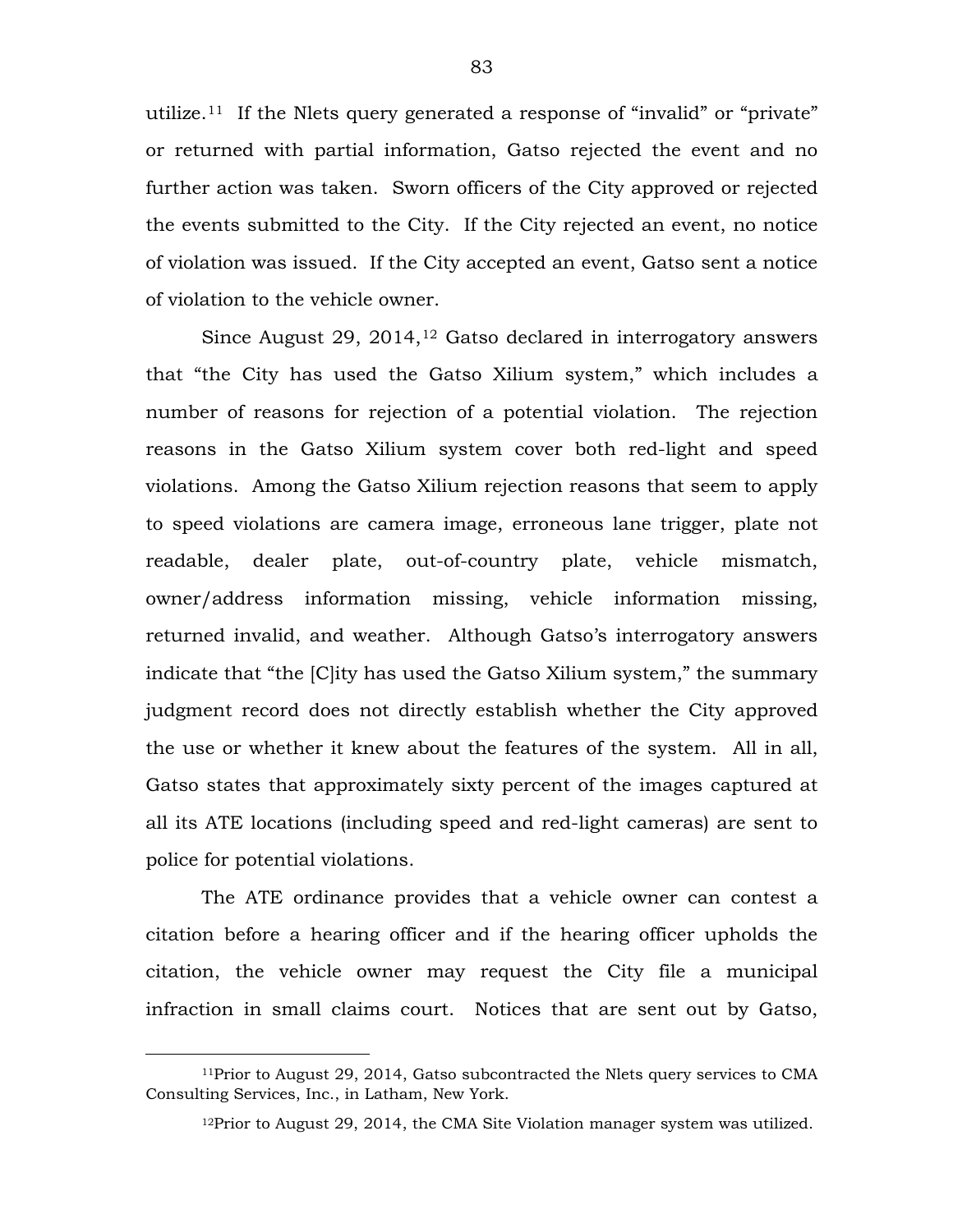however, suggest that the hearing officers utilized by the City have the power to enter orders and judgments.

**E. Unlawful Delegation Challenges to Use of the Nlets Database, Creation of a Hot Line, Assembly of Violation Packages.**  We first consider whether the use of the Nlets database by Gatso as authorized by Cedar Rapids amounts to an unlawful delegation. We conclude that it does not. It is difficult to see how Cedar Rapids' permission to Gatso to use the Nlets database to match drivers' license numbers with vehicle owners involves an exercise of judgment that might run afoul of the nondelegation doctrine.

We come to the same conclusion regarding Gatso's responsibility to maintain a hotline to provide information about the ATE system. The creation and implementation of a hotline to provide information to persons about the ATE system does not involve an exercise of judgment by Gatso.

We next consider the plaintiffs' claim that the City unlawfully delegated power to Gatso because Gatso assembled violation packages that were forwarded to the City and Gatso was responsible for the mailing of violation notices to vehicle owners. We conclude that Gatso's function in assembling violation packages is ministerial in nature. And the sending of notices of violation occurred only after review by a City police officer. The mere mailing of a notice approved by the City does not involve the exercise of the kind of judgment that might amount to an unlawful delegation. The judgment call that was involved in the determination of who should be sent notices of violation, namely, the decision to forward to the City only images of vehicles exceeding the speed limit by eleven miles per hour, was approved by Cedar Rapids as part of its business rules governing the ATE project. There was no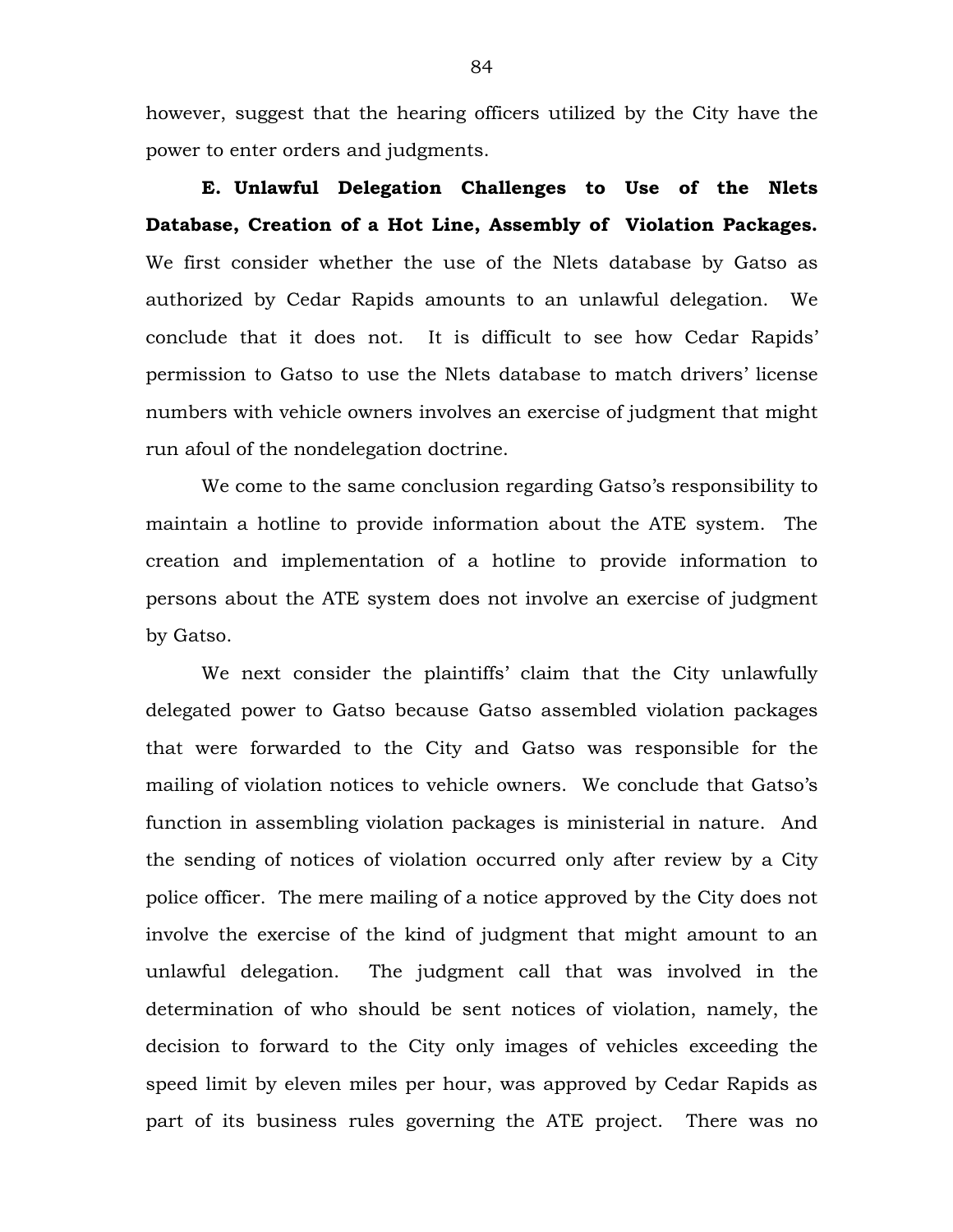unlawful delegation when the City approved the specifically challenged policy as part of its business rules governing an ATE system.

**F. Unlawful Delegation Challenge to Authority to Initiate ATE Enforcement Action.** With respect to the unlawful delegation of authority to initiate ATE action, at least one case seems to support the plaintiffs' position. In *Arem*, a Florida appellate court decided that a procedure similar to the one in this case in a red-light ATE system amounted to an unlawful delegation of government power to a private entity even though a traffic infraction enforcement officer of the city pushed an accept button before enforcement commenced. 154 So. 3d at 361–65. The *Arem* court emphasized that the private vendor made an initial determination of which photographs to forward to the city for approval of a citation and that the city officials never received photos of motor vehicles when the private vendor decided that an infraction did not occur or was not supported. *Id.* at 365.

Yet, *Jimenez I* puts *Arem* in perspective. *Jimenez I* characterized the action of identifying infractions as ministerial. 211 So. 3d at 166. But, *Jimenez I* also pointed to the guidelines created by the municipality for filtering events, called "business rules," in which the private vendor operated, a framework that does not appear in the summary judgment record here. *Id.* at 162. While Cedar Rapids did approve "business rules" here, they do not include any rules for filtering events.

A concerning factor is the contingency fee nature of the contract between the City and Gatso, giving the contractor incentive to forward as many citations as possible. Yet, here a police officer reviews each violation package before a citation is issued.

Ultimately, we agree with Cedar Rapids. The plaintiffs claim the ATE system *automatically* produces digital images of the rear of vehicles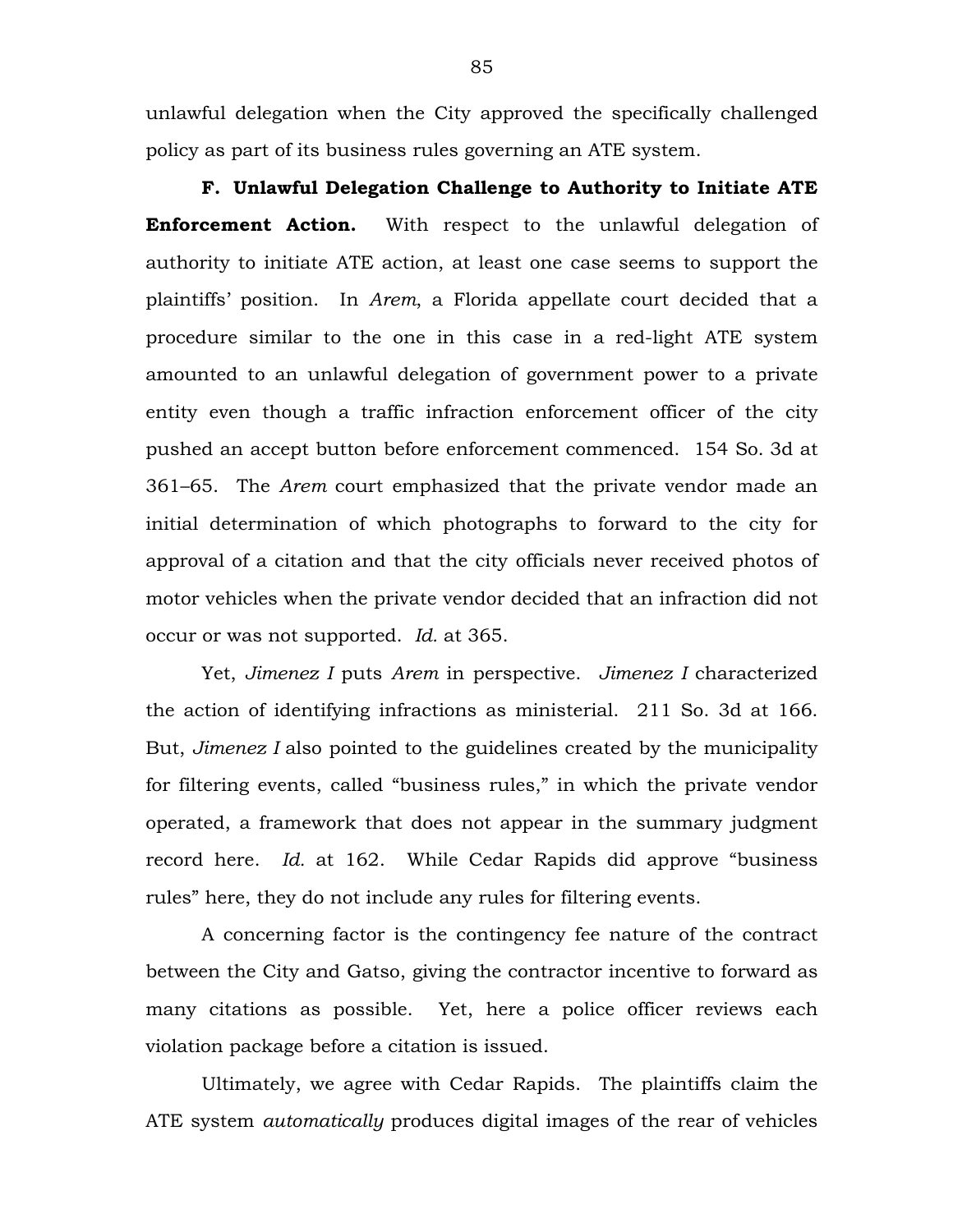that are detected as traveling at more than eleven miles per hour over the speed limit. No discretion is involved in the development of these images. The record then shows that Gatso reviews the automatically triggered images and filters out events where the license plate was not fully visible, no match was generated between the license plate number and the vehicle owner in the Nlets database, or the captured image shows an emergency vehicle with its emergency lights on. Excluding these events is ministerial in nature. The images sent to Cedar Rapids are then reviewed by a Cedar Rapids law enforcement officer and approved before Gatso sends a notice of violation to the vehicle owner. While it might have been preferable if the initial screening decision by Gatso were subject to a transparent regulatory framework, as in *Jimenez I*, 211 So. 3d 158, we do not think the lack of such a framework undermines the ministerial character of the initial screening decisions by Gatso. We conclude Cedar Rapids was entitled to summary judgment on the plaintiffs' delegation claim on this particular ground.

**G. Unlawful Delegation Through Use of Volunteers.** We now turn to the question of whether Cedar Rapids' use of recruited volunteers as hearing officers involves an unlawful delegation of power. We preliminarily note that while the district court in its order on summary judgment recognized that the plaintiffs made this claim in its summary of the plaintiffs' claims, the district court did not enter a ruling on this specific question. *See Meier v. Senecaut*, 641 N.W.2d 532, 537 (Iowa 2002) ("It is a fundamental doctrine of appellate review that issues must ordinarily be both raised and decided by the district court before we will decide them on appeal."). As a result, there is a serious question regarding preservation.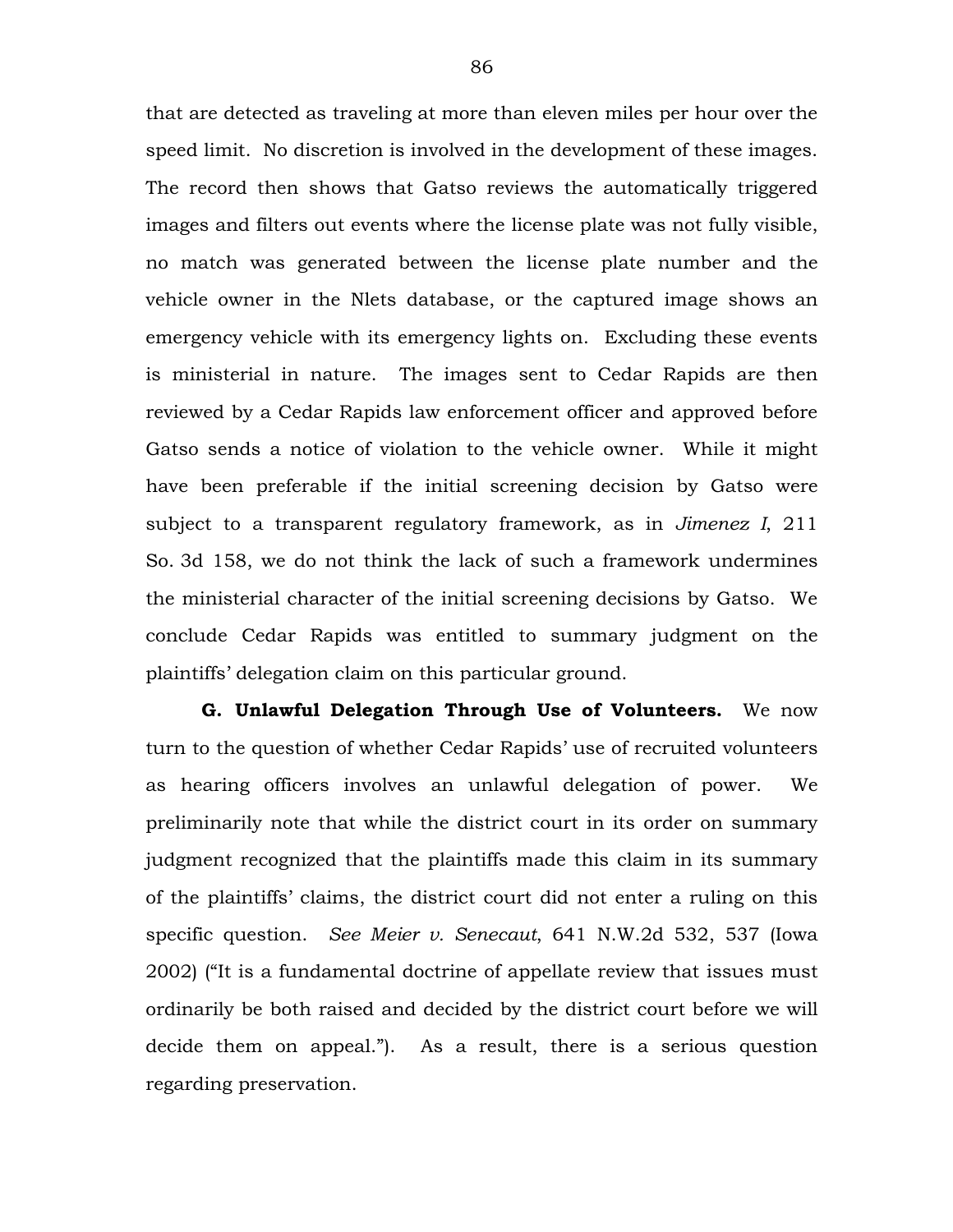In any event, the argument is without merit. The volunteers are not serving in their private capacity when they act as hearing officers, but to the extent they exercise governmental powers, they are acting on behalf of Cedar Rapids. Although there is no set criteria for appointment of hearing officers, we see the situation as no different, for purposes of unlawful delegation analysis, than when a city manager recruits citizens to volunteer to serve on various boards and commissions of the city. In this setting, Cedar Rapids has not delegated its powers, but has recruited citizens to help exercise its powers. The district court did not err in granting summary judgment to Cedar Rapids on the delegation of power claims related to volunteer citizen hearing officers.

**H. Unlawful Delegation Challenge as a Result of Calibration.** The last substantial delegation question relates to the calibration of the ATE equipment. On this issue, the court evenly divided in our original opinions. Two members of the court (Chief Justice Cady and Justice Wiggins) joined me in concluding that the district court erred in granting summary judgment on the unlawful delegation issue as it relates to calibration. We would find that the moving party failed to show as a matter of law that the calibration function did not unlawfully involve the exercise of judgment. Three members of the court (Justices Waterman, Mansfield, and Zager) were of the opinion that the district court properly granted summary judgment on the issue. This issue is not being reheard. As a result, consistent with our original opinions, the district court judgment is affirmed as a matter of law. Iowa Code § 602.4107; *State v. Effler*, 769 N.W.2d 880, 882–84 (Iowa 2009).

#### **VII. Unjust Enrichment.**

Plaintiffs bring a claim for unjust enrichment. Unjust enrichment is an equitable claim that arises when the plaintiff proves that "the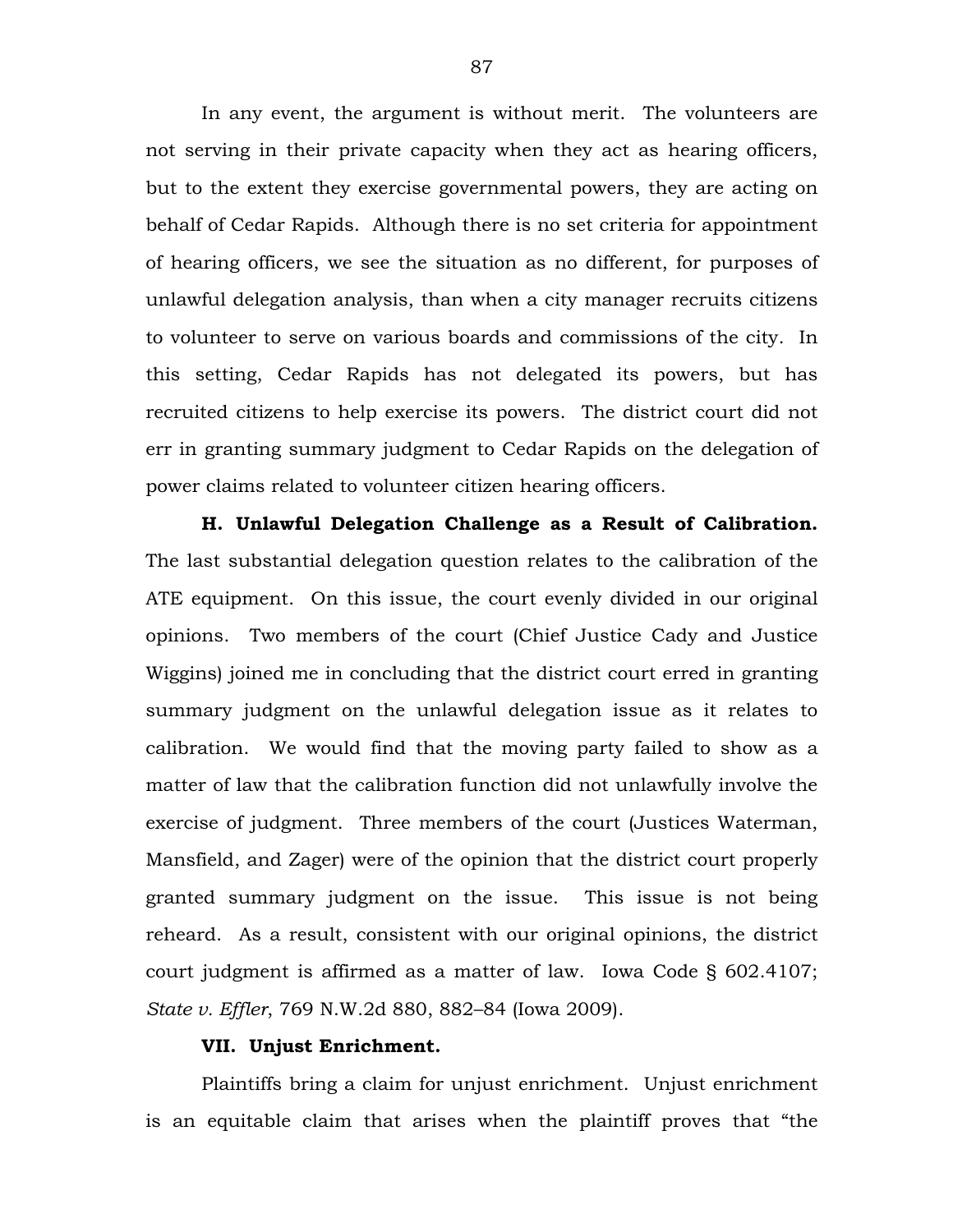defendant received a benefit that in equity belongs to the plaintiff." *Slade v. M.L.E. Inv. Co.*, 566 N.W.2d 503, 506 (Iowa 1997). The elements of unjust enrichment are (1) enrichment of the defendant, (2) at the expense of the plaintiff, (3) under circumstances that make it unjust for the defendant to retain the benefit. *State ex rel. Palmer v. Unisys Corp.*, 637 N.W.2d 142, 154–55 (Iowa 2001).

The plaintiffs claim that the defendants have been unjustly enriched by implementation of an unlawful ordinance. We have not, however, found plaintiffs' legal challenges to the ordinance to be meritorious. With respect to plaintiffs' challenge asserting unlawful delegation as a result of calibration, we are evenly divided and, therefore, the district court judgment is affirmed as a matter of law. Iowa Code § 602.4107; *Effler*, 769 N.W.2d at 882–84. As a result, the unjust enrichment claim based on enforcement of an unlawful ordinance fails.

# **DECISION OF COURT OF APPEALS VACATED; JUDGMENT OF DISTRICT COURT AFFIRMED.**

On rehearing, the matter was considered by Cady, C.J., Wiggins, Appel, Waterman, and Mansfield, JJ. Cady, C.J., and Wiggins, J., join the opinion by Appel, J. Waterman, J., files a separate opinion concurring in part and dissenting in part. Mansfield, J., files a separate opinion concurring in part and dissenting in part in which Waterman, J., joins divisions II and III.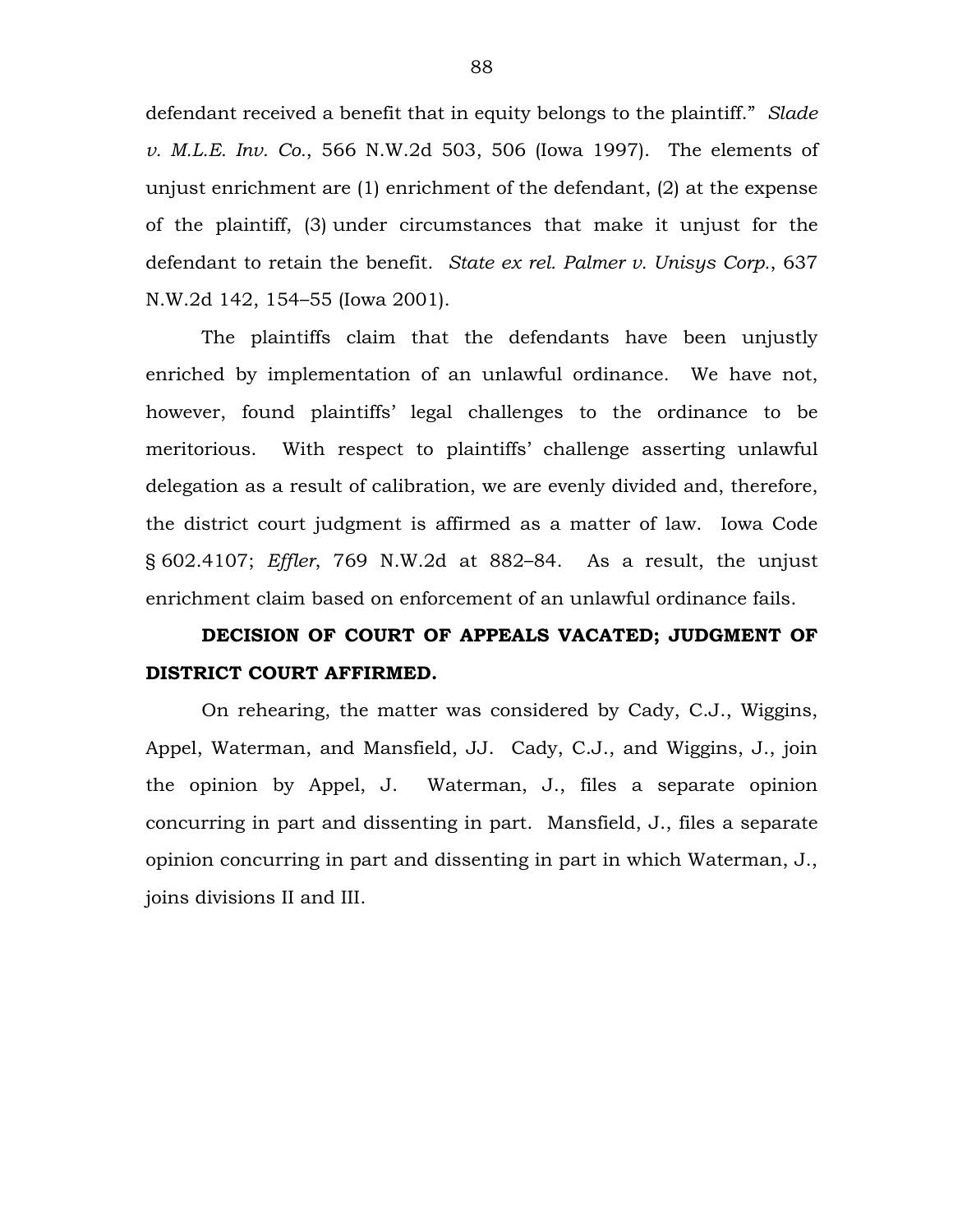### **WATERMAN**, **Justice (concurring in part and dissenting in part).**

I join most of the court's opinion but concur only in the result for parts IV and VI. I join parts II and III of Justice Mansfield's concurrence in part and dissent in part. I write separately to reiterate my call to expressly overrule *Racing Ass'n of Central Iowa v. Fitzgerald* (*RACI II*), 675 N.W.2d 1 (Iowa 2004).[13](#page-88-0)

I am unable to join part IV because it embraces *RACI II*, a precedent that is plainly erroneous. The *RACI II* majority, purporting to apply the federal rational basis test, held that a tax differential for landbased and riverboat casino slot machine revenue violated the equal protection clause of the Iowa Constitution on remand after the unanimous United States Supreme Court held the differential did not violate the Federal Equal Protection Clause. 675 N.W.2d at 3. The *RACI II* majority thereby essentially took the position that the nine Justices of the United States Supreme Court were irrational in applying the same rational basis test in the same case, despite the well-settled and long-standing tradition of judicial deference to legislative classifications. *RACI II* was wrongly decided for the reasons set forth in the eloquent separate dissents by Justices Carter and Cady. *See id.* at 16–17 (Carter, J., dissenting); *id.* at 17–28 (Cady, J., dissenting); *see also Fitzgerald v. Racing Ass'n of Cent. Iowa*, 539 U.S. 103, 110, 123 S. Ct. 2156, 2161 (2003) (reversing *RACI I* on federal equal protection grounds); *Racing Ass'n of Cent. Iowa v. Fitzgerald* (*RACI I*)*,* 648 N.W.2d 555, 563–64 (Iowa 2002) (Neuman, J., dissenting, joined by Carter and Cady, JJ.).

<span id="page-88-0"></span> <sup>13</sup>I called for overruling *RACI II* in *Qwest Corp. v. Iowa State Board of Tax Review*, 829 N.W.2d 550, 566 (Iowa 2013) (Waterman, J., concurring), and in *King v. State*, 818 N.W.2d 1, 43 n.28 (Iowa 2012) (Waterman, J., concurring).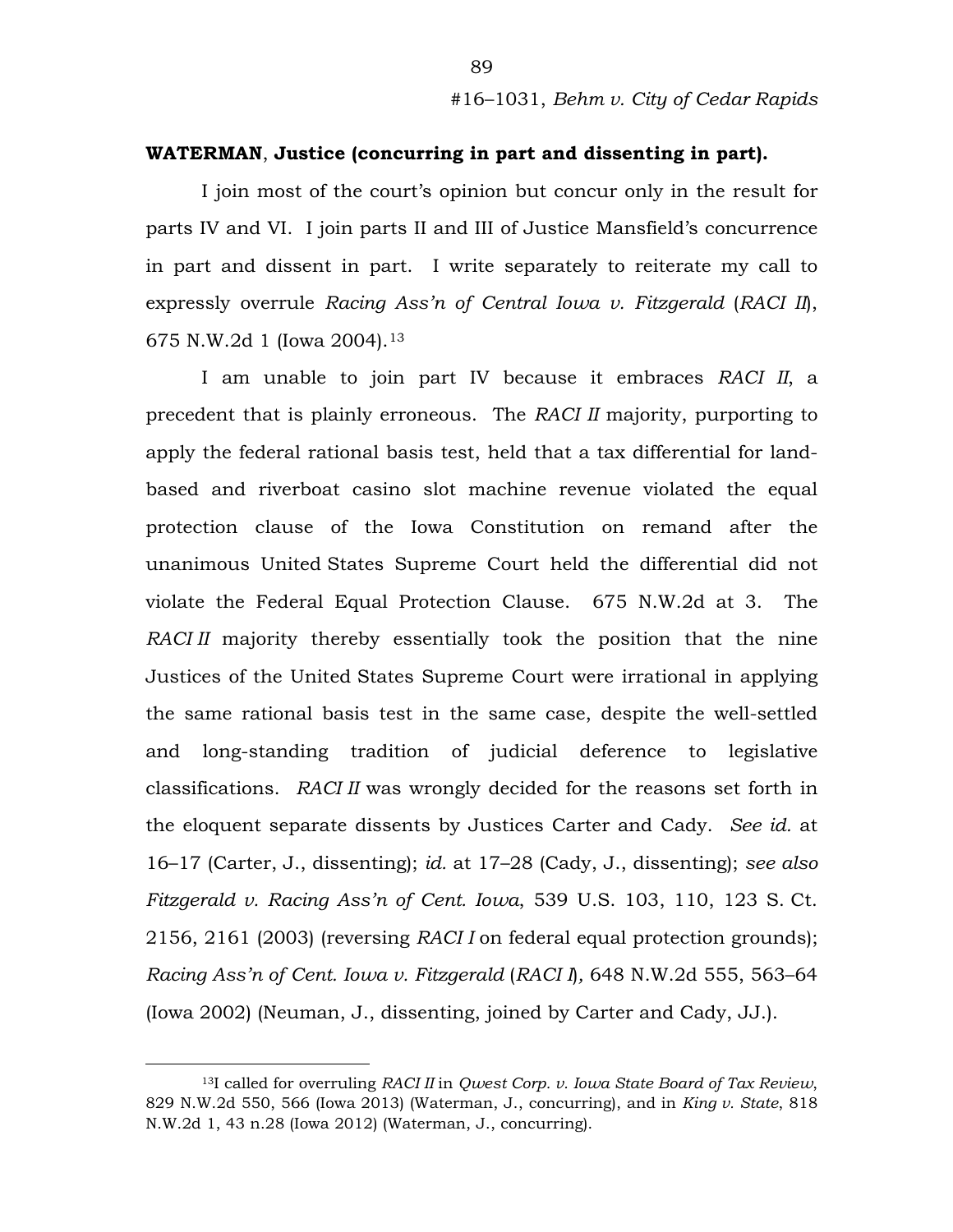*RACI II*, as a practical matter, has been limited to its facts. We have never relied on *RACI II* to strike down another municipal or state legislative enactment. Yet members of this court persist in citing *RACI II* for the view that courts can apply "rational basis with teeth" to declare unconstitutional legislative enactments that do not involve fundamental rights or a protected class. The court's dicta today suggests that litigants can mount evidentiary challenges to ATE ordinances or other laws and that judges can then weigh the "evidence" to strike down a duly enacted law as unconstitutional. In my view, that use of *RACI II* is antidemocratic and contrary to basic principles of self-government. *See Honomichl v. Valley View Swine, LLC*, 914 N.W.2d 223, 240 (Iowa 2018) (Waterman, J., concurring) ("We need to be cognizant of the right of Iowans to govern themselves through laws passed by their chosen representatives, a right recognized explicitly in article I, section 2 [of the Iowa Constitution."). The elected branches are accountable to voters.<sup>14</sup> Judges, applying rational basis review to a record made by litigants, should not override legislative policy choices and classifications as irrational.

<span id="page-89-0"></span> $14$ The Iowa legislature is free to ban the use of ATE equipment such as speed cameras or red-light cameras. Most Iowa cities have chosen not to implement ATE ordinances.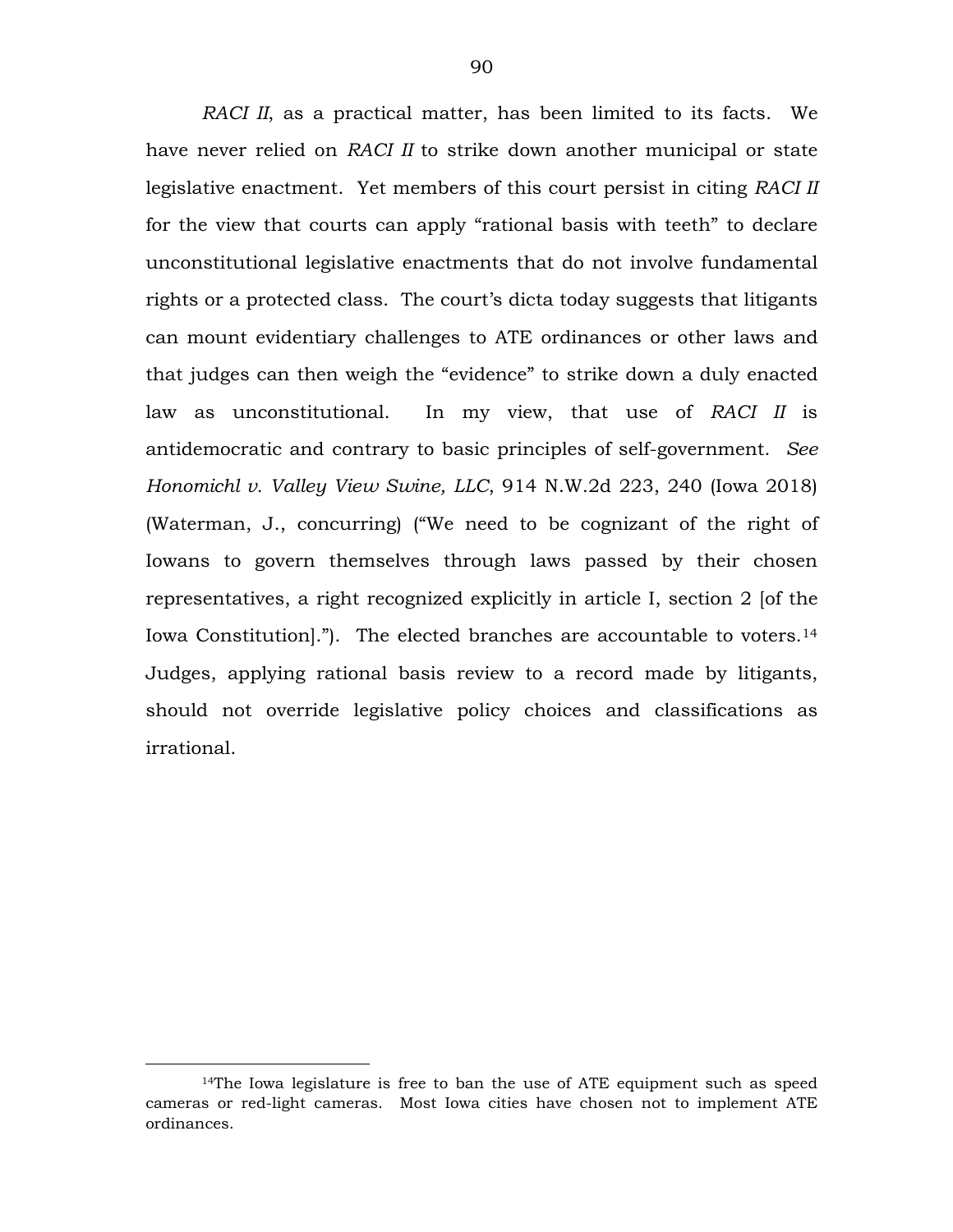#### **MANSFIELD, Justice (concurring in part and dissenting in part).**

#### **I. Introduction.**

I generally join the court's opinion except for part V.A (Preemption) and part VI (Unlawful Delegation).

In our original decision, I dissented as to part V.A, concurred as to result in part VI.A-G, and dissented as to part VI.H (Unlawful Delegation Challenge as a Result of Calibration). Because the court was equally divided on part VI.H, the district court's ruling on unlawful delegation as a result of calibration was affirmed by operation of law. Today's rehearing does not affect part VI.H.

In light of today's rehearing concerning preemption, I now specially concur in part V.A instead of dissenting.

## **II. The District Court's Ruling on Preemption Should Be Affirmed.**

I begin with part V.A. The district court granted summary judgment to the defendants on the plaintiffs' claim of state law preemption, reasoning,

The ATE [Automated Traffic Enforcement] ordinance is not preempted because vehicle owners are merely offered an *additional* forum to challenge their ATE citations. Owners may still submit a form specified by the City to have a municipal infraction, as opposed to ATE citation, issued and filed with the court. Accordingly, the ATE ordinance's administrative hearing presents no conflict with the judicial process. For the same reason, the ATE ordinance does not conflict with Iowa Code section 364.22(6) and (4) because, by providing an additional channel to challenge a traffic fine, the ATE ordinance leaves untouched the process of contesting a municipal infraction through a court of law.

#### (Citations omitted.)

On appeal, the plaintiffs challenge this ruling head-on, arguing that every municipal infraction "must" be heard exclusively in small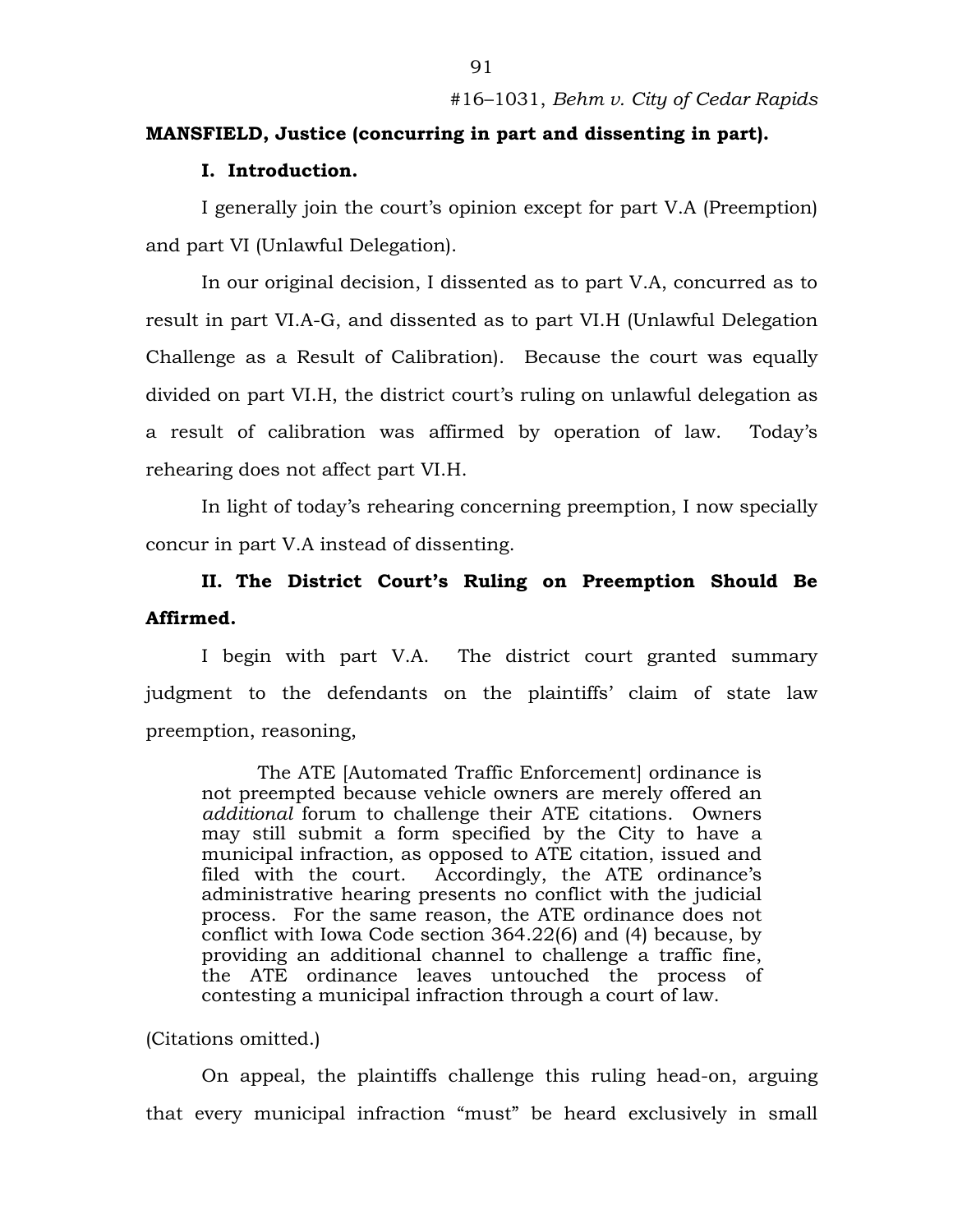claims court. Appellants' Br. at 24 ("Using an administrative hearing process before a volunteer citizen with no legal training is not consistent with this language."); *id*. at 25–26 ("The Ordinance permits a type of administrative hearing that the statute prohibits (by requiring a hearing before a magistrate or district associate judge).").

This argument seems to me plainly wrong. Alternative dispute resolution mechanisms are ubiquitous these days. There is nothing improper when a municipality *supplements* state law by offering another, more efficient way for a vehicle owner to contest a traffic violation.

It is helpful to examine *Rhoden v. City of Davenport*, 757 N.W.2d 239 (Iowa 2008), in some detail. One of the specific preemption issues there was whether Davenport could make civil fines for ATE violations "payable to the City at the City's finance department." *Id*. at 241. Iowa Code sections 364.22(6) and 602.8106 require fines for municipal infractions to be collected by the clerk of court, who then remits ninety percent to the city. *Id.* The plaintiffs argued that Davenport's ordinance was "inconsistent with this requirement." *Id*. We held there was no conflict between the Iowa Code sections and the Davenport ordinance, which "require[d] only that payments for unchallenged violations, which do not involve the court, be payable to the City's finance department." *Id.* We emphasized that section 364.22(6) provides only that "all civil penalties collected *by the court* be payable to the clerk of court and then remitted to the city." *Id*.

Thus, I read *Rhoden* as rejecting the plaintiffs' exclusivity argument. Municipalities can create other mechanisms for processing traffic violations, even when they may deprive the State of Iowa of revenue. Going through the court is not mandatory.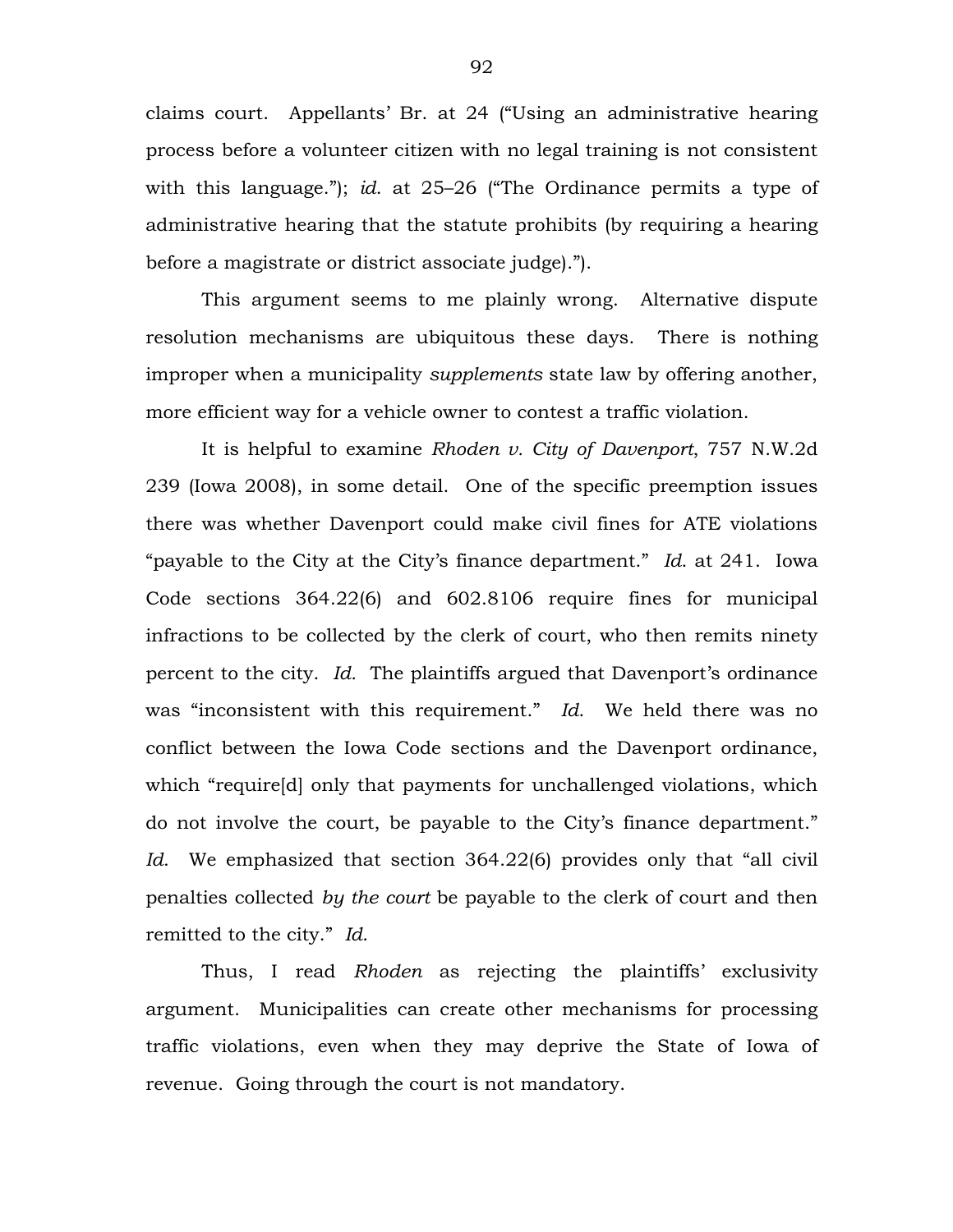This analysis, I believe, is sufficient to dispose of the preemption argument the plaintiffs actually made, i.e., that the legislature has preempted *all* alternative dispute resolution mechanisms for ATE violations that do not involve the court. I do not join the majority's further discussion on the topic, including its gloss on *Rhoden*, which is not necessary to decide the present case.[15](#page-92-0) Accordingly, I concur as to the result only.

#### **III. There Was No Unlawful Delegation.**

Turning to part VI.H, I do not believe it amounts to unlawful delegation if a municipality fails to calibrate an outside party's ATE equipment adequately. Lack of calibration may present other issues, but it doesn't amount to unlawful delegation.

In my view, a municipality can use third-party contractors to initially detect traffic violations, so long as a municipal official makes the ultimate call whether to issue a citation or not. *See Hughes v. City of Cedar Rapids*, 840 F.3d 987, 998 (8th Cir. 2016) ("[T]here is no improper delegation (or in statutory terms, conferral) of power upon Gatso."); *Jimenez v. State*, 246 So. 3d 219, 231 (Fla. 2018) (Canady, J., concurring) ("[T]he critical issue is not the details of the relationship between the local government and the vendor. Rather, the dispositive point is that the local government conforms to the requirement that only law enforcement officers and traffic infraction enforcement officers rather than employees of a vendor—may issue traffic citations.").

A municipality "cannot delegate the right to make decisions it has been empowered to make," but it can "delegate its right to perform

<span id="page-92-0"></span> <sup>15</sup>As noted by the court, the plaintiffs raise two additional preemption arguments—one based on the now-invalidated Iowa Department of Transportation rules and the other based on the exclusion of government vehicles from the database. I agree that these arguments have no merit for the reasons set forth in the court's opinion.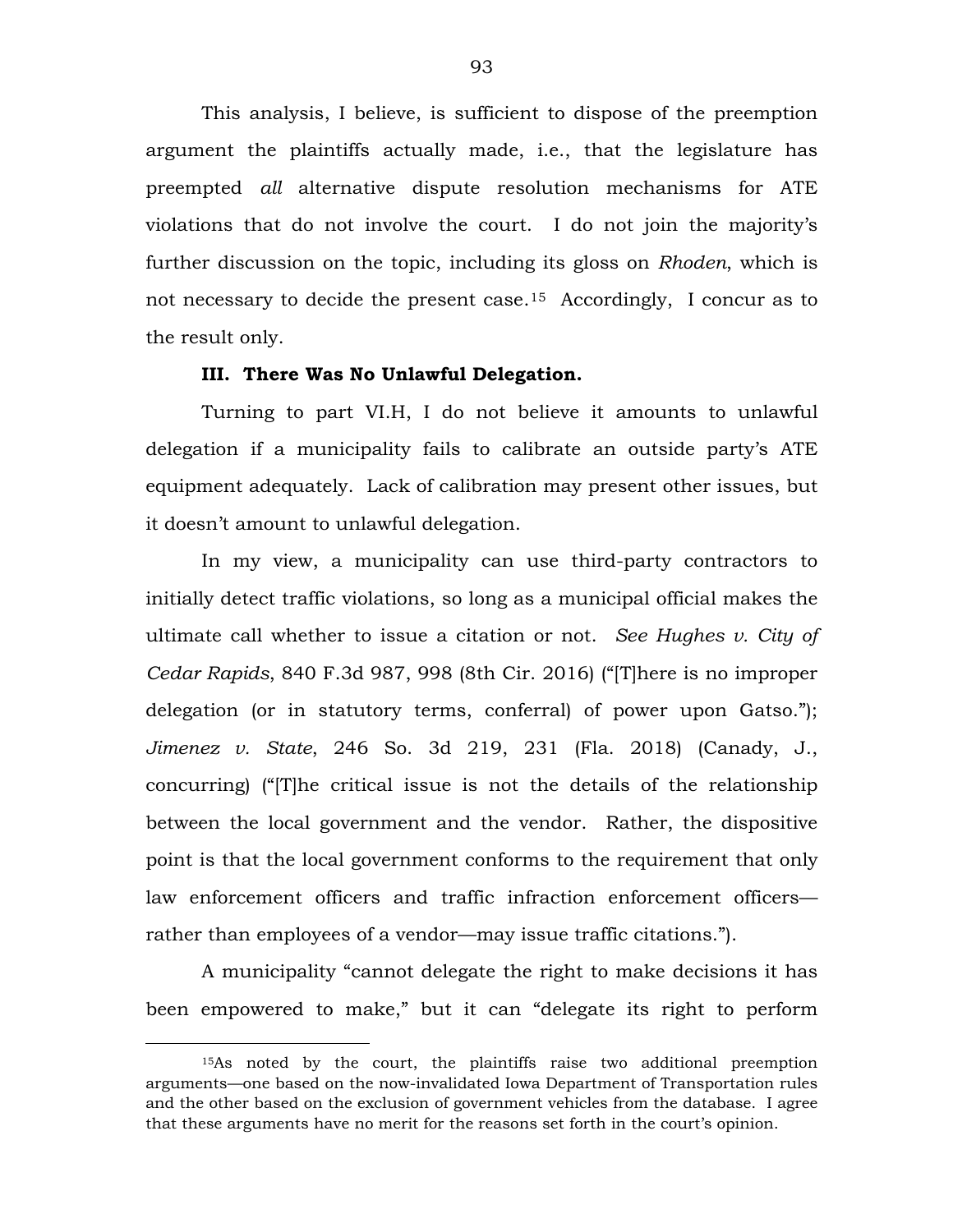certain acts and duties necessary to transact and carry out its powers." *Warren Cty. Bd. of Health v. Warren Cty. Bd. of Supervisors*, 654 N.W.2d 910, 914 (Iowa 2002). Put another way, so long as the municipality makes the final decision, it can outsource "certain acts and duties." *Id.*

*Bunger v. Iowa High School Athletic Association,* 197 N.W.2d 555 (Iowa 1972), illustrates this distinction. There the question was, "Can a school board re-delegate its rule-making power regarding pupils to some other organization?" *Id.* at 559. We said no. *Id*. at 560–63.

This is different. It is undisputed that Cedar Rapids set the criteria for when Gatso should report a violation to it and then reviewed each citation before issuing it. Cedar Rapids did not delegate authority to issue a rule or to bring a civil or criminal charge; rather, the alleged delegation related only to detection of potential violations.

My colleagues cite an unlawful delegation case from the Florida Fourth District Court of Appeal pertaining to ATE enforcement. *See City of Hollywood v. Arem*, 154 So. 3d 359 (Fla. Dist. Ct. App. 2014). However, that case is no longer good law. In *Jimenez*, the Florida Supreme Court specifically disapproved *Arem* while approving other Florida Court of Appeal decisions that ruled otherwise. 246 So. 3d at 231 (majority opinion) ("Accordingly, we answer the rephrased certified question in the affirmative and approve the decision of the Third District in *[Jimenez](https://1.next.westlaw.com/Link/Document/FullText?findType=Y&serNum=2039453924&pubNum=0003926&originatingDoc=I3a1dcff04ef011e8ab5389d3771bc525&refType=RP&originationContext=document&transitionType=DocumentItem&contextData=(sc.UserEnteredCitation))*. We also approve the decision of the Second District in *[Trinh](https://1.next.westlaw.com/Link/Document/FullText?findType=Y&serNum=2040193187&pubNum=0003926&originatingDoc=I3a1dcff04ef011e8ab5389d3771bc525&refType=RP&originationContext=document&transitionType=DocumentItem&contextData=(sc.UserEnteredCitation))* and disapprove the decision of the Fourth District in *[Arem](https://1.next.westlaw.com/Link/Document/FullText?findType=Y&serNum=2034609024&pubNum=0003926&originatingDoc=I3a1dcff04ef011e8ab5389d3771bc525&refType=RP&originationContext=document&transitionType=DocumentItem&contextData=(sc.UserEnteredCitation))* to the extent it is inconsistent with this opinion."). My colleagues discuss *Jimenez* at some length, without ever mentioning that it expressly disapproved *Arem*.[16](#page-93-0)

<span id="page-93-0"></span> <sup>16</sup>My colleagues give more airplay to the intermediate appellate opinion in *Jimenez* (which they label *Jimenez I*) than to the supreme court opinion.